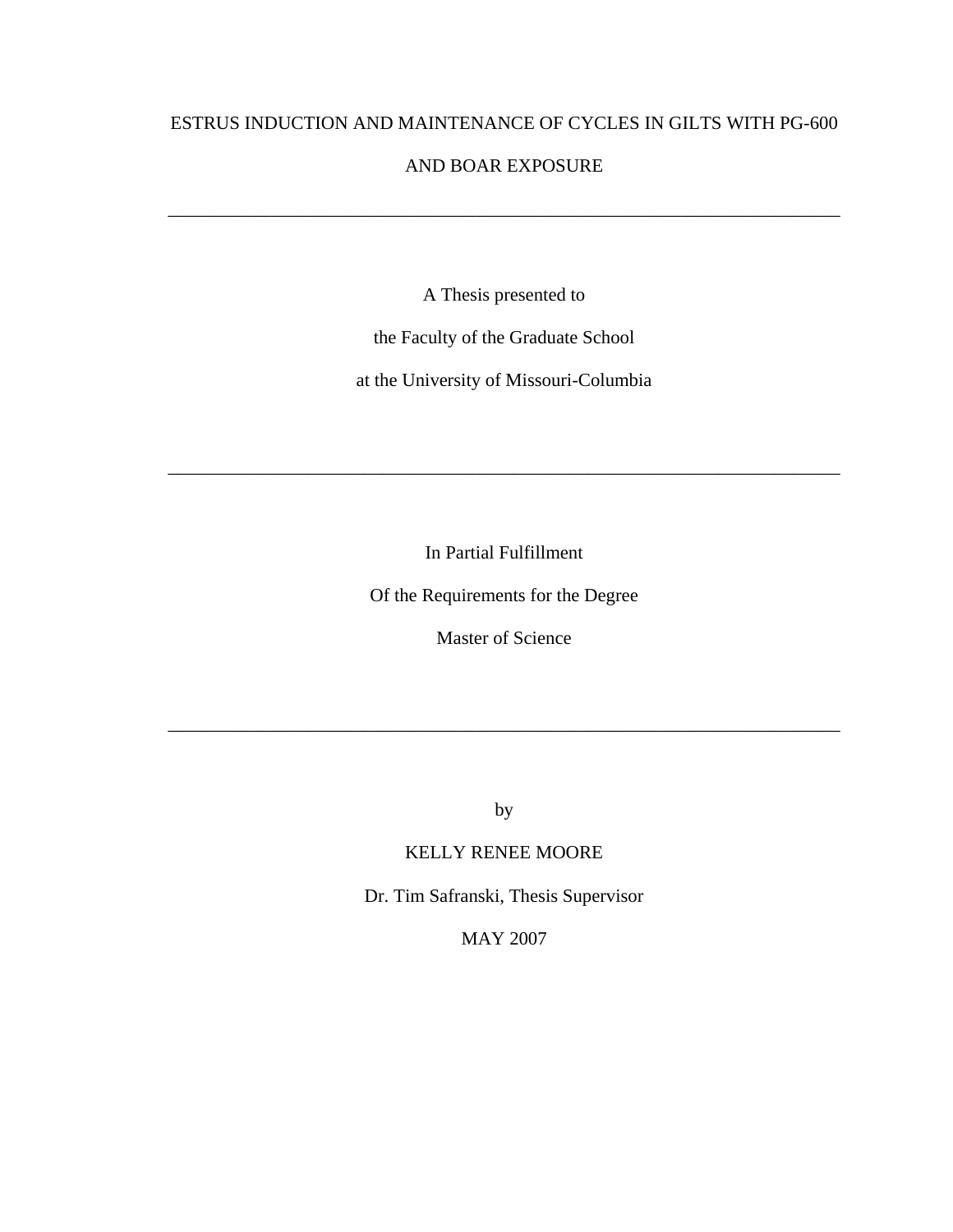The undersigned, appointed by the dean of the Graduate School, have examined the thesis entitled

# ESTRUS INDUCTION AND MAINTENACE OF CYCLES IN GILTS WITH PG-600 AND BOAR EXPOSURE

presented by Kelly Moore,

a candidate for the degree of MASTER OF SCIENCE,

and hereby certify that, in their opinion, it is worthy of acceptance.

Tim Safranski

Michael F. Smith

Carol Lorenzen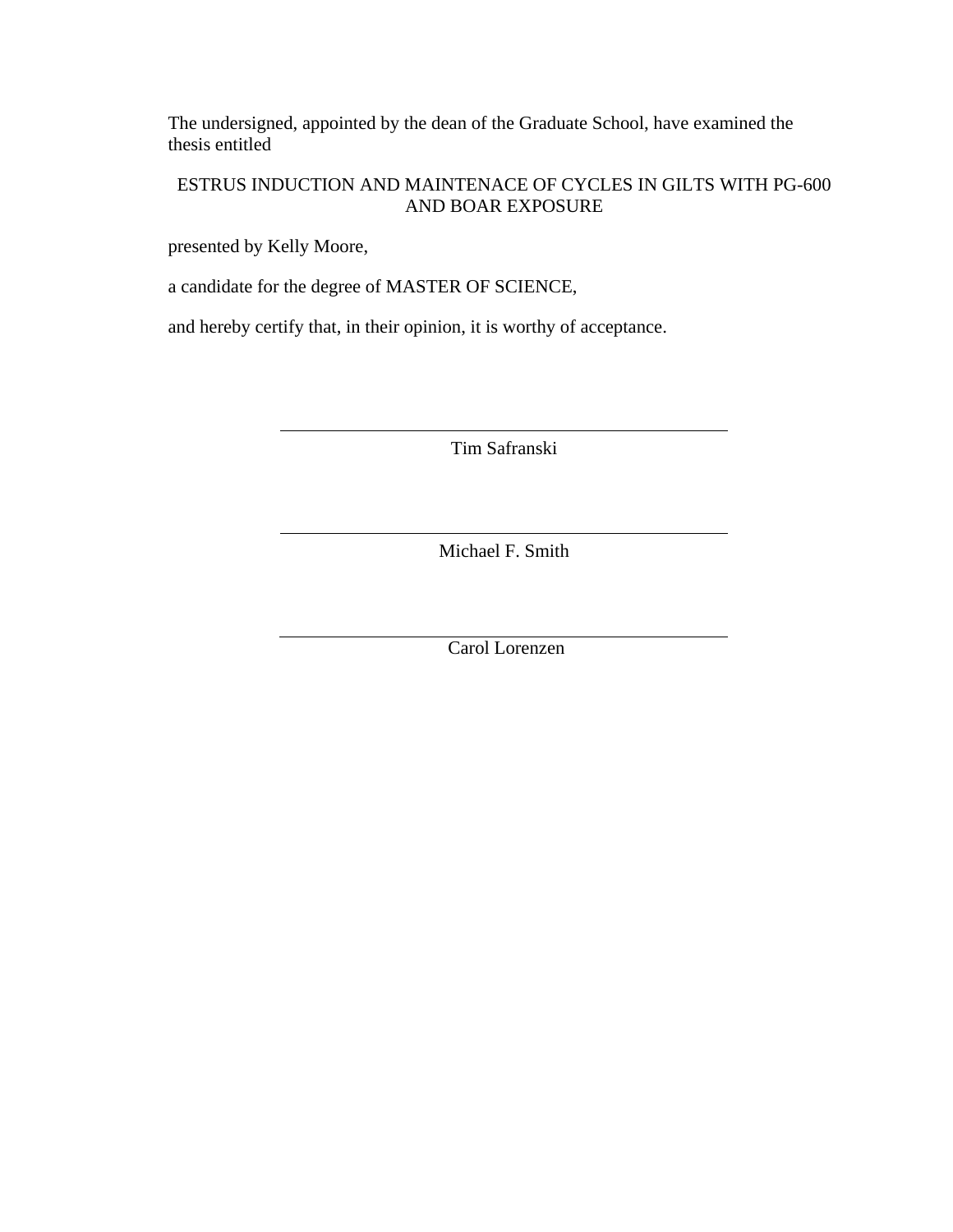#### *ACKNOWLEDGEMENTS*

I would like to thank my advisor, Dr. Tim Safranski, for his guidance and support during my Master's program.

I would also like to thank my thesis committee members, Dr. Michael Smith and

Dr. Carol Lorenzen, for their advice and assistance in the completion of my program.

Thanks to Dr. Spinka for advising me through the statistical analysis of my thesis.

I express my appreciation to Brent Sandidge and Ham Hill Farms for allowing me use of animals and facilities. I also thank others who assisted with data collection including Kurt Keller, Lilian Pulz, Beth Maricle and Heather Smith. I also thank Cyndi Jennings and Connie Sandidge for help with data retrieval from PigChamp.

I also thank Judy Burton for her friendship and help during the course of my program.

Finally I would like to thank my family for their love and support.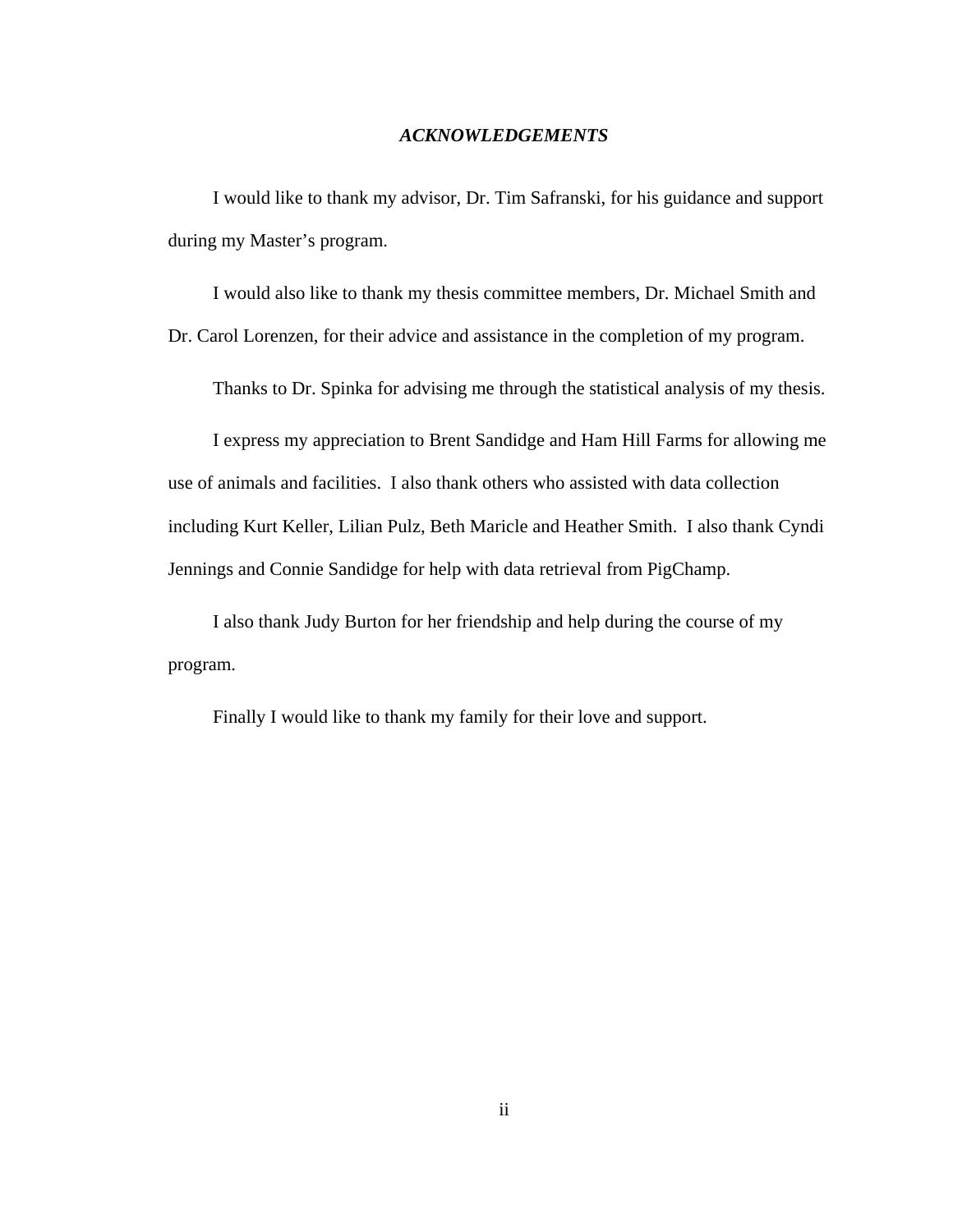|  | <b>TABLE OF CONTENTS</b> |
|--|--------------------------|
|--|--------------------------|

| <b>CHAPTER</b>        |
|-----------------------|
| $\mathbf{I}$ .        |
| II. LITERATURE REVIEW |
|                       |
|                       |
|                       |
|                       |
|                       |
|                       |
|                       |
|                       |
|                       |
|                       |
| Estrogens<br>.41      |
|                       |
|                       |
|                       |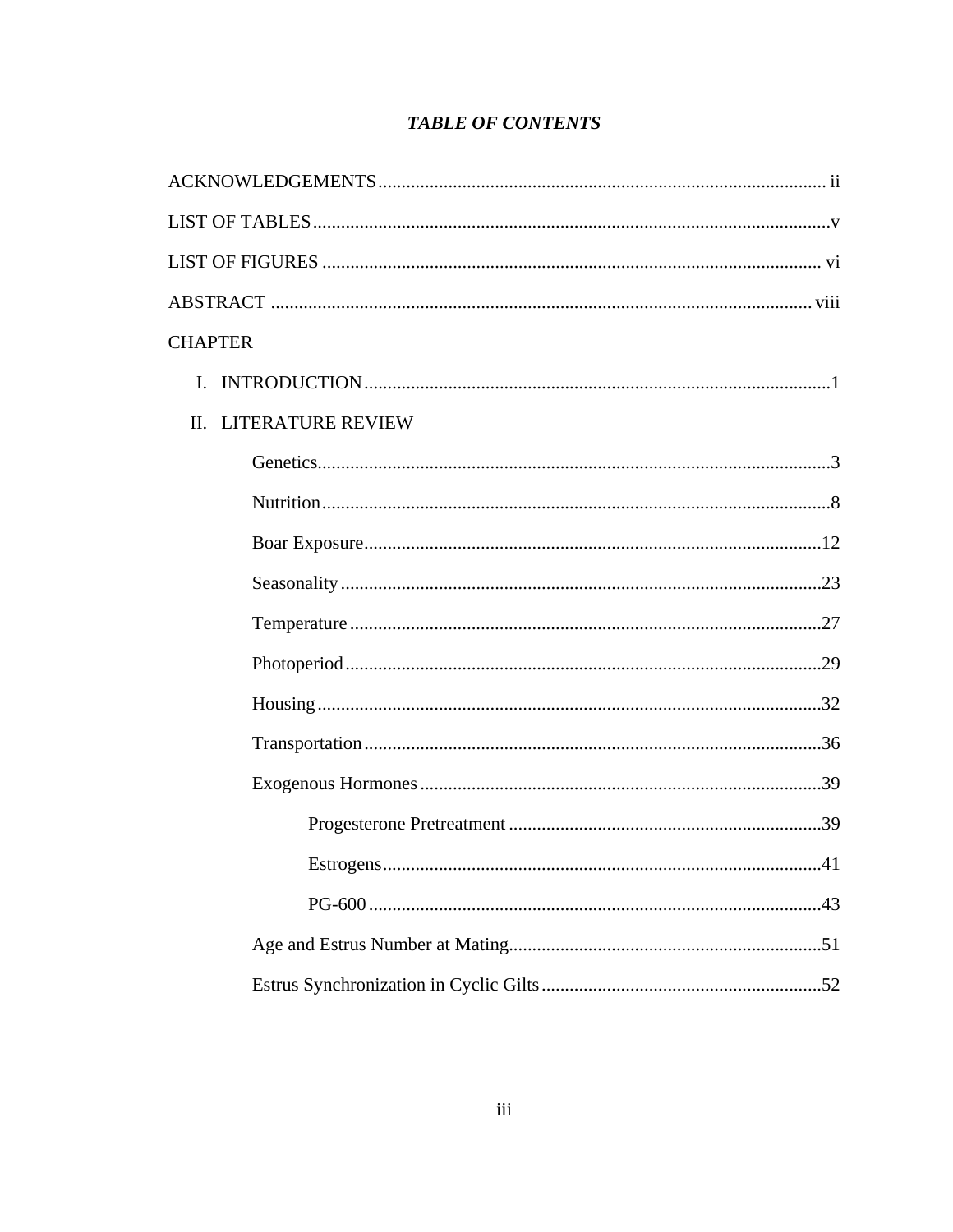| III. ESTRUS INDUCTION AND MAINTENANCE OF CYCLES IN GILTS WITH<br>PG-600 AND BOAR EXPOSURE |  |
|-------------------------------------------------------------------------------------------|--|
|                                                                                           |  |
|                                                                                           |  |
|                                                                                           |  |
|                                                                                           |  |
|                                                                                           |  |
|                                                                                           |  |
|                                                                                           |  |
|                                                                                           |  |
|                                                                                           |  |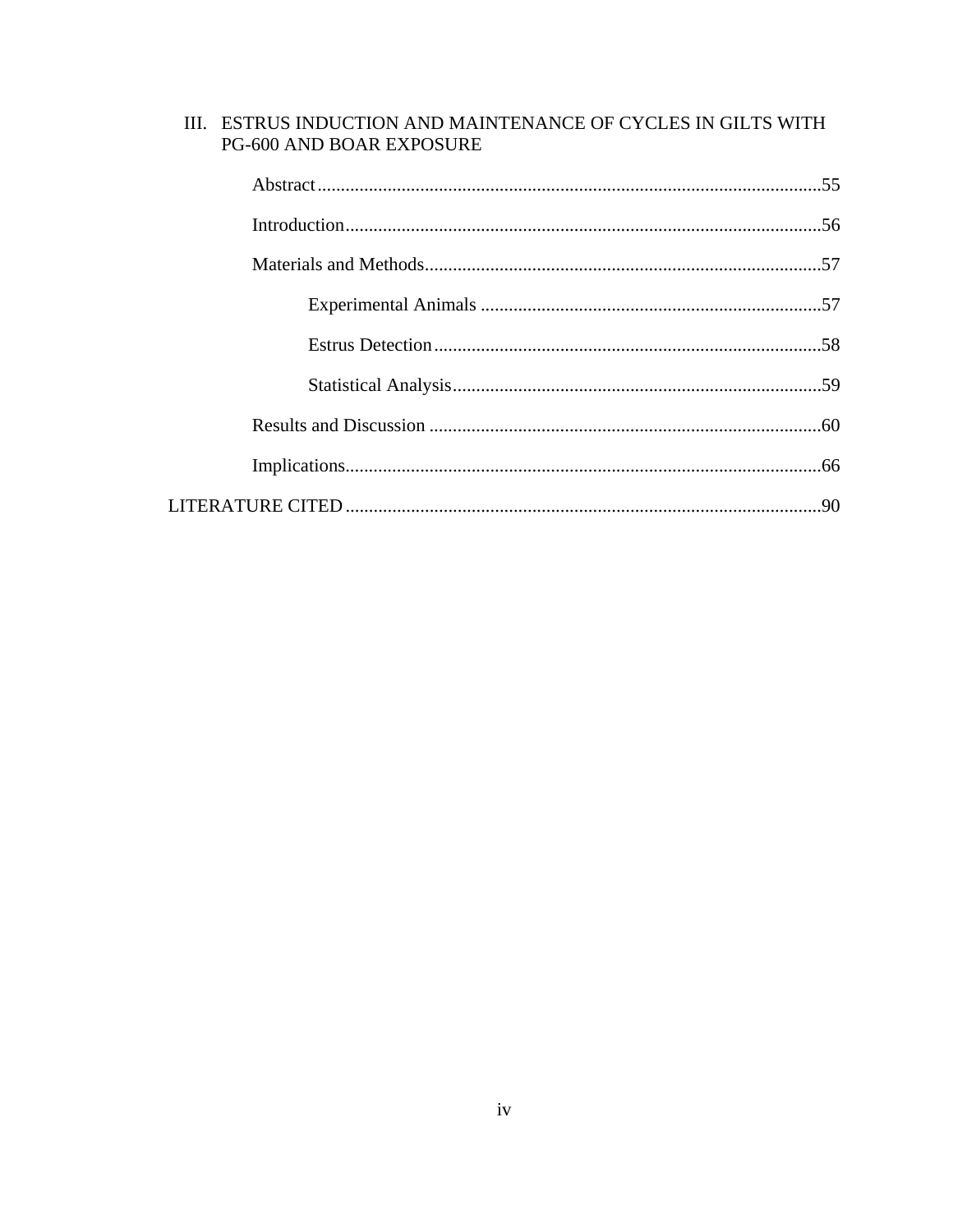# *LIST OF TABLES*

| Table |                                                                                    | Page |
|-------|------------------------------------------------------------------------------------|------|
|       |                                                                                    |      |
|       | 2. Least-squares means for percentage of gilts expressing estrus within seven      |      |
|       |                                                                                    |      |
|       | 3. Least-squares means for percentage of gilts expressing estrus within 30 days    |      |
|       |                                                                                    |      |
|       | 4. Temperature readings collected from Brunswick MO weather station70              |      |
|       | 5. Least-squares means for percentage of gilts expressing estrus within seven days |      |
|       |                                                                                    |      |
|       |                                                                                    |      |
|       |                                                                                    |      |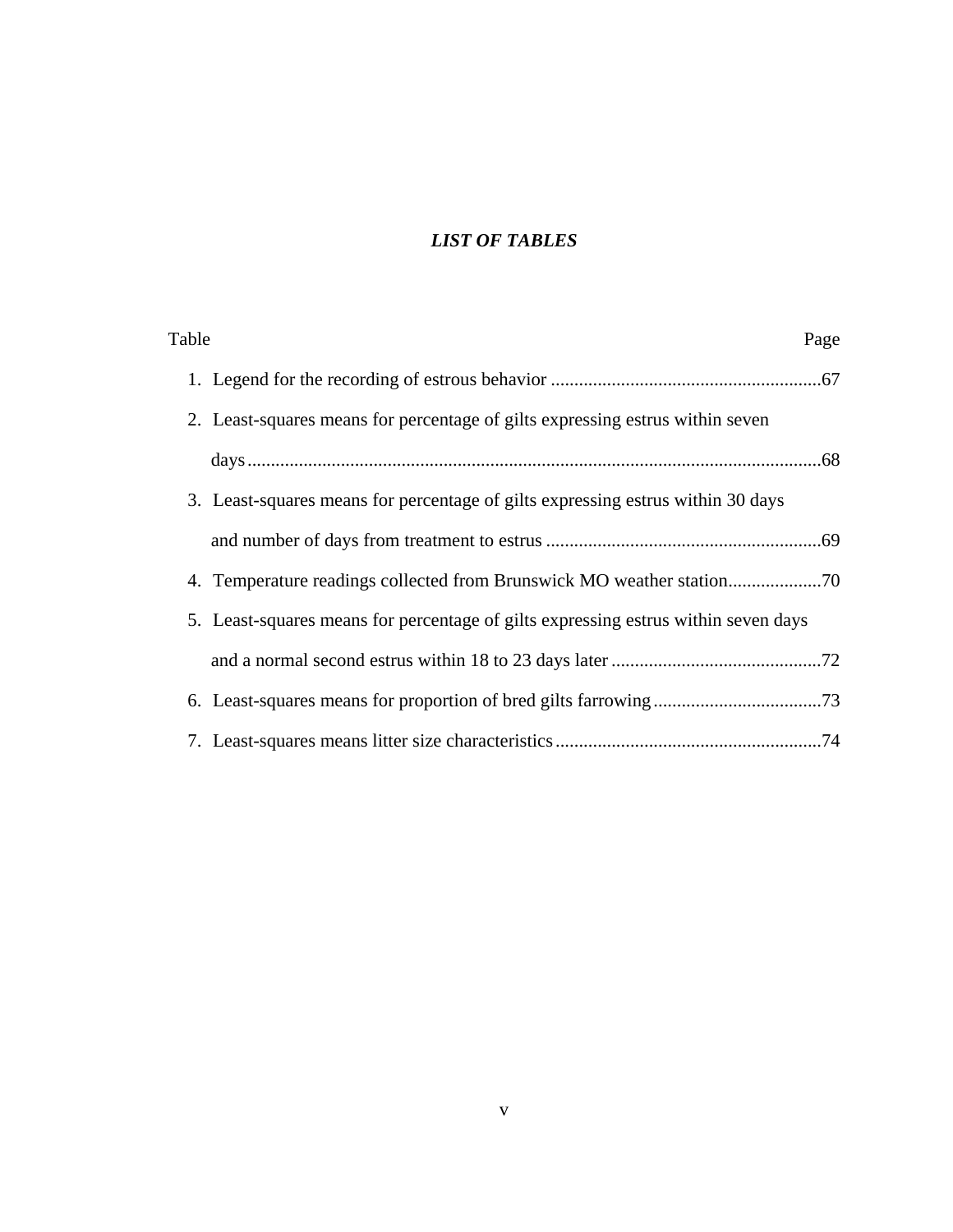# *LIST OF FIGURES*

| Page                                                                                     | Figure |
|------------------------------------------------------------------------------------------|--------|
| 1. Percentage of gilts expressing estrus with seven days after initiation of             |        |
|                                                                                          |        |
| 2. Percentage of gilts expressing estrus within 30 days after initiation of treatment76  |        |
|                                                                                          |        |
|                                                                                          |        |
| 5. Number of gilts expressing estrus within seven days and that expressed a second       |        |
|                                                                                          |        |
| 6. Percentage of gilts expressing estrus within seven days and that expressed a          |        |
|                                                                                          |        |
|                                                                                          |        |
| 8. The probability of gilts expressing estrus within 30 days of treatment at initial     |        |
|                                                                                          |        |
| 9. Probability of gilts expressing estrus within 30 days of treatment at initial age83   |        |
|                                                                                          |        |
|                                                                                          |        |
| 12. Probability of gilts expressing estrus within 30 days by initial backfat thickness86 |        |
|                                                                                          |        |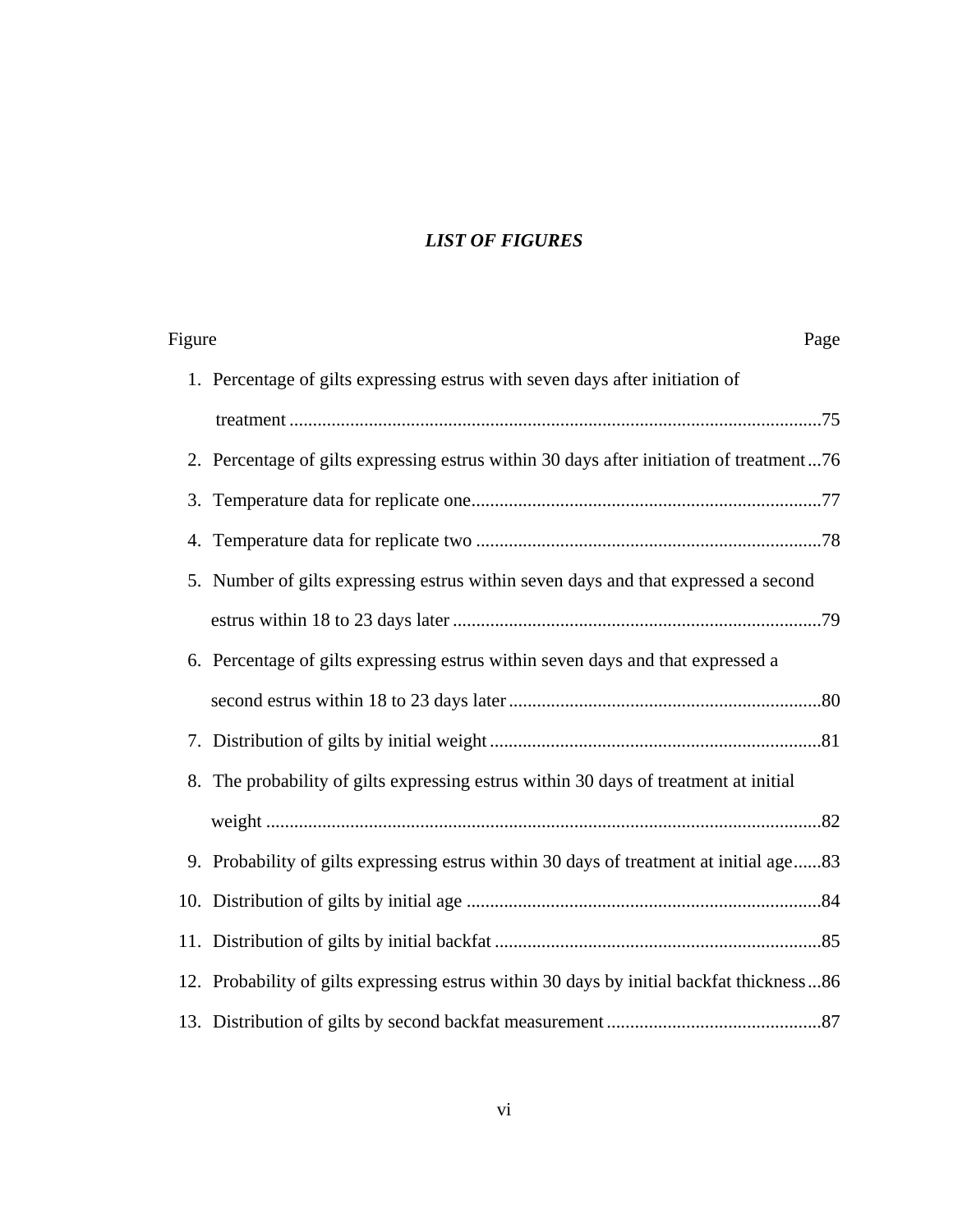| 14. Probability of gilts expressing estrus within 30 days by second measurement of |  |
|------------------------------------------------------------------------------------|--|
|                                                                                    |  |
|                                                                                    |  |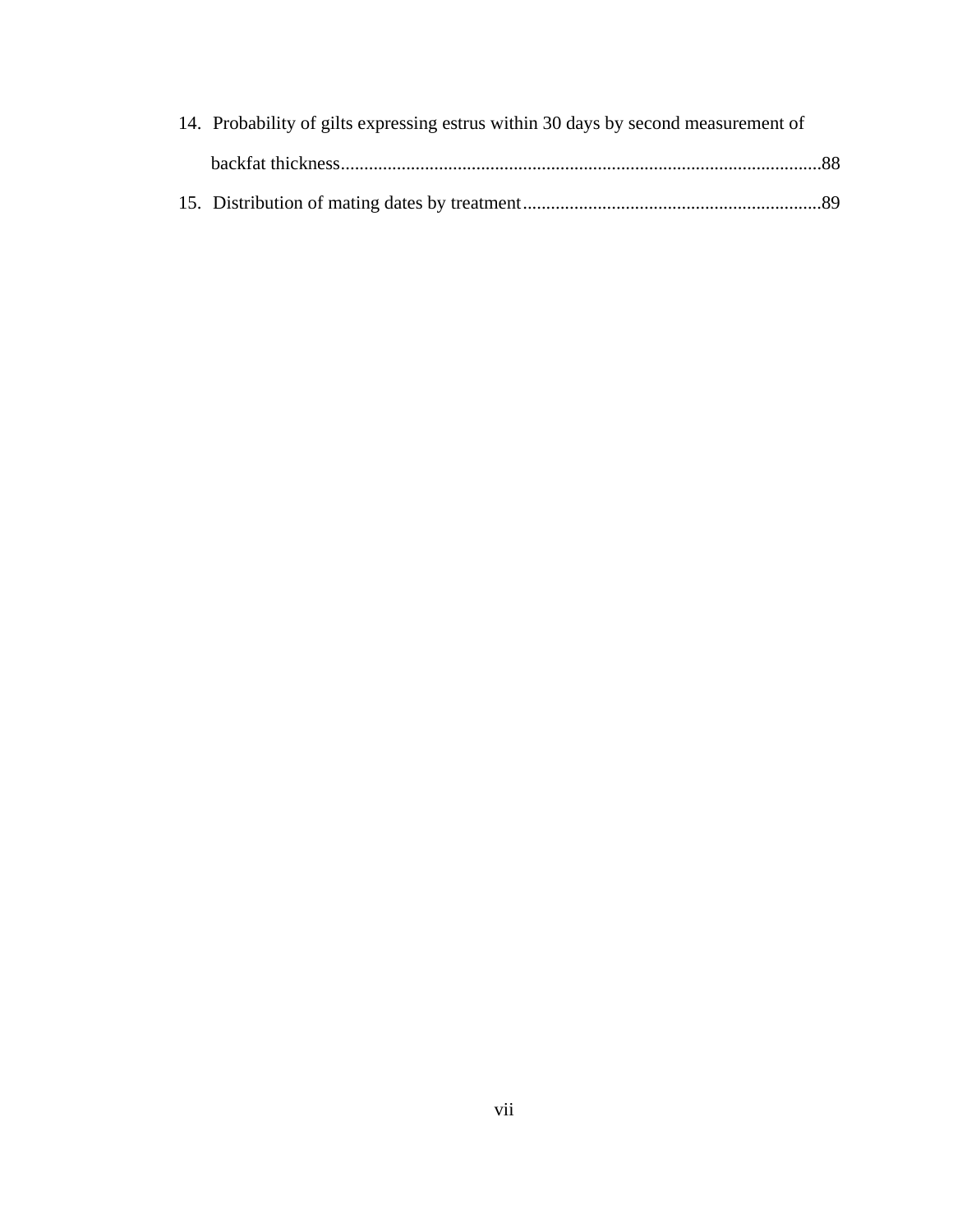# *ESTRUS INDUCTION AND MAINTENANCE OF CYCLES IN GILTS WITH PG-600 AND BOAR EXPOSURE*

Kelly Renee Moore

Dr. Tim Safrainski, Thesis Supervisor

#### *ABSTRACT*

 The ability to induce puberty in gilts at an earlier and predictable age can facilitate introduction into the breeding herd. One method to initiate puberty (PG-600; 400 IU of PMSG and 200 IU of hCG, Intervet, Millsboro, DE), elicits estrus in a majority of gilts. However, a proportion of those gilts do not recycle normally. This study looked at the efficacy of PG-600 and boar exposure, alone and in combination, to induce and maintain regular cycles. Two replicates of 160 gilts each (182 days old) were conducted on a commercial farm in June and July, 2006. Replicates were combined for analysis. Gilts were presumed prepubertal on arrival from the multiplier and randomly assigned to one of four treatments in a 2 x 2 factorial arrangement: PG-600, weekday 10 min of full physical contact boar exposure (BE), PG-600 + BE, and neither PG-600 nor BE (control). Initial weight and backfat measurements were taken. Detection of estrus was performed during BE or during two min of fence-line boar exposure. Gilts were considered in estrus when they stood to be mounted. A total of six gilts were removed from the experiment for health reasons. The PG-600 and PG-600 + BE gilts had a higher  $(P < 0.0001)$ percentage in estrus within seven days than the BE and control treatments (69.4  $\pm$  7.04 %,  $80.8 \pm 7.04$  % versus  $25.1 \pm 7.04$  %,  $12.5 \pm 7.04$  %, respectively). Eighty-five of 146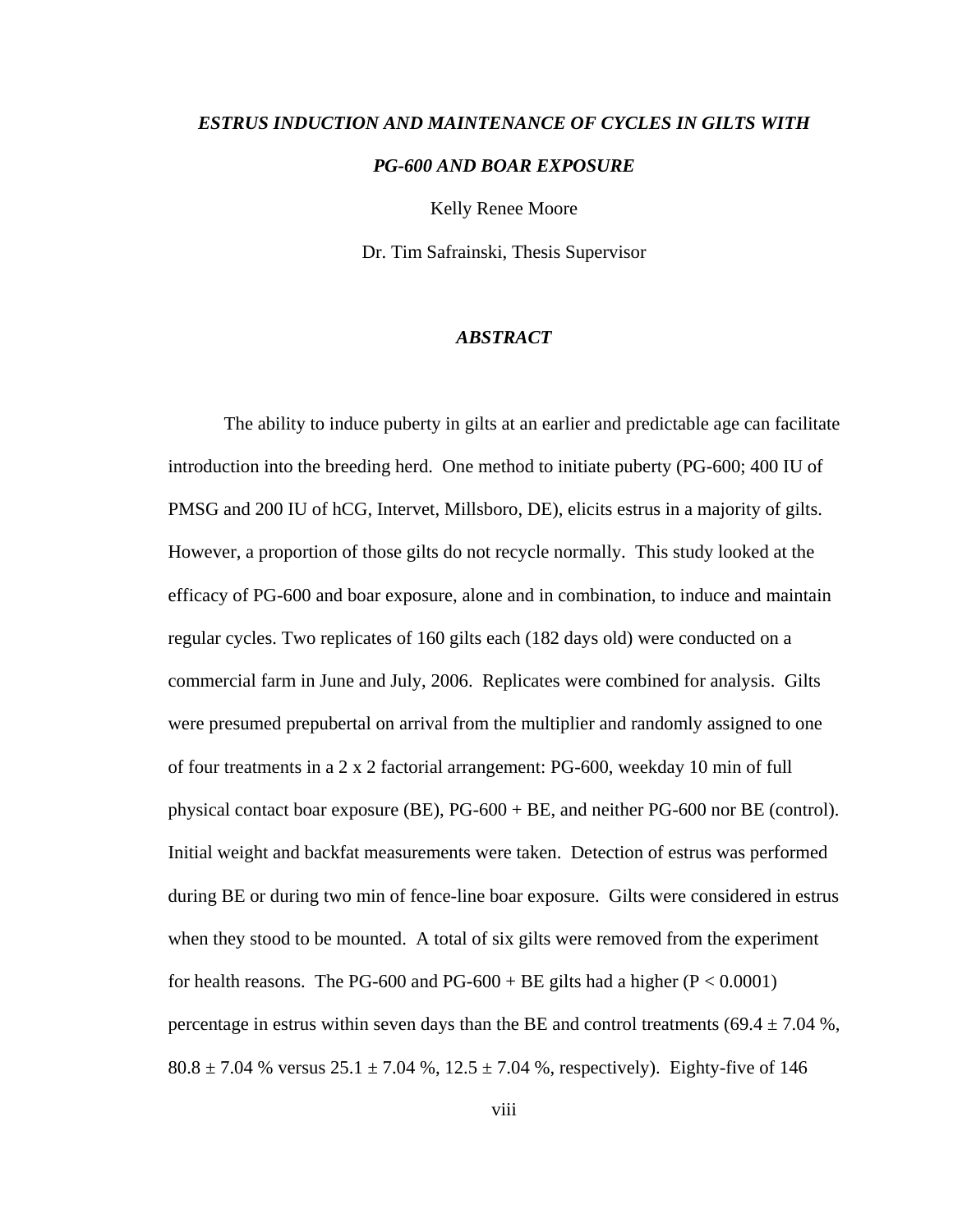gilts in estrus within seven days returned to estrus 18 to 23 days later. Although the BE and control groups had fewer gilts respond within seven days, a larger proportion recycled within 18 to 23 days; (100  $\pm$  9.74 % of BE versus 78  $\pm$  9.74 % control and, 55.8  $\pm$  9.11 % and 50  $\pm$  9.11 % for PG-600 and PG-600 + BE respectively). Half of control gilts showed estrus within 30 days regardless of initial weight. PG-600 and BE gilts with heavier initial weights had a higher probability of coming into estrus. Heavier gilts in the PG-600 + BE group had a lower probability of cycling. Similar probabilities were seen for initial age. Gilts that expressed estrus within 30 days in all treatment groups did so regardless of back-fat thickness. There was no significant difference among treatments regarding first farrowing rate and litter size. The greatest response was to PG-600. Response to BE is dependent on many factors, and in this study was lower than expected. Addition of daily boar exposure to PG-600 did not result in dramatic increase in proportion maintaining cycles and may not be warranted.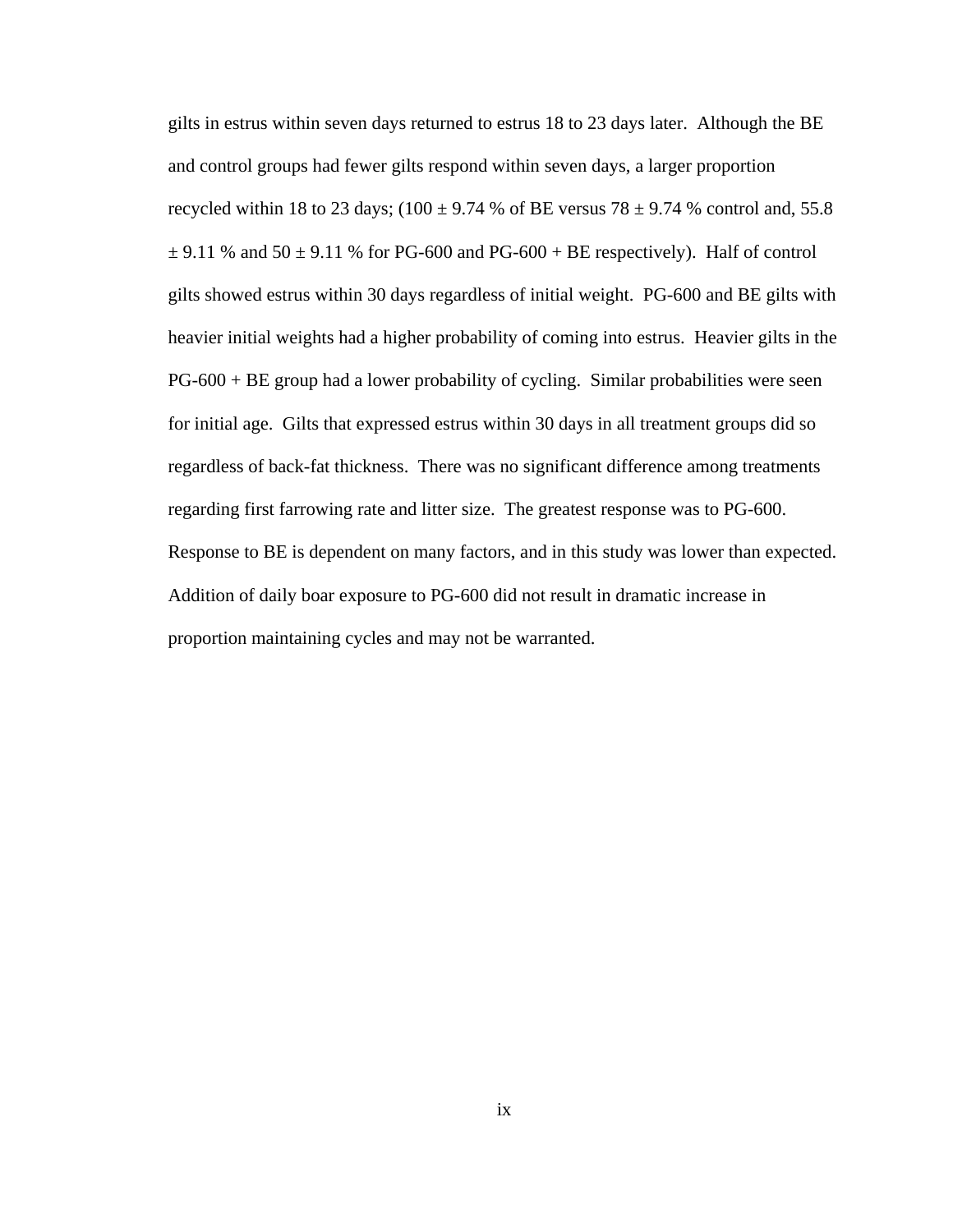#### *CHAPTER I*

#### *INTRODUCTION*

 Gilts comprise a large proportion of the breeding herd, so the ability to induce puberty in gilts at an earlier and predictable age to facilitate introduction into the breeding herd and reduce the non-productive days (days when female is neither pregnant nor lactating) is important in maximizing herd efficiency. Puberty in gilts is defined as the first estrous period and naturally occurs at the age which the reproductive organs become functionally operative (Hughes and Varley, 1980). The expression of estrus, or standing heat, is normally associated with ovulation. Age at puberty can be influenced by manipulating genetic and environmental factors. Although reproductive traits are not highly heritable, they do respond to crossbreeding, inbreeding and selection. Environmental factors such as season, photoperiod, temperature, and air quality can influence the onset of puberty, as can management practices such as relocation or mixing of gilts. The presence of a mature boar is the most effective factor in puberty induction. However, boar exposure is often underused due to labor and time constraints, so the use of gonadotrophic hormones, such as PG-600 (Intervet, Millsboro, DE), is a popular alternative to boar exposure. Problems have been reported with the predictability of gilts maintaining a normal cycle after a PG-600-induced estrus. The addition of boar exposure has been found to partly remedy this problem by enhancing the maintenance of cyclic activity and the expression of estrus. The purpose of the present study was to evaluate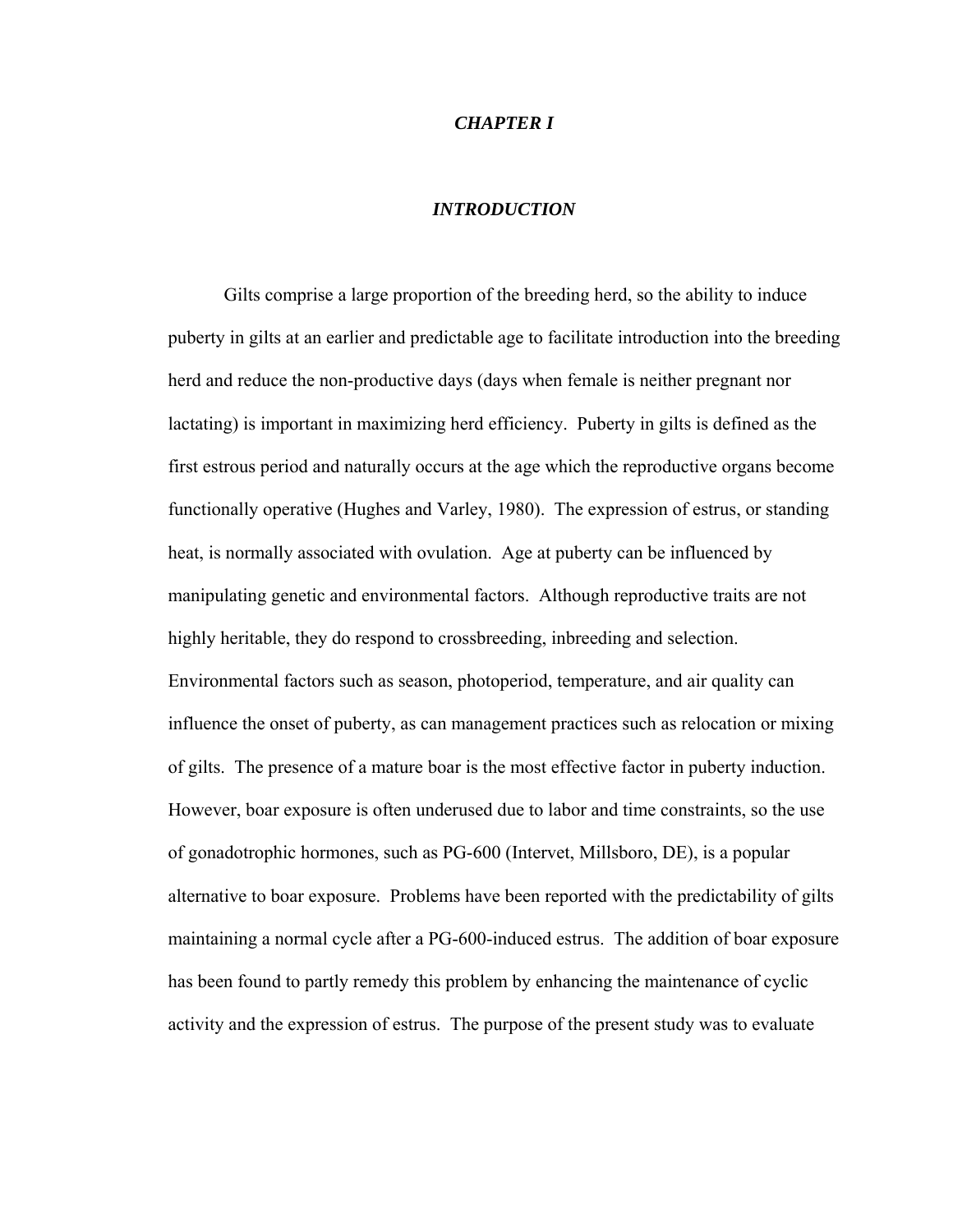the efficacy of PG-600 and boar exposure, alone and in combination, on estrus induction and maintenance of cycles in a commercial setting.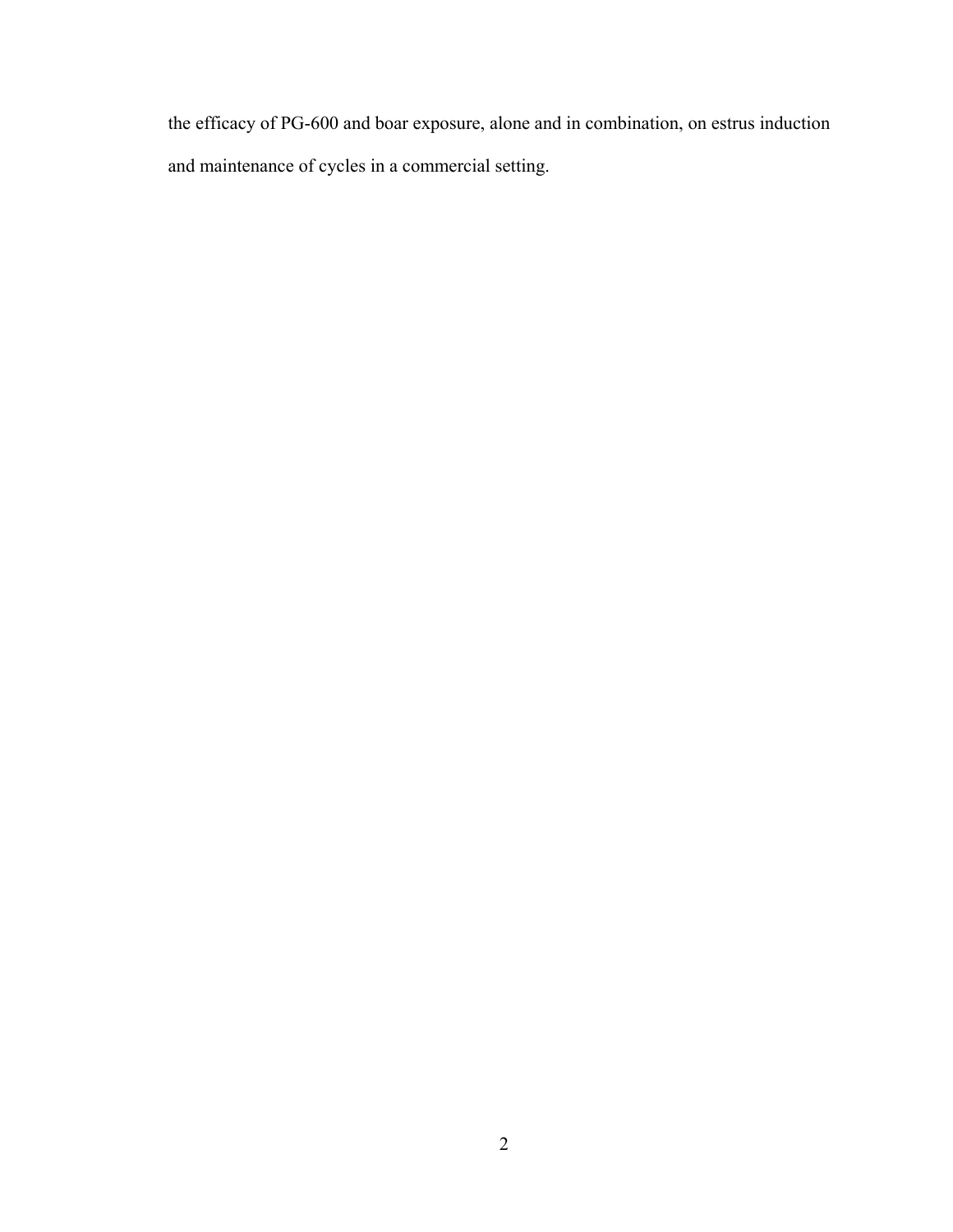#### *CHAPTER II*

#### *LITERATURE REVIEW*

#### Genetics

The genetic background of the gilt plays an important role in the onset of puberty. When reared on pasture and fed a high protein diet, Poland China gilts attained puberty significantly earlier than similarly reared Chester White gilts (Robertson et al., 1951a). In another experiment by Robertson et al. (1951b) no significant difference in age at puberty between Poland China and Chester White gilts was seen. There was, however, a significant difference in weight at first estrus, with Poland China gilts averaging 5.45 kg heavier than Chester White gilts. Within each breed, age at first estrus was more constant than weight at first estrus, suggesting that age is a better measure than weight for gilt maturity. In an experiment by Self et al. (1955), Chester White gilts attained puberty at 225 days of age, and this differed significantly from the mean age at puberty for Poland China gilts (206 days of age). A second trial using gilts of similar age found no breed difference.

There are three types of Poland China: small, medium and large. Phillips and Zeller (1943) evaluated the small and large types and found no significant difference in age or weight at puberty between the two. However, there was a tendency for a more rapid development in the large type, and based on prior breeding experience, the small type often had more difficulty in maintaining regular cyclic activity. A negative correlation between weight and age at puberty was reported between types.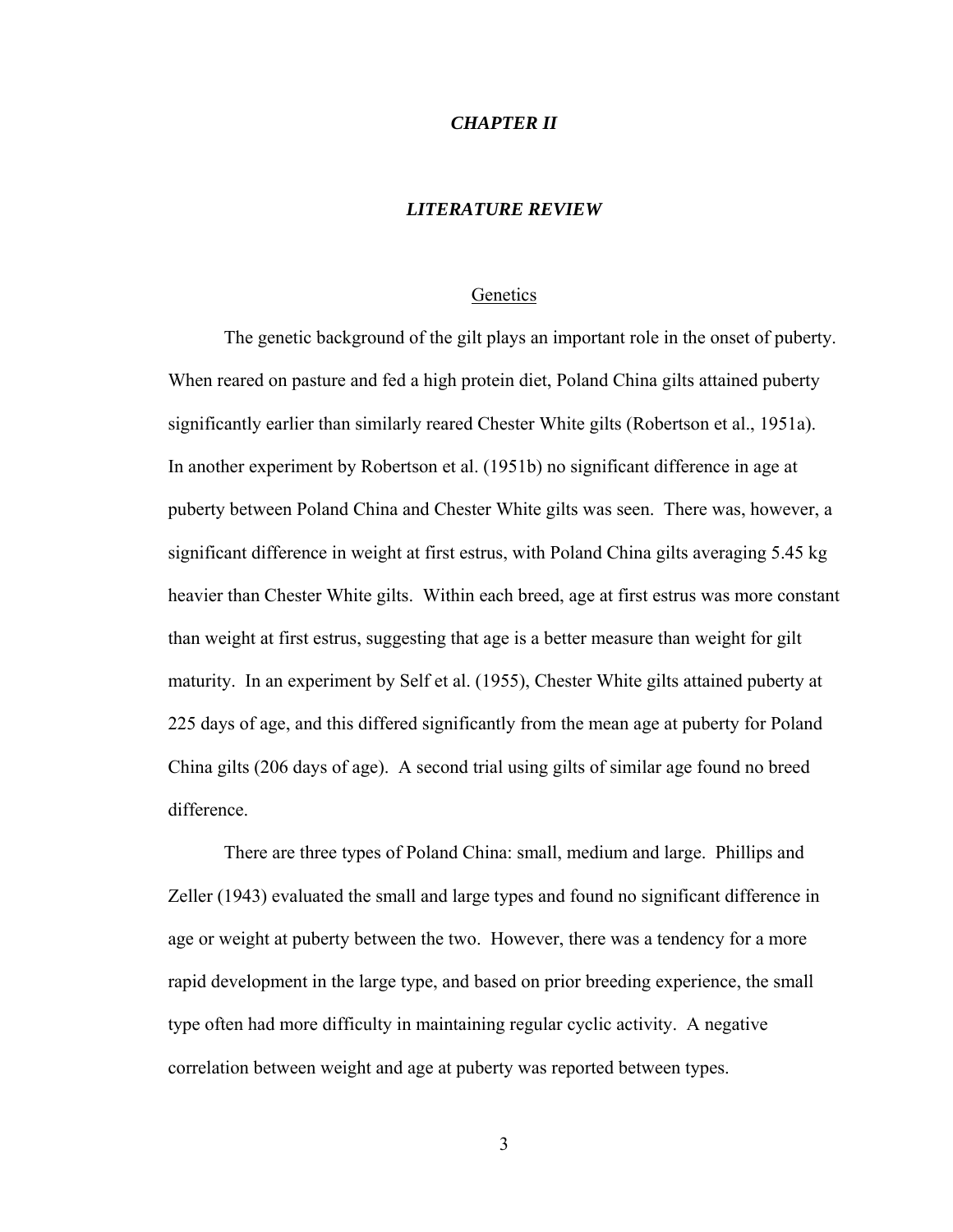Foote et al. (1956) reported the effect of mating systems on age at puberty. The mean age at puberty for inbred Chester White and Yorkshire gilts was 227.7 days, which was significantly older than line-cross Chester White x Yorkshire gilts (193.4 days of age). A significant difference between purebred and crossbred gilts was also reported. Purebred Yorkshire, Poland China and Duroc gilts attained puberty at a significantly older age (285.1 days) compared to the crossbred Yorkshire x Poland, Yorkshire x Duroc, Poland x Duroc, (221.7 days). Zimmerman et al. (1960) reported that Chester White x Poland China crossbred gilts attained puberty significantly earlier than the purebred gilts (182.3 vs. 204.0 days of age, respectively). The effect of season of birth on age at puberty differed for the two breeds. Gilts born in the spring attained puberty 12.2 days earlier than fall-born gilts in the Chester White breed, while the fall-born Poland China gilts attained puberty 13.3 days earlier than spring-born Poland China gilts. Clark et al. (1970) reported differences in age at puberty in two lines of gilts and their crosses (226, 247, 231 and 213 days for Poland China, Yorkshire, Yorkshire X Poland China and Poland China X Yorkshire, respectively). Two experiments found significant differences in age at puberty between inbred gilt lines (Warnick et al., 1949 and Warnick et al., 1951).

All of the above experiments used gilts reared on dry lots or pasture. Work has been done to evaluate breed and mating system effects on gilts reared in confinement. Christenson and Ford (1979) investigated age at puberty and maintenance of regular estrous cycles in gilts of five breeds (Duroc, Hampshire, Large White, Swedish Landrace and Yorkshire) reared in confinement. The proportion of Swedish Landrace gilts showing regular estrous cycles at six months of age was higher than that of Hampshire,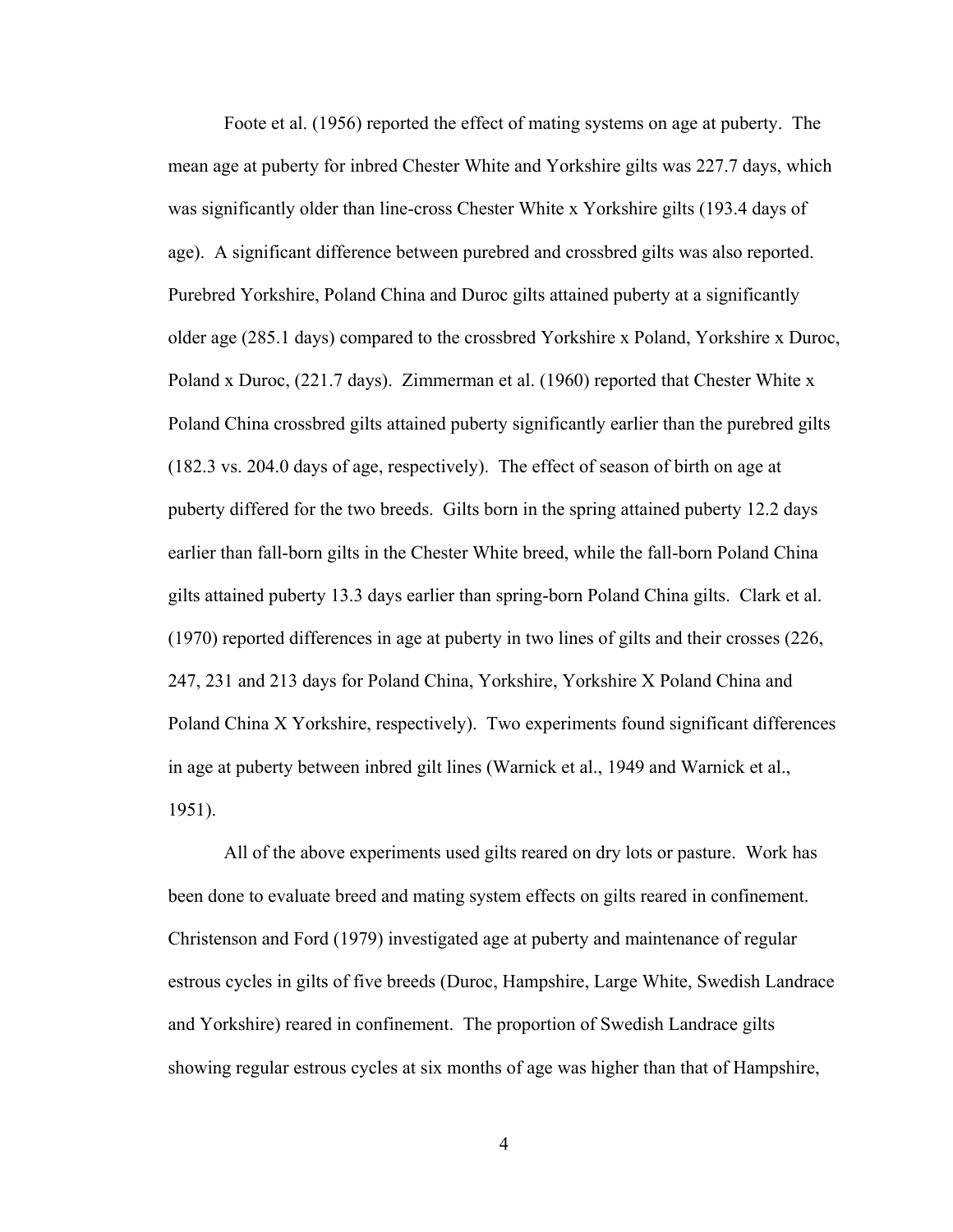Large White, Yorkshire and Duroc gilts (69 vs. 11, 4, 3, and 0 % respectively). By eight and one-half months of age, the estrous activity of all gilts had reached a plateau. By nine months of age the proportion of gilts showing regular estrous cycles was greater for Large White, Swedish Landrace, Hampshire and Duroc gilts than for Yorkshire gilts (86, 78, 71, 71, vs. 56 %, respectively). Beyond nine months of age, the proportion of gilts showing regular activity did not significantly increase, suggesting that retention of noncyclic gilts beyond nine months of age for replacement would not be productive.

A similar experiment evaluated crossbred and purebred gilts either reared in confinement or in dry lots (Christenson, 1981). Percentage of cyclic gilts by nine months of age was highest among Swedish Landrace x Large White crossbred gilts (96.5 %) and the lowest was the purebred Hampshire, Yorkshire and Duroc gilts (81.3, 71.1 and 60.3 %, respectively). An influence of housing was also reported. Fewer gilts reared in confinement were cyclic by nine months of age than non-confined gilts (71.3 vs. 85.2 %). At seven and nine months of age, estrous activity was lower in confinement-reared Duroc and Yorkshire gilts than in confinement-reared Swedish Landrace x Large White and Hampshire gilts (Christenson, 1981). Cronin et al. (1983) reported an effect of breed and crossbreeding on confinement-reared gilts. Significantly more Large White gilts and Large White x Landrace gilts attained puberty by 245 days of age than did Landrace gilts. More crossbred gilts attained puberty by 245 days of age than purebred gilts.

Hughes and Cole (1975) reported sire effects on the attainment of puberty in a pool of gilts from four Landrace boars. Age and weight at puberty differed significantly according to sire. Signoret et al. (1990) also reported a sire effect on crossbred gilts (51 vs. 73.5 % in estrus within seven days for sire A and sire B, respectively). Evaluation of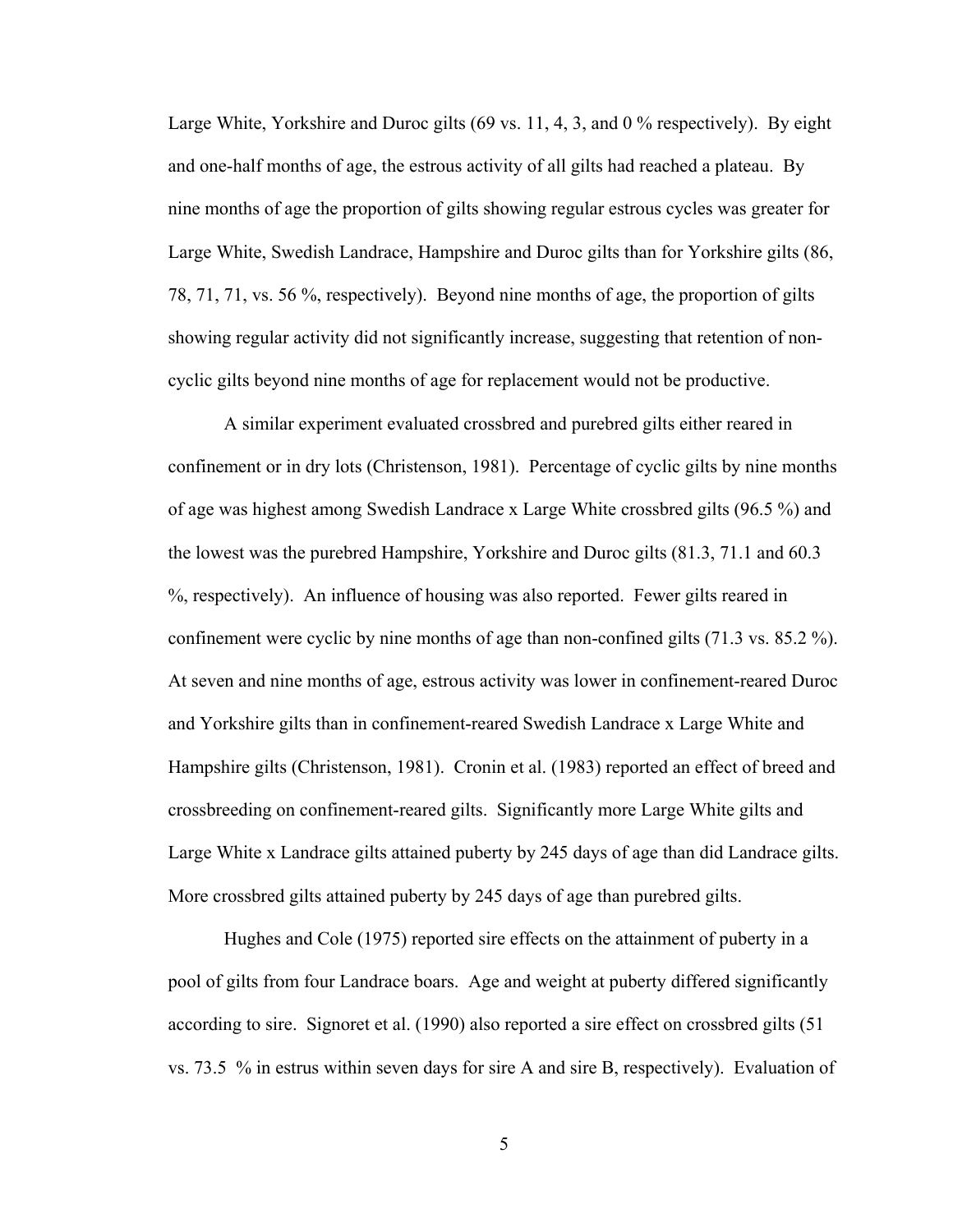Chester White and Poland China gilts showed no significant differences in ages at puberty between gilts of different sires (Zimmerman et al., 1960). Differences in weight at puberty between gilts of different sires were significant in the Chester Whites but not in the Poland China (Zimmerman et al., 1960). Breed differences in the response of gilts to the back-pressure test was reported by Cronin et al. (1983).

Tilton et al. (1995) reported that gilts from two genetic lines responded differently to gonadotrophin treatments (PG-600, Intervet, Millsboro, DE) used to induce pubertal estrus. Gilts from the line selected to reach puberty at a younger age responded more favorably to gonadotrophin treatment than gilts under relaxed selection. Zimmerman et al. (2000) also reported a quicker response to boar exposure in a genetic line of gilts selected for early puberty compared to gilts selected for increased ovulation rate and litter size.

Traits associated with reproductive efficiency are lowly heritable. Improvements can be made in these traits by using mating systems that take advantage of hybrid vigor. This is done by crossbreeding with breeds or lines of swine not closely related. The result is offspring expressing an improvement in traits compared to the average of the sire and dam breeds (Foote et al., 1956; Zimmerman et al., 1960). It is important to note that the heritability of age at puberty is actually relatively high (0.35; Clutter and Schinckel, 2001), so replacement gilts should not be retained from dams that were older at first estrus or in conceiving their first litter (Christenson and Ford, 1979). For moderate to highly heritable traits, such as growth rate (0.30), feed efficiency (0.35) and backfat (0.50), selection upon individual performance allows for a relatively rapid rate of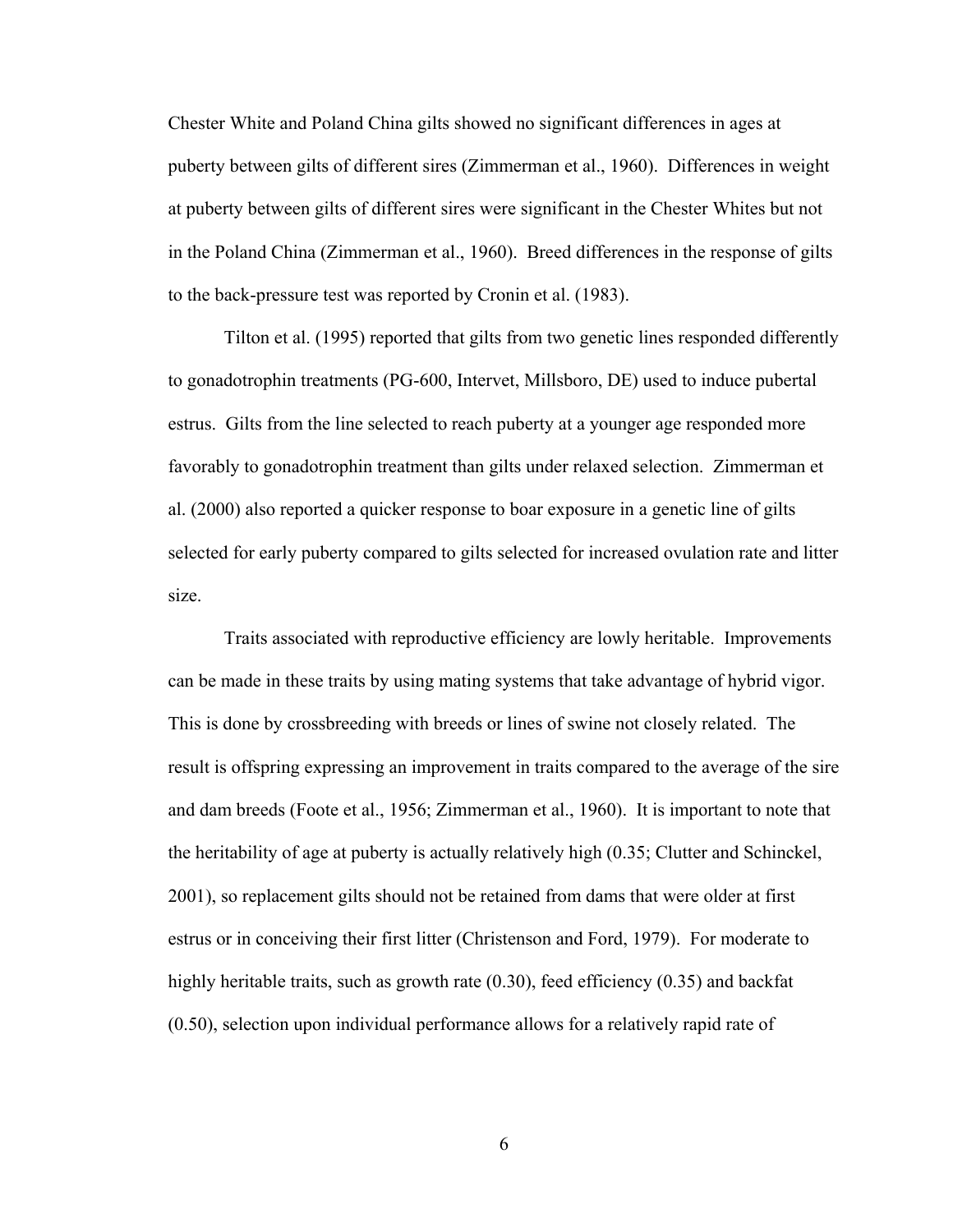improvement (Cleveland et al., 1998). However, selection for particular traits should be done cautiously because other traits may be inadvertently selected against.

Gaughan et al. (1997) allotted gilts into groups by backfat thickness at 140 days of age: low (10 to 12 mm), medium (13 to 15 mm) or high (16 to 18 mm). By 202 days of age the proportion of gilts attaining puberty was 100 % for high, 92 % for medium and 67 % for low. Of the gilts that attained puberty by 202 days of age, the number of estrous cycles from 145 to 202 days of age was 2.25 for high, 1.96 for medium and 1.16 for low. The number of follicles at 202 days of age was 18.25 for high, 19.08 for medium and 13.14 for low. Gilts with a higher protein deposition rate attained puberty in a greater proportion. Therefore, the rate of fat and protein deposition appears to be one of the determinants of puberty attainment. Eliasson et al. (1991) reported the growth rate (25 to 90 kg live-weight) was negatively correlated with age at puberty, and gilts with low backfat thickness at 90 kg live-weight attained puberty later than gilts with high backfat thickness at 90 kg. Negative correlations between age at puberty and growth rate have been also been reported by Hutchens et al. (1981) and Rydhmer et al. (1994).

Experiments conducted by Rydhmer et al. (1992) and Beltranena et al. (1993) suggest high lean growth rates may delay the onset of puberty. Rydhmer et al. 1994 reported a negative correlation between percentage of lean and intensity of reddening and swelling of vulva. A negative correlation between growth rate and length of standing estrus was also reported, with gilts with a high capacity for growth having a lower capacity for showing standing estrus than gilts with a lower growth rate.

In contrast, Cameron et al. (1999) suggested that selection for lean growth rate had no adverse effects on sexual development, and that it is selection for lean feed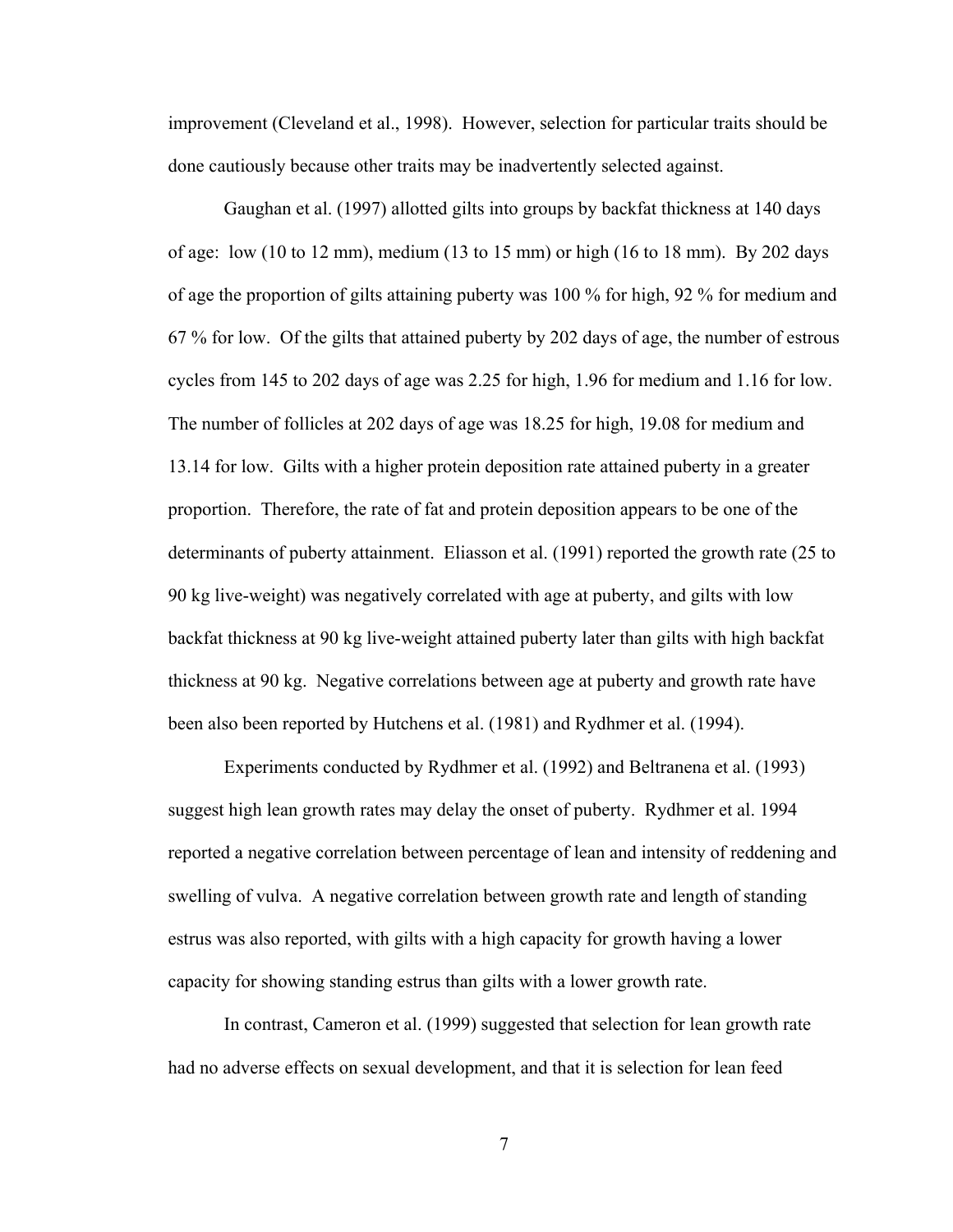conversion that leads to problems in sexual maturity. However, there are benefits for having fat on gilts. In an experiment by Gaughan et al. (1997), the gilts with higher fat and protein deposition attained puberty the earliest, and Eliasson et al. (1991), reported a negative correlation between age at puberty and backfat thickness at 90 kg body weight. Regardless of which traits are the more important determinants of puberty attainment, it is critical to have a good estrus detection procedure as expression of estrus can be altered.

The expression of any trait depends on both the genetic background of the gilt and its environment. It is important to consider genetics for relations between production and reproduction traits. The balance between fat and lean tissue is important, so care should be taken to avoid selection of extreme gilts. Therefore, good reproductive management involves selecting gilts that perform well under a particular farm situation and takes into consideration factors modified by the environment, such as season and housing.

#### Nutrition

Plane of nutrition, feed intake and the composition of the diet influences puberty attainment in the gilt. Restricted feeding has been shown to alter age at puberty. The effect obtained, however, has been variable. Robertson et al. (1951a) found that puberty was delayed by limited feeding, and Zimmerman et al. (1960) reported that Chester White and Poland China gilts fed ad libitum grew more rapidly and attained puberty at an earlier age than limited-fed gilts. A breed effect was also reported, with the Poland China gilts being heavier than the Chester White gilts in four of five trials. Beltranena et al. (1991) reported that feed restriction delayed puberty in crossbred (Yorkshire x Landrace) gilts. Ogle and Dalin (1989) reported data on a 2 x 2 factorial, with two initial live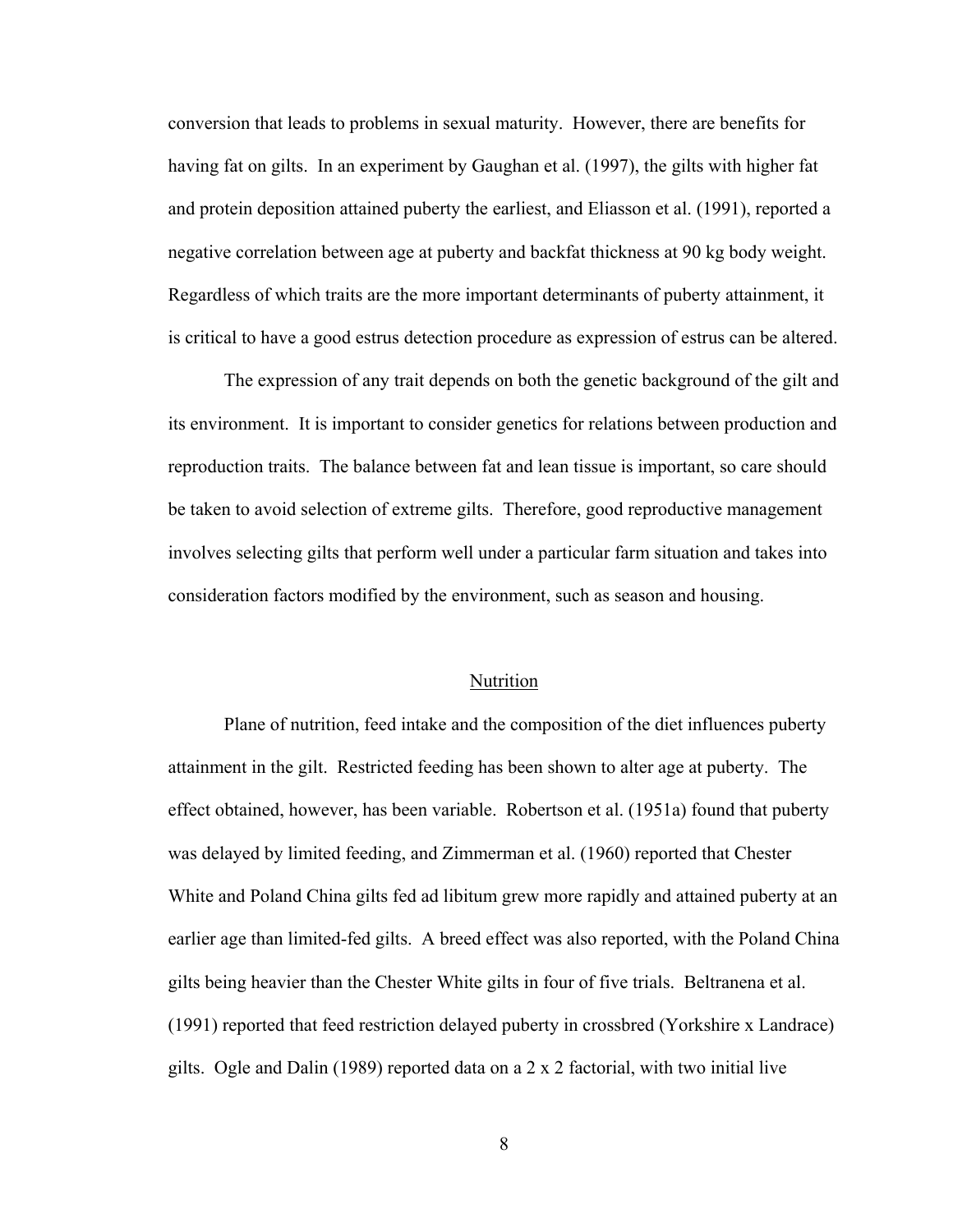weights (light  $(L)$  or heavy  $(H)$ ) and either a low (lp) or high (hp) plane of feeding during the rearing period. When feed intake was restricted, puberty was delayed an average of 17 days. The Hhp gilts reached puberty 26.4 days earlier than the Hlp gilts. The hp gilts were significantly heavier and had thicker backfat than the lp gilts at first estrus.

Lodge and MacPherson (1961) reported age at puberty for gilts fed a high plane diet was not significantly different from gilts fed a low plane diet.

In contrast, Self et al. (1955) reported age at puberty for gilts fed a high plane diet were significantly older at puberty than the low plane gilts (223 vs. 208 days, respectively). Stalder et al. (1998) found an increased probability of gilt farrowing rate in gilts fed restricted quantities of a high energy-high protein diet from 82 kg live weight to 180 days of age as compared to gilts with ad libitum access to either the high-energy-high protein diet or a high energy-low protein diet.

Other studies have demonstrated the effect of nutrition on hormonal function. In prepubertal gilts, feed restriction to 50 % of ad libitum intake clearly reduced luteinizing hormone (LH) pulse frequency in long term (Prunier et al. 1993) and short-term experiments (Cosgrove et al., 1993). The reduced hormonal activity retarded growth and sexual development. Seren et al. (1990) and Booth et al. (1994) reported an increased feed intake of restrictively fed prepubertal gilts enhanced LH activity, increased uterine weight and advanced follicular activity.

Eliasson et al. (1991) reported gilts fed a high-protein diet (18.5 % CP, 0.96 % lysine) attained puberty at a younger age than gilts fed a low-protein diet (13.1 CP, 0.64 % lysine). High protein intake enhances steroid metabolism, thereby reducing circulating estradiol and removing the negative feedback on the release of LH. A negative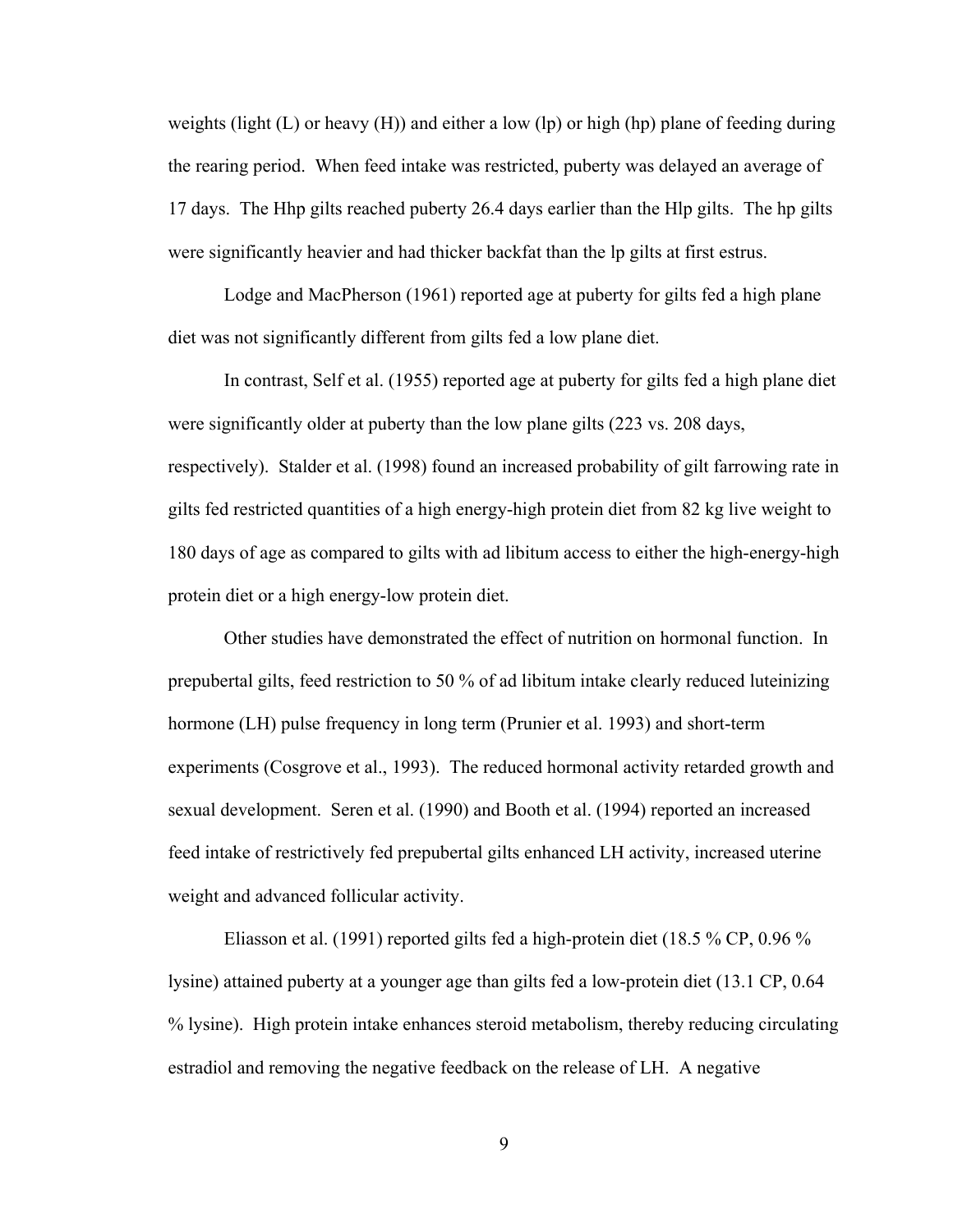correlation was reported between growth rate and age at puberty for gilts fed a highprotein diet.

Robertson et al. (1951b) found high protein intake retarded the onset of puberty. Gilts were fed diets of varying CP content (20, 15, and 11.25 %) from weaning to 56.7 kg live weight. Gilts on the low-protein diet were six days younger at puberty. In contrast, Cunningham et al. (1974) reported that gilts fed 14 % CP attained puberty 18.7 days earlier than gilts fed 10 % CP. In a more recent experiment, Stalder et al. (2000) evaluated gilt reproductive performance on three different high-energy development diets. Diets varied in CP content: Diet 1, 18 % CP; Diet 2, 13 %; Diet 3, 23 % CP. No significant differences were seen among diets. Gilts were from five lines selected to represent a broad range of variation in lean growth and reproduction.

Friend (1973) observed that gilts fed diets supplemented with lysine and methionine attained puberty 12 and 24 days earlier than controls. Witz and Beeson (1951) suggested that puberty may be delayed and ovarian growth retarded in gilts reared on a fat-free diet.

Klindt et al. (1999) subjected gilts to three feeding regimes with a feed formulated to primarily restrict energy intake: Ad lib, (ad libitum access to feed from 13 to 25 weeks of age); Control, (ad libitum access to feed from 13 weeks of age until 100 kg, then restricted to 90 % of the amount of feed consumed by the Ad lib group until 25 week of age); Restricted, (74 % of the amount of feed consumed by the Ad lib group from 13 to 25 weeks of age). Gilts were mated at first estrus and gilts that recycled were mated again. The age at puberty (196 days) and reproductive performance through 30 days of pregnancy were similar among treatments. A similar experiment by Klindt et al. (2001),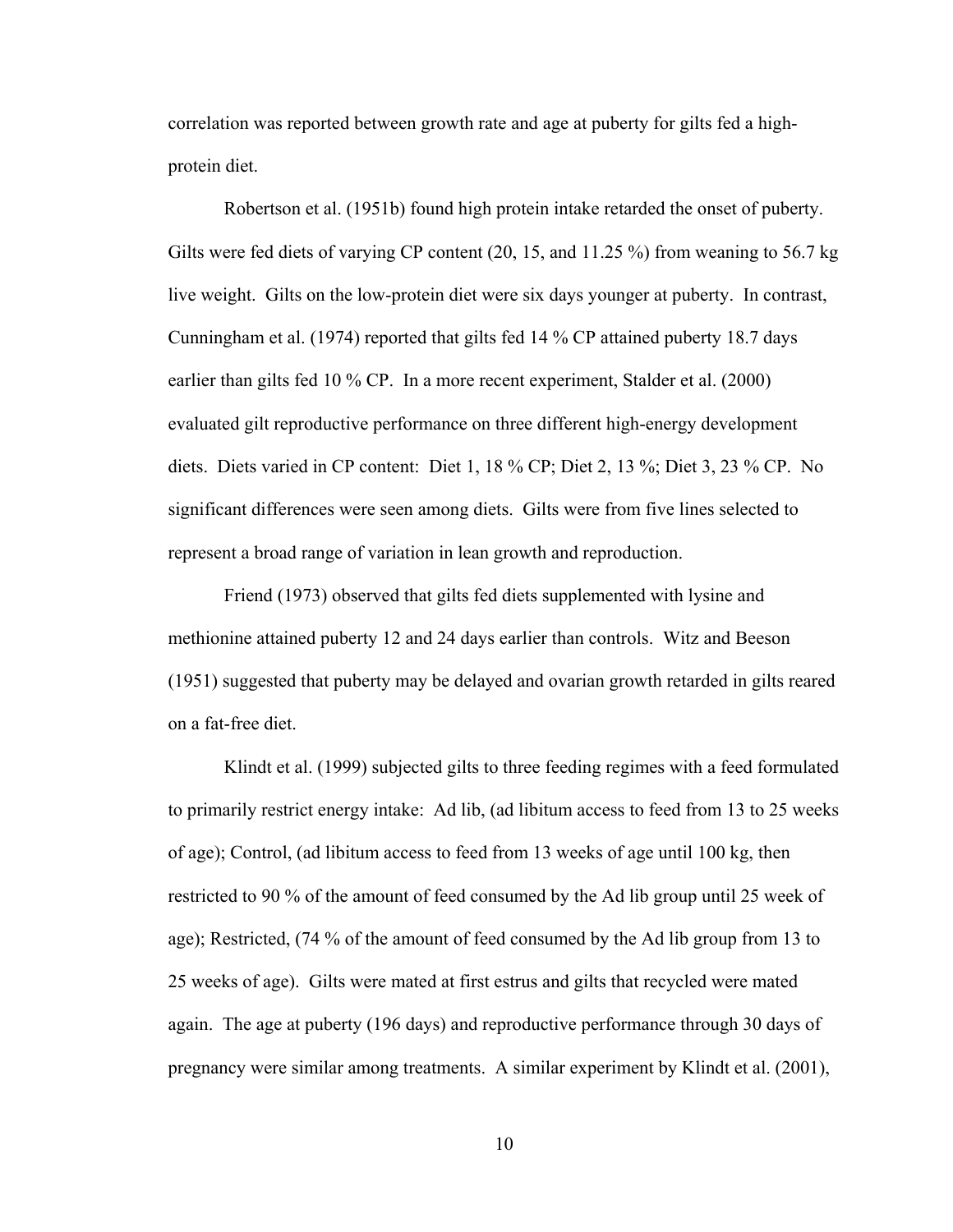reported no difference among treatments on age at puberty and reproductive performance from 13 weeks of age to the end of pregnancy. Therefore, a moderate feed restriction may be implemented to reduce feed cost without any negative impact on reproductive performance from 13 weeks of age through the entirety of the first pregnancy. Gilts used in both experiments were crossbred (American Landrace x Yorkshire) gilts. Patterson et al. (2002a) also suggested a moderate restriction, reporting that gilts responding to boar exposure at an older age had a higher feed consumption than the quicker responding gilts.

Gosset and Sorenson (1959) fed gilts two diets of different energy levels ad libitum and reported the limited-energy (55 therms per 45.35 kg) gilts attained puberty at a similar age as the high-energy (93 therms per 45.35 kg) gilts. Ovulation rates were similar as well, but interestingly, the lower energy gilts had a significantly greater number of embryos present at 40 days of pregnancy. Zimmerman et al. (1960) reported that feeding high levels of energy for periods as short as 10 to 14 days prior to estrus (flushing) increased ovulation rates in gilts over gilts fed basal diets. Similar results were reported by Sorenson et al. (1961). However, as was seen in Gosset and Sorenson (1959), when gilts continue to consume a high-energy diet or are fed ad libitum postmating, decreased embryo survival will be observed (den Hartog and van Kempen, 1980).

It is important not to stray far from the nutritional recommendations published by the National Research Council (NRC). However, feeding in excess can be wasteful and costly. A moderate feed restriction using balanced, fortified diets will help develop sexually mature gilts. Flushing 10 to 14 days prior to estrus will maximize ovulation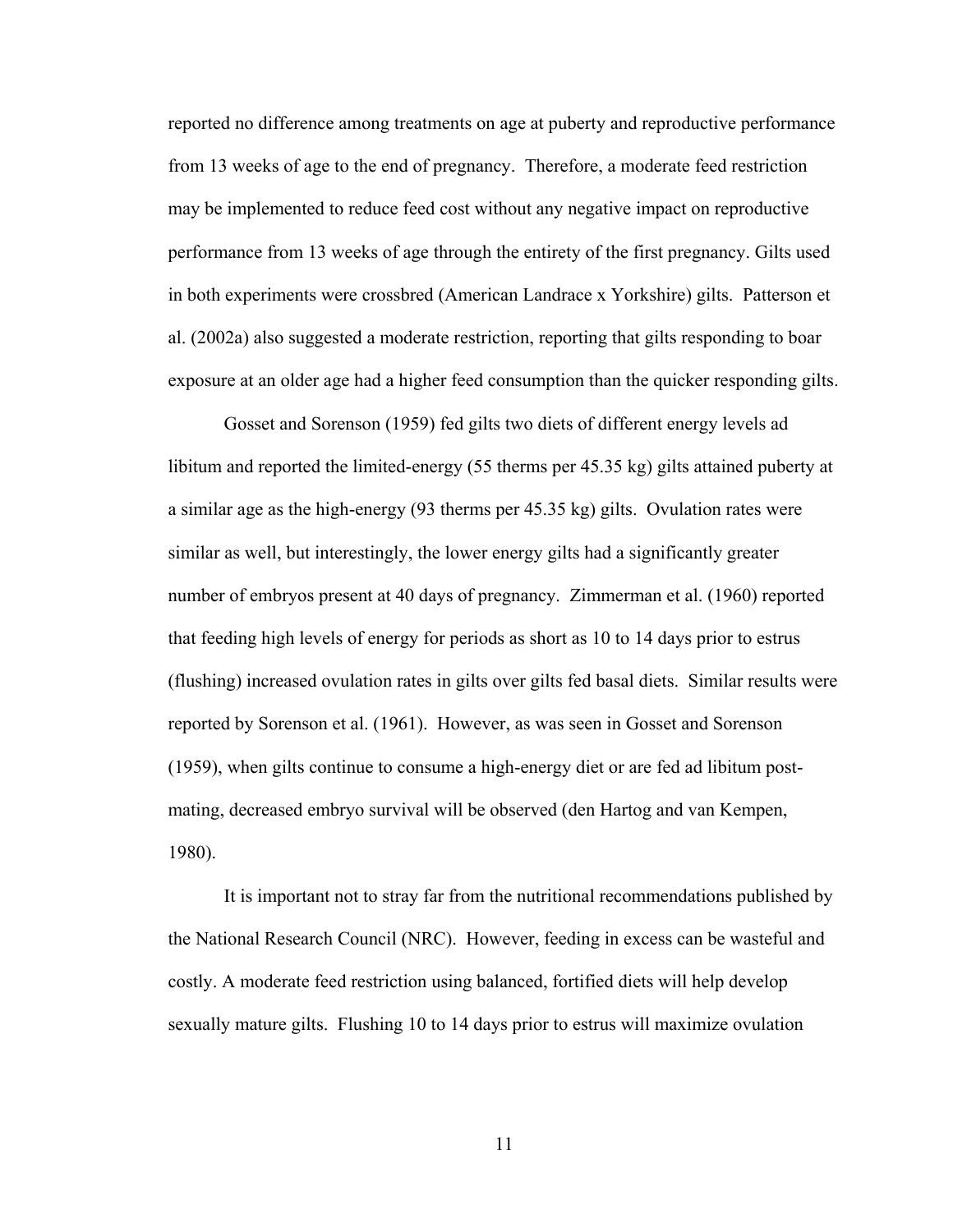rates, but should be discontinued immediately after first mating to prevent embryonic mortality (Rhodes et al., 1991; Davis et al., 1987).

#### Boar Effect

The most successful method in inducing pubertal estrus in gilts is the use of mature boars. The age of gilts at first boar exposure is an important factor influencing the degree of response to stimulate and synchronize pubertal estrus. Zimmerman et al. (1969) allotted gilts (15 breed composite) into heavy and light weight groups and exposed them to 30 minutes of daily boar exposure at 103 or 126 days of age. Control gilts received no boar exposure. The older gilts matured earlier with boar exposure than the younger gilts (148.1 vs. 160.5 days, respectively), and both boar-exposed groups responded earlier than the controls (182.6 days). The heavy gilts were younger at puberty compared to the light gilts in their respective weight groups (Zimmerman et al., 1969).

Hughes and Cole (1976) fed gilts to reach 73 kg by 135, 160 or 190 days of age. Boar exposure was initiated at the respective ages. The 190-day old group was oldest at puberty (205.3 days), but the interval to estrus was longer in the 135-day group. Bourn et al. (1974) found exposure at 135 days of age led to an earlier puberty (156 days of age) than exposure at 165 days (173 days of age). But like Zimmerman et al. (1969), and Hughes and Cole (1976), the interval to puberty was longer for the younger group. Cronin (1983) reported that a difference in age by a few weeks (23 and 28 weeks of age) was enough to see a significant difference in reproductive efficiency in Large White, Landrace, and crossbred prepubertal gilts. Gilts exposed to a mature boar at 23 weeks of age tended to be more sexually receptive to the boar. A significantly higher mating rate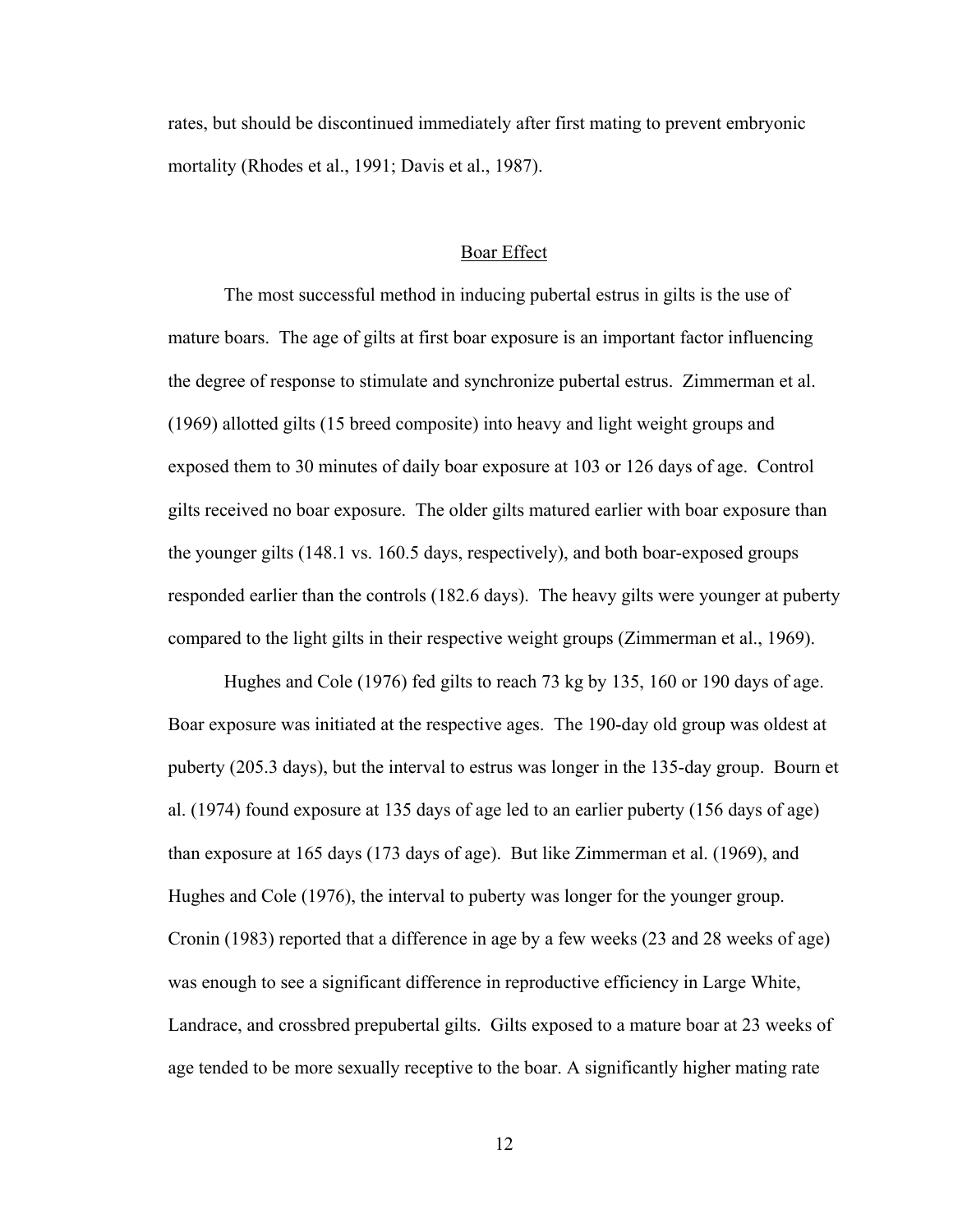was seen in the 23 week-old gilts than in the 28 week-old gilts (70.1 vs. 66.0 %). The number of prepubertal gilts at 35 weeks of age was significantly lower for the 23 weekold group (1.46 vs. 3.03 %). Hemsworth et al. (1982) found that gilts reared in isolation from boars until 180 days of age had a lower mating rate than gilts exposed earlier. This was due to reduced sexual receptivity and estrus expression. Two similar experiments agreed that delaying the application of boar exposure beyond 160 days of age resulted in gilts being significantly older and heavier at puberty (Kirkwood and Hughes, 1979; Eastham et al., 1986).

Zimmerman et al. (2000) conducted an experiment to evaluate the response to boar exposure in gilts of different genetic lines and age. Gilts were either from a line selected for early age at puberty (AP) or a composite of genetic lines selected for ovulation rate and litter size (RLS). Boar exposure was initiated in AP gilts at 130 days of age and at 130 or 154 days of age for the RLS gilts. AP gilts showed a more rapid and synchronous response to puberty than the RLS gilts. This was expected because 130 days is near the natural onset of puberty for this gilt line. RLS gilts first exposed to boars at 130 days attained puberty earlier (168.0 days) than RLS gilts exposed at 154 days of age (175.4 days of age), but the interval to puberty was shorter in the 154 day-old gilts (21.8 vs. 35.2 days for 154 and 130 days of age, respectively). This experiment demonstrated that the initiation of boar exposure was most effective at inducing a rapid and synchronous response to first estrus when gilts were nearing puberty (130 days for AP gilts and 154 days for RLS gilts). Overall, initiating boar exposure too early or too late leads to a less synchronous response and at times, delayed puberty. Initiating boar exposure around two or three weeks before the anticipated age at puberty will get a larger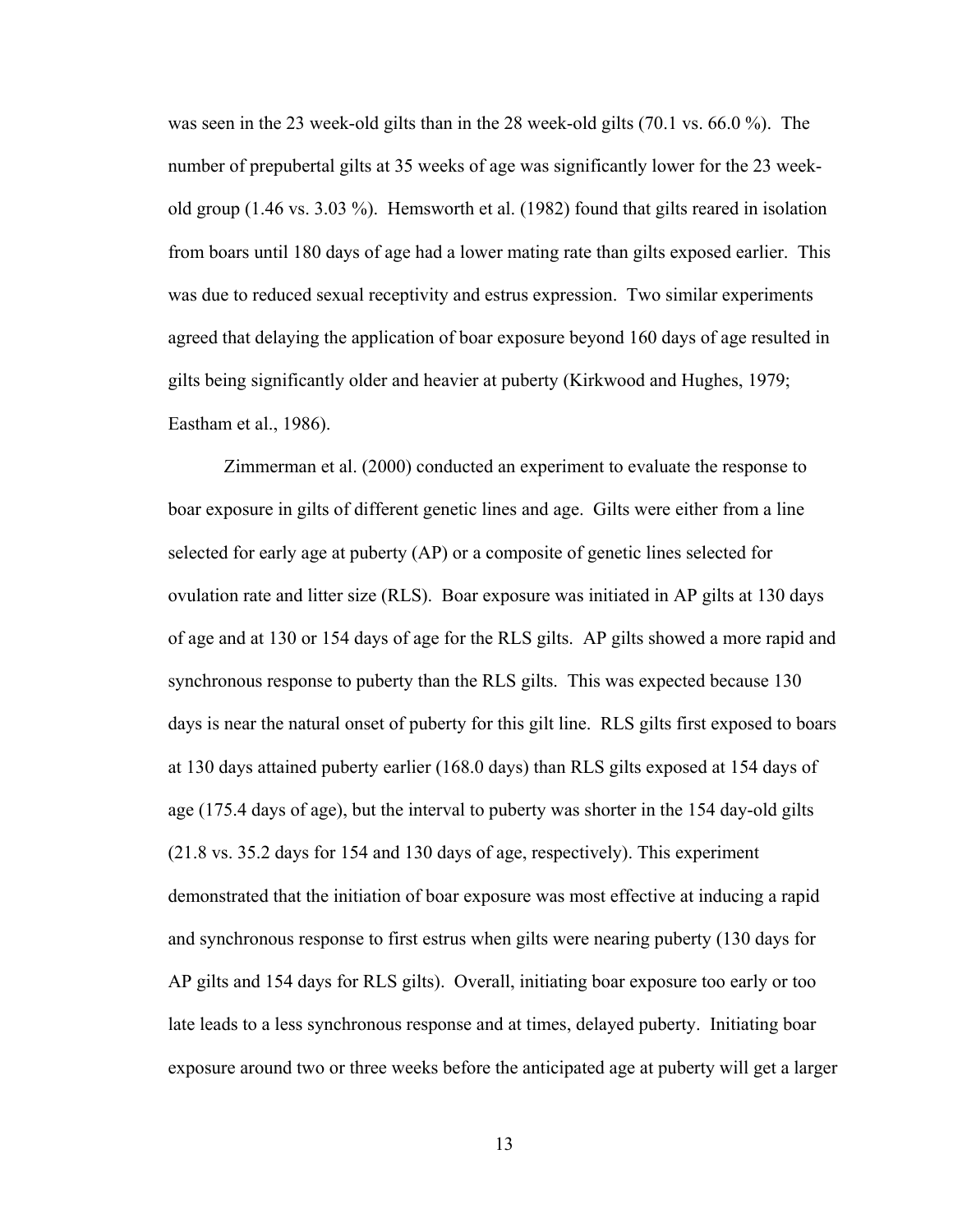proportion of gilts cycling and in a more synchronous manner. Gilts will differ in their natural pubertal age due to differences in breed, composite or mating system (Robertson et al., 1951a; Zimmerman et al., 2000; Foote et al., 1956).

Kirkwood and Hughes (1980a) reported data on an experiment that showed no effect of boar exposure or relocation on gilt age at puberty. Gilts either received 30 minutes of daily boar exposure, or were relocated to a new pen, or were relocated and exposed to Boar-Mate (Antec-International, Sudbury, Suffolk). Boar-Mate is a commercially available aerosol containing 5α-androstenone, a pheromone found in boar saliva. It was applied directly to the nostrils of the gilts and on their feed. A fourth group received no stimulus (control). The lack of response in this study was not in agreement with earlier reports that demonstrated the advantage of boar stimulation over no boar stimulation (Zimmerman et al., 1969; Hughes and Cole 1976; Kirkwood and Hughes 1979). The boar exposure provided by Kirkwood and Hughes (1980a) was with a sixmonth old boar. It was suggested that young boars  $(\leq 6 \text{ months of age})$  produce inadequate levels of pheromones in their saliva or urine. Kirkwood and Hughes (1981) conducted a study comparing the effectiveness of 30 minutes of daily boar exposure with boars of 2 years, 11 months or 6.5 months of age. Gilts were 165 days of age and a control group received no boar exposure. Gilts exposed to the 2-year and 11-month old boars attained puberty significantly earlier (182 and 181.6 days) than gilts receiving exposure from the 6.5-month old boar or the controls (206 and 203 days, respectively). Kirkwood et al. (1981), provided evidence that the primary boar stimulus is olfactory in nature and involves 16-androstene pheromones produced by the submaxillary glands and secreted in saliva. Therefore, it was speculated that the submaxillary glands of young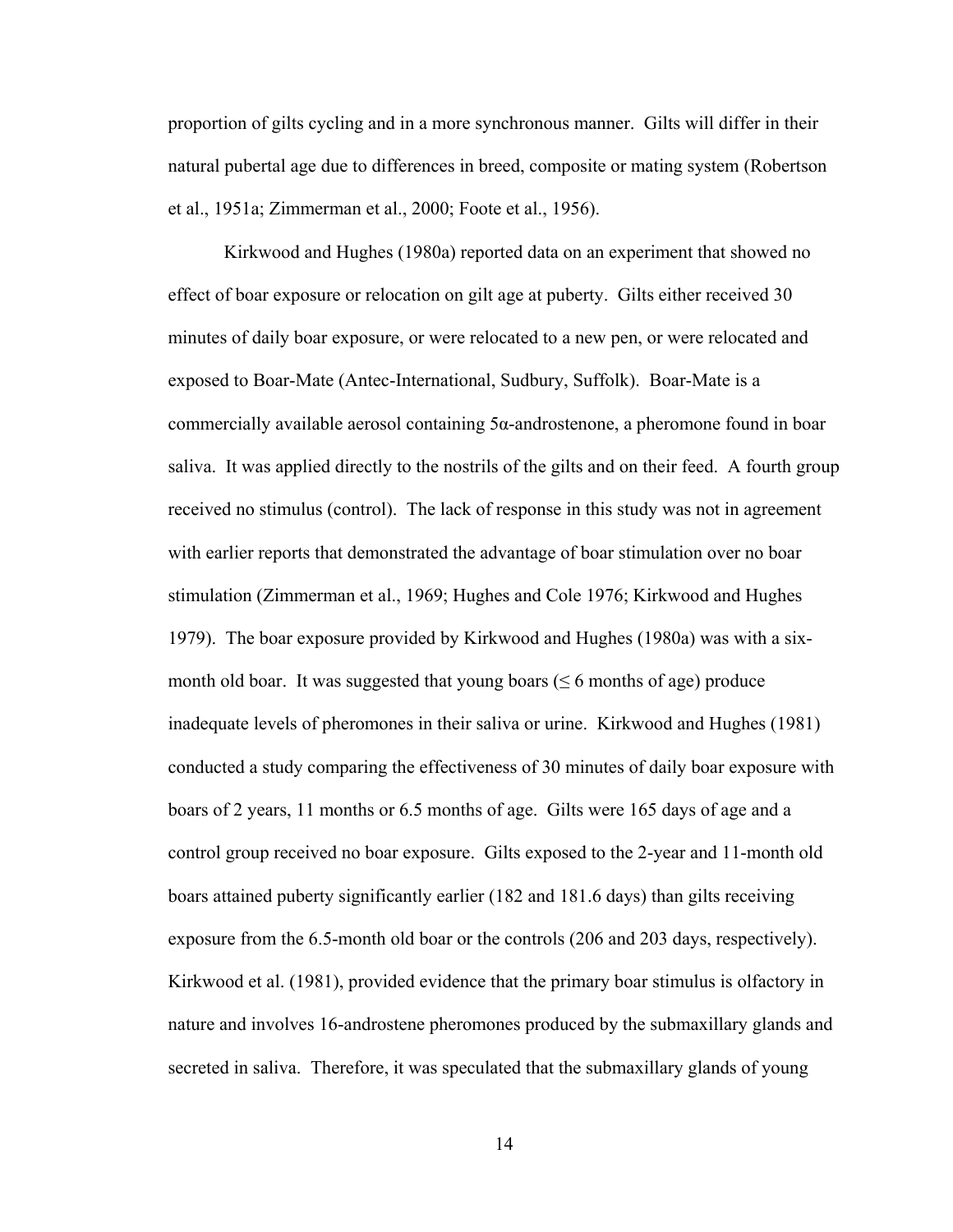boars ( $\leq 6.5$  months of age) were too immature to produce adequate levels of 16androstene pheromones (Kirkwood and Hughes, 1981).

Two experiments by Kinsey et al. (1976) investigated gilt response to individual components of boar exposure. The first experiment assigned confinement-reared gilts to receive five to 10 minutes of recorded boar chant or recorded boar chant and fence-line exposure to a barrow on a daily basis. A third group was un-stimulated controls. The second experiment assigned pasture-reared gilts to five to 10 minutes of recorded boar chant; a boar urine odor box; a combination of boar chant and odor box; physical boar exposure; and physical exposure to a barrow on a daily basis. None of the treatments stimulated an early response to puberty, and puberty was actually delayed in gilts exposed to boar urine, alone or with boar chant. No explanation was given for gilt response.

Hemsworth et al. (1982) conducted two experiments evaluating gilt response to varying degrees of boar contact. When gilts were reared in the presence of a boar from four or five weeks of age until the initiation of estrus detection and mating (26 or 27 weeks of age), the mating rate significantly increased compared to gilts isolated from boars for the entire period. The second experiment penned gilts one to two meters from a mature boar and gave them 10 minutes of physical boar contact or no contact. The mating rates were similar between the groups.

An experiment by Kirkwood et al. (1981) assigned gilts to four treatments: gilts had their olfactory bulbs removed and given daily boar exposure; gilts had a sham surgery performed and given daily boar exposure; intact gilts given daily boar exposure; and intact gilts isolated from boars. Age at puberty was similar for the sham and intact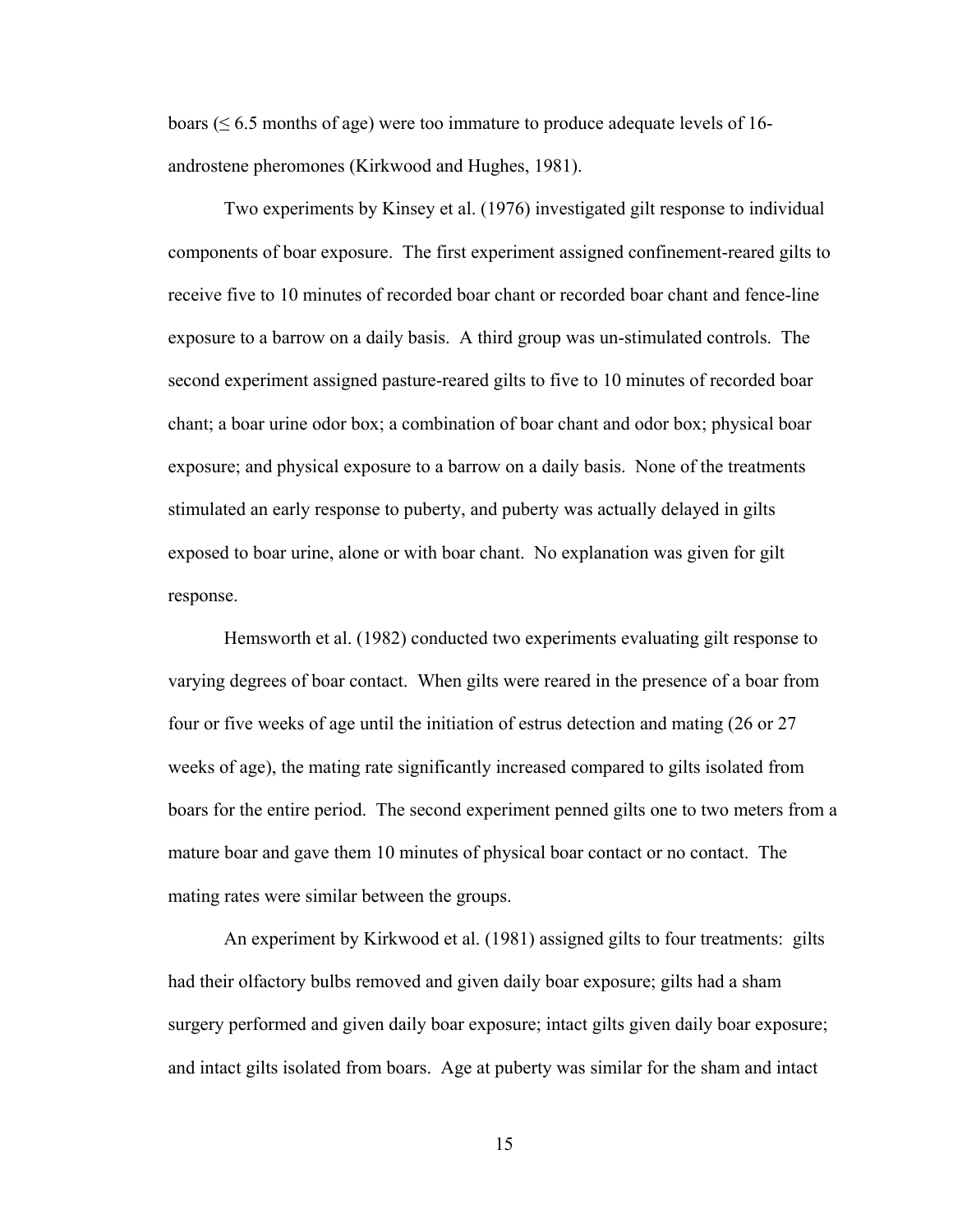boar-exposed gilts and significantly younger than boar-exposed bulbectomized gilts and intact controls (204 and 208 vs. 230 and 234 days of age, respectively). These reports implicate olfactory cues as a necessary component in boar exposure.

Kinsey et al. (1976) demonstrated delayed puberty in gilts exposed to boar urine, and Stephens and Close (1984) and Kirkwood and Hughes (1980a) demonstrated no primer effect when Boar-Mate was sprayed on the nose or applied to feed, further suggesting that the olfactory stimulus is provided by 16-androstene pheromones.

In an experiment conducted by Pearce et al. (1988), gilts received daily boar exposure from mature boars with either intact boars, sialectomized boars (submaxillary glands removed) or boars that had sham surgery. Control gilts were isolated from boars. Gilts receiving exposure from intact boars were the youngest at puberty (179 days of age), followed by exposure to the sialectomized and sham boars (203.5 and 202.0 days of age, respectively). Control gilts were the oldest (227 days of age). Saliva from the boars was collected and analyzed for  $3\alpha$  –androstenol and  $5\alpha$ –androstenone. Salivation was induced by pilocarpine administration, aggressive encounters with other boars or mating. Levels of the steroids differed among stimulation methods and among boars. Champing and salivation are important in dissipating the pheromones (Perry et al., 1980). Pearce and Hughes (1987) reported that nose-to-nose contact between gilt and boar is important in the transference of pheromones. An experiment by Pearce and Paterson, (1992) assigned gilts of 160 days at age to three treatments: daily full boar exposure for 20 minutes with gilts wearing a snout mask; 20 minutes of daily full boar exposure (unrestrictive); and isolated from boars (control). The boar-exposed gilts attained puberty significantly earlier than the control gilts. The mean interval to puberty for unrestrictive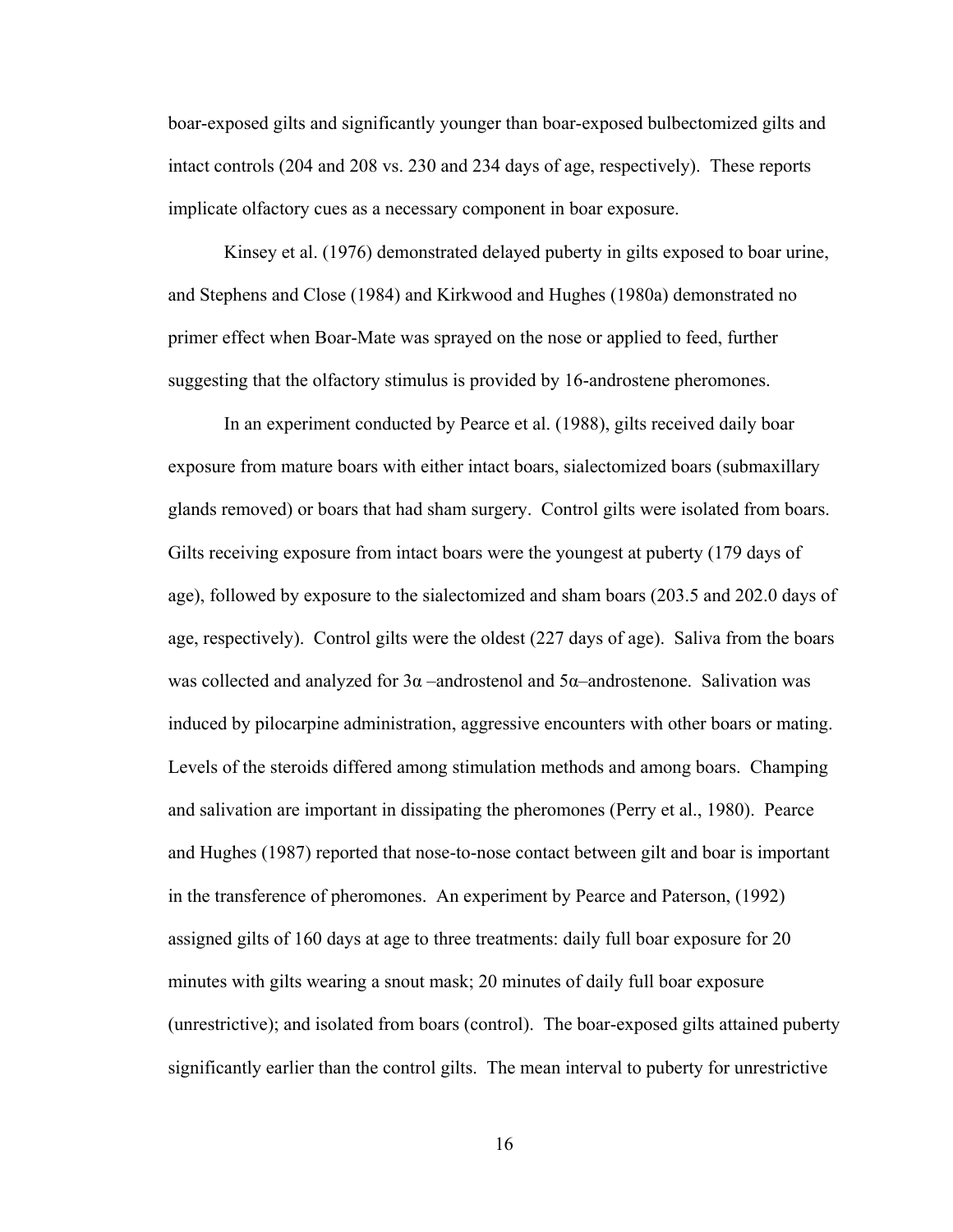full-contact gilts was significantly shorter than masked gilts (9.1 vs. 17.4 days, respectively).

The reported data suggests that stimuli of the olfactory system (16-androstene pheromones) from the boar and the simultaneous physical contact (full or fence-line) are required to induce puberty in gilts. Visual and auditory cues likely add to the effect.

From 70 to 154 days of age, Cole et al. (1982), reared gilts with either contemporary gilts, boars or barrows. At 154 days of age, gilts were relocated to outdoor lots adjacent to a mature boar and exposed to thirty minutes of daily full physical boar exposure at 160 days. The gilts reared with contemporary boars or barrows were younger at puberty than gilts reared with other gilts, and the intervals from mature boar exposure at 160 days of age to puberty were 7.4, 7.1 and 8.9 days for boars, barrows and gilts, respectively. Although the difference was small, it was significant. A similar study by Nathan and Cole (1981) reported no significant difference in age at puberty for gilts reared with boars, barrows or gilts. However, Paterson and Lindsay (1980), reported that gilts reared with contemporary boars and provided no mature boar exposure were younger at puberty than those reared with barrows.

Pearce and Hughes (1985) reported gilts were insufficiently stimulated when moved to a different pen on a daily basis compared to gilts receiving boar exposure. Karlbom (1982) evaluated whether providing continuous fence-line boar exposure led to habituation to the boar. Gilts were reared with continuous fence-line boar exposure from 84 days of age until puberty. From 142 days of age, half of the gilts were provided an additional 20 minutes of daily full physical boar contact. A third group of gilts remained isolated from boars. Boar-exposed gilts attained puberty earlier than the controls, and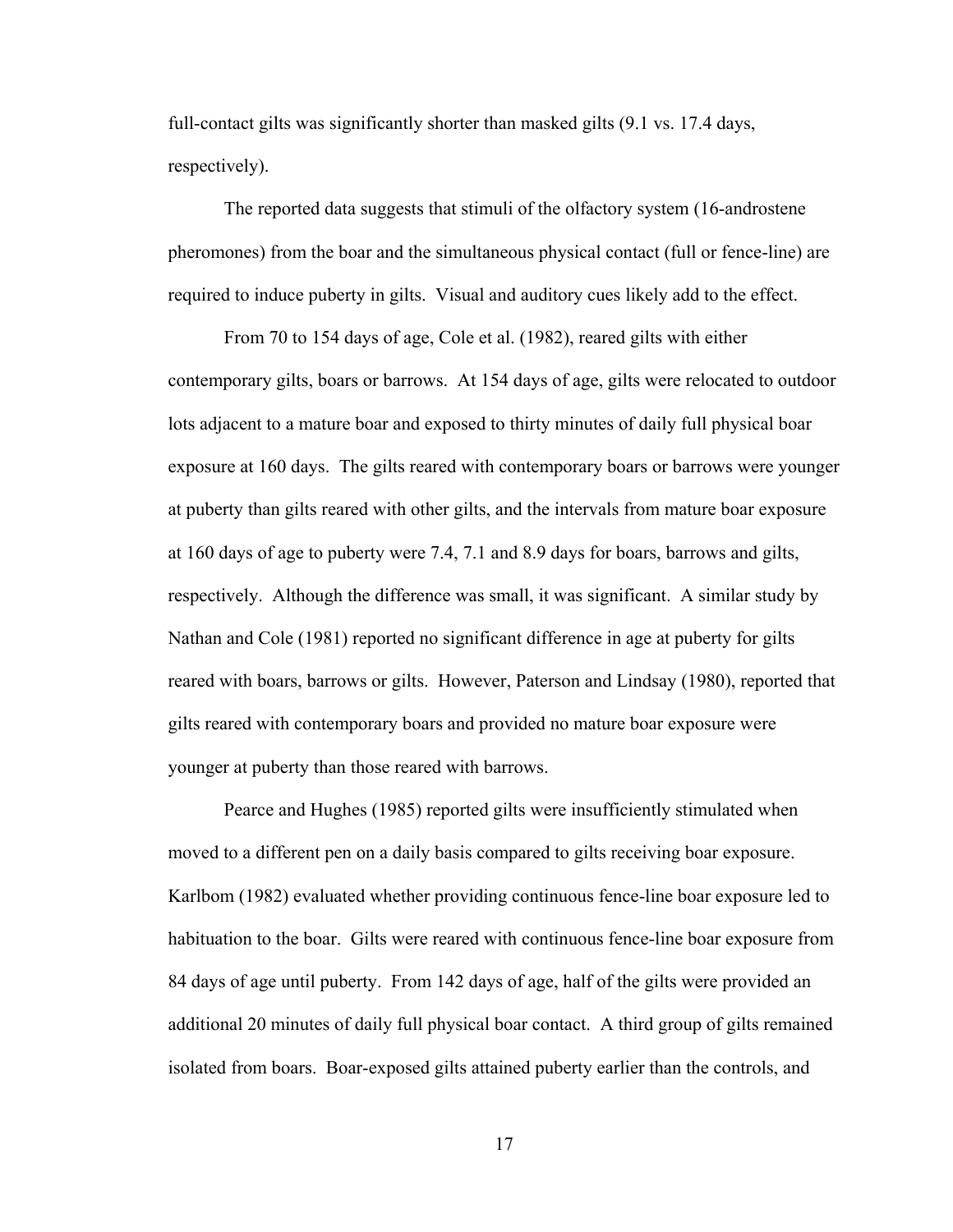gilts that were provided additional full contact attained puberty 20 days earlier than those receiving fence-line only. Pearce and Paterson (1992) also reported a higher response to daily full contact compared to fence-line alone. Deligeorgis et al. (1984), exposed gilts to different degrees of boar contact. At 156 days of age, gilts were either exposed to 20 hours of full physical boar contact or 20 hours of fence-line contact. Control gilts were penned away from boars. A larger proportion of gilts receiving full contact expressed estrus than fence-line and control gilts (76, 38, and 19 %) and attained puberty at an earlier age (167.9, 192.2 and 191.2, respectively). The response of fence-line gilts was expected to be quicker than control gilts (Karlbom 1982; Pearce and Paterson, 1992), but this was not the case in this experiment. An explanation for this may be due to the fact that the boars providing full contact were simultaneously providing the fence-line exposure, so the boars may not have spent an adequate amount of time at the fence.

Brooks and Cole (1970) suggested that exposure to the same boar may cause habituation. So, Brooks and Cole (1970) allotted gilts into two groups to receive 30 minutes of boar exposure per day at 165 days of age. One group received exposure from one boar, and the other group received exposure from a pair of litter brothers on a rotating basis. The gilts exposed to the pair responded earlier and in a more synchronous manner than the one-boar group. Siswadi and Hughes (1995) reported when gilts were taken to a boar house (high stimulation environment), a higher proportion of gilts expressed estrus by 220 days of age when given physical boar contact compared to fenceline contact (79 vs. 41 %). Scheimann et al. (1976), reported that a higher proportion of gilts attained puberty when they were taken to boar pens for boar exposure and estrus detection compared to taking boars to gilt pens (78 vs. 46 %, respectively). Van Lunen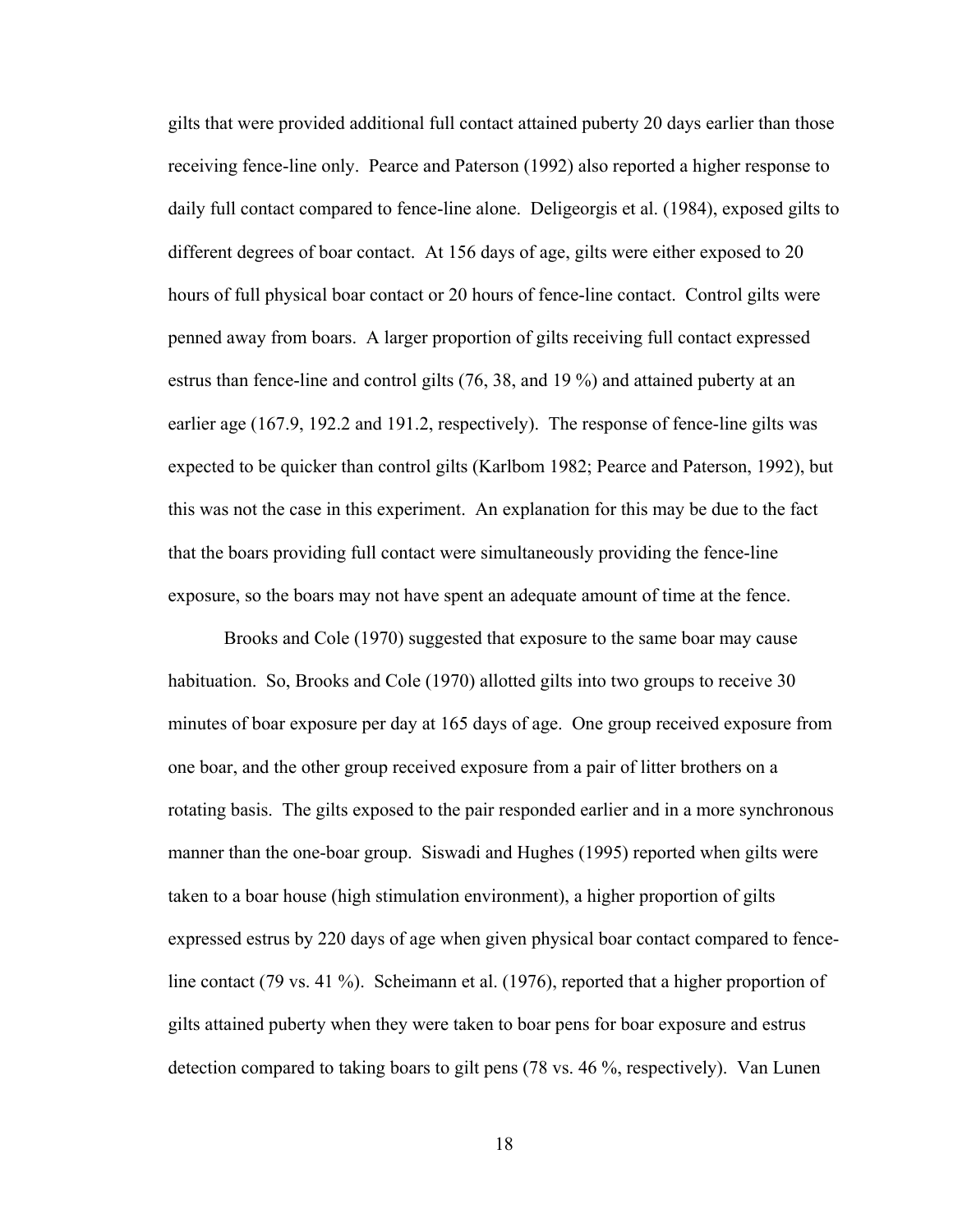and Aherne (1987) reported similar results, with 68 % of gilts taken to boar pens responding and 48 % responding when the boar was brought to the gilts. Patterson et al. (2002a) reported that full physical contact with a mature boar, whether taking the boar to the gilt or the gilt to the boar, reduced the interval to puberty in both groups, compared to gilts receiving fence-line contact. No significant differences existed between the two methods of full contact. Thompson and Savage (1978) penned gilts adjacent to a mature boar at 6.5 months of age for 30 days. Control groups were isolated from boars for the 30 days. At seven months of age, gilts were moved outdoors and checked daily with a boar for estrus. The gilts penned adjacent to a mature boar in confinement attained puberty significantly younger than the controls.

Hughes (1994) performed two experiments to evaluate the effect of frequency and duration of boar contact on gilt response. In the first experiment, gilts were exposed to a mature boar on either alternate days (ADB), daily (DB), twice daily (2DB), or no boar exposure (control) at 160 days of age. Each exposure period was 20 minutes. The boar exposure groups attained puberty in significantly larger proportions than the control group. There was a significantly higher proportion of 2DB gilts reaching puberty within the first 20 days of treatment than for DB and ADB (86 vs. 21 and 7 %, respectively). The second experiment exposed gilts to a mature boar daily (D), twice daily (2D), three times daily (3D), or no boar exposure (control) at 160 days of age. Each exposure period of boar contact lasted for 60 minutes for D, 30 minutes for 2D, and 20 minutes for 3D. All boar exposure groups experienced a significant increase in the proportion of gilts attaining puberty compared with control gilts. There was a significantly higher proportion of 3D gilts reaching puberty within 20 days than 2D and D (62 vs. 27 and 25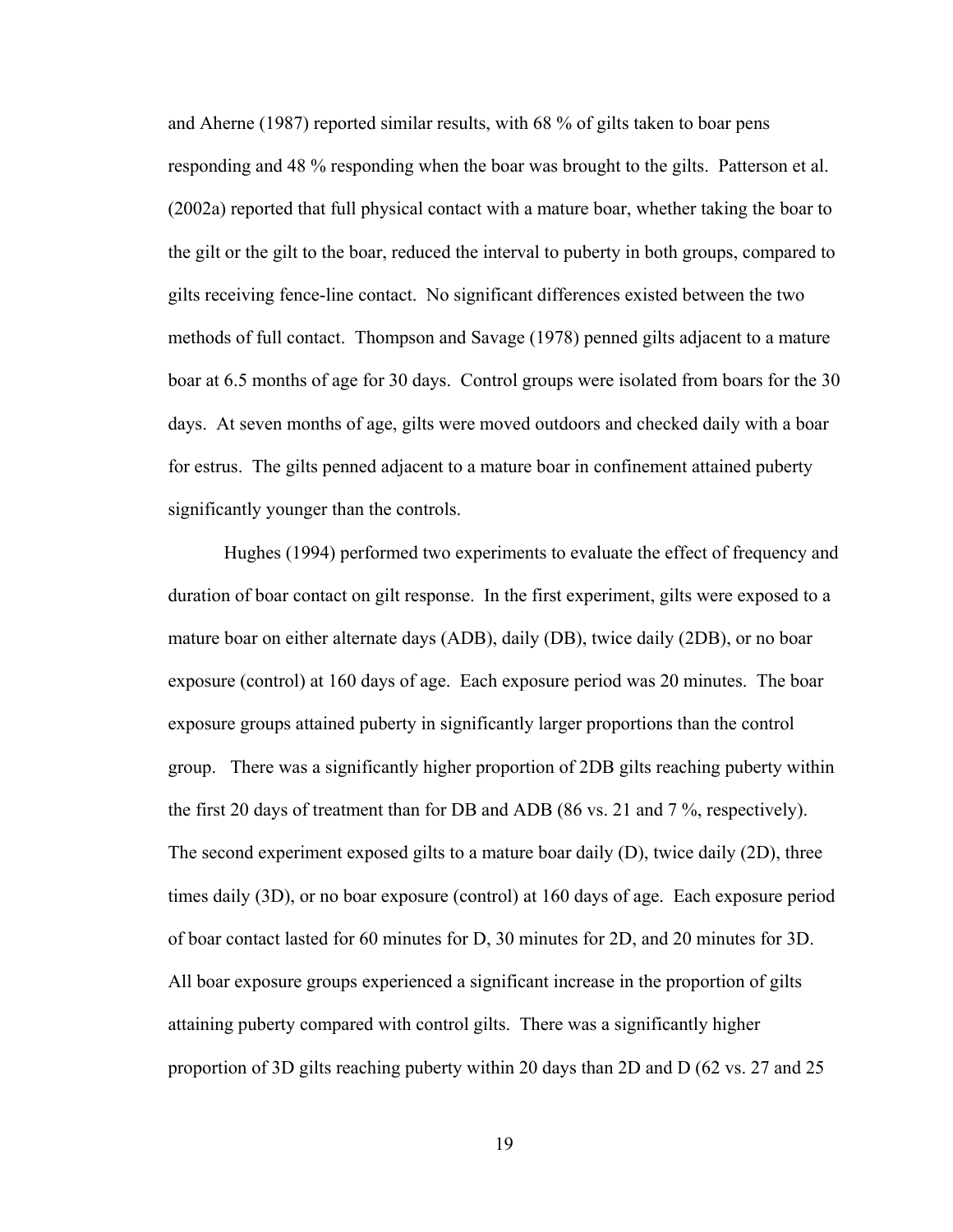%, respectively). Paterson et al. (1989b) exposed gilts to 30 minutes of full physical boar contact from 175 days of age for: 0 days per week (control); two (2) days per week; five (5) days per week or seven (7) days per week until puberty or 235 days of age. Three replicates were conducted during the spring, summer and fall months. The frequency of boar exposure did not affect the proportion of gilts attaining puberty. But, the interval to puberty was significantly shorter for 7 and 5 day exposure groups compared to the 2 day exposure group during the spring (16.5 and 18.4 vs. 32.3 days, respectively). The interval to puberty was significantly shorter for the 7 day exposure group compared to the 5 and 2 day exposure groups during the fall (11.4 vs. 33.8 and 32.6 days, respectively). The results further suggest that boar exposure is an additive stimulus.

Zimmerman et al. (1998) reported a tendency for once-daily exposure to decrease pubertal age over twice-daily when each boar exposure period was 10 minutes in duration. Philip and Hughes (1995) reported that by day 20 of boar exposure, the proportion of gilts cycling was only significantly different between three daily boar exposures (20 minutes per period) and once-daily exposure for 60 minutes; three exposure periods was not significantly different from two exposure periods. Hughes et al. (1997) demonstrated the combination of frequent boar exposure and transport resulted in a quicker response than frequent boar exposure alone (24.7 vs. 37.4 days, respectively).

Kirkwood and Hughes (1980b) reported that 30 minutes of daily boar exposure was just as effective at inducing an early puberty as continuous boar exposure. Paterson et al. (1989a), exposed gilts to daily full boar exposure for 30 minutes, 10 minutes, two minutes or no exposure. The mean interval to puberty for non-exposed gilts was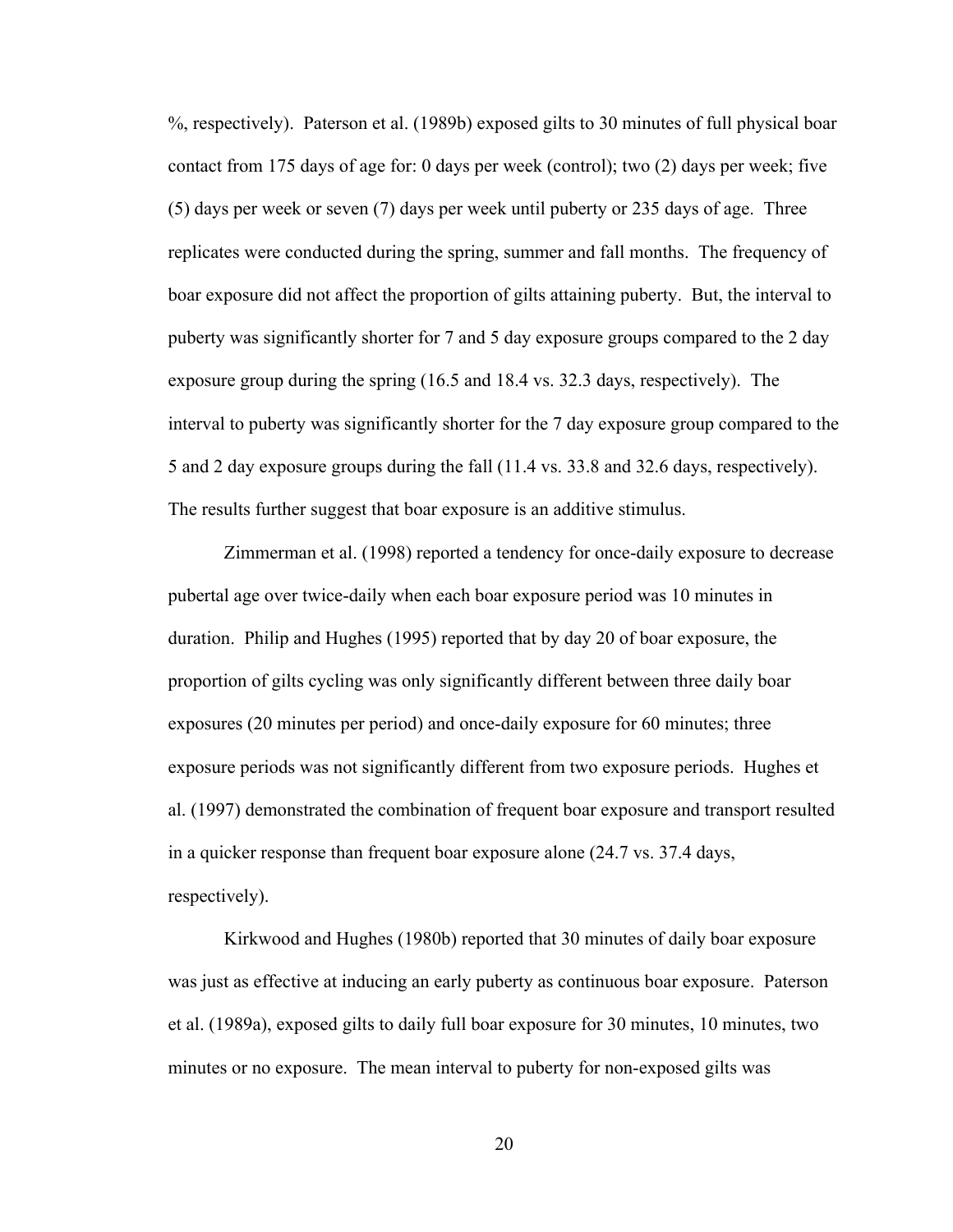significantly longer (58.5 days) than for boar-exposed gilts (11.7, 7.4 and 24.9 days for 30, 10 and two minutes, respectively). Two minutes of boar exposure was not effective for a rapid response. When exposure is short, the boar does not have enough time to provide adequate stimulation to the gilts and therefore, the gilt does not receive the regular reinforcement required for a fast response. Ten minutes of daily full physical boar exposure was just as effective as housing gilts with a mature boar for four hours per day (Zimmerman et al., 1996). Hemsworth et al. (1988) reduced the duration of the boar exposure period to 5 minutes per day and found that puberty attainment was similar to that of gilts housed continuously with a vasectomized boar. Mavrogenis and Robison (1976) reported a seasonal effect on the efficacy of boar exposure. However, Caton et al. (1986), reported that increased frequency or duration of boar exposure may reduce the incidence of seasonal infertility.

Hughes (1993) reported effects of boar exposure duration, number of gilts per exposure group, and the size of the exposure pen on the efficacy of boar effect on gilts at 160 days of age. Duration of boar exposure was divided into three treatments: 20, 12.5 or five minutes of physical boar exposure per day. Gilts were in groups of eight, four or two, and the exposure pen was either large  $(22.2 \text{ m}^2)$  or small  $(11.1 \text{ m}^2)$ . Twenty minutes of boar exposure significantly decreased the age at puberty and increased the proportion attaining puberty within 21 days compared to 12.5 and five minutes. An increase in group size and pen size decreased the interaction of boar and gilt, but did not significantly affect age at puberty or proportion cycling within 21 days.

Hughes (1994) allocated crossbred gilts to one of three treatments: daily boar exposure to a boar with high libido, daily boar exposure to a boar with low libido, and no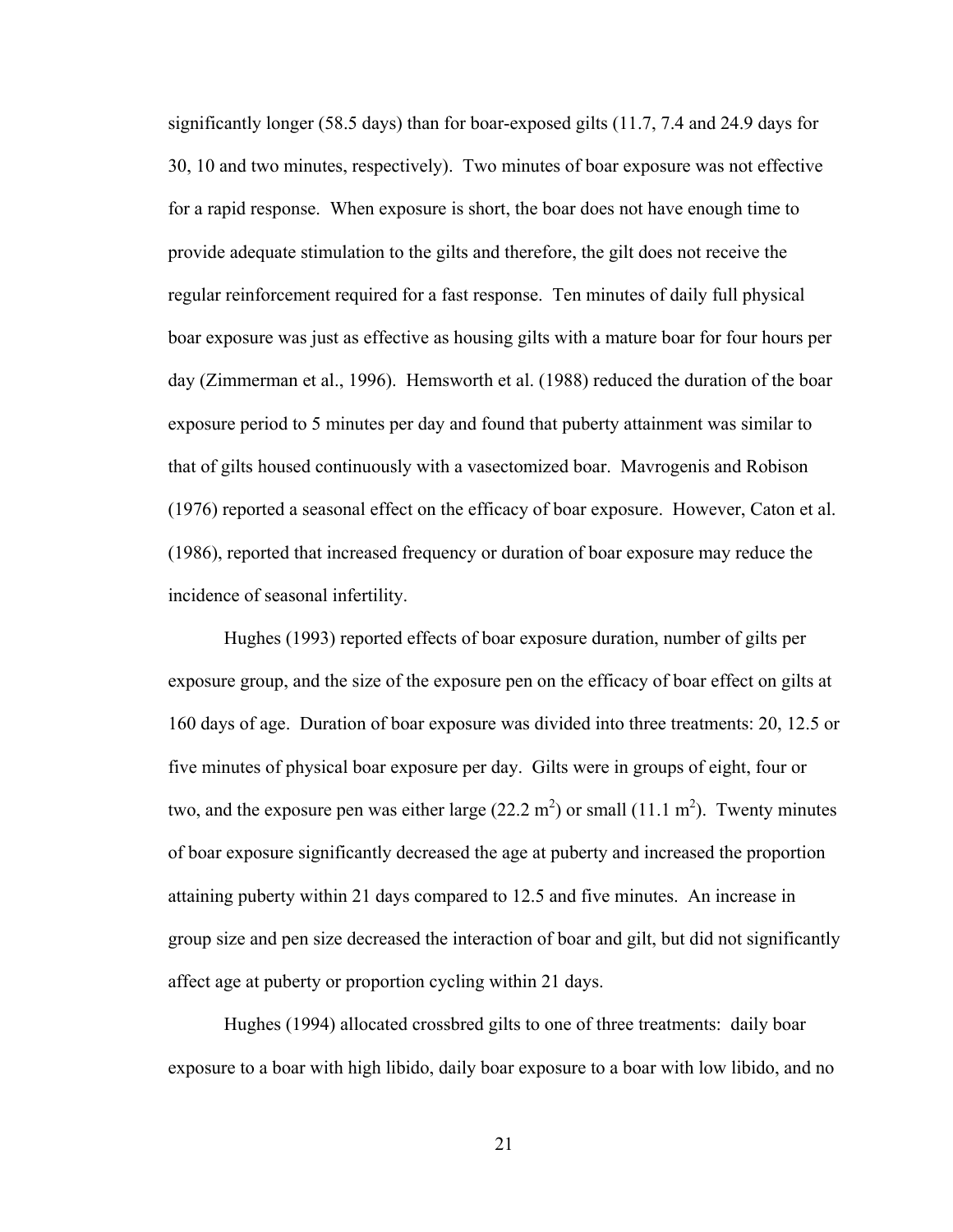boar exposure (control). Gilts in treatments receiving boar exposure reached puberty at a younger age than the control gilts. Gilts receiving exposure to the high libido boar reached puberty significantly earlier than did the low libido boar group (179.6 days vs. 194.1 days). Zimmerman et al. (1997) further looked to see if the effect of boar libido was influenced by gilt age. Gilts were either 140 or 160 days of age when the treatment was initiated. Ten minutes daily of boar exposure was initiated with either a high libido boar or low libido boar. The third treatment group was set as the control, receiving no boar exposure. Gilts from both groups receiving boar exposure reached puberty 21 days earlier than the control gilts. The high-libido group reached puberty 8.9 days earlier than the low-libido group. The younger gilts (140 days) reached puberty 11.3 days earlier than 160 day old gilts. The libido of the boar is an important boar-effect factor.

Hughes and Thorogood (1999) reported no significant difference in the pubertal response of gilts to a single period of boar exposure when it was provided in either the morning or the afternoon.

Boar exposure induces an early puberty in gilts reared in confinement (Kirkwood and Hughes, 1979) and non-confinement environments ( Zimmerman et al., 1969). Full physical contact with the boar is superior in inducing puberty, however, fence-line contact can be very successful if nose-to-nose contact is made and the boar has enough time to interact with each gilt. The frequency and duration of boar exposure is important for successful and synchronous induction of estrus.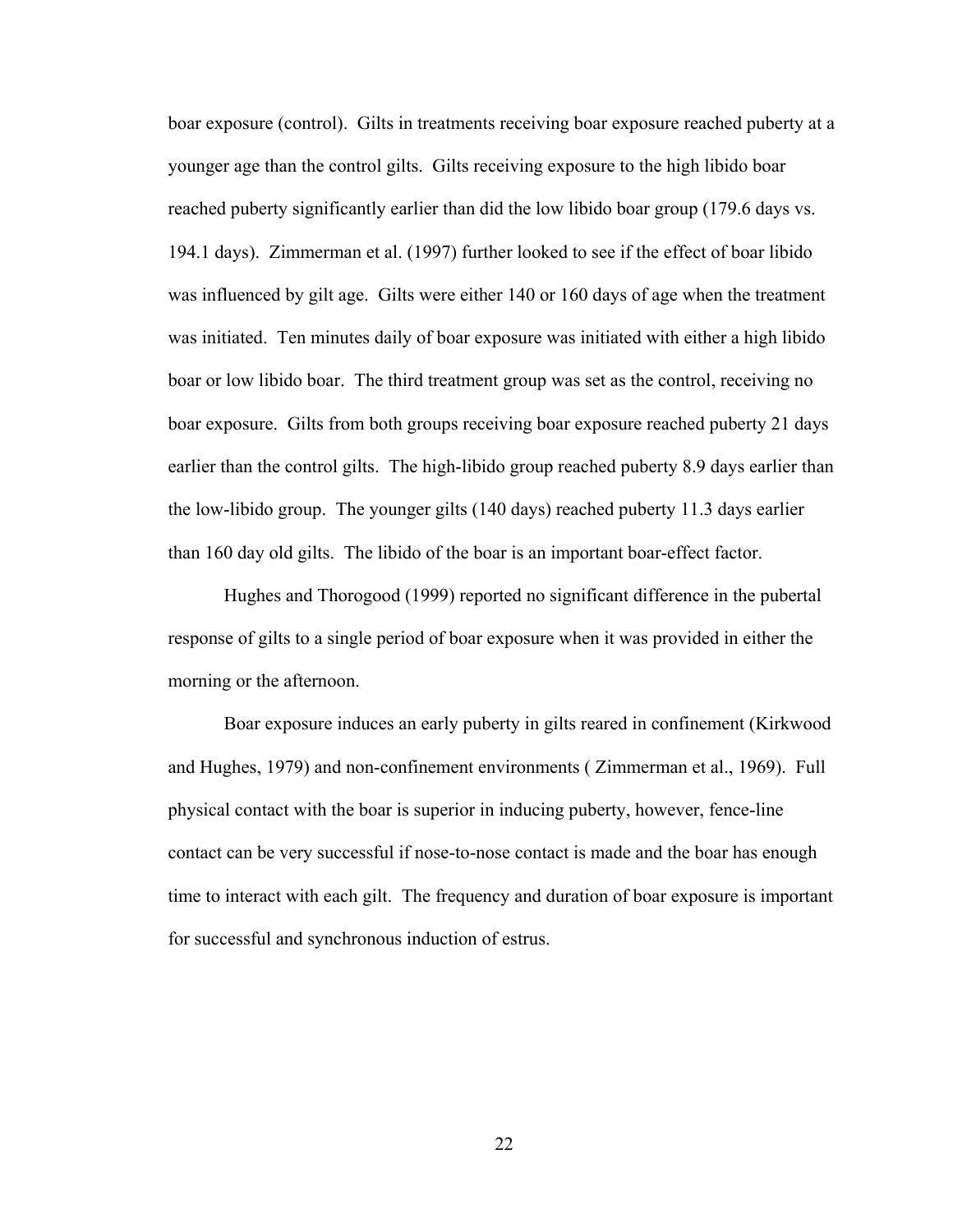#### Seasonality

Season is a factor that influences puberty attainment in gilts. Several studies suggest that the season a gilt is born in has an influence on the age at puberty. Wiggins et al. (1950) reported that market weight gilts going to slaughter in late summer and fall were less sexually mature than at any other time of the year. The proportion of pubertal market gilts at slaughter was highest in April (85.4 %); gilts born during fall farrowing season); decreased sharply to 55.4 % in October (gilts born during the spring farrowing season), and increased to 81.2 % in January. Wiggins et al. (1950) also reported a larger proportion of gilts did not reach puberty by October slaughter when they were born between Feb 12 and April 2 (57 %) compared to gilts born between April 3 and May 20 (27 %), despite being older. Scanlon and Krishnamurthy (1974) evaluated the sexual maturity of market gilts throughout a 12 month period. The proportion of pubertal gilts was highest in February (34.5 %) and lowest in September (6.95 %). Similar findings on the effect of season of birth on age at puberty were reported by Robertson et al. (1951b), Zimmerman et al. (1960) and Mavrogenis and Robison, (1976). Two experiments investigating seasonal effects found no significant differences in age at puberty between fall and spring-farrowed gilts (Gosset and Sorenson, 1959; Sorenson et al., 1961). However, fall-farrowed gilts weighed significantly more than spring-farrowed gilts in the experiment by Sorenson et al. (1961).

Cronin et al. (1983) reported the incidence of prepubertal gilts by 245 days of age was lower during spring than other seasons and higher during summer than other seasons. Confinement of the gilts was also considered to have played a role in delaying puberty. Christenson (1981) reported a lower proportion of confined and non-confined gilts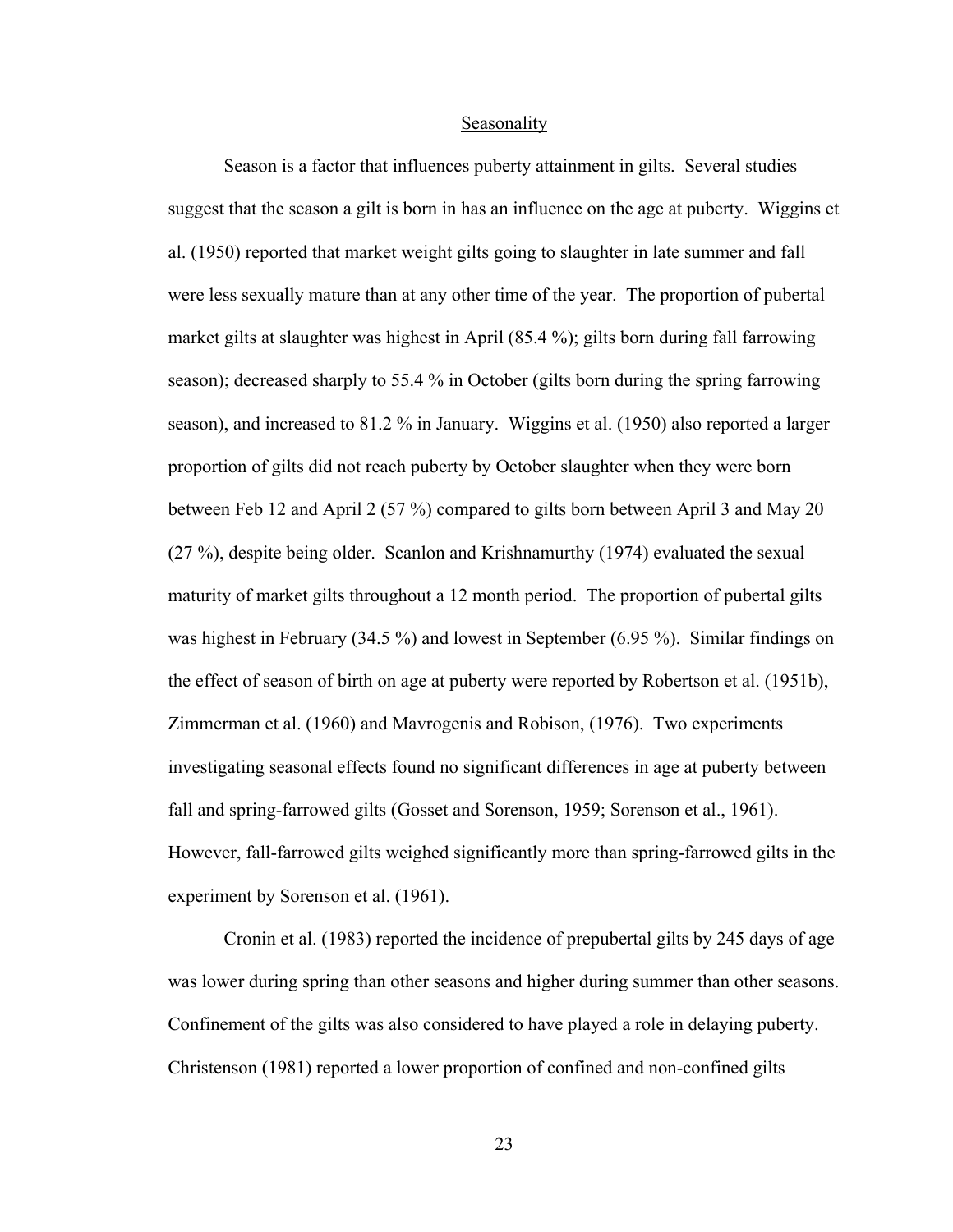expressing estrus at nine months of age was seen during the summer months than for those reaching nine months of age during the winter months. Cole et al. (1982) found 160 day-old gilts receiving daily physical boar exposure during the winter months had a longer interval to puberty than gilts exposed during the spring months  $(8.8 \text{ vs. } 6.9 \text{ days})$ respectively).

Rampacek et al. (1981), reported time of year may influence the extent of delayed puberty in confined gilts. Gilts were reared in confinement until 100 to 120 days of age, then either moved to a single pen in confinement or to a dirt lot (non-confined). At 150 days of age, estrus detection with a mature boar occurred. In January-March born gilts, 75.4 % of the non-confined gilts and 37.4 % of the confined gilts attained puberty by 270 days. Although differences were not significant in the gilts born in June-July, a higher percentage of non-confined (62.6 %) than confined (50.9 %) attained puberty. Summer months decreased puberty attainment regardless of housing.

Paterson et al. (1989a), noted that the effectiveness of boar exposure to stimulate puberty was decreased during the summer months in two different experiments. In the first experiment, 175-day-old gilts were assigned to receive no boar exposure (control), or 30 minutes of physical boar exposure for either two days per week, five days per week, or seven days per week. Treatments were replicated in summer, fall, and spring. The proportion of control gilts attaining puberty by 235 days of age was significantly lower than boar-exposed gilts in the summer (0.0 vs. 88 %) and fall (44 vs. 92 %), but not in the spring. The interval to puberty was significantly longer for the control gilts in all three replicates than for the boar-exposed gilts. The interval to puberty was similar for all boar-exposed gilts in the summer replicate. However, in the fall and spring replicates,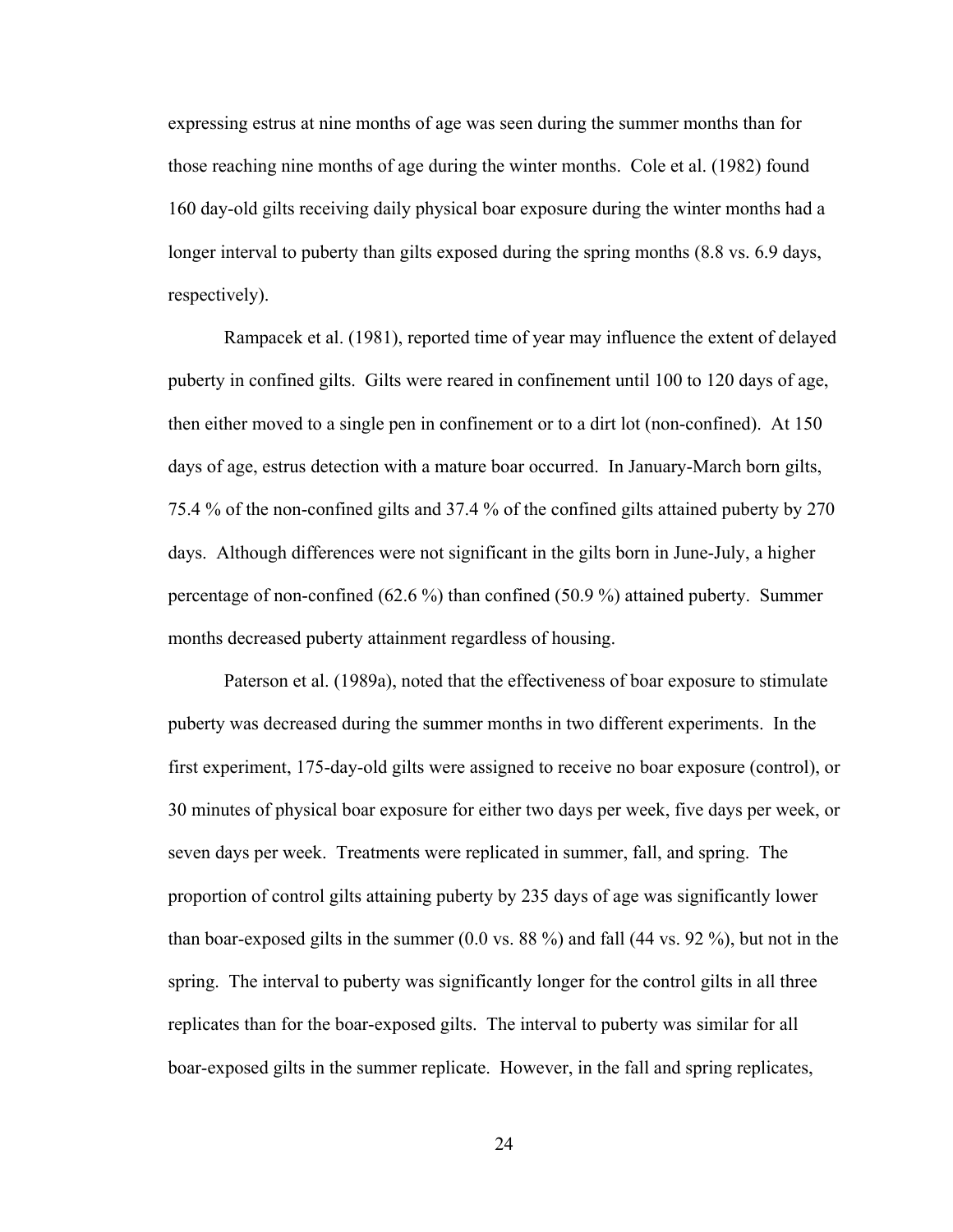the interval to puberty was significantly longer for the gilts receiving two days of boar exposure per week compared to gilts receiving boar exposure five or seven days per week. The data suggest that the influence of boar exposure is present to a lesser degree in the summer, resulting in a longer interval to puberty. In a similar experiment, Paterson et al. (1989b) noted the effectiveness of boar exposure in the winter and summer when the number of days of boar exposure was limited. Gilts in two herds (Medina herd and Muresk herd) were assigned to no boar exposure or 20 to 30 minutes of physical boar exposure at 165 days of age. Boar exposure occurred for one day, 10 consecutive days or on a daily basis. No effect of treatment or herd was seen on the proportion of gilts attaining puberty (93 %) in the winter. In the summer a lower proportion of control gilts at Medina responded than in the winter (33 vs. 100 %). But no effect of season was observed for the response of boar-exposed gilts. At Muresk, the proportion of gilts attaining puberty in the summer was lower than in the winter for control (0 vs. 86 %), one day (0 vs. 100 %), and 10 day (38 vs. 100 %). No effect of season was seen on the proportion of gilts responding in the daily exposure treatment (86 %). For maximal boar stimulation, daily boar exposure is necessary. While Paterson et al. (1989b) used 20 to 30 minutes per exposure period, Hemsworth et al. (1988) and Caton et al. (1986) reported that the efficacy of a limited boar exposure regime (less than 30 minutes of exposure per day) was diminished during the summer months.

A third experiment by Paterson et al. (1991) also reported a delay in puberty attainment in both control and boar-exposed groups in replicates beginning in late spring and summer months. Contradictory, under the conditions of an experiment by Philip and Hughes (1995), boar exposure overcame the summer depression in gilt puberty.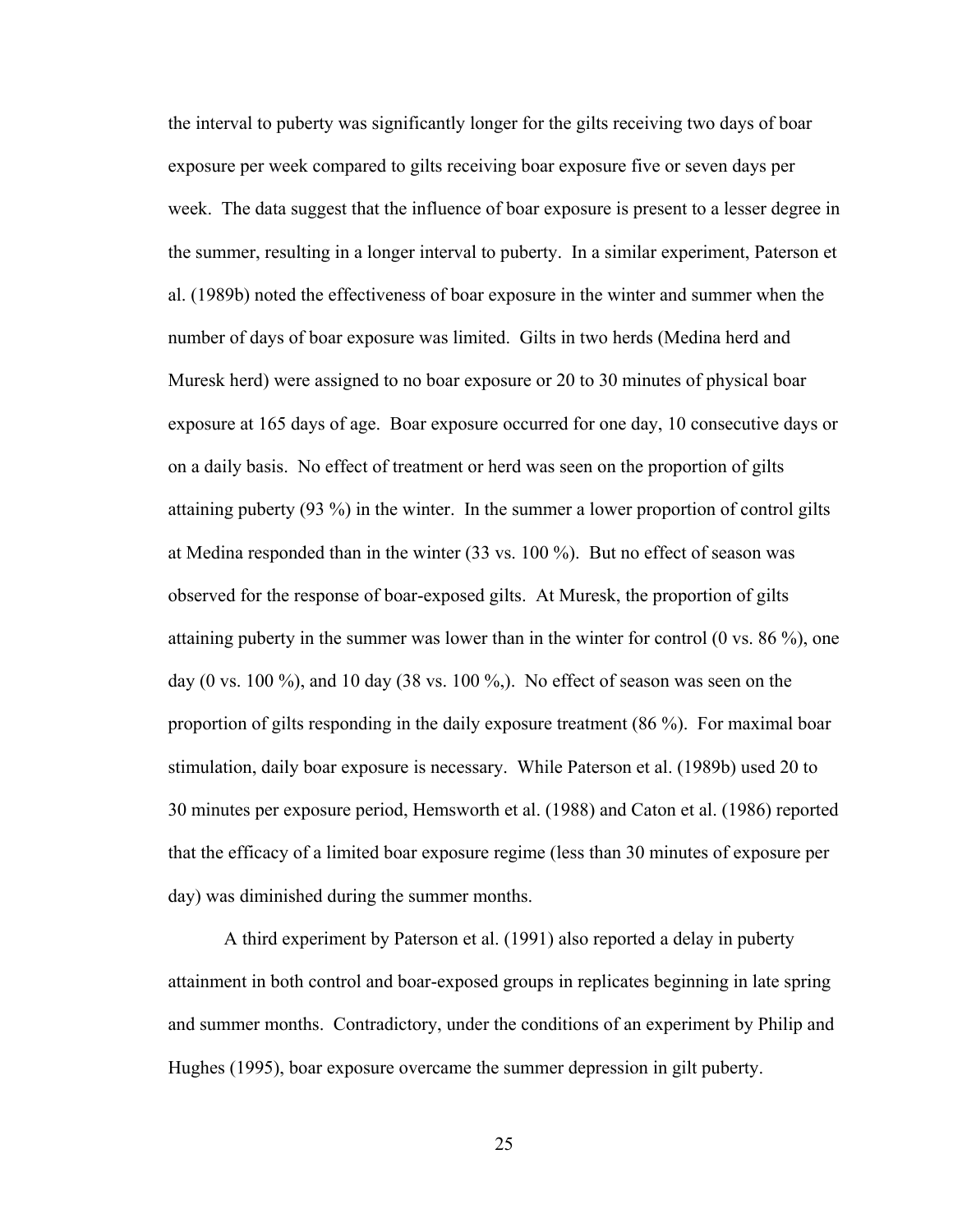Increasing the frequency and duration of boar exposure is beneficial during summer months, but it is likely that the degree to which boar exposure can override any seasonal inhibition is also influenced by genetic and environmental factors.

Trudeau et al. (1988) reported that levels of pheromone 5  $\alpha$ -androstenone, the compound primarily responsible in mediating the boar effect (Pearce et al,. 1988), does not vary in boars on a seasonal basis. This suggests seasonal variation is due to a change in gilt sensitivity to stimuli; however, it is important to note that boar libido does decrease in high ambient temperatures (Pearce et al., 1988). It has been suggested that seasonal patterns of decreased reproductive efficiency were due to an increased sensitivity of the hypophyseal-pituitary axis to the negative feedback activity of estradiol on LH secretion (Almond and Dial, 1990; Smith and Almond 1991).

Gilts born in the spring are slower to reach sexual maturity than those born at other seasons of the year. The climatic conditions of summer delay sexual development in gilts as well. An increased frequency and duration of boar exposure is needed in the summer months to override seasonal inhibition.

Sows weaned during summer and early fall take longer to return to estrus, and more of them remain anestrous than any other time of the year (Claus and Weiler, 1985). Sow farrowing rates often decrease by ten percent during this time compared to winter and spring. Therefore, more gilts are needed to meet farrowing targets (Love et al., 1993). Because climatic conditions may make it difficult for gilts to attain puberty during the summer, a larger, pubertal gilt pool should be established prior to the summer breeding months.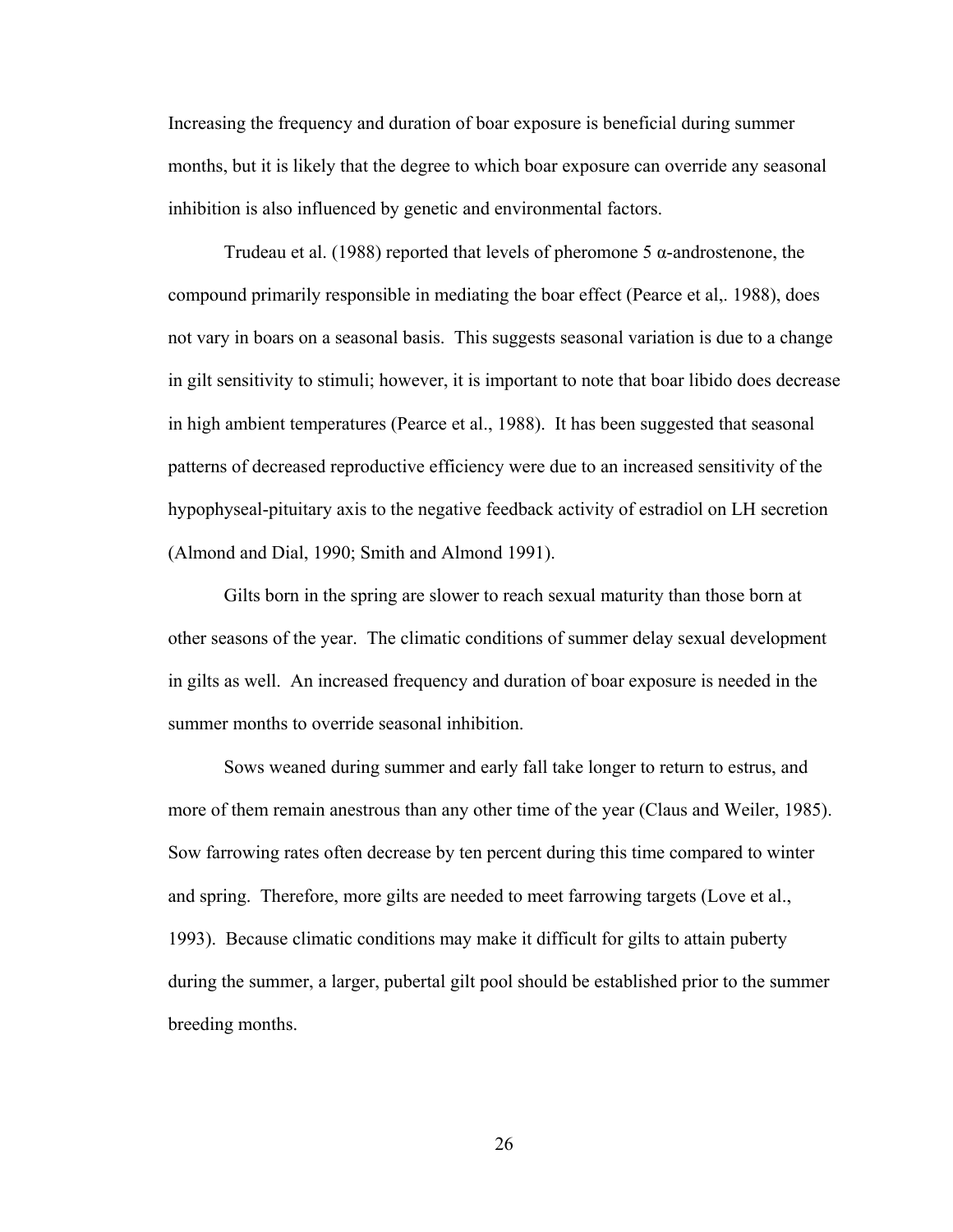#### Temperature

One component playing a role in seasonality is temperature. Elevated ambient temperatures cause periods of infertility in all swine. Maksimovic (1983) evaluated the reproductive performance of a gilt pool for 12 months. A lower proportion of gilts expressing estrus was reported for the months of July and August. The proportion of gilts successfully mated was lower for those two months as well.

Chronic heat stress  $(33.3^{\circ}C)$  applied to gilts housed in environmental chambers from 150 to 230 days of age resulted in 80 % of gilts failing to attain puberty. Of the non-heat stressed gilts (15.6°C), 90 % attained puberty. The 80 % of the heat stressed gilts and 10 % of the non-stressed gilts that failed to cycle by 230 days of age were administered 1,000 IU pregnant mare serum gonadotrophin (PMSG; Intervet America, Inc., Millsboro, DE). Ovaries were examined by laparotomy seven days later. An increased incidence of cystic follicles was seen in the heat stressed gilts, as well as a tendency for lower ovulation rates (Flowers et al., 1989). Chronic heat stress conditions (33.3°C) reduce the secretion of gonadotrophins, LH and follicle stimulating hormone (FSH), retarding sexual maturation (Flowers and Day, 1990). Elevated ambient temperatures were reported to increase cortisol (Kunavongkrit et al., 1995) and prostaglandin F-2α concentrations (Gross et al., 1989). Elevated cortisol levels can block ovulation by inhibiting gonadotrophin releasing hormone (GnRH) secretion. Prostaglandin F-2 $\alpha$  regresses the corpora lutea, thereby decreasing progesterone to levels undesirable for establishment and maintenance of pregnancy. Another experiment reported that elevated ambient temperatures (32 to 38°C) blocked the stimulatory cue from increased concentrations of estradiol for estrus behavior (Pett, 1988). Alterations in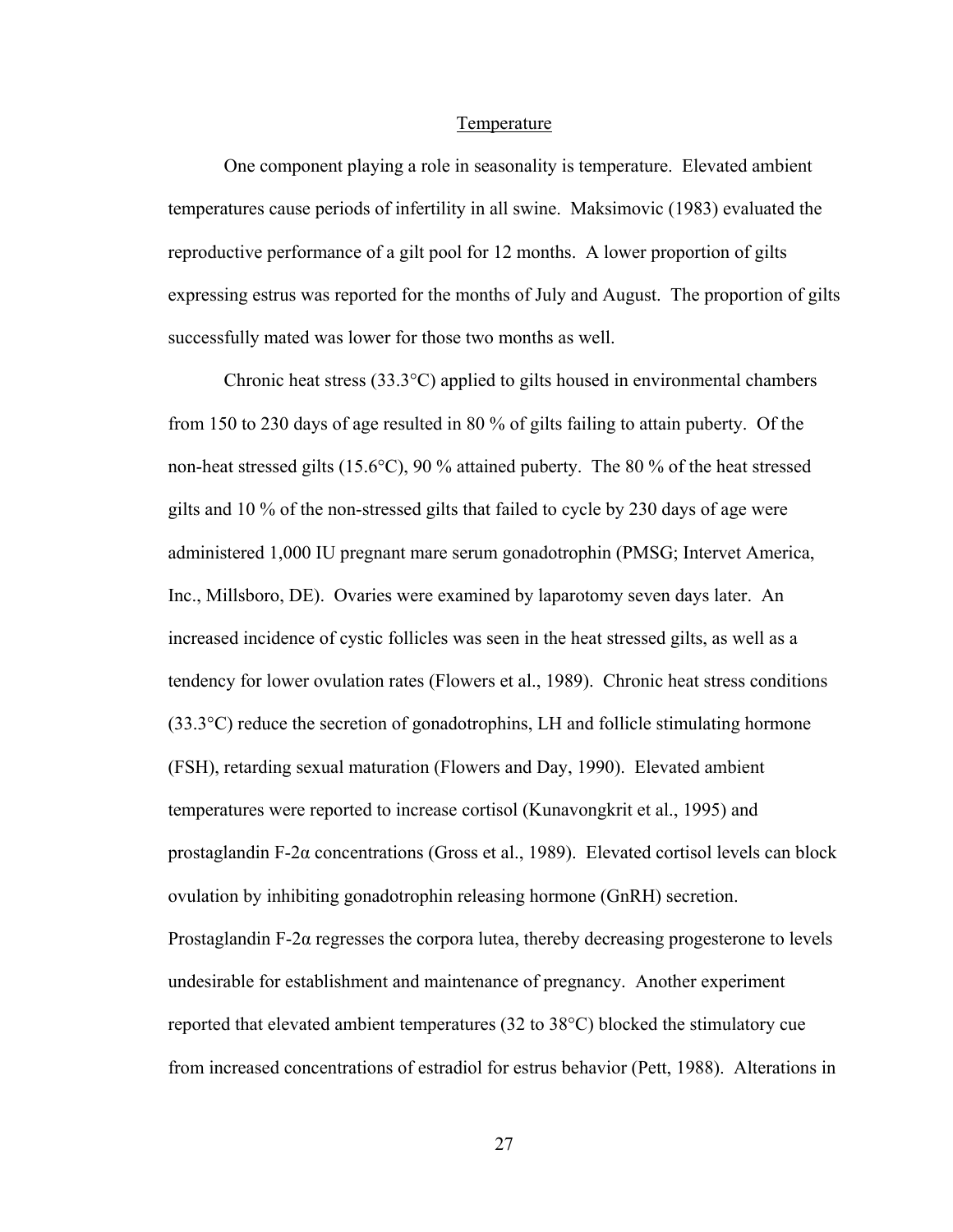these hormones leads to decreased conception rates and litter size in gilts (Wettemann and Bazar, 1985). A depression in feed intake also results from heat stress, and subsequent growth is retarded due to weight loss and altered energy balance (Armstrong et al., 1986). Social stressors, such as regrouping, magnify this response (McGlone et al., 1987).

The effect of ambient temperature on the ability of gilts to express a second estrus during heat-stress was reported by D'Arce et al. (1970). The proportion of gilts failing to express a second estrus was 0, 2.5 and 8.75 % at ambient temperatures of 26.6°, 30° and 33.3° C, respectively.

Hurtgen and Leman (1980) reported low farrowing rates for gilts mated in July, August and September (60.8 %) compared to the rest of the year (76.9). The seasonal fluctuation was similar for confined and outdoor-housed gilts. Attempts to alleviate heat stress and subsequent mating failures with water sprinkling and evaporative cooling methods were not successful. Bull et al. (1997) evaluated the preference for conductive cool pads, snout coolers and drip coolers by gilts while housed on a metal floor for 10 continuous hours at 34.2°C. Gilts preferred to use the conductive cool pads instead of the snout and drip coolers. Gilts using the cool pads had significantly lower rectal temperatures and respiration rates than the other gilts.

It is important to employ management methods that may mitigate the effects of elevated temperatures, such as providing plenty of water, adequate pig space, and ventilation or shelter.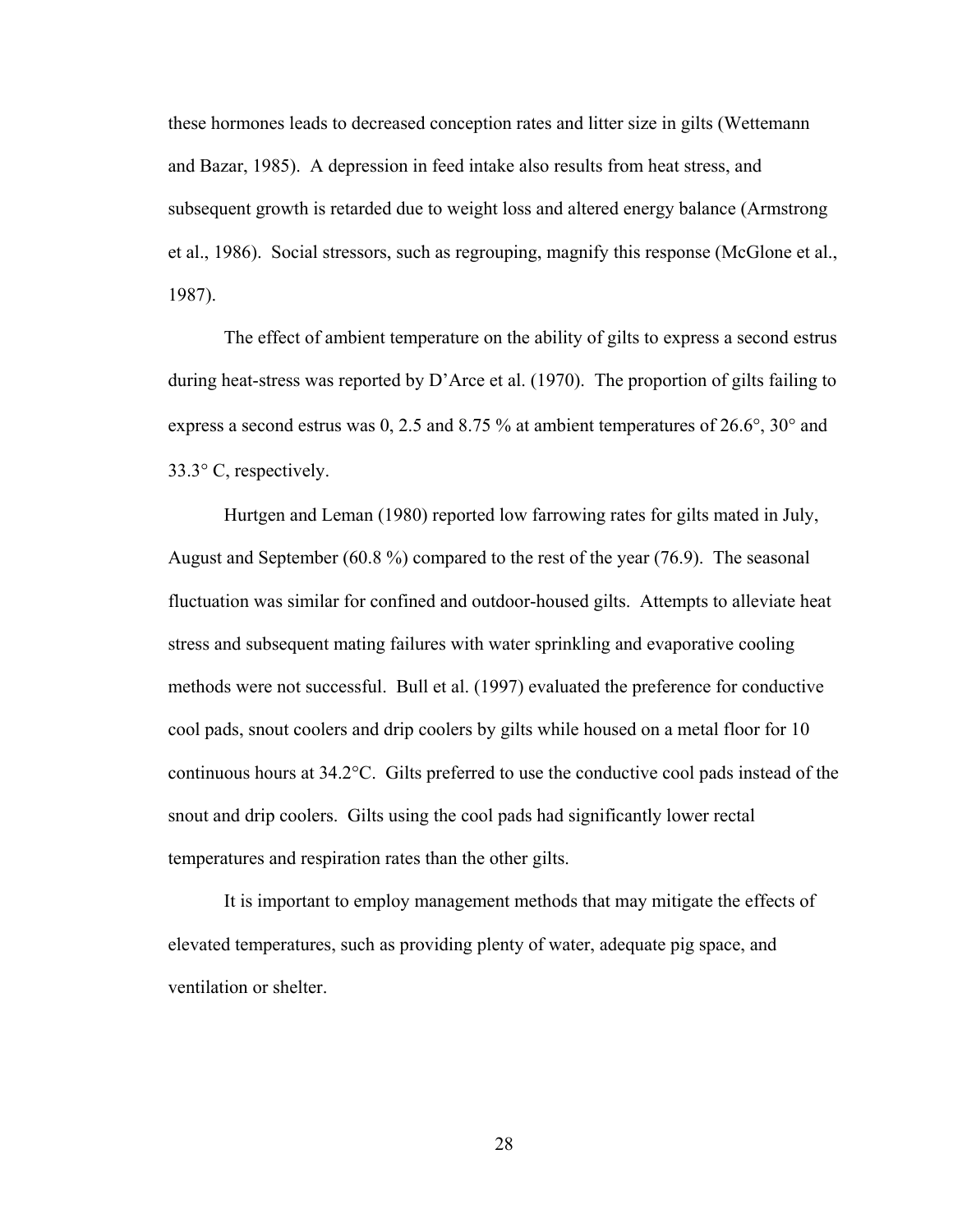## Photoperiod

Another component of seasonality is photoperiod. The influence of photoperiod on age of puberty and proportion of gilts attaining puberty remains controversial.

Two experiments conducted by Dufour and Bernard (1968) examined the reproductive performance of gilts reared under natural light or in complete darkness. Beginning at eight weeks of age, gilts were reared in pens receiving either natural daylight or complete darkness (except for one hour incandescent light). The experiments began in April and early May. In the first experiment, gilts reared in darkness attained puberty 11 days earlier than gilts reared in natural daylight. The second experiment applied the same light treatments, but half of the gilts were enucleated (eyeballs removed). Age at first estrus was reduced 10 days by darkness, and increased 14 days by enucleation. No differences were seen in growth and carcass traits or in ovulation rate at first estrus for either experiment.

Other experiments have disagreed with this reported advantage of complete darkness. Hacker et al. (1974) reported that a 12 hours light: 12 hours dark regime significantly reduced the age at puberty (183 days) compared to complete darkness (222 days). Awotwi and Anderson (1982) demonstrated that neither complete darkness nor constant light influenced the age at puberty in gilts.

Several experiments have reported the advantage of a long-day photoperiod. Gilts in cool white fluorescent light for 18 hours or gilts in a natural winter photoperiod (nine to 10.8 hours of light) attained puberty significantly earlier than gilts in complete darkness (175.6, 177.1 vs. 193.4 days of age, respectively). Gilts were isolated from mature boars for the entire experiment (Ntunde et al., 1979). Hacker et al. (1979) found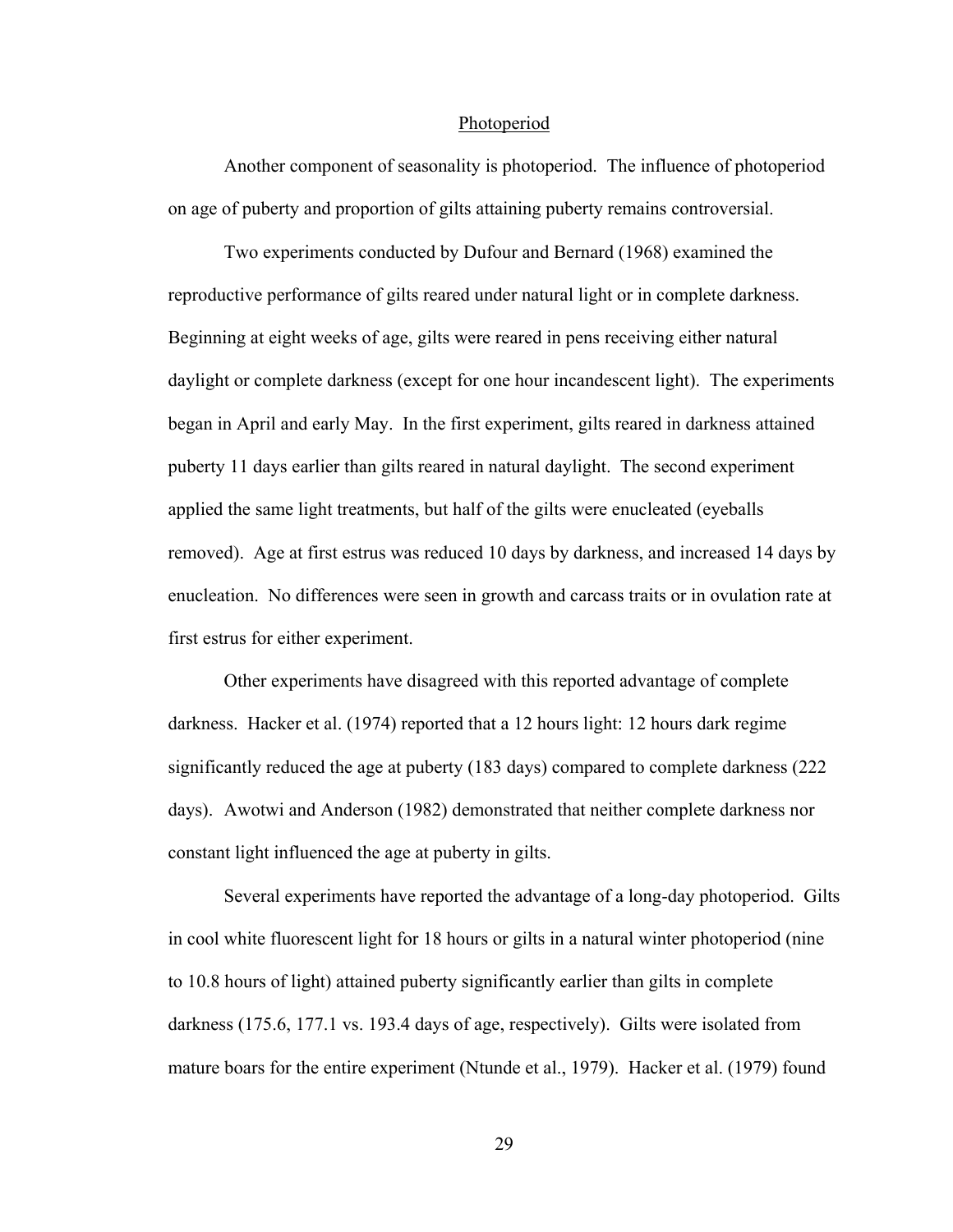gilts in 18 hours of cool white fluorescent light or natural winter photoperiod had an increased ovulation rate compared to gilts reared in complete darkness (13.5, 12.6 and 11.3 corpora lutea, respectively). Hacker et al. (1976) reported that gilts receiving an 18 hour photoperiod attained puberty 42 days earlier than gilts receiving a six hour photoperiod. When a 16 hour photoperiod was compared to an eight hour photoperiod, no significant difference was seen in age at puberty. Lighting was cool white fluorescent (Wise et al., 1981). Kraeling et al. (1983) either put ovariectomized gilts under an 8 hours light: 16 hours dark photoperiod or a 16 hours light: 8 hours dark photoperiod. Neither regime influenced LH secretion in the gilts.

In contradiction to the long-day advantage, Paterson and Pearce (1990) reported the proportion of gilts attaining puberty under a short-day lighting regime (9.5 hours light: 14.5 hours dark) was significantly greater than gilts under a long-day lighting regime (14.5 hours light: 9.5 hours dark). Gilts were isolated from mature boars for the entire experiment. Paterson et al. (1991) evaluated seasonal variation in puberty attainment in isolated and boar-exposed gilts over a 19 month period. A total of 15 replications were conducted at three to six week intervals. Estrus detection with either the back pressure test or mature boar exposure began when gilts were a mean age of 165 days. A higher proportion of boar-exposed gilts reached puberty by 225 days of age than isolated gilts (79.8 vs. 29.8 %), and the interval was shorter for the boar-exposed gilts as well (26.8 vs. 45.1 days). Replicates were assigned into either a long-day ( $> 12$  hour day) or a short-day group  $(12 \text{ hour day})$ . The proportion attaining puberty was lower for the long-day group for both the isolated (13.9 vs. 52.6 % for long-day and short-day,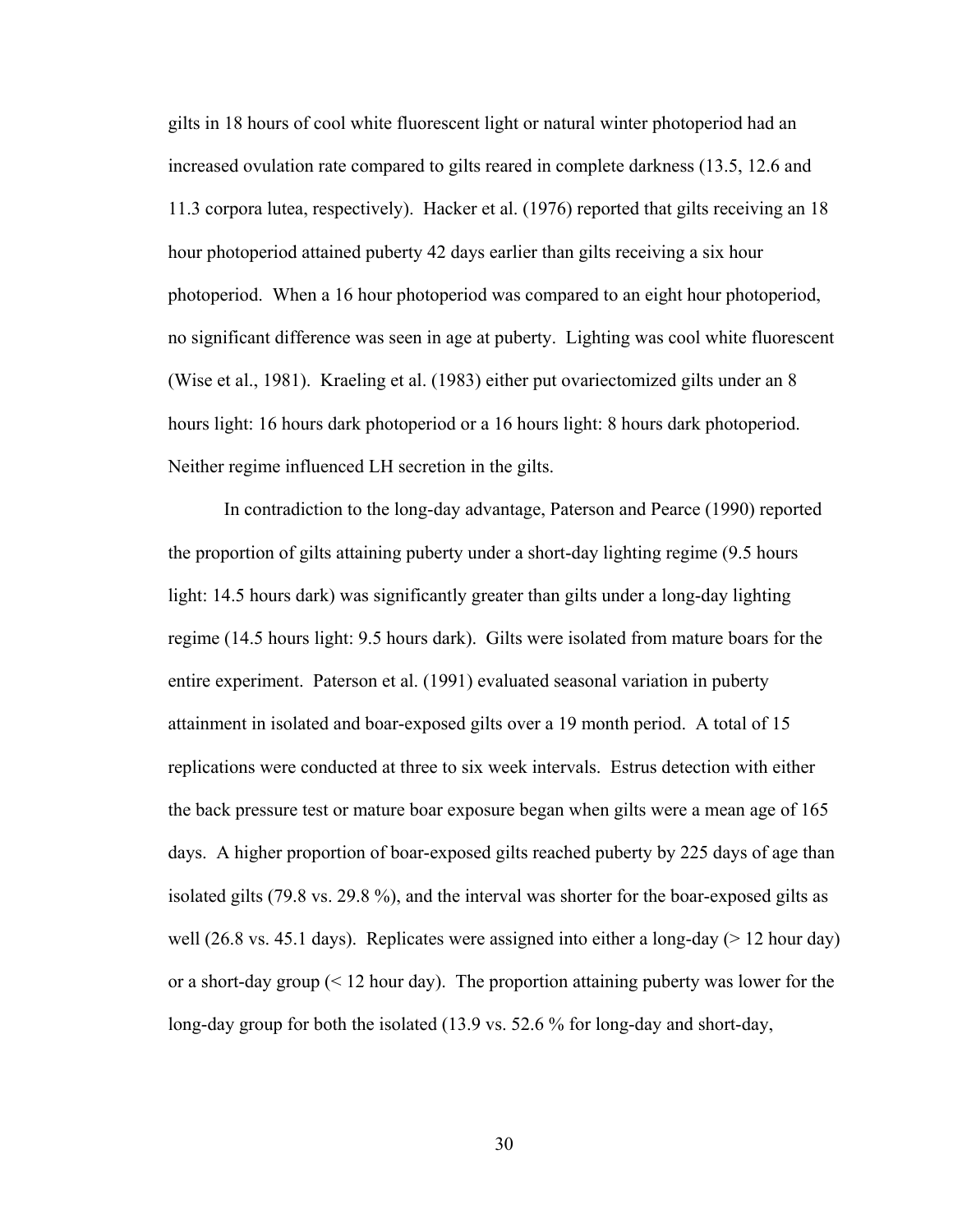respectively) and boar-exposed gilts (74.0 vs. 84.9 % for long-day and short-day, respectively).

Diekman and Hoagland (1983) reported that increasing day length through supplemental lighting failed to hasten puberty in prepubertal gilts. The effectiveness of supplemental lighting may be dependent on season. Diekman and Hoagland (1983) reported that increasing day length to 15 hours with supplemental incandescent lighting did not alter the age at puberty in periods of increasing natural day length (February through July) compared to control gilts with natural photoperiod. However, supplemental lighting during period of decreasing day lengths (August through January) decreased the age at puberty compared to control gilts. Boar exposure hastened the response by 20 days.

Wheelhouse and Hacker (1982) investigated the effect of light source on age at puberty. A 16 hour photoperiod was provided from either a cool white fluorescent, red, ultraviolet, or a full spectrum day light. All lights were set at 65 lux. The only significant effect seen was a delay in puberty under the red light.

The effect of light intensity on age at puberty was investigated by Diekman and Grieger (1988). At 84 days of age, gilts received either (1) supplemental lighting at 1200 lux, (2) supplemental lighting at 300 lux, (3) reduced supplemental lighting (< 10 lux) or (4) a natural lighting (90 lux). The day length for treatment groups 1, 2 and 3 was 15 hours. The photoperiod for group 4 was 9.5 to 12 hours. By 270 days of age, a lower proportion of gilts in the reduced lighting treatment attained puberty (12.5 %) than the other treatment groups (50, 62.5, and 75 % for treatment groups 1, 2, and 4, respectively). It would be reasonable to maintain gilts under natural or cool white fluorescent light for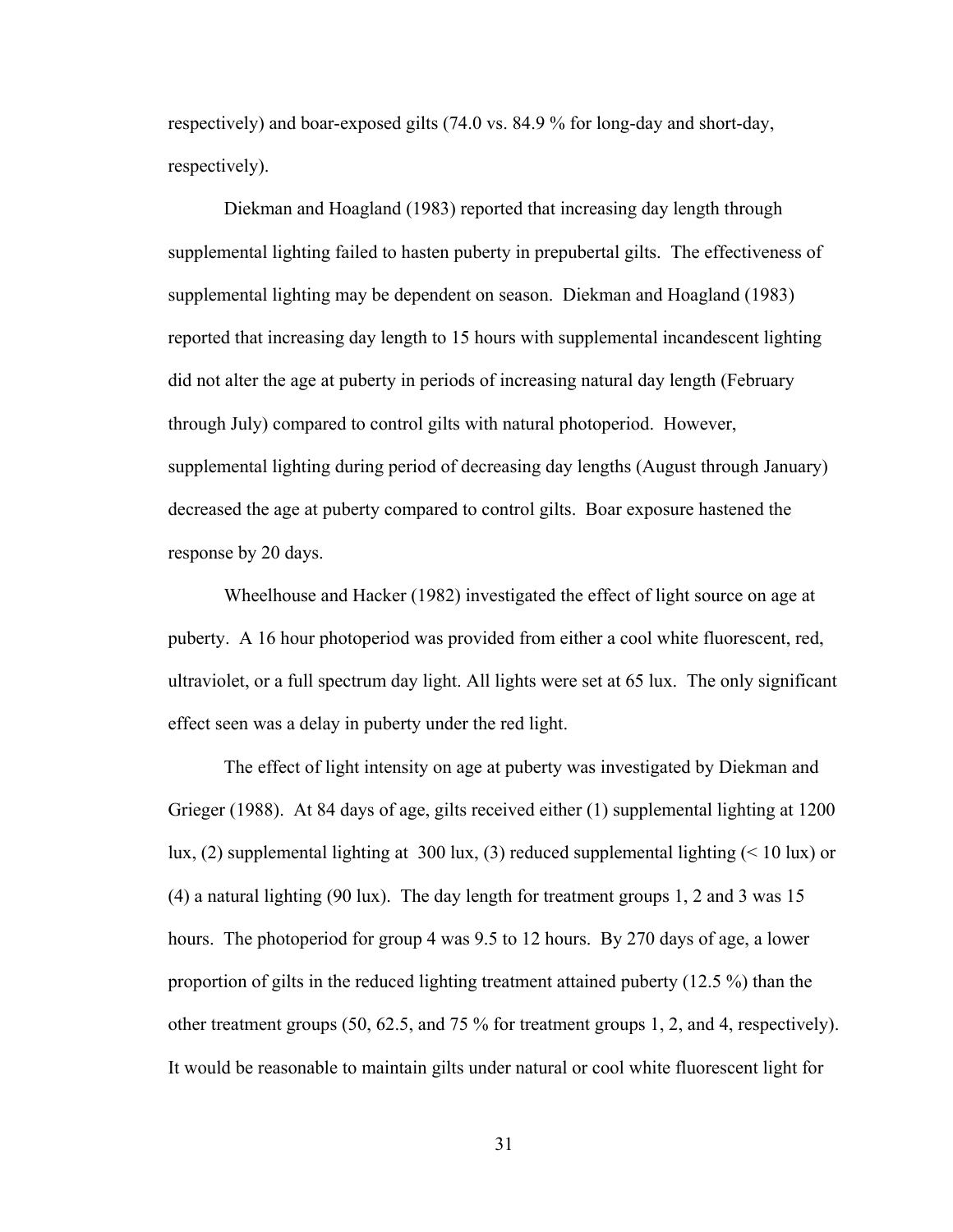10 to 12 hours per day. A combination of boar exposure and adequate photoperiod is more stimulatory to gilt puberty attainment than photoperiod alone.

Melatonin regulates the secretion of hypothalamic regulatory factors; such as gonadotrophin releasing hormone (GnRH), which is responsible for the signaling of LH and FSH synthesis and secretion. Diekman et al. (1992) and Bollinger et al. (1997) reported findings that indicate nocturnal rises in melatonin, which are seen in seasonal breeders, i.e. the ewe and the mare, are not necessary for gilts to attain puberty. However, Diekman et al. (1991) reported that consumption of melatonin decreased the age at puberty compared to control gilts (183.8 vs. 194.3 days, respectively). This was seen in gilts reared under short- and long-day periods. But melatonin implants (Wildlife Pharmaceuticals, Ft. Collins, CO), placed subcutaneously in the ear, did not influence the onset of puberty (Diekman et al., 1997).

#### Housing

The physical and social environments gilts are reared in influence their sexual development. The majority of experiments evaluating the effect of housing on gilt sexual development have compared confinement housing to outdoor housing. Rampacek et al. (1981) reported that rearing gilts in confinement reduced the proportion of gilts attaining puberty by eight or nine months of age by 50 percent, compared to gilts reared in outdoor lots. Christenson (1981) reported that a smaller proportion of gilts in confinement attained puberty between five and nine months of age compared to gilts reared in dry lots (71.3 vs. 85.2 %, respectively). Meacham and Masincupp (1970) reported that gilts reared in open lots attained puberty 15.1 days earlier than gilts reared in confinement.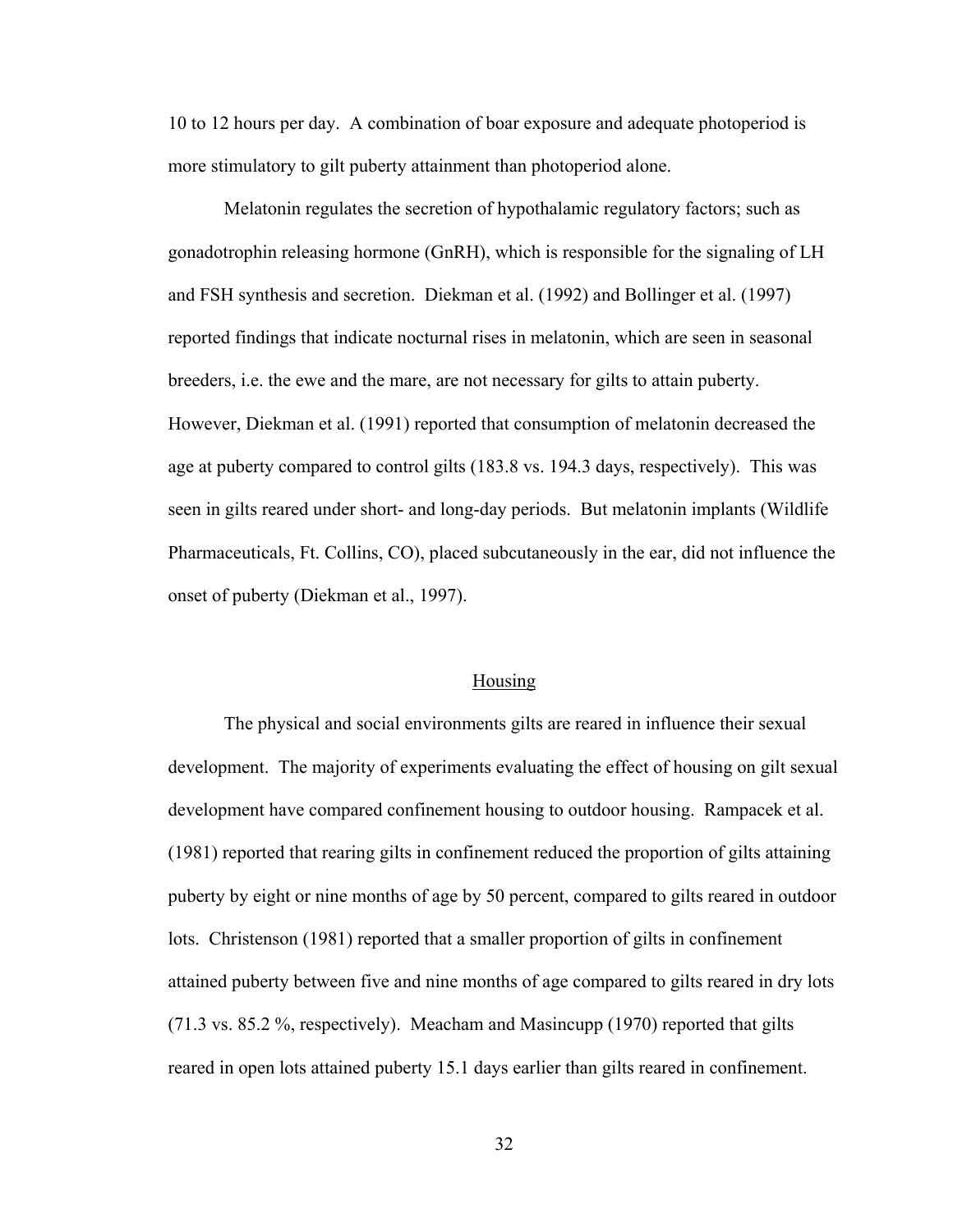When crossbred gilts were exposed to a mature boar, fewer gilts attained puberty in confinement compared to gilts that had been relocated to pasture (26.8 vs. 44.6 %, respectively; Caton et al., 1986). The weight at puberty also tended to be greater for confinement reared gilts (Christenson, 1981; Rampacek at al., 1981; Caton et al., 1986).

An interaction between breed and housing was reported by Christenson (1981). More cyclic activity occurred in non-confined gilts at nine months of age than confined gilts, and more cyclic activity occurred in confinement-reared Swedish Landrace x Large White and Hampshire gilts than in confinement-reared Duroc and Yorkshire gilts.

Penning gilts individually or in groups also alters the expression of estrus and cycle maintenance. England and Spurr (1969) reported that confined gilts had a greater occurrence of silent estrus and irregular estrous cycles when penned individually (28 %) versus grouped with eight to twelve gilts per pen (16 %). Five trials over a four-year period revealed that tethered gilts attained puberty an average of four days later than their non-tethered littermates. Expression of estrus was less evident in the tethered gilts and the number of gilts with infantile genitalia at 10 to 12 months of age was significantly greater for tethered gilts (Jensen et al. 1970). Christenson (1984) reported 57 % of gilts penned in groups of three had attained puberty by nine months of age compared gilts penned in groups of 9, 17, and 27, respectively (78, 80 and 81 %). Cronin et al. (1983) reported when group size was greater than 50 gilts at 27 to 28 weeks of age (immediately prior to mating), there was a higher incidence of unmated gilts (12.9 vs. 8.6 %) and an increase in the proportion of unmated gilts showing a negative or low response to the back pressure test than when groups were less than 50 gilts (8.0 vs. 3.6 %). A seasonal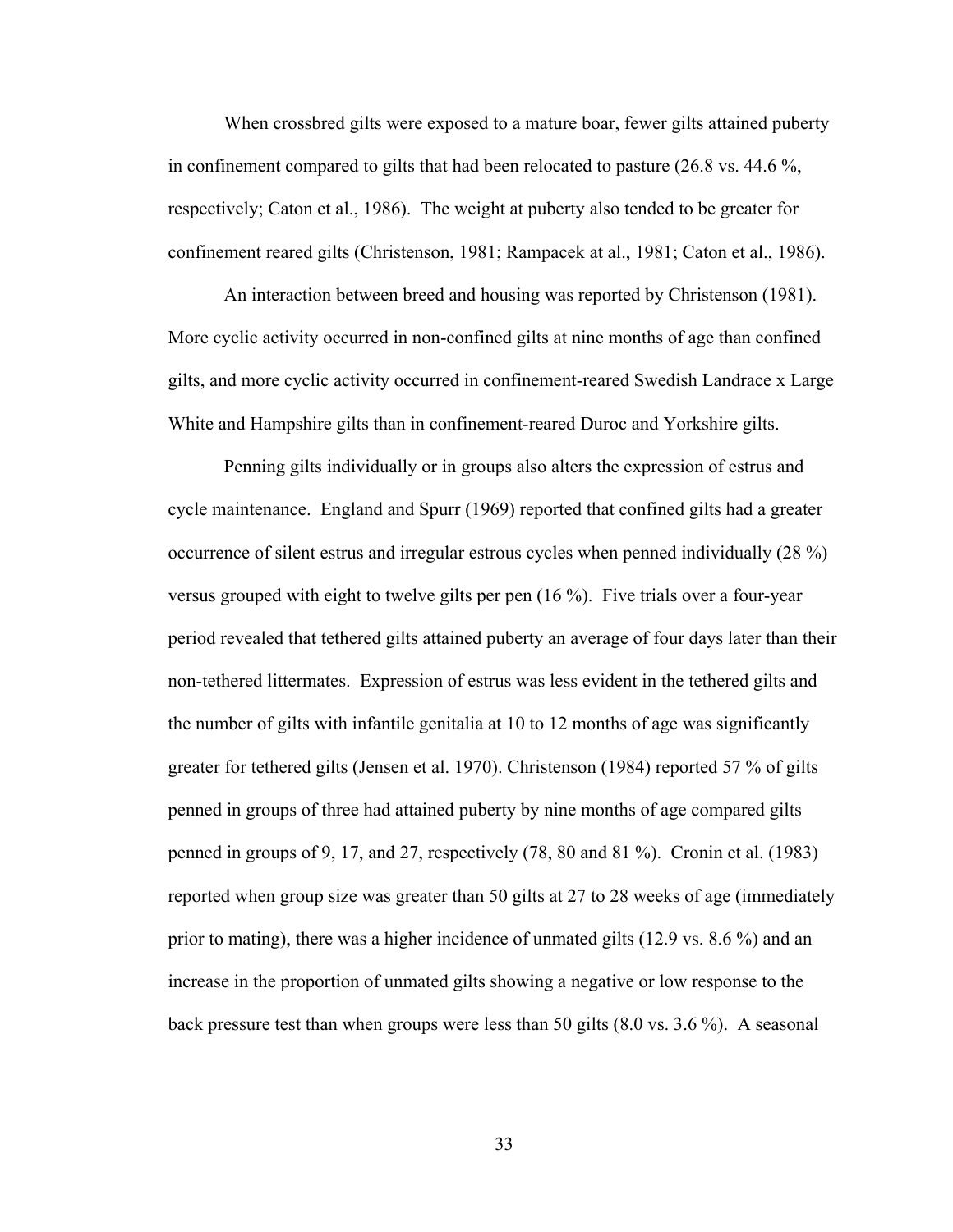effect was seen regardless of group size, with fewer gilts attaining puberty during the summer than in any other season.

Possible reasons for this negative outcome may involve the difficulty of the boar to detect gilts in estrus and for the laborer to maintain efficient records when gilts are penned in large groups. Therefore, extremes in gilt number per pen should be avoided. Penning 10 to 30 gilts together should not hinder attainment of early puberty.

Ford and Teague (1978) determined the effect of floor space per gilt on puberty attainment. Gilts were penned in groups of eight or 12. From 20 to 35 kg, control gilts were allowed  $0.37 \text{ m}^2$  per pig. From 35 to 102 kg, space allowance for control gilts was increased to 0.93  $m^2$  per pig. The performance of these gilts was compared to gilts with either 75 or 50 % of this space. There was no effect on proportion attaining puberty or age at puberty. However, 50 % restriction of the controls led to a reduced average daily gain and feed efficiency. Such depression of growth rate could lead to future reproduction failure. Dial et al. (2001) reported gilt selection rates increased substantially when space allowance was increased from 0.85 to 1.15  $m^2$  per pig.

Gilts housed in pens adjacent to sow yards expressed estrus at an earlier age compared to gilts isolated from sows (153 to184 vs. 189 to 227 days of age, respectively; Stephens and Close 1984).

Prunier and Mounier (1991) reported the presence of an intact mature sow in the gilt pen influenced the occurrence of estrus in prepubertal Large White gilts. Seven of 19 gilts attained puberty before 225 days of age when exposed to an intact sow compared to zero of 19 gilts responding when exposed to an ovariectomized sow.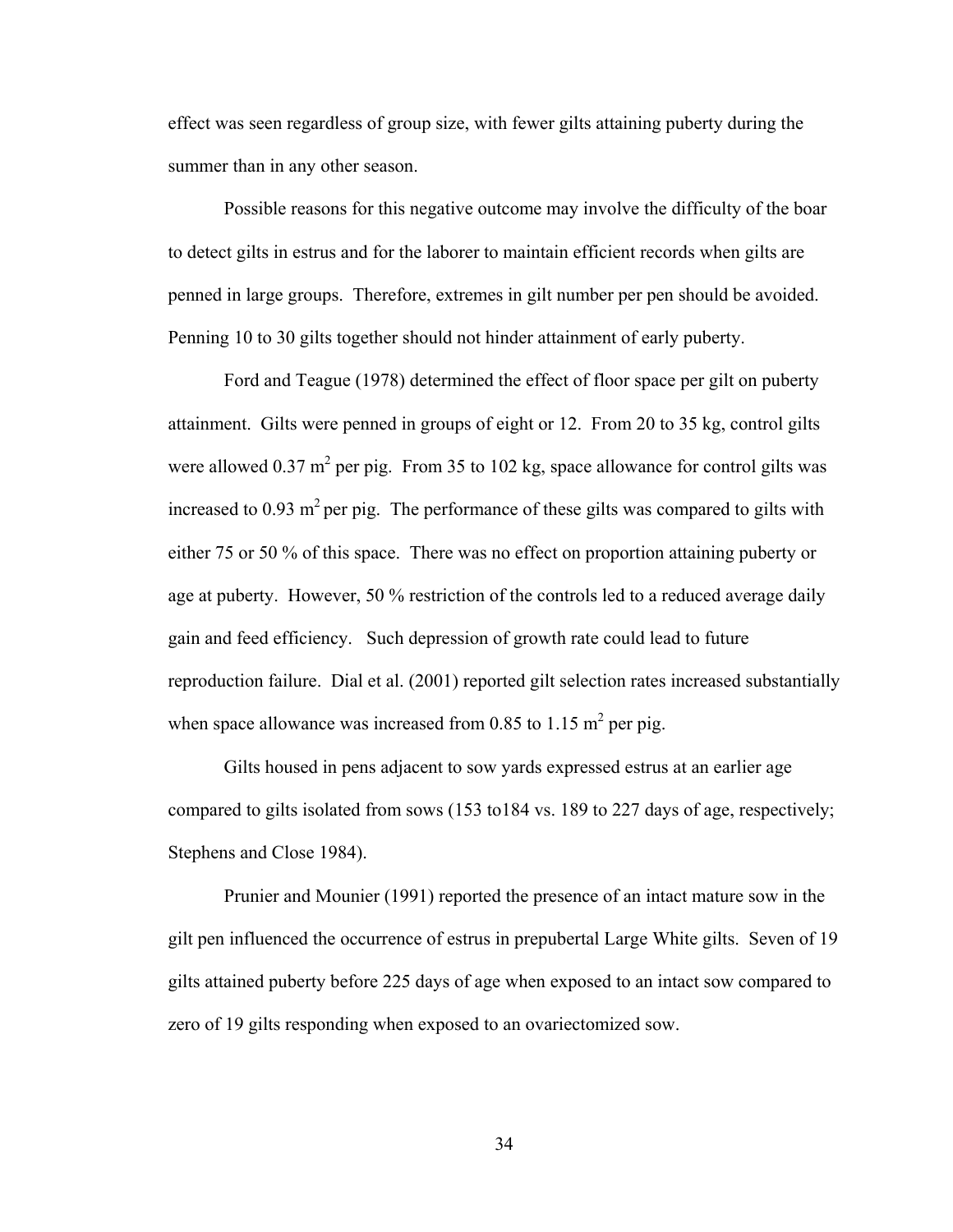Sterle and Lamberson (1996) reported that crossbred gilts exposed to a sow in estrus attained puberty at an earlier age (176.3 days) compared to control gilts (188.1 days). Pearce (1992) investigated the effect of boar exposure versus no boar exposure along with either removing gilts from the pen at the first sign of estrus or leaving the estrual gilts with their pen-mates. Boar exposure started when the gilts were 160 days of age. A better degree of synchrony was reported when estrual gilts were not removed from the pen.

The proportion of gilts attaining puberty is increased when exposed to estrual females. The nature of the stimuli from estrual females is unknown. But Pearce and Paterson (1992) have suggested the response to be mediated by a combination of behavioral (nudging and mounting) and olfactory cues. This method is not as effective as mature boar exposure (Prunier and Mounier, 1991; Pearce, 1992; Sterle and Lamberson, 1996), but unlike boar exposure treatments, the estrual females can be left unsupervised in the pen.

Paterson and Lindsay (1980) reported that gilts reared with contemporary boars attained puberty earlier than gilts raised with barrows if no boar exposure was provided (196.6 vs. 220.3 days, respectively).

Air quality is an important aspect to gilt development. Gilt performance is compromised when reared in an aversive gaseous environment. Malayer et al. (1987) reported that manure gases influenced attainment of puberty in gilts reared in confinement from 10 to 40 weeks of age. Crossbred gilts were reared on concrete slats over a deep pit where manure was either drained and refilled with clean water biweekly (clean) or allowed to accumulate (control). Between 20 to 40 weeks of age gilts were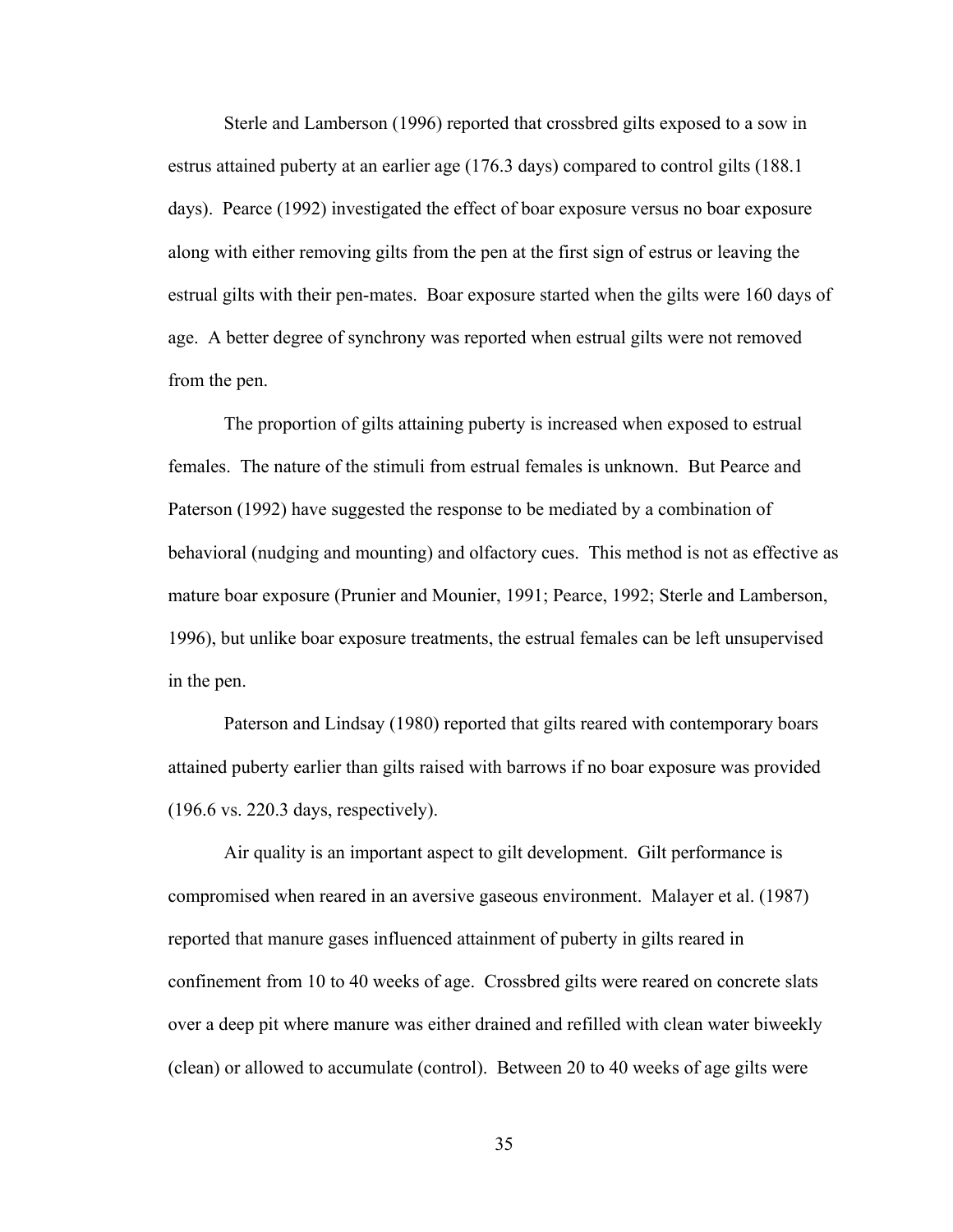exposed to a boar three times a week. Ammonia concentrations were four-fold higher in the control room than in the clean room (21 vs. 5 ppm, respectively). A higher proportion of gilts in the clean room attained puberty by 24 to 26 weeks of age than the control group. However, the secretory patterns of LH and FSH were not altered by treatment. Therefore, the decreased estrus response in the control gilts was due to a decreased sensitivity to boar pheromones. In a similar study, gilts were reared in either the clean or control room from 10 to 30 weeks of age. From 26 to 28 weeks of age, the gilts were exposed to a mature boar daily, and from 28 to 30 weeks of age gilts were boar-exposed every other day. Ammonia concentrations in the control room were threeto five-fold higher than the clean room (19.7 vs. 7 ppm, respectively). A greater proportion of gilts in the clean room attained puberty within seven days after initiation of boar exposure (Malayer et al. 1988). Diekman et al. (1993) did not report an effect of ammonia concentration on onset of puberty. However, average daily gain was significantly less in ammonia concentration of 35 ppm than in lower concentration of 7 ppm. Gilts become restless and irritable when sustained exposure of ammonia concentrations is greater than 10 ppm (Jones et al., 1996). Prolonged exposure to high ammonia levels can alter growth and sexual maturation.

### **Transportation**

Transportation, relocation and mixing expose gilts to vibrations and unfamiliar noises, odors and animals. For this reason, these stimuli can be used to induce puberty in gilts. However, results have been variable and confounded with other factors.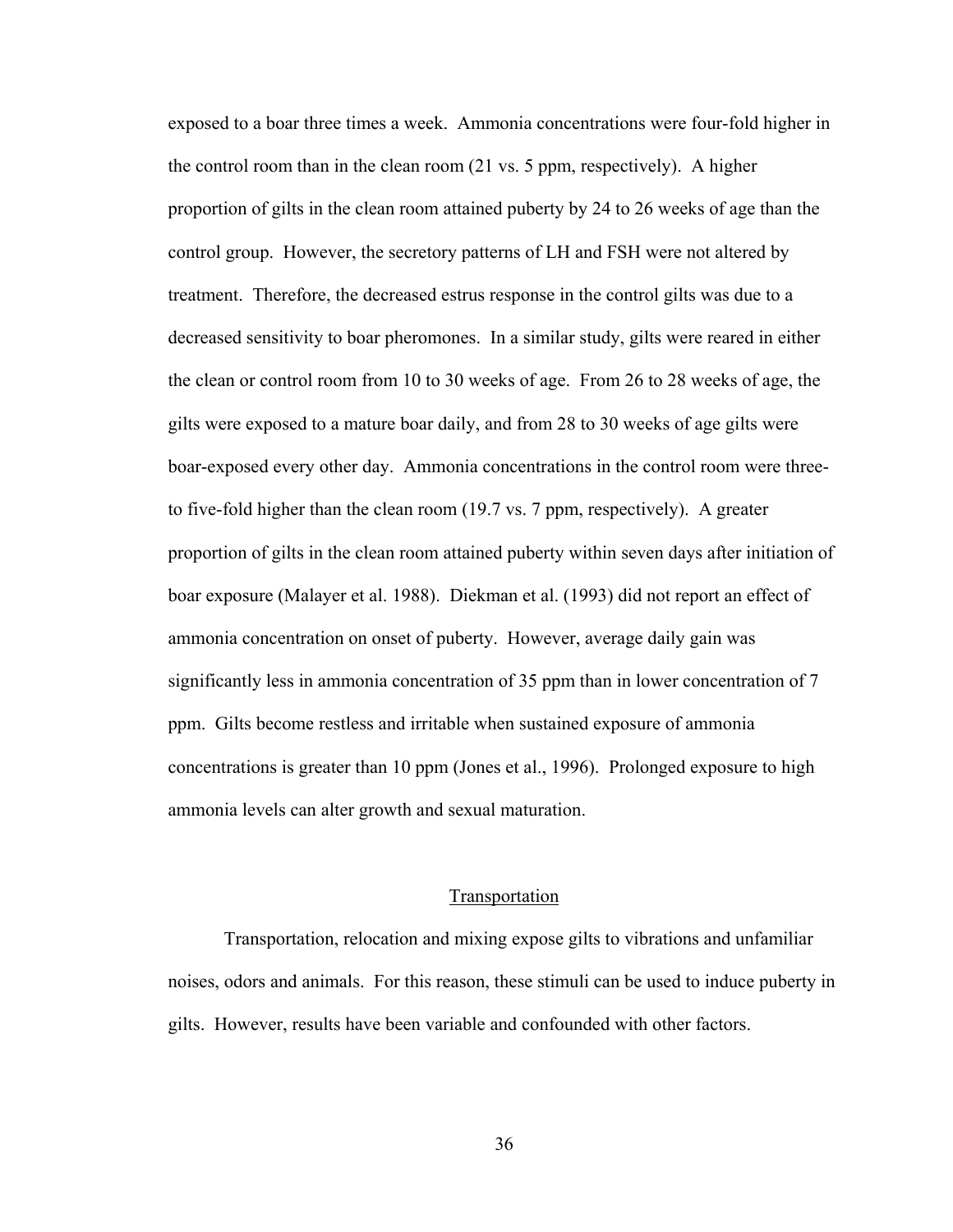Signoret (1970) reported transportation resulted in gilts expressing estrus within a few days. This was seen in the absence of boar exposure. Diekman and Trout (1984) reported that gilts that were relocated from confinement to dirt lots and received boar exposure exhibited estrus 3 to 6 days afterwards.

An experiment by Bourn et al. (1974), found that the combination of mixing, transportation, relocation and boar exposure play a role in sexual maturity in gilts. Gilts received boar exposure at either 135 or 165 days of age without being removed from their pen or after being mixed and transported 2.8 km to a new pen. Boar exposure at 135 days of age led to earlier puberty, and the combination of transportation and boar exposure was more effective than boar exposure alone. Similar findings were reported by Bourn et al. (1976).

It was demonstrated by Scheimann et al. (1976), that a greater proportion of gilts that had been mixed and relocated attained puberty within seventeen days than gilts that were only relocated (26 vs. 0 %). And with the addition of boar exposure, more mixed and relocated gilts receiving boar exposure responded than relocated gilts receiving boar exposure (88 vs. 79 %). When gilts were assigned to receive either mixing (M), transportation  $(T)$ , relocation  $(R)$ , or boar exposure  $(E)$ , the proportion of gilts that responded within 10 days were 7.2 (MT), 8.3 (MT), 28 (MTR) and 87 % (MTRE; Zimmerman et al 1976). Eastham and Cole (1987) reared gilts in confinement with fence-line boar exposure. At 160 days of age, gilts were either relocated or not and provided physical boar contact for estrus detection. The gilts that were relocated attained puberty earlier than non-relocated gilts.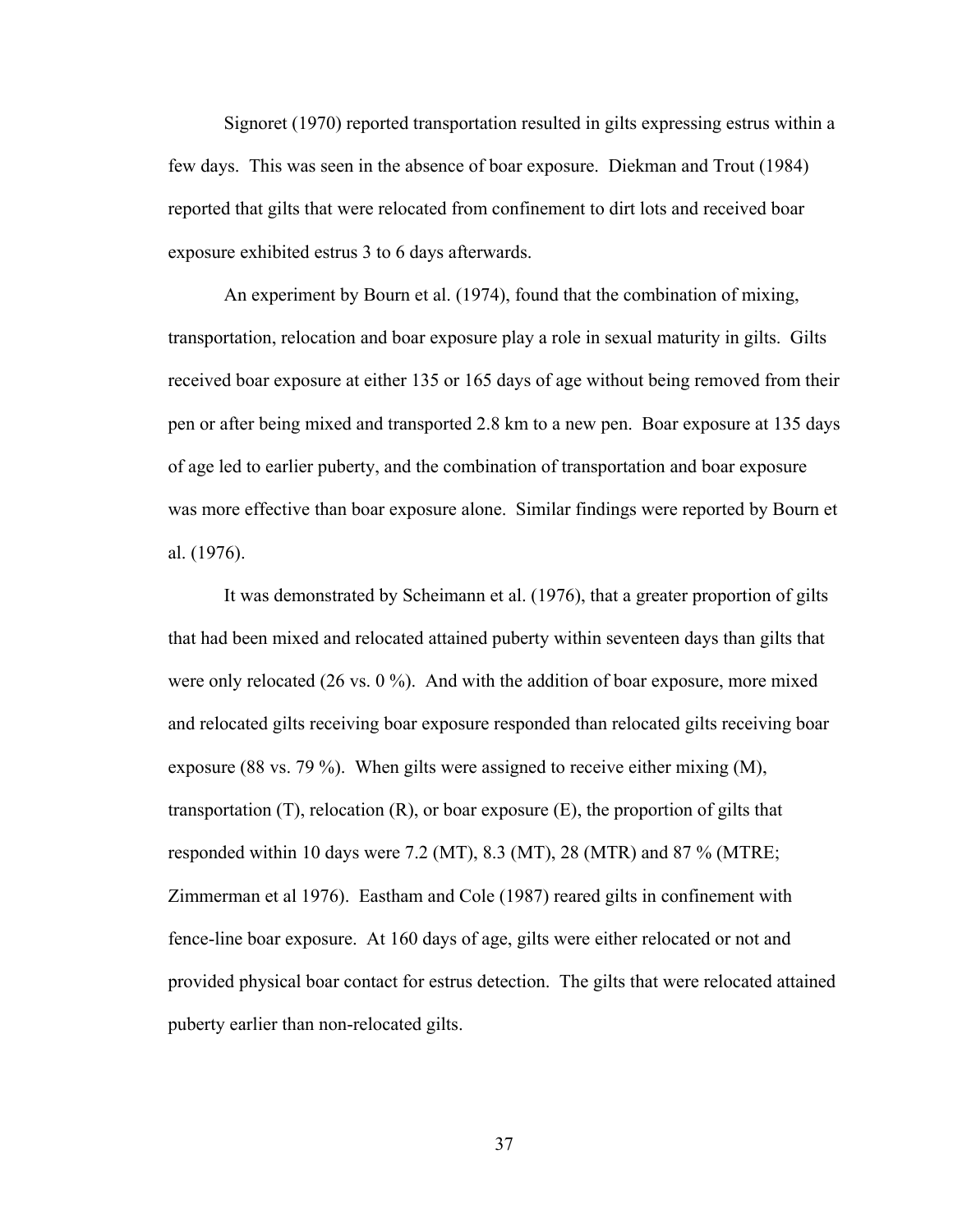In four series of experiments, Stephens and Close (1984) assigned one hour treatments to gilts over a 9 to 11 week period. Treatments were either: noise, vibration, noise and vibration, or relocation near sow yard. The noise and vibrations components were applied with a transport stimulator. Simulated transportation (noise and vibration, alone or in combination) did not have an effect on induction of early puberty in the gilts. Relocating gilts near the sow yard did have a significant effect on reducing age at puberty. A similar study assigned two hour treatments to gilts over a 25 to 56 day period. Treatments were either: noise, vibration, noise and vibration, road journey along country roads, or relocation near sow yard at 120, 140 or 160 days of age. Neither transportation nor simulated transportation had a significant effect on age at puberty compared to relocation near the sow yard (Stephens and Close 1986).

Zimmerman et al. (1974) evaluated the age of gilt at boar exposure and relocation on puberty attainment. Treatment was more effective at 125 days than 150 or 175 days of age. Eastham et al. (1986) relocated crossbred gilts from confinement to straw-bedded pens in partially covered outdoor lots adjacent to a mature boar. Thirty minutes of boar exposure was initiated at either 160, 180 or 200 days of age. Relocation and boar exposure at 160 days of age led to earlier puberty compared to 180 and 200 days. In an experiment conducted by Caton et al. (1986), gilts were moved from confinement to pasture at three different ages (100, 149, and 180 days of age). Moving gilts from confinement to pasture to induce puberty in gilts was more effective at 180 days of age than 140 or 200 days (187.0 vs. 192.0 and 190.5 days of age at puberty, respectively).

Signoret et al. (1990) reported transportation, combined with a new environment and boar exposure at 169 days of age, induced estrus in 72.6 % of gilts within seven days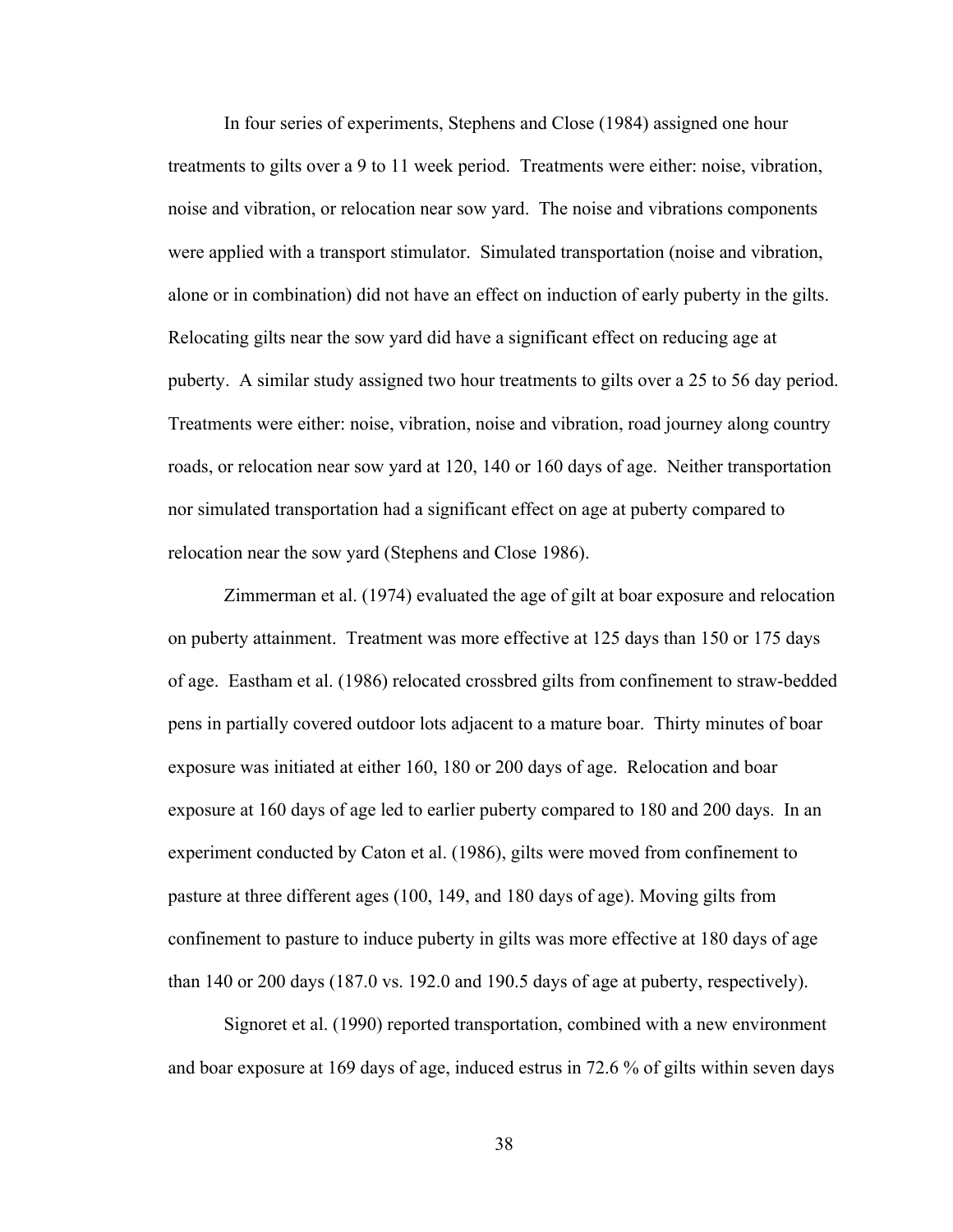after being transported 160 km. Hughes et al. (1997) reported that transport alone does not provide a significant stimulus for early puberty attainment in gilts. However, a combination of frequent boar exposure and transport may result in a greater degree of gilt puberty stimulation than frequent boar contact alone. The response however, was considerably lower than seen in Signoret et al. (1990). Differences in response are likely to reflect either genotype differences, variations in the boar exposure stimulus, or differences in the transportation. Transport stress provided by Hughes et al. (1997) was daily loading into a trailer for the first ten days of the experiment and driven at a constant speed (70 kmh) for 20 min. Transportation, relocation and mixing are methods suggested to act additively with boar exposure.

#### Exogenous Hormones

Another method used to induce estrus and ovulation is the administration of exogenous hormones. Hormones are used to mimic the natural events responsible for the onset of puberty. The ovarian follicles containing the eggs are stimulated to grow by follicle stimulating hormone (FSH). As the follicles mature they release estradiol. Estradiol signals the release of luteinizing hormone (LH) which triggers ovulation. *Progesterone Pretreatment* 

In *Bos Taurus* cattle, increased progesterone is thought to be a prerequisite for the development of normal estrous cycles. Berardinelli et al. (1979) reported that progesterone increased during the initiation of puberty in heifers, and Rawlings et al. (1980) reported progesterone increases before postpartum beef cows returned to estrus. Gonzalez-Padilla et al. (1975) used progestins to induce estrus in prepubertal heifers, and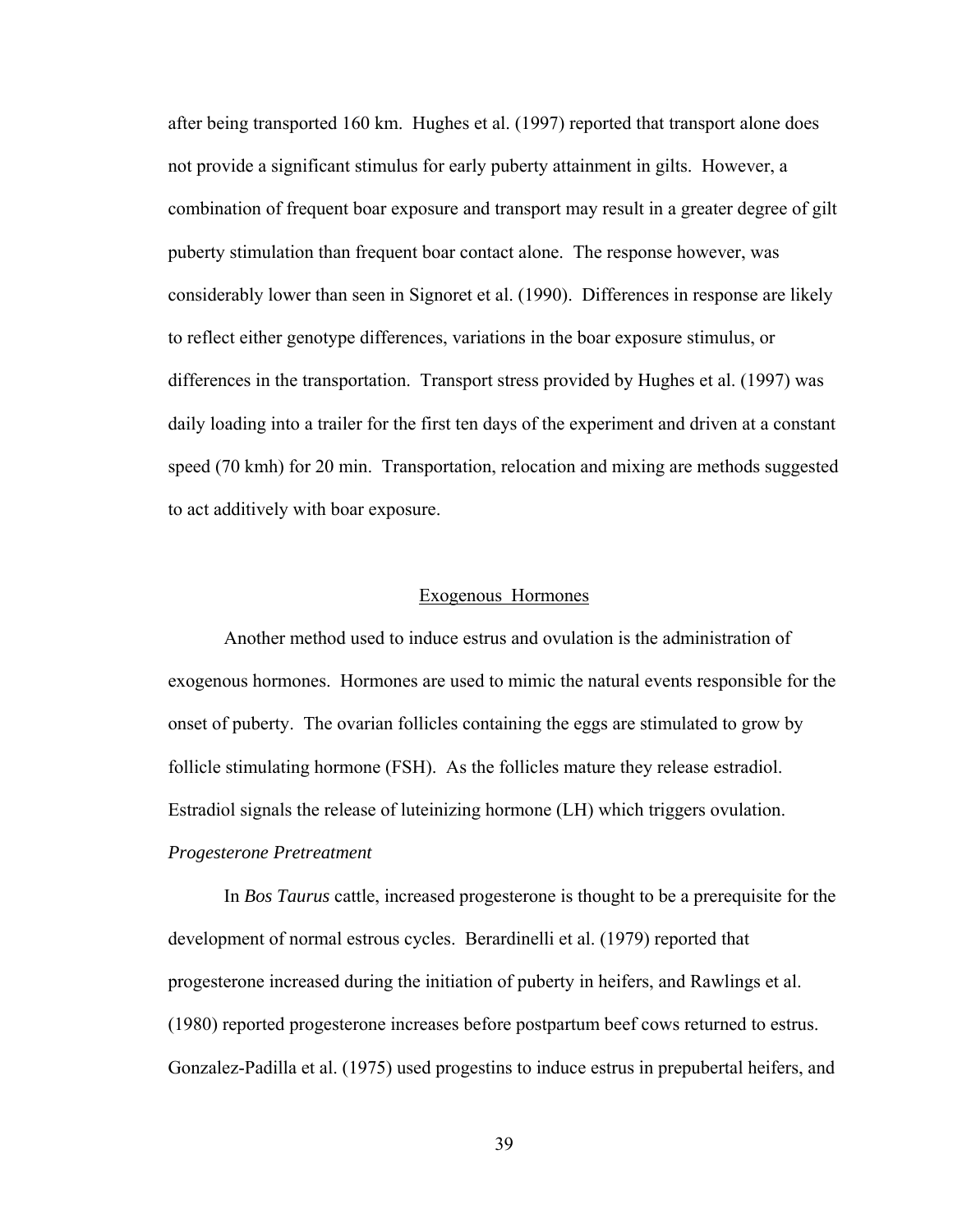Anderson et al. (1996) noted that an increase in LH pulses occurred in response to progestin treatment. The LH activity results from a decrease in the negative feedback actions of estradiol on GnRH secretion, thereby increasing the concentration of gonadotrophins in circulation.

Diekman and Trout, (1984) looked at the secretory pattern of progesterone in prepubertal gilts that had been relocated and exposed to a mature boar. A small increase in progesterone prior to the first estrus of the prepubertal gilts was seen. However, no subsequent increase in LH or FSH was observed, so Diekman and Trout (1984) concluded that pubertal estrus was not dependent on or necessary for the attainment of puberty in gilts. A similar experiment by Esbenshade et al. (1982) did not report a rise in progesterone before or during the pubertal follicular phase, also suggesting that progesterone priming may not be prerequisite to puberty in gilts.

Gilts exhibit greater ovulation rates during the second and third postpubertal estrus, compared with the pubertal estrus (Self et al., 1955; Zimmerman et al., 1960). It has been suggested that previous exposure to progesterone enhances fertility during subsequent estrus.

Nephew et al. (1994) exposed prepubertal gilts to eight days of progesterone (100 mg per day, intramuscular) prior to receiving 750 IU PMSG one day later. An improvement in follicular development and ovulation rate was reported. However, no beneficial effect was reported when PG-600 was given after progesterone treatment (100 mg per day, i.m., for 2 days). However, the proportion of gilts pregnant by day 10, the number of embryos recovered per gilt, and embryonic survival were reduced with both progesterone treatments.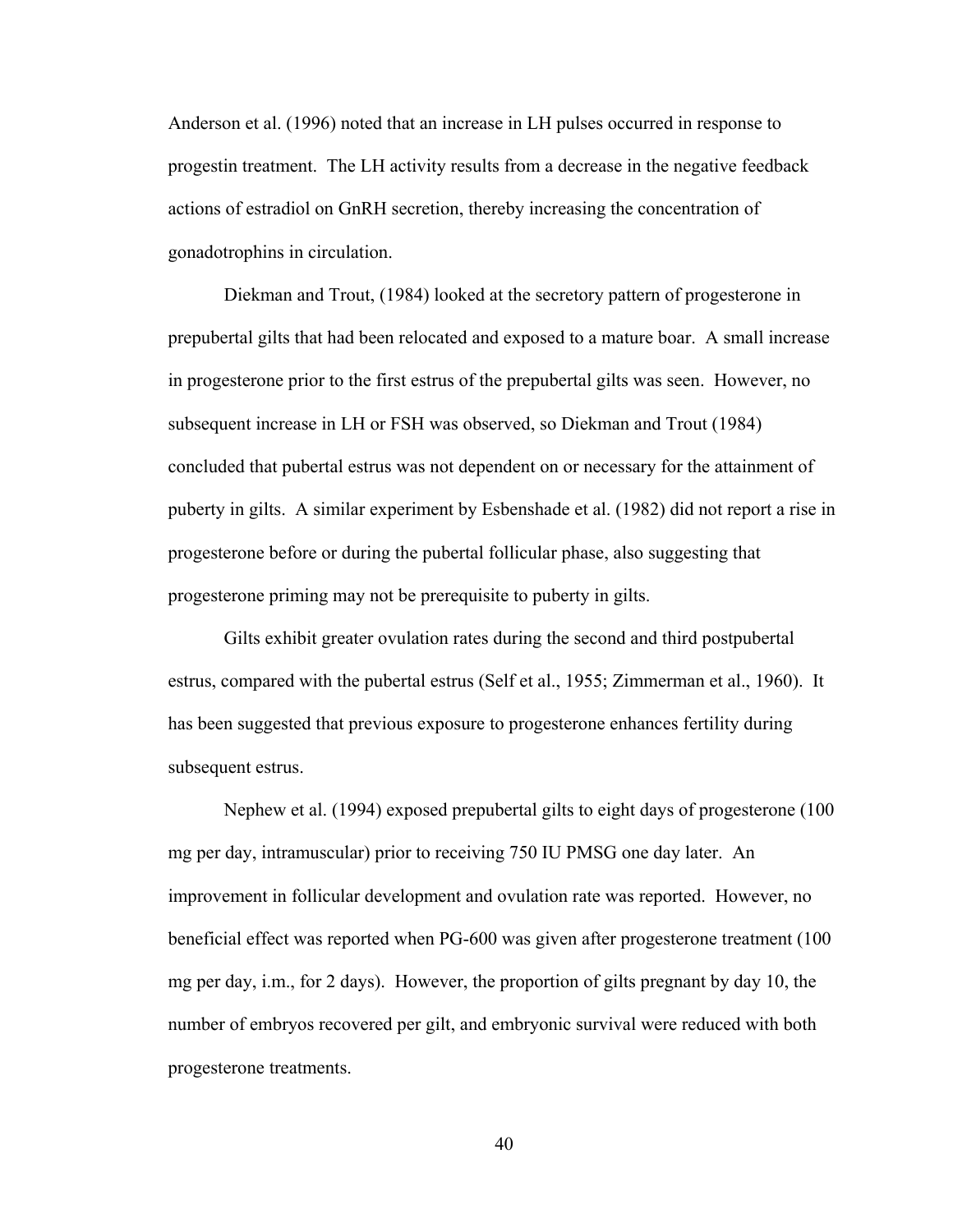Exposure to progestin implants (norgestomet, Sanofi Animal Health, Overland Park, KS) for nine days prior to PG-600 administration did not enhance expression of estrus or ovulation rate compared to gilts receiving PG-600 alone (Knox and Tudor 1999). Estienne et al. (2001) pretreated prepubertal gilts with Regu-mate (15 mg per day; Intervet, Millsboro, DE) for 18 days. PG-600 was administered 24 hours following the end of the feeding regime. The proportion of gilts expressing estrus within seven days of PG-600 administration and the injection-to-estrus interval were similar to gilts receiving PG-600 only. No differences were seen in ovarian characteristics. Progesterone pretreatment in prepubertal gilts results in no beneficial effect on the ovarian responses to PG-600.

#### *Estrogens*

Another method of inducing puberty is the use of estrogenic steroids to mimic the rise in estradiol that naturally occurs prior to ovulation. Reports on the proportion of gilts ovulating and the level of subsequent fertility in gilts treated with estradiol benzoate have been variable.

Yang et al. (1987a) treated crossbred prepubertal gilts with five different doses (5, 10, 15, 20 or 25 µg estradiol benzoate per kg body weight) at 140 days of age. The proportion of gilts ovulating within 10 days was similar among treatments. The overall proportion of gilts ovulating was 77.5 %. This response was higher than gilts treated at 140 days of age (60 %) in an experiment by Hughes and Cole (1978). The duration of standing estrus was positively correlated to the dose  $(r = 0.98;$  Yang et al., 1987a). A positive relationship between dose and duration of estrus was also observed by Dial et al. (1983). Of the gilts attaining puberty (first ovulation and expression of estrus), 75 % had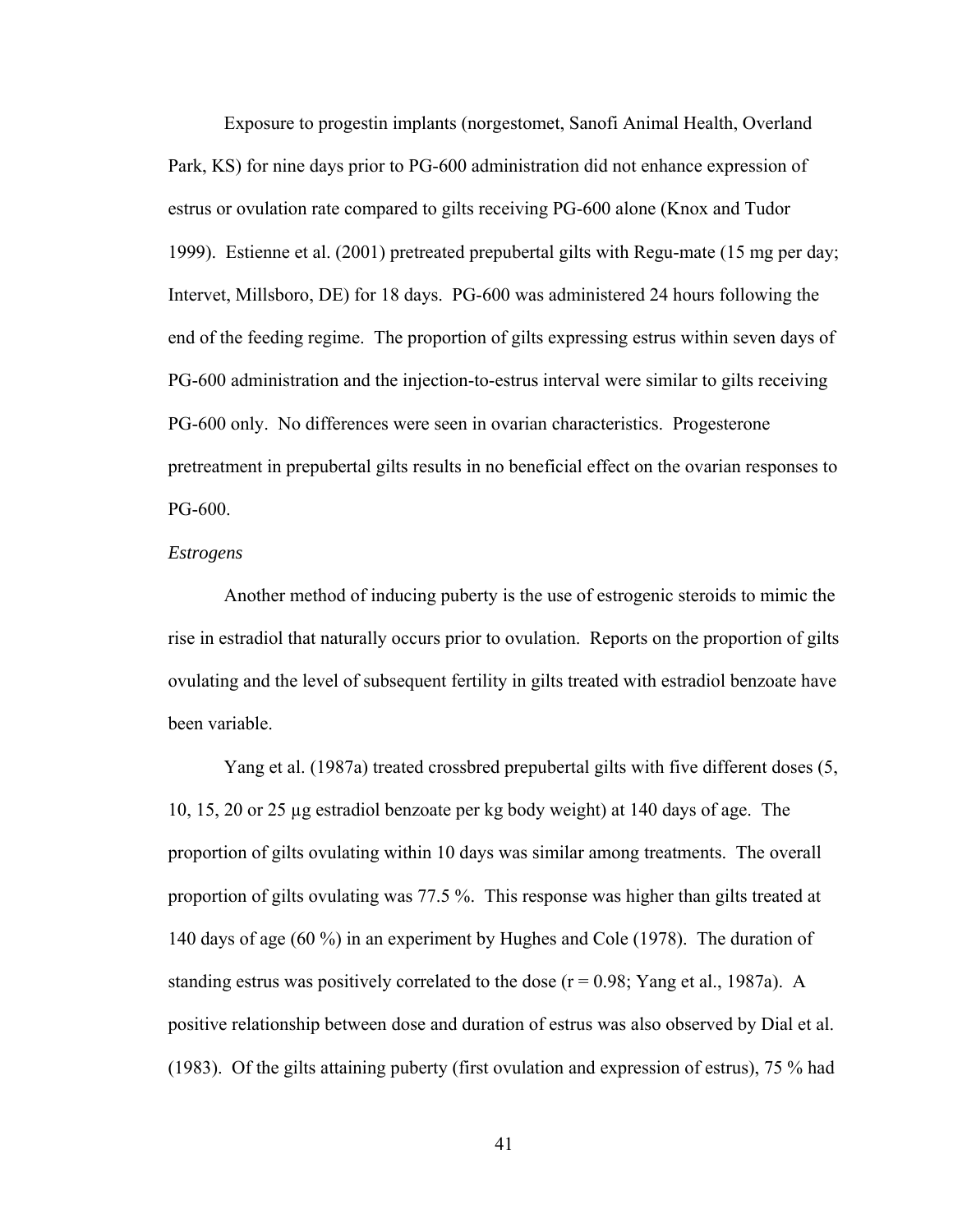a subsequent ovulation by 235 days of age, but 20 % of those gilts failed to express estrus. The remaining proportion of gilts expressed estrus outside of the normal estrous cycle duration (18 to 23 days). The interval from first estrus to second estrus for these gilts was 41.5, 47.0, 37.4, 58.5 days, and 31.0 for 5, 10, 15, and 25 µg estradiol benzoate per kg body weight, respectively. There was no significant difference between treatments for ovulation rate at the second estrus (Yang et al., 1987a). Yang et al. (1987b) demonstrated the addition of Regu-mate or Regu-mate and boar exposure helps to enhance the proportion of gilts expressing a second estrus within the normal range.

Paterson et al. (1984) reported that 91.3 % of treated gilts ovulated when given 1.2 mg estradiol benzoate at 174 days of age. This was a higher proportion than Yang et al. (1987a) and Hughes and Cole (1978). Response to estradiol benzoate may be dependent on age. Yang et al. (1988) administered a daily dose of 6 µg estradiol benzoate (per kg body weight) for three consecutive days to gilts beginning at either 100, 120, 140, 160, 180 or 200 days of age. Gilts were exposed to daily physical boar contact. The proportions of gilts ovulating within 10 days of injections were 60, 20, 0, 0, 60 and 20 % for 100, 120, 140, 160, 180 and 200 days of age, respectively. This response was low and highly variable.

Kirkwood and Thacker (1988) reported that estradiol benzoate induced 100 % of gilts treated at 150 or 170 days of age to express estrus. But only 68 and 60 % ovulated (150 and 170 days of age, respectively). A low response was seen for a subsequent estrus (33 and 60 % for 150 and 170 days of age, respectively).

While estradiol benzoate stimulated estrus at an earlier age than exposure to mature boars, more gilts expressed estrus without ovulation (32.7 vs. 14.1 %), had a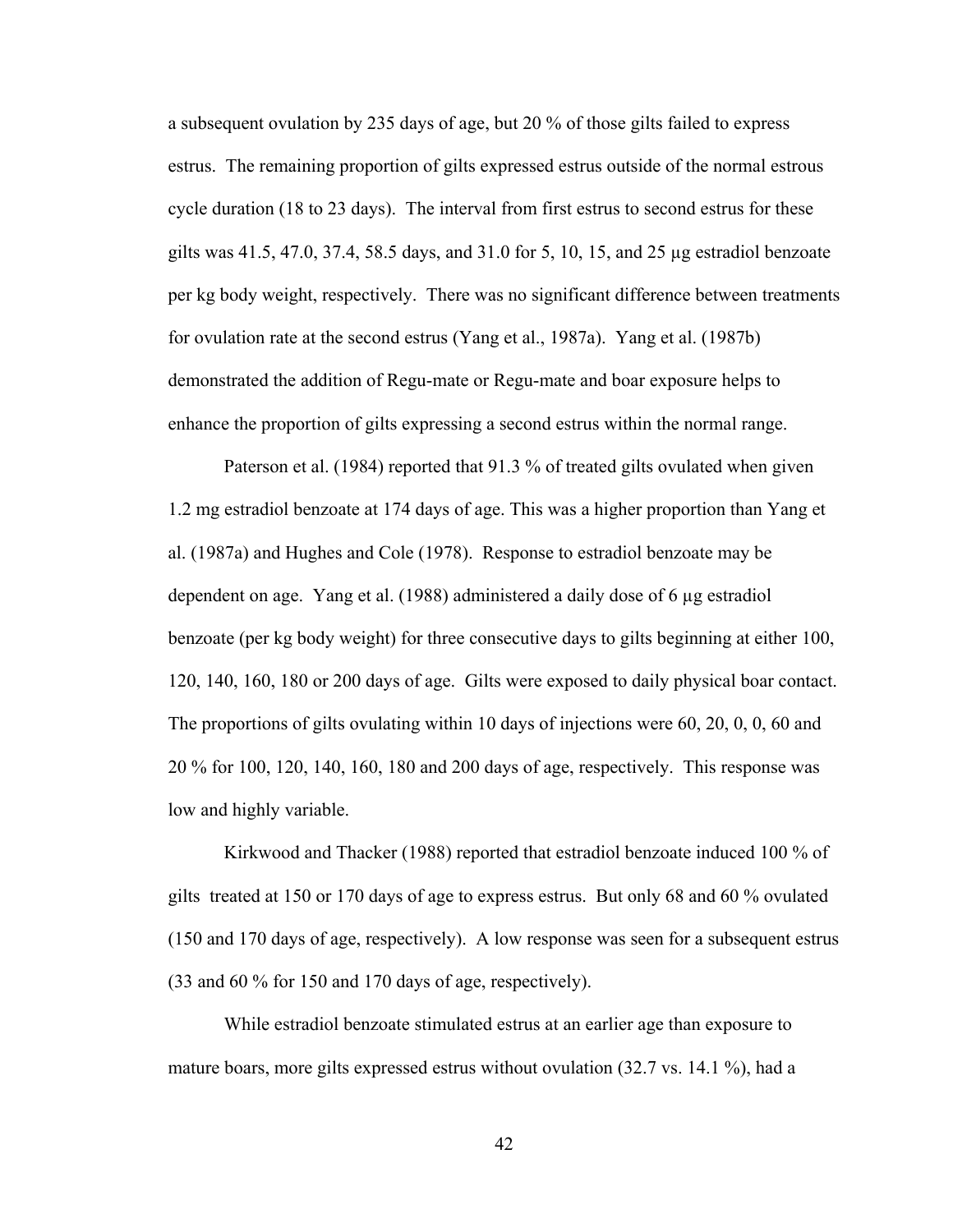decreased ovulation rate (6.2 vs. 12.8 corpora lutea), and had a higher incidence of cystic follicles (11.9 vs. 0.8 %; Dyck, 1988).

Treatment with estradiol benzoate will induce estrus, but will not necessarily maintain a normal estrous cycle. The level of ovarian development at time of induction will determine the response to the LH surge (Kirkwood and Aherne 1988). Breeding at an estradiol benzoate induced estrus would not yield desirable results because of the reduced ovulation rate (Dyck 1988).

## *PG-600*

Pregnant mare serum gonadotrophin (PMSG) and human chorionic gonadotrophin (hCG) are two hormones similar to FSH and LH in swine, and when administered, stimulate follicular development and ovulation. Experiments using gonadotrophins have demonstrated a large variation in response rate.

Baker and Coggins (1966) conducted two experiments using gonadotrophins on crossbred prepubertal gilts between 100 and 180 days of age. In experiment one, gilts were given 2,000 IU PMSG or a combination of 1,000 IU PMSG and 500 IU hCG. Treatment with PMSG alone failed to induce ovulation, while the combination treatment induced ovulation in nine of 14 gilts. In the second experiment, gilts were treated with 250; 500; 1,000 or 2,000 IU PMSG. Administration of PMSG was followed by 500 IU hCG 48 hours later. All gilts ovulated and ovulation rates increased linearly with PMSG dose. No mention was made concerning the behavior of the gilts at estrus. While the first experiment of Baker and Coggins (1966) reported failure of treatment with PMSG alone to induce ovulation, Hurtgen and Johnston (1983) reported a better response from four gilts with delayed puberty when given 500 IU PMSG. Three of the gilts expressed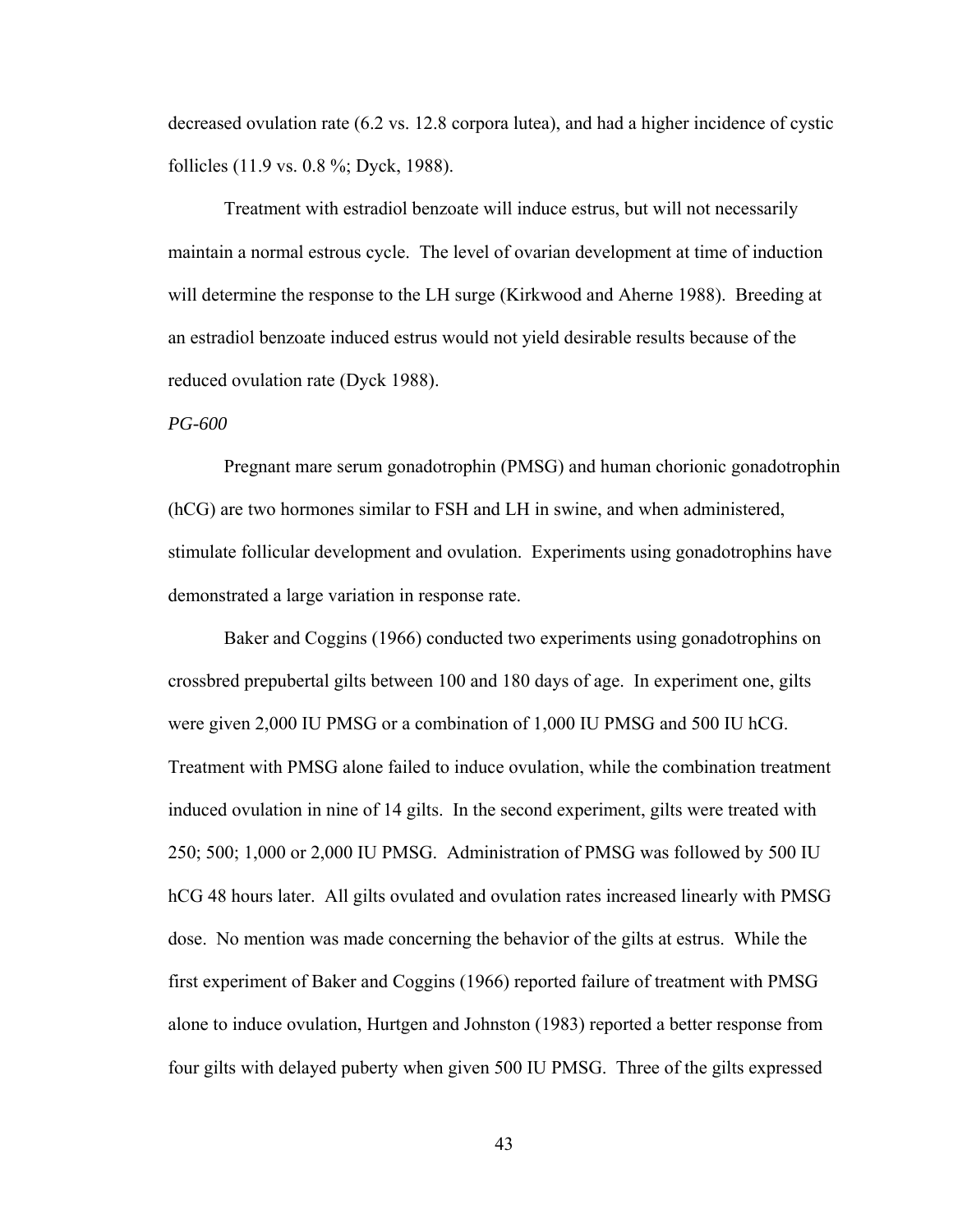estrus an average of four days after treatment and ovulated. The remaining gilt remained anestrous and did not ovulate.

While treatment with PMSG, alone or in combination with hCG, can induce puberty, it has been demonstrated that treatment with hCG alone is not effective. Esbenshade and Day (1981) conducted an experiment to determine the effect of hCG on the incidence of estrus in prepubertal gilts reared in confinement. At 191 days of age, gilts were given saline or 250 IU hCG. Gilts were then relocated to new pens and checked with a boar twice daily for estrus for 10 days. Treatment with hCG had no effect on the proportion of gilts cycling within 10 days.

Schilling and Cerne (1972) reported that a combination of 400 IU PMSG: 200 IU hCG induced greater than 90 % of prepubertal gilts, in three different groups, to express estrus within three to seven days, followed by a high conception (80 %) and farrowing rate (76 %). A high degree of synchrony was seen at the second and third estrus for gilts not mated at pubertal estrus. Two groups were Swedish Landrace five to 6.5 months of age and the third group was German Landrace 5.5 to six months of age. Guthrie (1977) treated five gilts with a single injection of 400 IU PMSG: 200 IU hCG and five gilts with 1,000 IU PMSG alone. All gilts receiving the combination treatment and four of five PMSG gilts ovulated. Gilts in the combination treatment had a greater ovulation rate (23.2 corpora lutea) than PMSG gilts (6.8 corpora lutea). None of the gilts expressed estrus even though estrus detection was conducted daily with a mature boar. This was dramatically different than the high proportion of gilts expressing estrus reported by Schilling and Cerne (1972).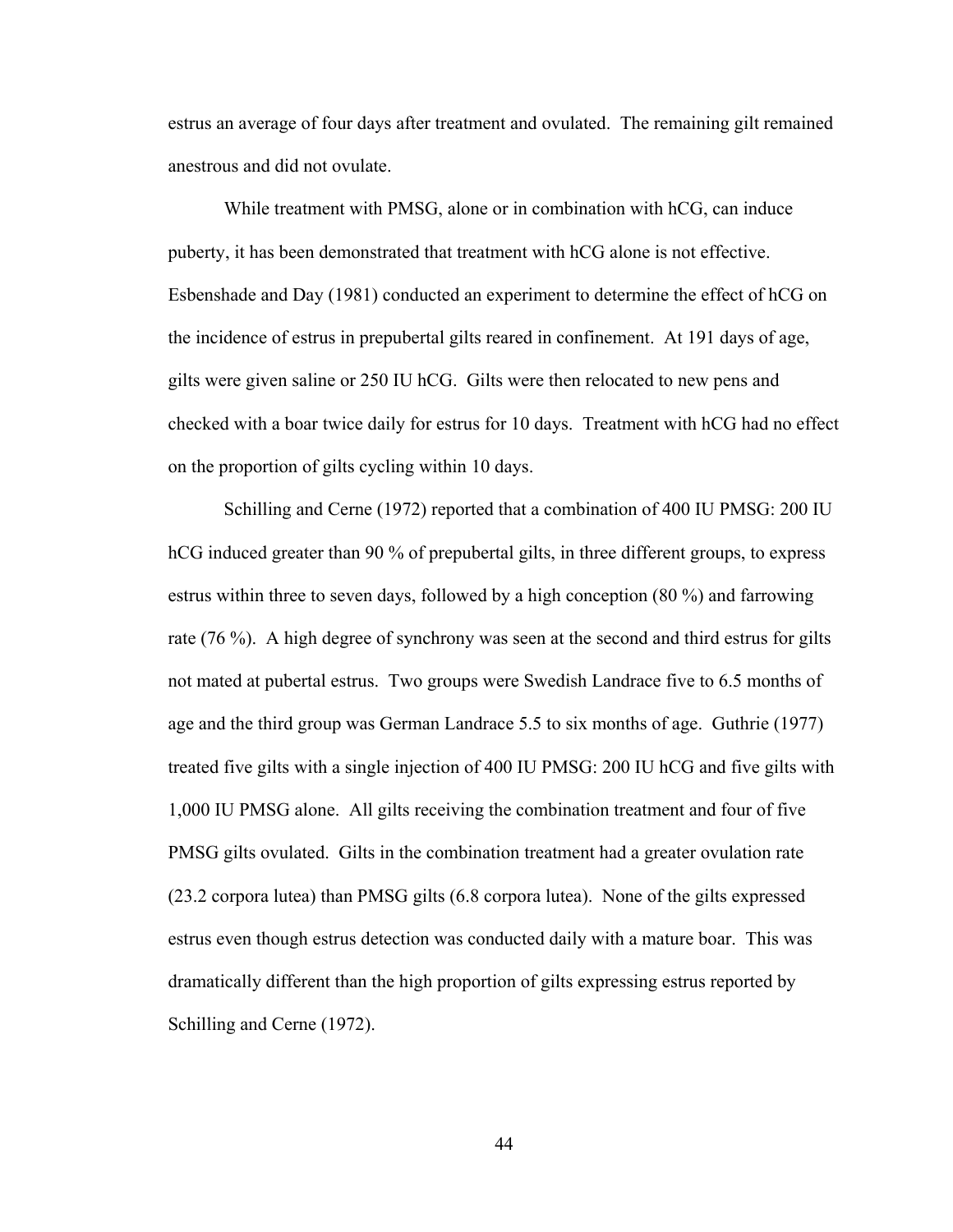Karalus et al. (1990) allotted at total of 47 Landrace gilts into three age/weight groups: light  $(L)$ , 16 gilts less than 120 days old and between 45 to 55 kg; medium  $(M)$ , 16 gilts between 130 and 150 days old and between 60 and 70 kg; and heavy (H), 15 gilts greater than 160 days old and between 75 and 85 kg. Gilts were treated with 750 IU PMSG followed by 500 IU hCG 72 hours later. Forty-six gilts expressed estrus and ovulated. The one gilt that failed to express estrus and ovulate was in the L group. Although all but one of the youngest gilts (group L) ovulated in response to the treatment, only three continued to cycle. The intermediate group (M) had a similar response. Thirteen out of 15 of the oldest gilts (H) expressed a second estrus and ovulated. This suggests a relationship between age and weight on the response to treatment with gonadotrophins. An experiment by Paterson et al. (1984) demonstrated that although gilts responded to PG-600 as early as 120 or 130 days of age, maintenance of cyclic activity or pregnancy was extremely poor. Tilton et al. (1995) reported an increased incidence of cystic follicles in gilts induced at 140 days of age. It appears the ability to express estrus and ovulate in response to exogenous hormones depends on the physiological maturity of the gilt; therefore, hormones need to be administered when the gilt is nearing puberty.

After promising results with the use of low dose combinations of PMSG and hCG (Shilling and Cerne, 1972), a commercial preparation was made. PG-600 (Intervet, Millsboro, DE) is a commercially available product containing 400 IU PMSG and 200 IU hCG. It is recommended by the manufacturer that gilts be at least 5.5 months of age and weigh a minimum of 85 kg when using PG-600. Using gilts meeting the manufacturer's criteria, Knox and Tudor (1999) reported a greater proportion of PG-600-treated gilts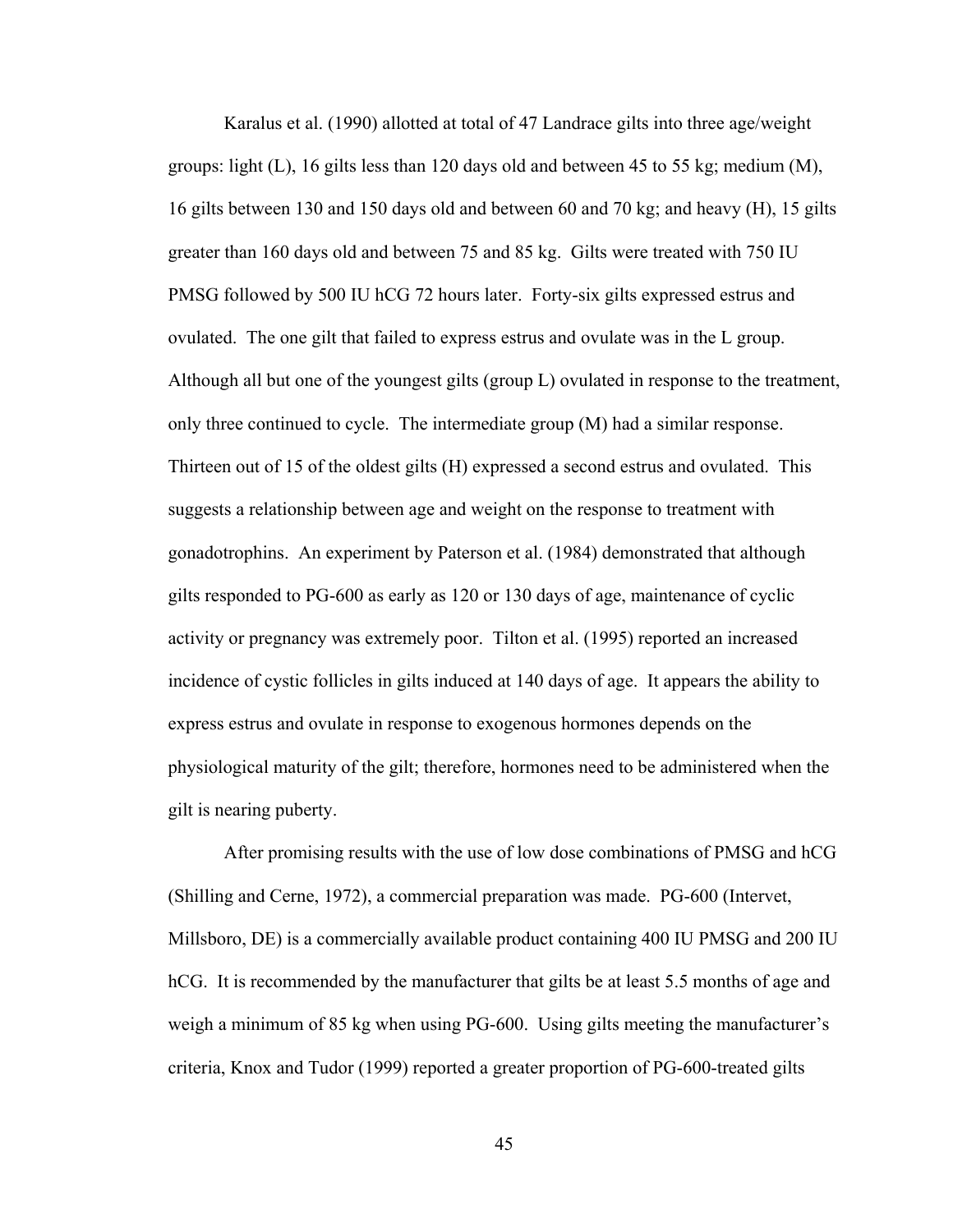expressed estrus (69 %) and ovulated (65 %) within 45 days of PG-600 administration than did control gilts (34 and 13 %, respectively). PG-600 gilts also attained puberty 10 days earlier than controls.

The variations reported in gilt response to treatment with gonadotrophins have often been due to gilts either ovulating without expression of estrus, expressing estrus with ovulating or remaining anestrous. There have been several experiments demonstrating improved estrus expression and maintenance of cycle with the presence of boars before and after the gonadotrophic-induced estrus. Paterson and Lindsay (1981) conducted two 2 x 2 factorial experiments using PG-600 and full boar exposure on prepubertal crossbred gilts. Treatments were carried out to the second estrus to evaluate treatment effect on cycle maintenance. Gilts were between 155 and 165 days of age when treatments were initiated. In experiment one, five out of seven gilts receiving PG-600 ovulated without expressing estrus; whereas, all gilts receiving PG-600 with boar exposure ovulated and expressed estrus. In experiment two, a larger proportion of gilts returned to a second estrus in the PG-600 and boar exposure group (87 %) than in the group only receiving PG-600 (52 %). Of the gilts returning to estrus in both PG-600 groups, the proportion ovulating was not significantly different between PG-600 treatments. Collectively, gilts receiving PG-600, alone or in combination with boar exposure, had a significantly shorter interval to first estrus than gilts receiving only boar exposure and control gilts. At the time of second estrus, the presence of a boar, in conjunction with PG-600, increased the proportion of gilts expressing a second estrus. A follow-up experiment was conducted by Paterson and Martin (1981). Between 156 and 159 days of age, nineteen gilts received PG-600 and were allotted into groups either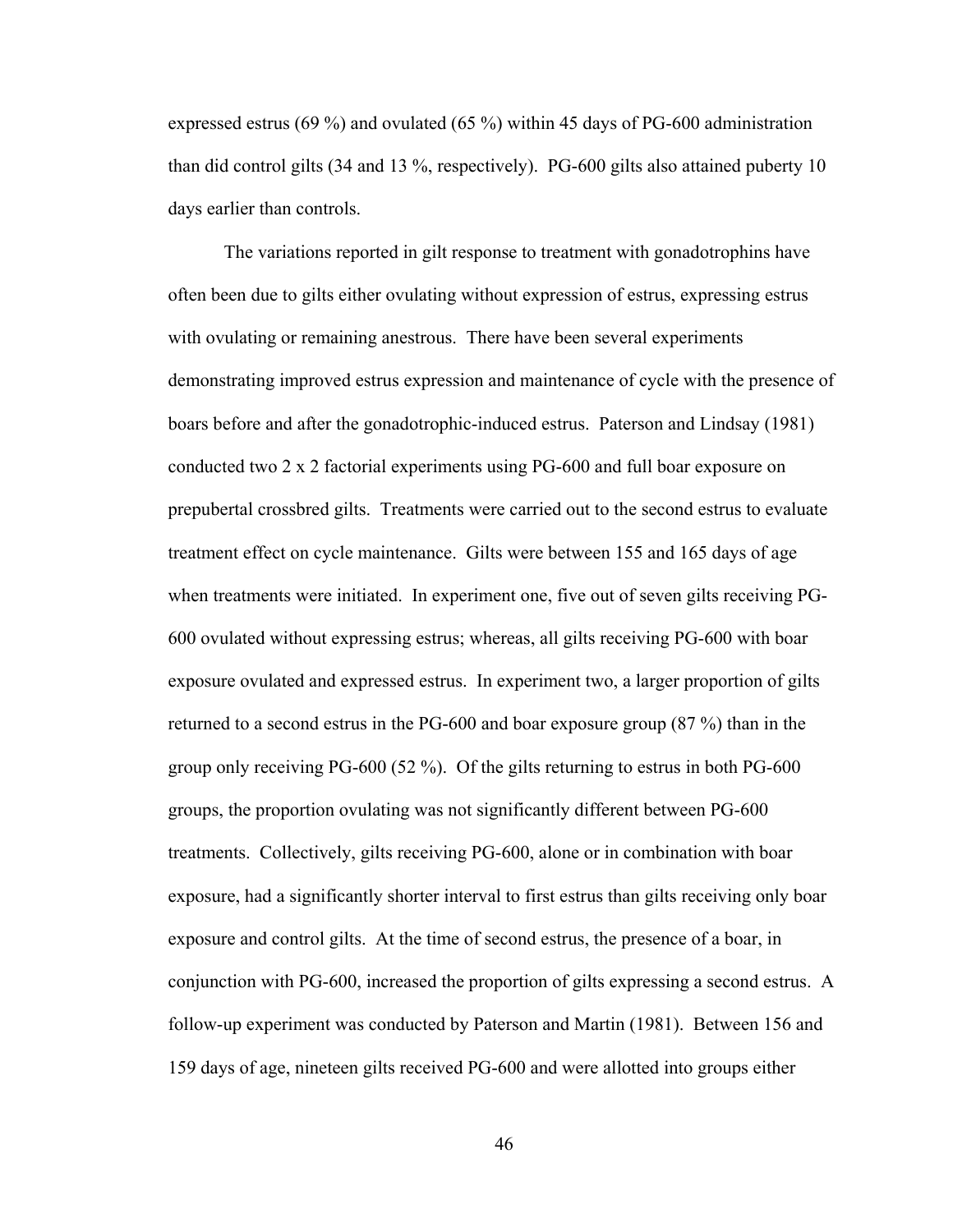receiving fence-line boar exposure (10 gilts) or no boar exposure (9 gilts, control). At first estrus all 10 gilts receiving boar exposure expressed estrus and nine ovulated. A similar response was seen at first estrus with control gilts. The maintenance of cyclic activity was poor, with only four boar-exposed gilts expressing estrus and ovulating and only two control gilts expressing estrus and one ovulating. This response at second estrus was lower than the response reported by Paterson and Lindsay (1981); however, the presence of boars still enhanced cyclic activity compared to control, though not to a significant degree.

Burnett et al. (1988) reported that treatment with PG-600, in addition to mixing, relocation and boar exposure induced an earlier and more synchronous puberty in gilts than treatment with PG-600 alone. Gilts were mated at pubertal estrus and no effect of PG-600 treatment was seen on litter size at 35 days of pregnancy. Holtz et al. (1999) mated gilts that were induced with PG-600 at pubertal or second estrus and compared their performance to the non-treated gilts mated at pubertal estrus. Litter size was significantly reduced in PG-600 gilts mated at pubertal estrus. The performance of the gilts at second and third parity did not differ among the three groups. Britt et al. (1989) treated gilts aged 5.5 to 7.5 months on 10 different farms with PG-600 at the time they were moved from finishing facilities to breeding pens. Gilts were classified as light or heavy if they were below or above the median weight for the farm. The proportion expressing estrus within 28 days was 72.9 and 59.5 % for PG-600 and non-treated (control) gilts, respectively. Within seven days, 57.5 % of the PG-600 gilts were in estrus compared to 40.9 % of the controls. The mean interval to estrus was shorter for PG-600 gilts (7.5 days) compared to control gilts (10.4 days). A larger proportion of heavy gilts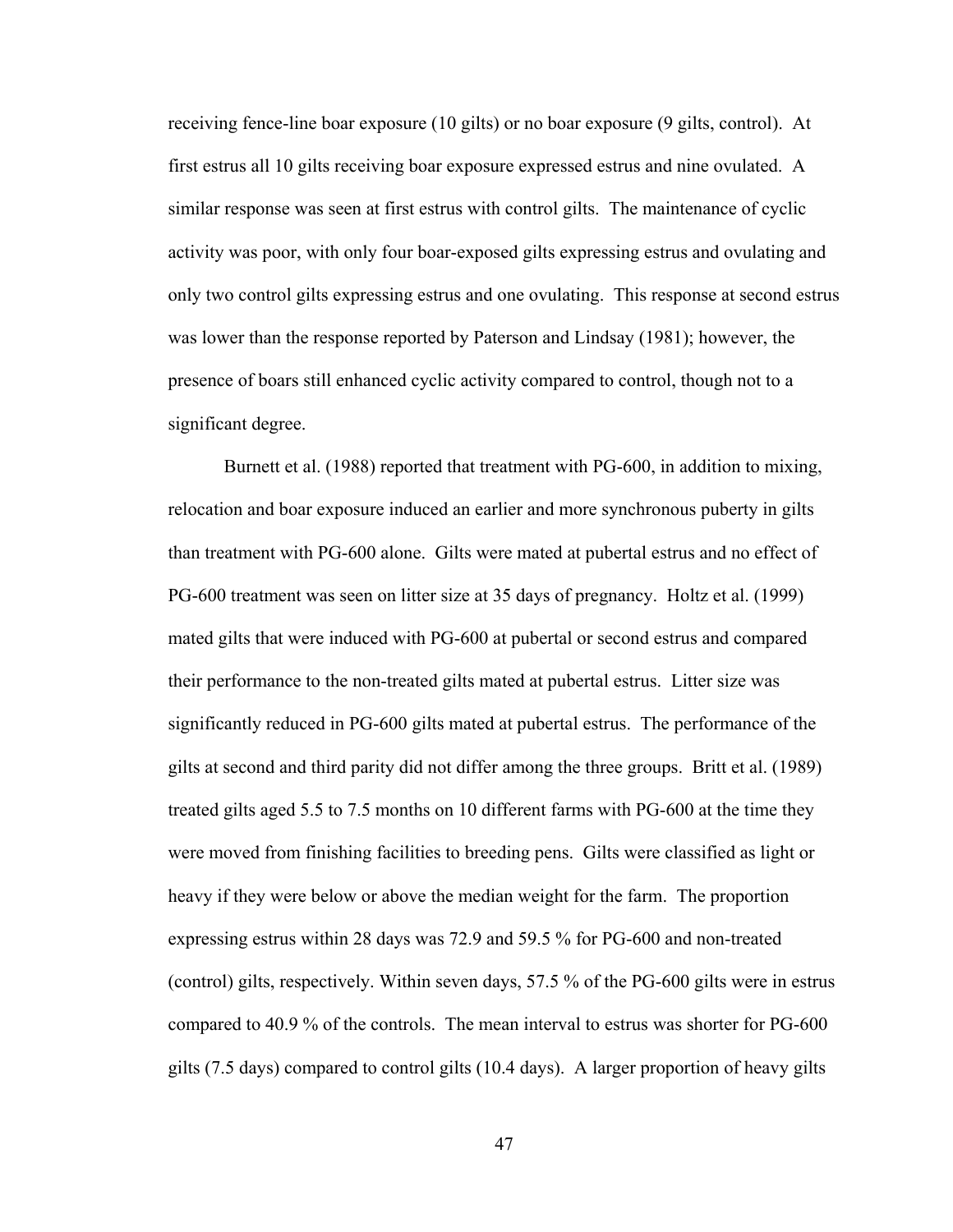expressed estrus within 28 days than light gilts (77.7 vs. 62.3 %). No other trait differed between the weight classes. Gilts were mated once daily at pubertal estrus, and farrowing rate and the number of pigs born alive were similar for both groups.

Breen et al. (2005) conducted two experiments evaluating the effectiveness of boar exposure prior to PG-600. The first experiment evaluated whether 30 minutes of either physical boar exposure or fence-line exposure for 19 days prior to PG-600 injection was more effective for inducing puberty in gilts. Gilts were 150 days of age when boar exposure was initiated, and gilts that expressed estrus during the 19-day exposure period were removed from the study (five gilts receiving fence-line boar exposure and seven gilts receiving physical boar exposure). After PG-600 treatment, estrus detection occurred twice daily. There was no difference between boar exposure methods on estrus (77 %), age at puberty (170 days), interval to estrus (4 days), gilts ovulating (67 %) or ovulation rate (12 corpora lutea). The second experiment evaluated the effect of either four days of fence-line contact (30 minutes per day) or no boar exposure (control) and gilt age (160 or 180 days of age) on response to PG-600. After PG-600 treatment, gilts were checked for estrus twice a day with fence-line boar exposure. There was no effect of age group on estrus (55 %) or interval to estrus (4 days). A greater proportion of boar-exposed gilts expressed estrus (65 vs. 47 %), had a shorter interval to estrus (3.6 vs. 4.3 days), and reached puberty earlier (174 vs. 189 days of age) compared to control gilts. Under the conditions of these experiments, fence-line boar exposure, in conjunction with PG-600, is an effective method to induce puberty.

Knox et al. (2000) observed that the majority of past experiments administered PG-600 intramuscularly (i.m.) as opposed to subcutaneously (s.c.; Schilling and Cerne,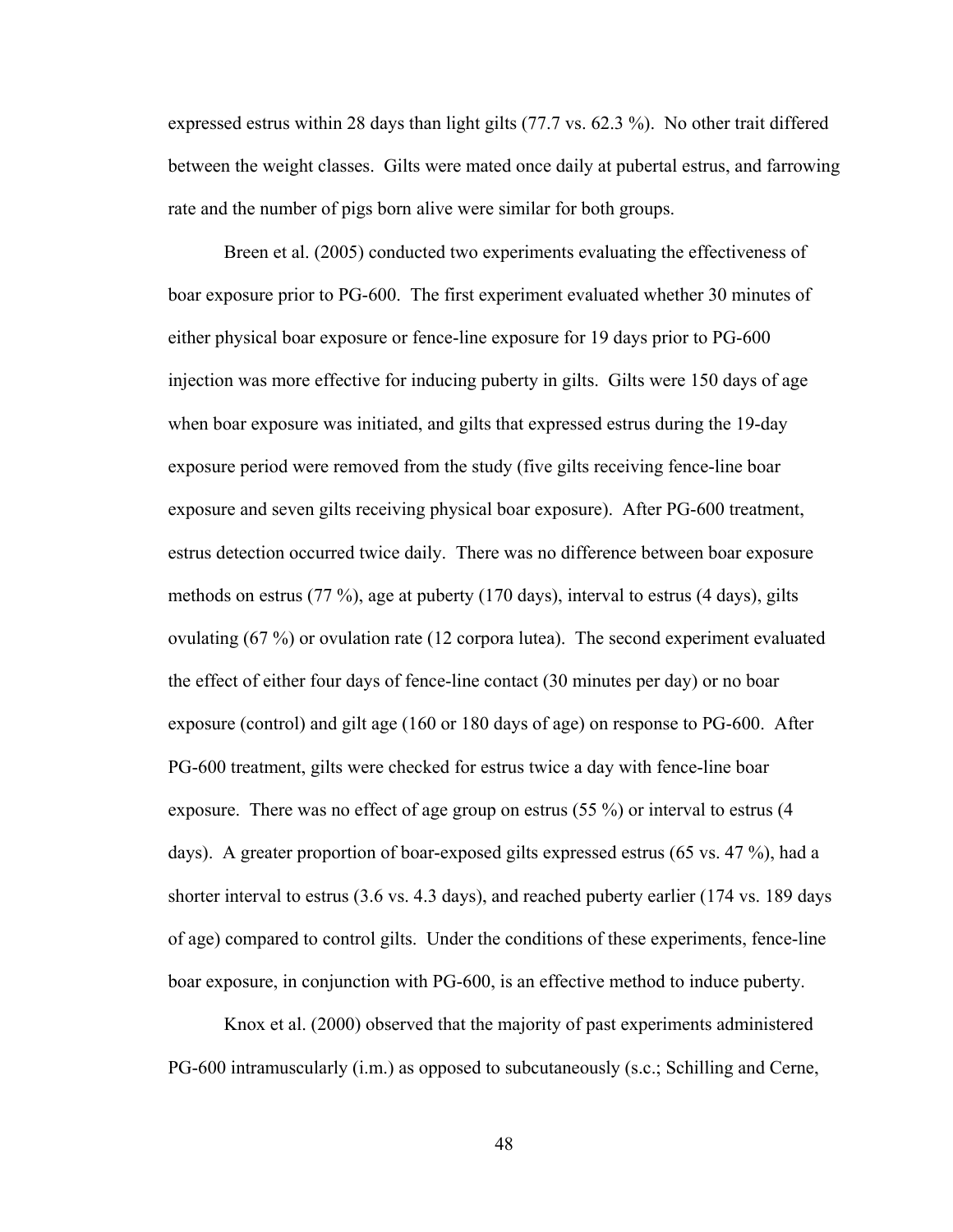1972; Paterson and Martin, 1981; Britt et al., 1989). It was demonstrated that s.c. administration of PG-600 significantly increased the proportion of gilts expressing estrus compared to i.m. administration and controls (76 % vs. 52 and 15 %, respectively). Both PG-600 treatments reduced the interval to estrus (4.6 days) compared to control gilts (5.9 days) (Knox et al., 2000).

The effect of PG-600 dosage on prepubertal gilts was evaluated by Breen et al. (2006). Gilts were administered one  $(1.0X)$ , one and one-half  $(1.5X)$ , or two  $(2.0X)$ doses of PG-600 (s.c. or i.m. injection). The proportion of gilts expressing estrus within 20 days (58 %) was not affected by dose or route. This is not in agreement with a previous report that indicated s.c. injection of PG-600 induced a higher estrus response than i.m. injection (Knox et al. 2000). This estrus response of 58 % was comparable to previous studies (Paterson et al. 1981; Tilton et al. 1995; Knox and Tudor, 1999), but was below optimal. The proportion of gilts ovulating, the interval to estrus, and duration of estrus were not affected by dose or route. Ovulation rate was influenced by dose, but was similar between routes. Increasing the dose of PG-600 increased ovulation rate, but using the 2.0X dose caused a significantly larger number of follicular cysts. It may be beneficial to increase the dose to 1.5X if an increased ovulation rate is needed for embryo collection, but a higher dose would not be recommended.

It was demonstrated by Tilton et al. (1995) that gilt lines selected to differ in physiological maturity responded differently to gonadotrophin treatment. A greater proportion of gilts from a line selected for early puberty expressed estrus within five days after PG-600 treatment than gilts under relaxed selection (69.9 vs. 29.6 %, respectively).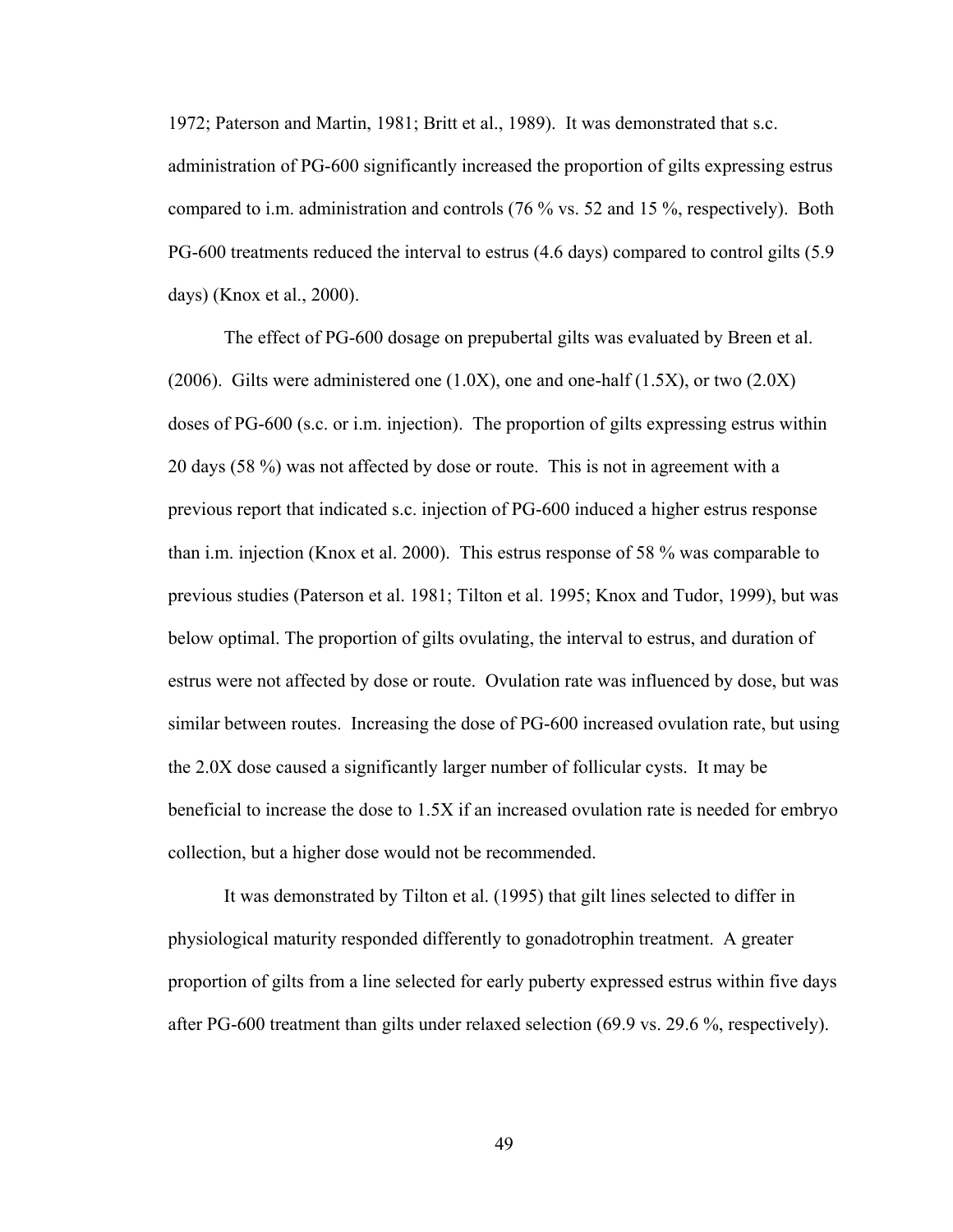Britt et al. (1989) reported no significant difference between gilts (165 to 225 days of age) induced with PG-600 and control gilts regarding the proportion of gilts that returned to estrus after mating at pubertal estrus, the proportion farrowing, pigs born alive and dead per litter, pigs weaned per litter, wean-to-estrus interval and the proportion in estrus after weaning. Iwamura et al. (1998) compared the reproductive performance of PG-600-induced gilts at 152 days of age to non-treated controls. After PG-600 treatment, 85.2 % of gilts expressed estrus within six days, and the interval to estrus was 3.7 days. Gilts that responded to PG-600 treatment were artificially inseminated at pubertal estrus, and the controls were inseminated at the time spontaneous puberty was attained. The farrowing rates were similar between the groups. However, litter size was reduced for the PG-600 gilts. This most likely resulted due to the uterus not being fully mature because the induced-gilts were younger at mating than the control gilts, suggesting it would be beneficial to mate at second or third estrus when gilts are more mature. The gilts used by Iwamura et al. (1998) were younger than those used in Britt et al. (1989) and were Large White rather than crossbred.

PG-600 is also approved for use in sows on day of weaning to prevent anestrus or eight to 10 days after weaning to treat anestrus. Estienne and Hartsock (1998) reported PG-600 increased the proportion of sows in estrus within seven days after weaning (97 and 83 % for PG-600 and controls, respectively). Estrus was expressed sooner in sows given PG-600 relative to controls (3.8 vs. 4.5 days). Similar results were reported by Vargas et al. (2006) with additional data on the size of the subsequent litter. Sows treated with PG-600 24 hours after weaning birthed 11.2 pigs in the subsequent litter compared to 10.4 pigs birthed by non-treated sows. This was a significant difference. DeRensis et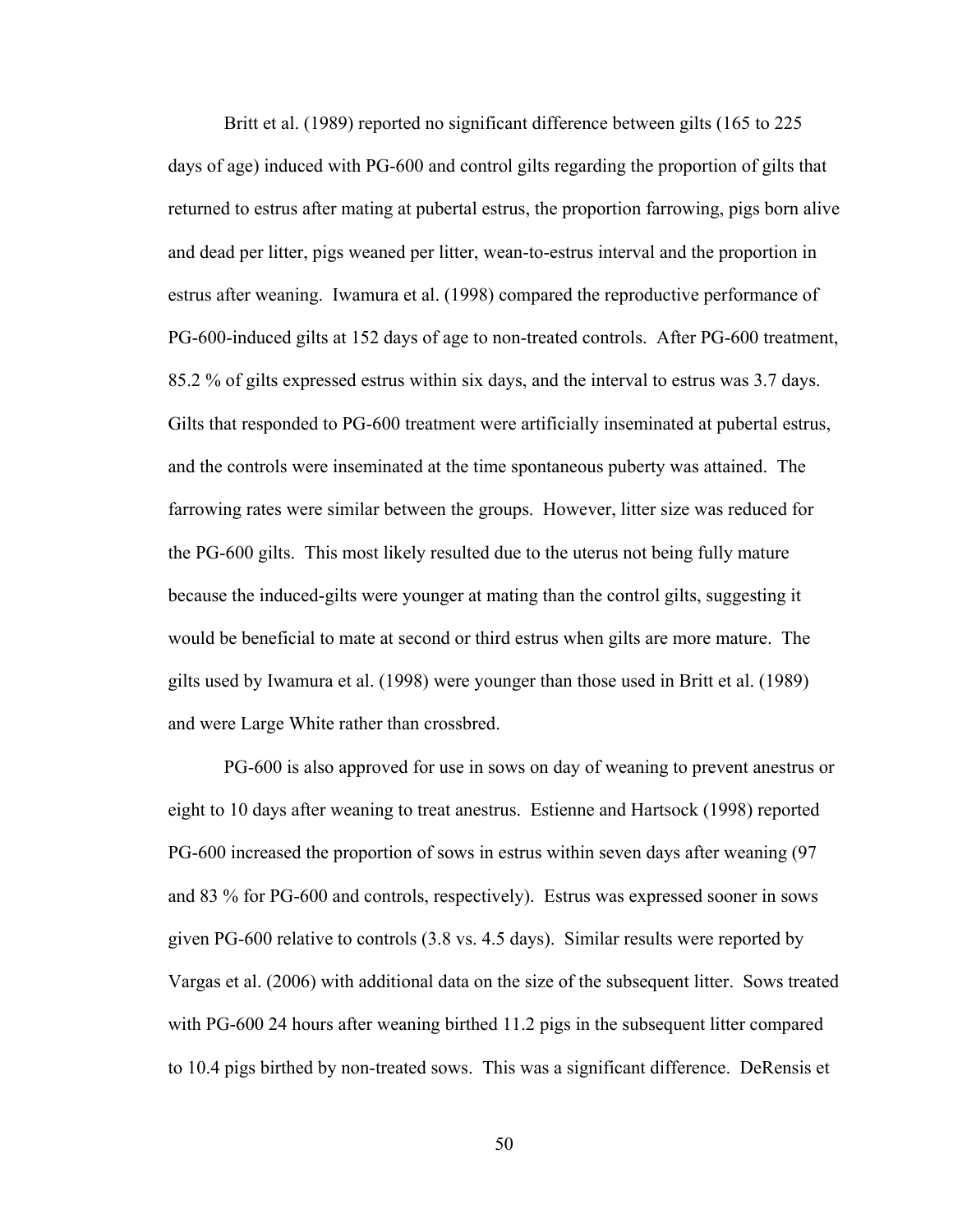al. (2003) treated sows with PG-600 two days pre-weaning or on the day of weaning. No difference was seen between PG-600 treatments. Compared to non-treated controls, the wean-to-estrus interval was significantly shorter for both PG-600 groups and no treatment effect was apparent for subsequent farrowing rate and litter size.

## Age and Estrus Number at Mating

Van Wettere et al. (2006) reported no significant effect of mating at pubertal or second estrus or age of gilts at mating (161, 182 and 203 days of age) on ovulation rate, embryo number or embryo survival. An experiment by Hughes and Cole (1975) also reported no significant effect of age at puberty on conception rate, embryo survival to 20 days or pregnancy rate at 20 days. But several experiments suggest that estrus number at first mating has an effect on ovulation rate and number of piglets born. Self et al. (1955), Zimmerman et al. (1960) and Archibong et al. (1987) reported that ovulation rate increased with subsequent estrous cycles after puberty. Warnick et al. (1951) and Archibong et al. (1987) found that mating at pubertal estrus decreased embryo survival. Dial and Bevier (1986) reported that gilts mated at pubertal estrus produced 1 to 1.5 fewer pigs born alive in the first litter than gilts mated at second estrus. After four litters, Young et al. (1990) reported gilts bred at second estrus had one point three more pigs born alive compared to gilts bred at pubertal estrus. When gilts were bred at the same weight and age, similar results were seen, indicating the increased litter size was independent of age and weight at breeding (Patterson et al. 2005).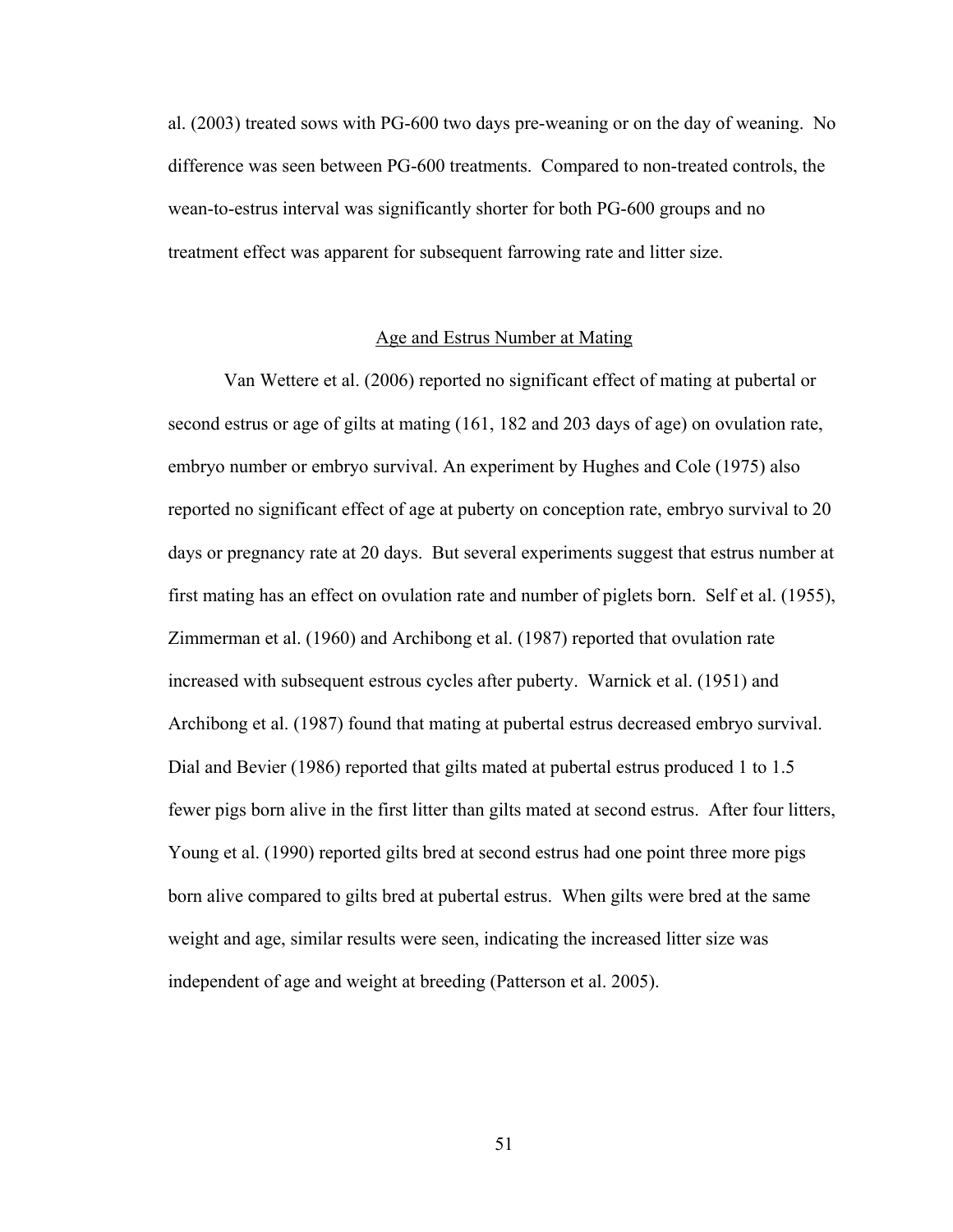Because litter size can be lower for gilts mated at first estrus, PG-600 can be used to synchronize a group of gilts in order to mate at the second or third estrus after induction (Schilling and Cerne, 1972).

# Estrus Synchronization in Cyclic Gilts

After gilts attain puberty and begin to express normal estrous cycles, boar exposure and PG-600 are not effective in synchronizing estrus. The primary reason for this is due to the presence of progesterone in high concentrations during the majority of the estrous cycle. The effects of boar exposure and PG-600 can not trump the suppressive effect progesterone has on follicular development. Therefore, methods for synchronizing estrus in cycling gilts need to decrease or remove progesterone at the same time in all gilts.

Regu-mate is an orally active, synthetic progestin effective in the synchronization of estrus in sows and sexually mature gilts that have had at least one estrous cycle (Kraeling et al., 1981). Kraeling et al. (1982) reported that Regu-mate had no inducing or synchronizing effect on prepubertal gilts.

Davis et al. (1976) found that treating cycling gilts with Regu-mate for 18 days at 10-15 mg per day resulted in a mean time to estrus of 4.5 to 5.2 days. Stevenson and Davis (1982) compared estrus activity in mature gilts fed 15 mg per day of Regu-mate for either 14 or 18 days. The intervals from the last day of feeding to estrus were similar between the two groups  $(5.4 \pm 0.1 \text{ and } 5.3 \pm 0.1 \text{ days}$  for 14-day period and 18-day period, respectively). The proportion of gilts expressing estrus between four and nine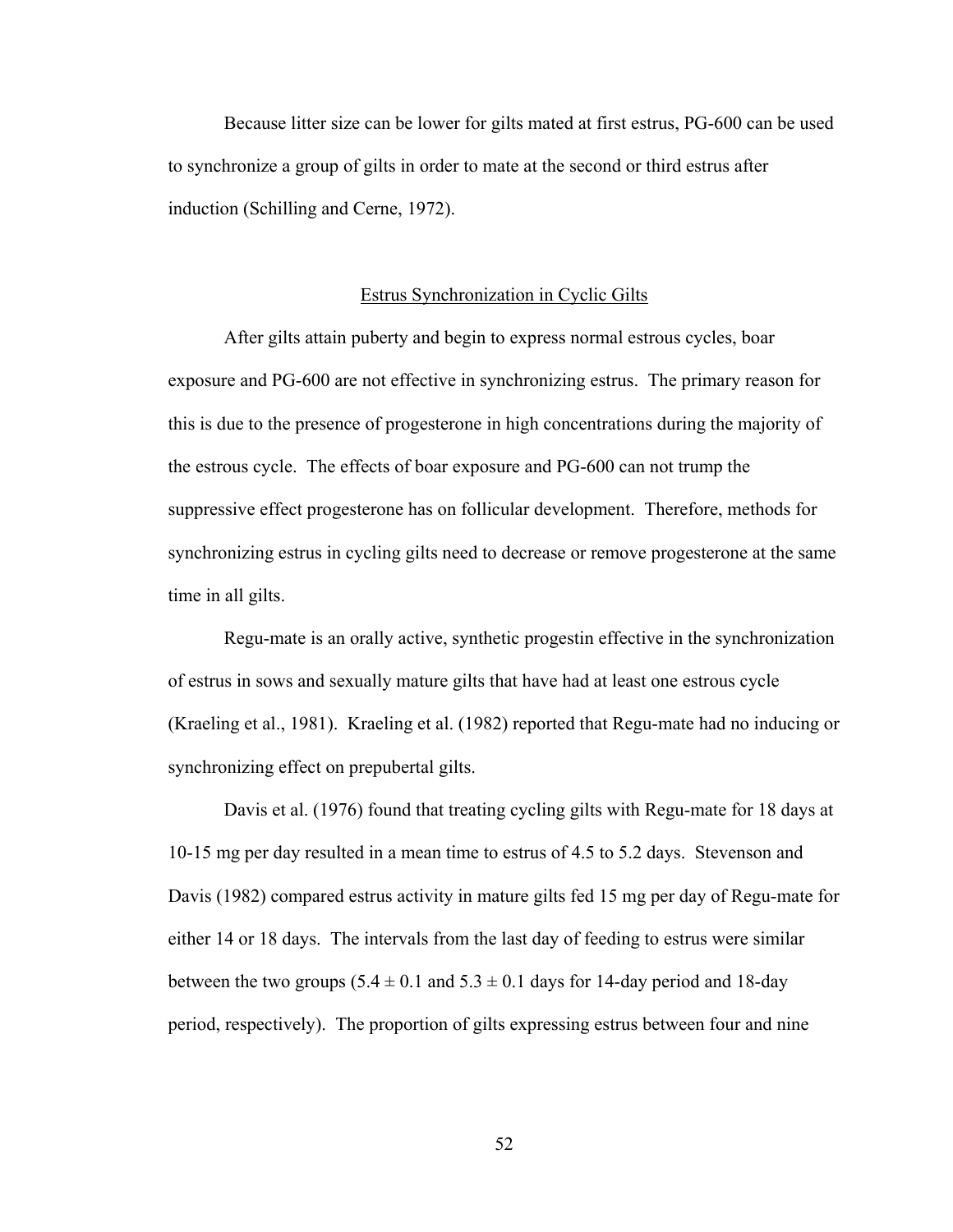days after treatment was nearly identical (96 % and 97 %). This experiment indicates that reducing the feeding period from 18 to 14 days did not affect the synchrony of estrus.

Two other experiments reported tight synchrony in mature gilts with the 14-day feeding regime. Rhodes et al. (1991) reported 90 % in estrus between four and 10 days after treatment. The interval from the last feeding of Regu-mate to estrus was 7.4 days. Wood et al. (1992) reported that 92 % of gilts expressed estrus within seven days and 98 % within 10 days. The mean interval was 5.5 days.

The effectiveness of feeding Regu-mate in mature, post-pubertal gilts on synchronization has been clearly demonstrated. However, it is also important to note the fertility of gilts mated after synchronization. Martinat-Botte et al. (1990) reported a significant improvement in farrowing rate following treatment with Regu-mate (88.4 % vs. 80.8 % for Regu-mate and controls, respectively). There was a seasonal effect on farrowing rates in both treatments during the summer. It was also reported that litter size was significantly increased by 0.5 piglets (9.6 vs. 9.1 piglets for Regu-mate-treated and control gilts respectively). In contrast to this, no significant differences in farrowing rate, litter size born, or number of pigs born alive for Regu-mate-treated gilts and control gilts were reported in other experiments (Kraeling et al., 1982; Stevenson and Davis, 1982; Rhodes et al., 1991; Wood et al., 1992).

Regu-mate is approved for use only in horses in the United States. Swine producers can now use Matrix (Intervet, Millsboro, DE). The dosage and feeding regimes for Matrix are unchanged from those used with Regu-mate in experiments. Patterson et al. (2006) demonstrated the efficacy of Matrix in synchronizing estrus. Matrix was fed to gilts for 14 days (15 mg per day). Within 10 days following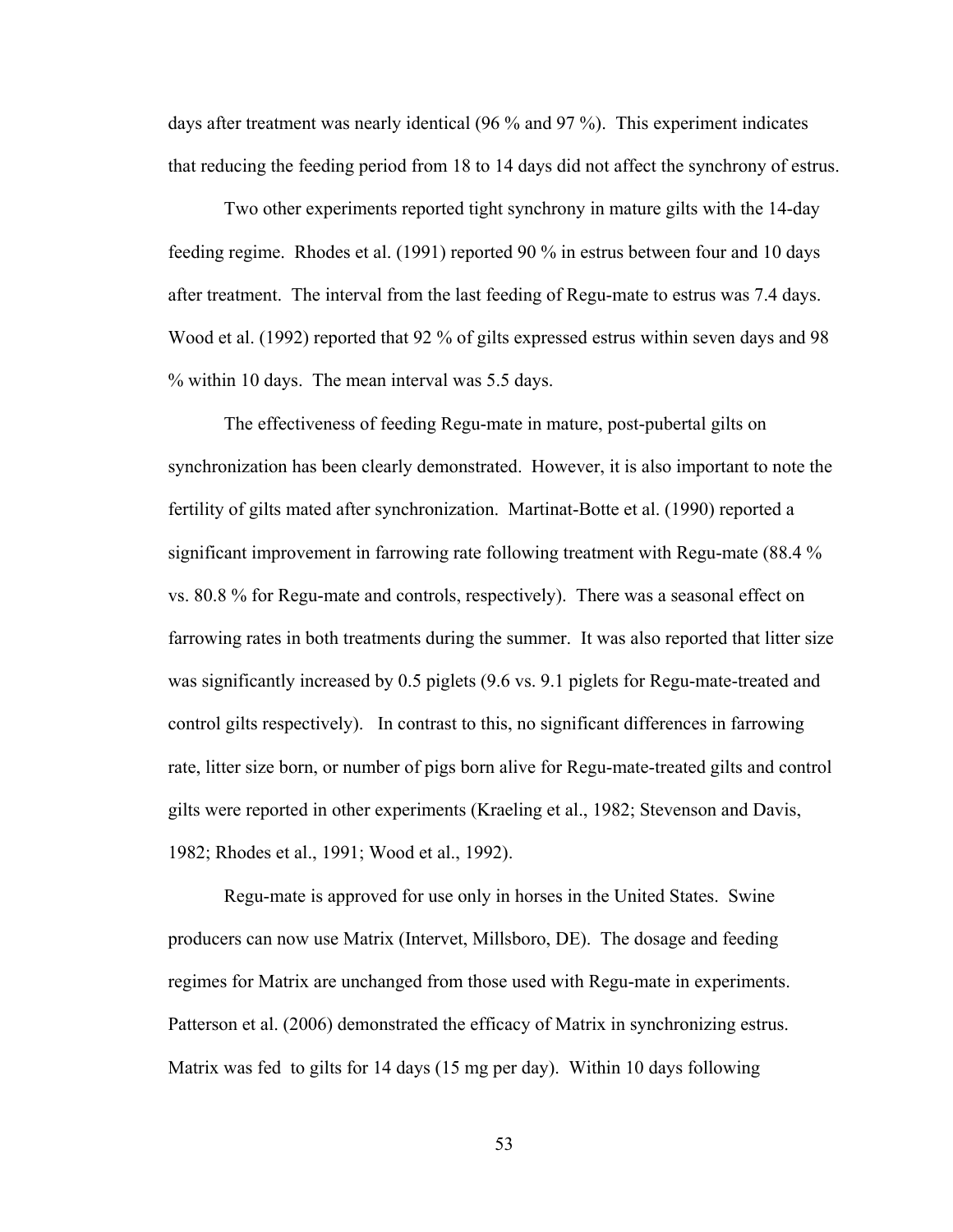withdrawal, 91.3 % of the treated gilts expressed estrus and were bred. It may be advantageous to use a program of PG-600 and Matrix to help fulfill a breeding goal. If replacement gilts are not cycling, PG-600 will induce estrus. If gilts are not mated at their first estrus, Matrix may then be used to synchronize them as tightly as needed.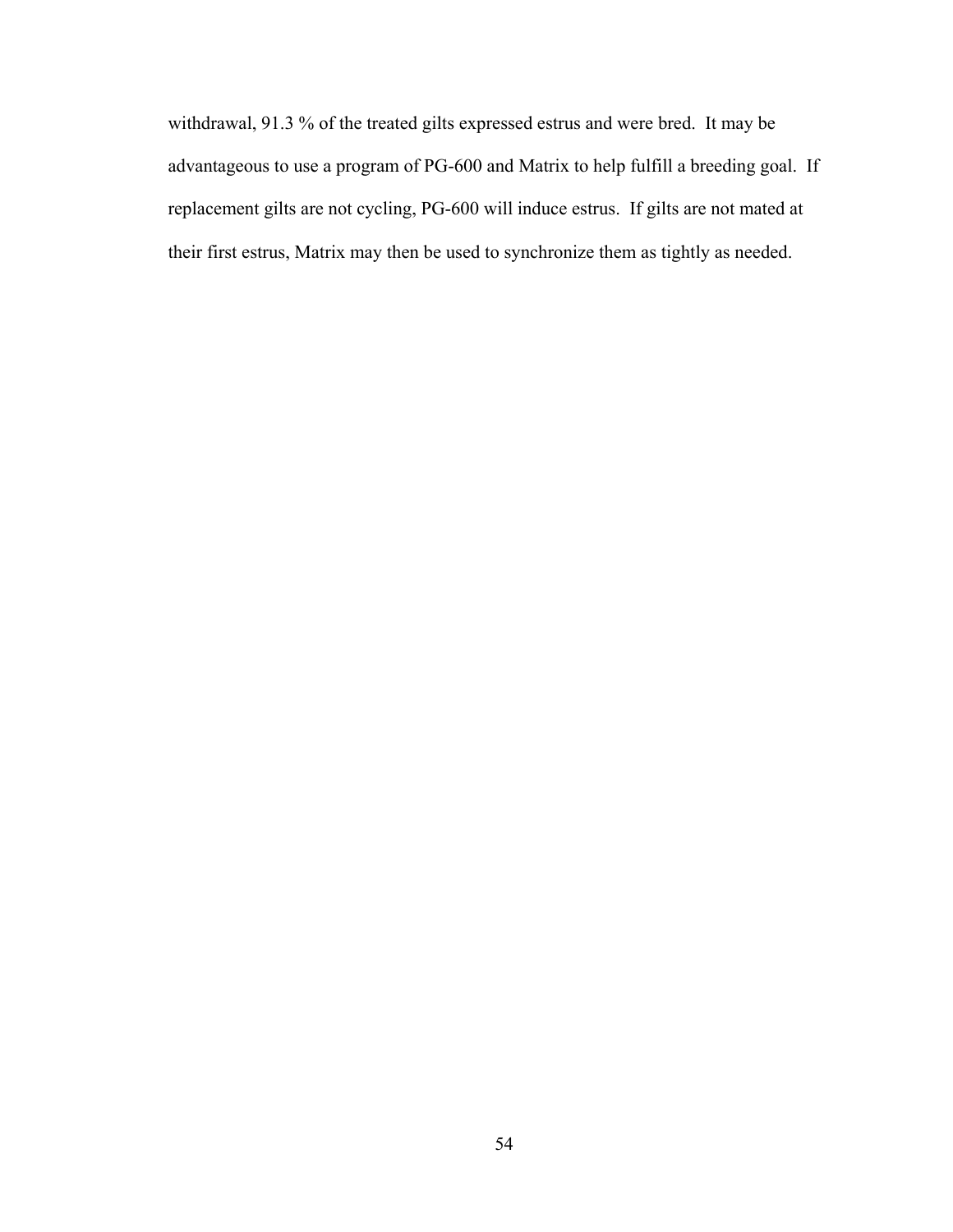## *CHAPTER III*

# *ESTRUS INDUCTION AND MAINTENANCE OF CYCLES IN GILTS WITH PG-600 AND BOAR EXPOSURE*

## *ABSTRACT*

The ability to induce puberty in gilts at an earlier and predictable age can facilitate introduction into the breeding herd. One method to initiate puberty (PG-600; 400 IU of PMSG and 200 IU of hCG, Intervet, Millsboro, DE), elicits estrus in a majority of gilts. However, a proportion of those gilts do not recycle normally. This study looked at the efficacy of PG-600 and boar exposure, alone and in combination, to induce and maintain regular cycles. Two replicates of 160 gilts each (182 days old) were conducted on a commercial farm in June and July, 2006. Replicates were combined for analysis. Gilts were presumed prepubertal on arrival from the multiplier and randomly assigned to one of four treatments in a 2 x 2 factorial arrangement: PG-600, weekday 10 min of full physical contact boar exposure (BE), PG-600 + BE, and neither PG-600 nor BE (control). Initial weight and backfat measurements were taken. Detection of estrus was performed during BE or during two min of fence-line boar exposure. Gilts were considered in estrus when they stood to be mounted. A total of six gilts were removed from the experiment for health reasons. The PG-600 and PG-600 + BE gilts had a higher  $(P < 0.0001)$ percentage in estrus within seven days than the BE and control treatments  $(69.4 \pm 7.04\%$ ,  $80.8 \pm 7.04$  % versus  $25.1 \pm 7.04$  %,  $12.5 \pm 7.04$  %, respectively). Eighty-five of 146 gilts in estrus within seven days returned to estrus 18 to 23 days later. Although the BE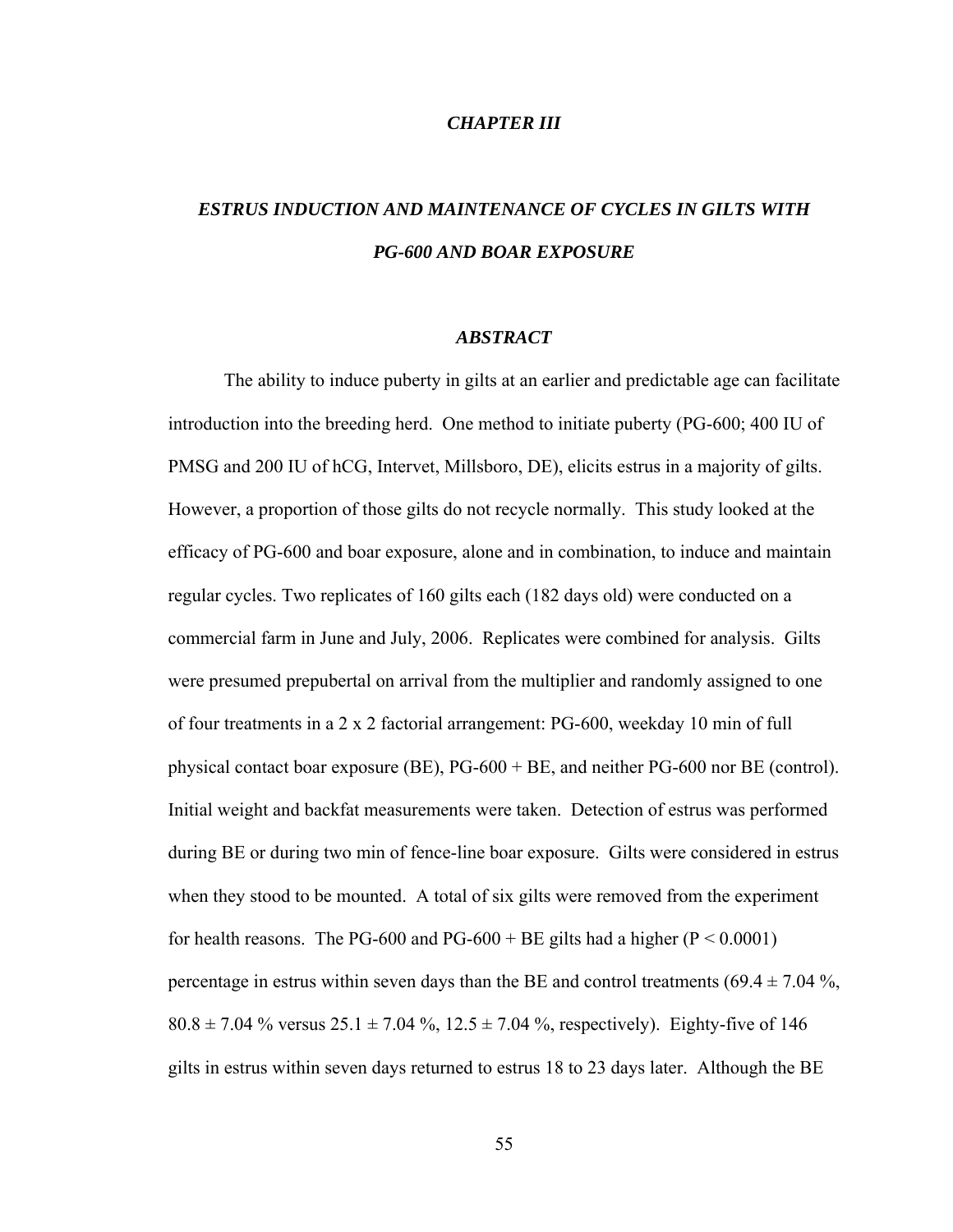and control groups had fewer gilts respond within seven days, a larger proportion recycled within 18 to 23 days; (100  $\pm$  9.74 % of BE versus 78  $\pm$  9.74 % control and, 55.8  $\pm$  9.11 % and 50  $\pm$  9.11 % for PG-600 and PG-600 + BE respectively). Half of control gilts showed estrus within 30 days regardless of initial weight. PG-600 and BE gilts with heavier initial weights had a higher probability of coming into estrus. Heavier gilts in the PG-600 + BE group had a lower probability of cycling. Similar probabilities were seen for initial age. Gilts that expressed estrus within 30 days in all treatment groups did so regardless of back-fat thickness. There was no significant difference among treatments regarding first farrowing rate and litter size. The greatest response was to PG-600. Response to BE is dependent on many factors, and in this study was lower than expected. Addition of daily boar exposure to PG-600 did not result in dramatic increase in proportion maintaining cycles and may not be warranted.

### Introduction

Having more gilts attaining puberty at predictable times permits more efficient scheduling of breeding and farrowing facilities and allows for the introduction of gilts into breeding groups. Puberty at an early age can reduce the number of non-productive days and increase the number of pigs born per animal (Dial et al., 2001). There are many management practices that influence gilt age at puberty; one method being the exposure of gilts to a mature boar (Hemsworth et al., 1988). The most influential components of boar exposure in the attainment of puberty are smell (pheromones) and physical contact (Pearce and Hughes, 1987). Boars with high libido are best for stimulating a strong estrus response (Hughes 1994), and daily physical boar contact for 10 minutes can be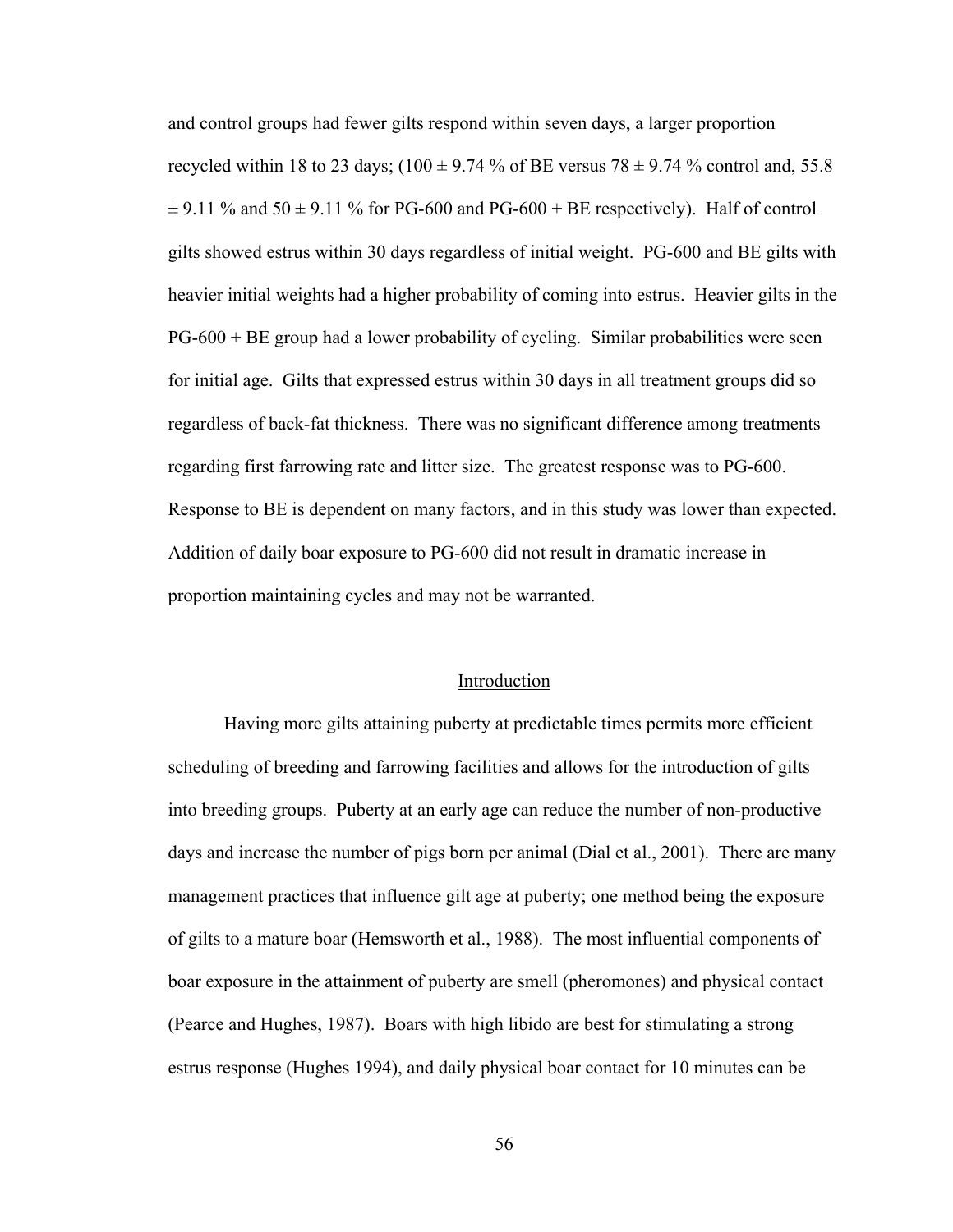effective if adequate pen space is provided (Paterson et al., 1989b). While producers are aware of the benefits of boar exposure, it is not widely implemented due to time and labor constraints. The use of the commercially available product PG-600 may be applied more favorably by producers than boar exposure, as a single injection can elicit estrus in a high proportion of gilts (Britt et al., 1989). However, a proportion of those gilts will not ovulate or exhibit a second estrus 18 to 23 days later (Paterson and Martin, 1981). The addition of daily boar exposure has been reported to remedy this problem by enhancing cyclic activity and estrus expression (Paterson and Lindsay, 1981). The objective of the present study was to determine the efficacy of PG-600 and boar exposure, alone and in combination, on estrus induction and maintenance of cycles in a commercial setting. It was expected that the gilts receiving both boar exposure and PG-600 would have the youngest and most synchronous estrus. The groups receiving only one of the treatments were expected to be intermediate, and the group not receiving either was expected to be both older and the least synchronous.

# Materials and Methods

## *Experimental Animals*

Two replicates of 160 gilts each were conducted on a commercial farm in June and July, 2006. The gilts were Fertilis 30 maternal line hybrid females from Genitiporc (Alexandria, MN), were a mean age of 182 days, and were presumed prepubertal on arrival from the multiplier. Gilts were transported from Pratt, Kansas to Marshall, Missouri (576 km, 5 h 39 min). All gilts were randomly assigned to one of four treatments in a 2x2 factorial arrangement: PG-600; weekday 10 minutes of full physical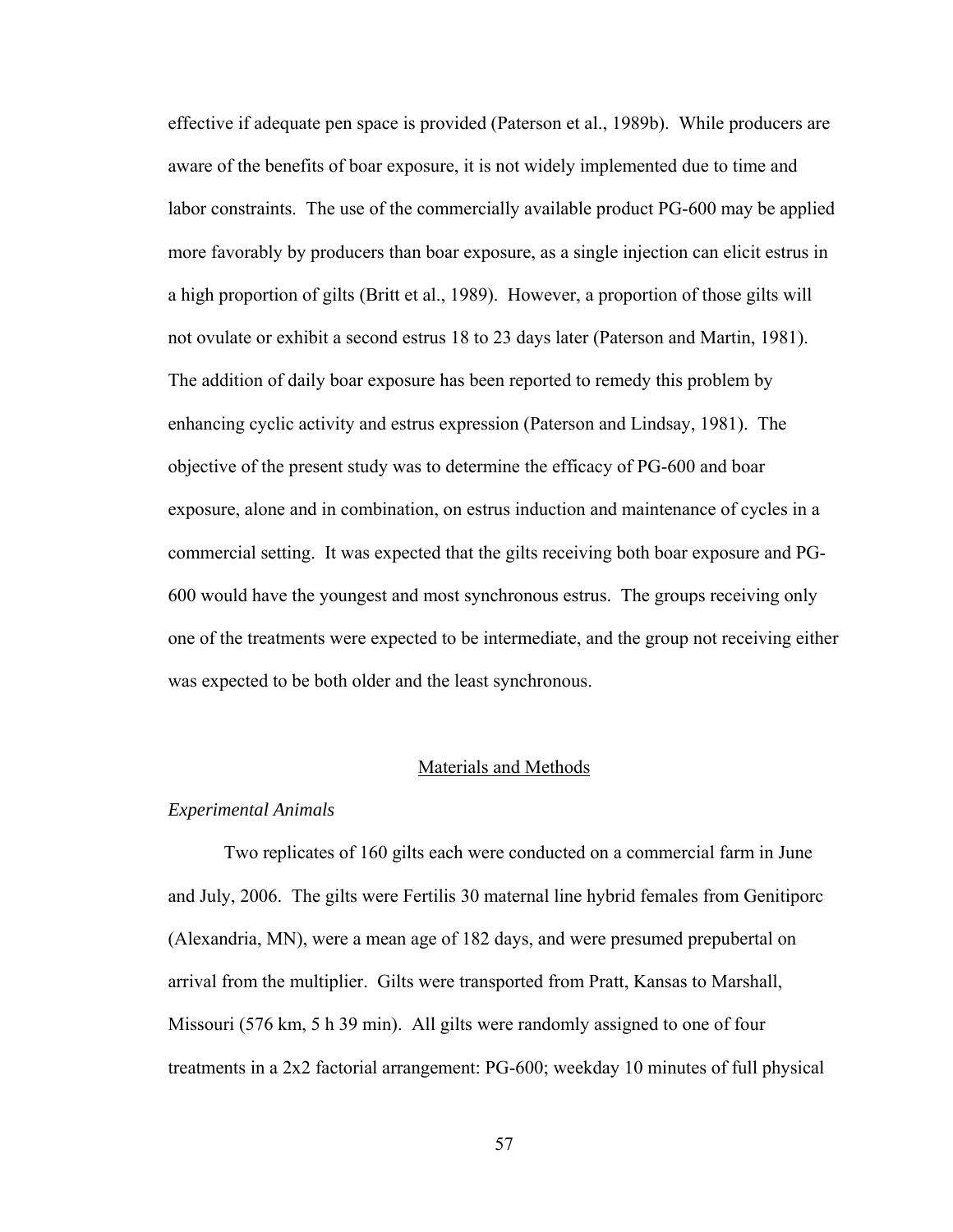contact boar exposure (BE); PG-600 + BE; and neither PG-600 nor BE (control). Gilts were penned by treatment in groups of 10 in a naturally ventilated barn and given ad libitum access to feed. Pen dimensions were 2.74 m x 4.26 m with 1.16 m<sup>2</sup> per gilt. Treatments were initiated on the day following arrival. PG-600 was administered by way of a 5 ml intramuscular injection in the neck by farm staff.

Initial weight and backfat thickness were measured on the day of treatment initiation and subsequent measurements were collected on a weekly basis. Backfat thickness was measured using the Renco Lean-Meater (Renco Corporation, Minneapolis, MN) at the location of the tenth rib. To ensure consistent readings from week-to-week, hair was shaved from the area to mark the location and to assure proper contact between the probe and skin.

The mature boar providing exposure for treatment groups and estrus detection was penned adjacent to the heat check pen, located a distance of 5.48 m from the closest gilts, so as not to influence treatment response. The same boar was used for both replicates.

# *Estrus Detection*

Estrus detection was performed either during BE treatment or during two min of fence-line boar exposure. As gilts were checked for estrus, a record was kept by using a legend to describe how the gilts looked and behaved (Table 1). Gilts were considered in estrus when they expressed a standing reflex. Weekend estrus detection for all treatment groups was two minutes of fence-line contact, with the exception of the first week for each replicate, where full treatment was applied. Scheimann et al. (1976) and Van Lunen and Aherne (1987) reported a higher proportion of gilts attained puberty when gilts were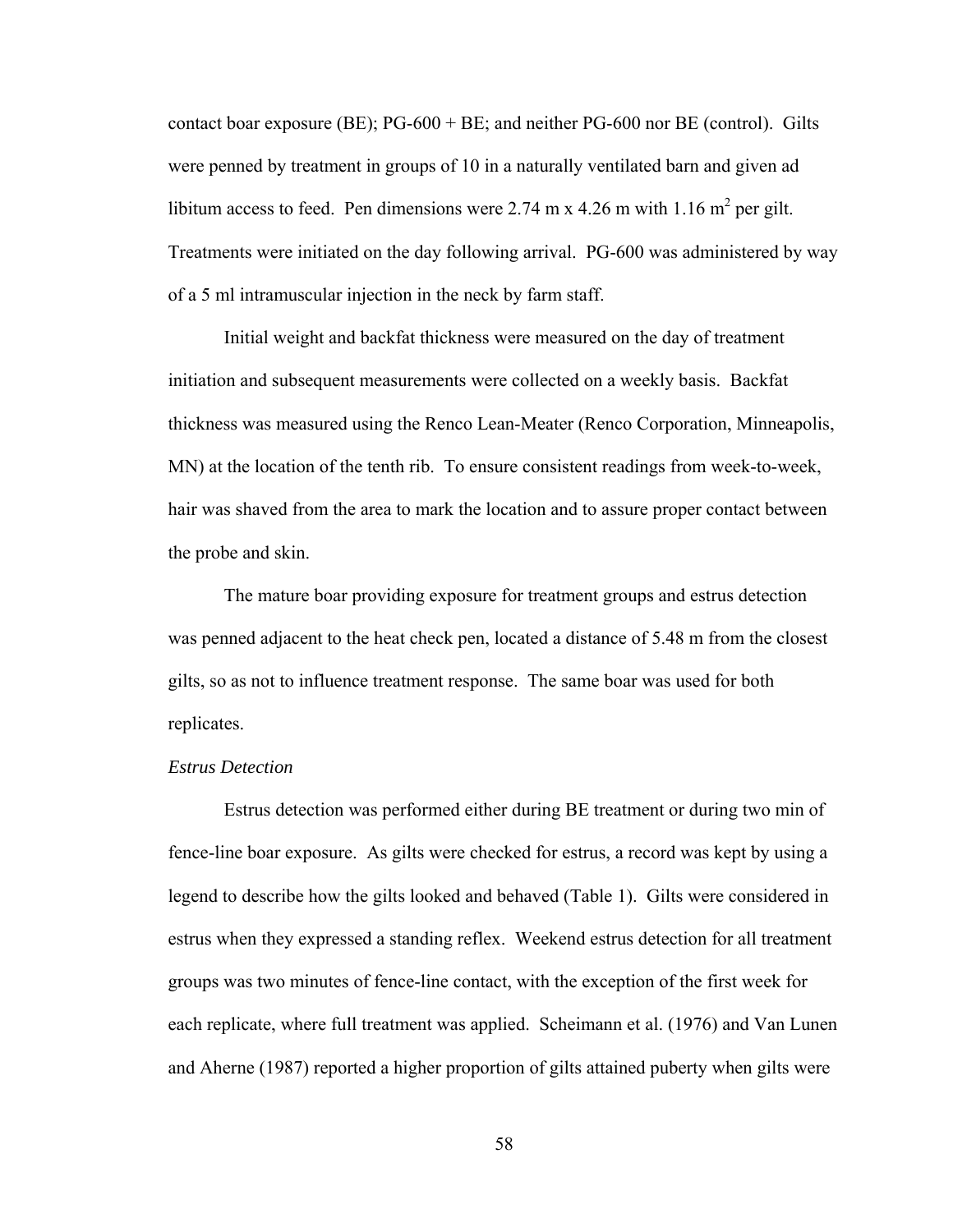moved to boar pens compared to when boars were moved to gilt pens for estrus detection. In the present study, gilts were moved to the estrus-check pen, adjacent to the boar pen, for estrus detection.

Dates of first and second estrus were recorded for gilts responding within 30 days after initiation of treatments. No blood samples were taken to measure progesterone concentration and no laparoscopy was performed to prove ovulation. These procedures are unlikely to be performed under commercial settings and preliminary data indicated they may contribute to puberty induction. At the end of the 30 day treatment period, the gilts were moved to the acclimation barn, and from there, they entered the breeding herd. Their performance in the herd was observed and recorded by the farm employees, and farrowing rate and litter size were reported for analysis to ascertain if an effect of treatment existed.

#### *Statistical Analysis*

Because there were no significant effects ( $P > 0.05$ ) of replicate, replicates were combined for analyses. The statistical analyses were run with the GLM and GENMOD procedures of SAS (SAS Inst. Inc., Cary, NC). The model for calculating Least-Squares Means included treatments (absence or presence of PG-600 and BE) and the interaction between treatments. The model for calculating the probability of animals expressing estrus included interactions between treatment and weight, age and backfat thickness.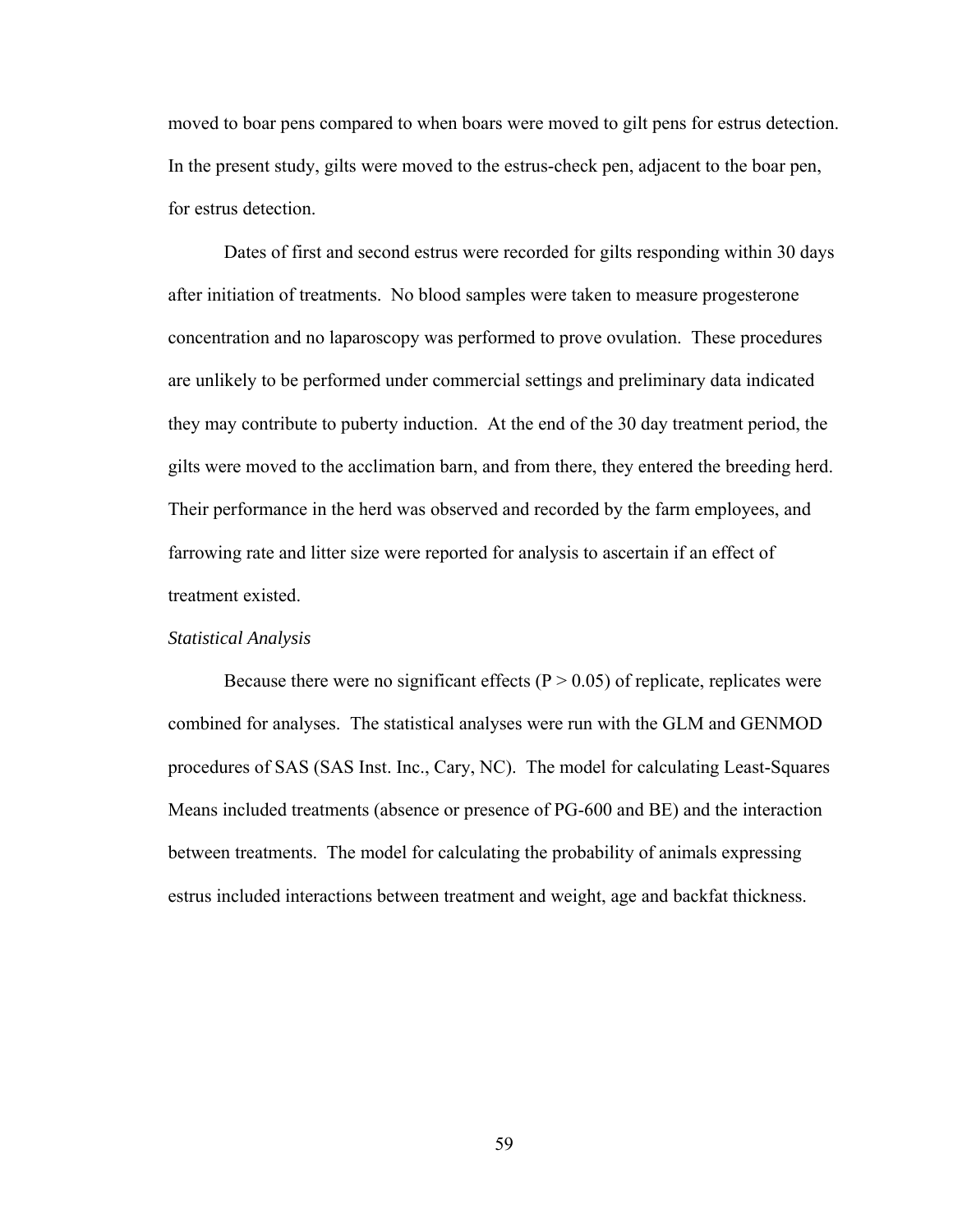#### Results and Discussion

Six gilts were removed from the experiment for health reasons (2 gilts each from the PG-600, PG-600 + BE and BE treatment groups). Data for these gilts were not included in the analysis.

A total of 146 of the 314 gilts comprising the experiment expressed their first estrus within seven days following the initiation of treatments. PG-600 and  $PG-600 + BE$ gilts had a higher ( $P < 0.0001$ ) percentage in estrus within seven days than the BE and control treatments (69.4 ± 7.04 %,  $80.8 \pm 7.04$  % versus  $25.1 \pm 7.04$  %,  $12.5 \pm 7.04$  %, respectively). No significant interaction existed between the factors, nor was BE significantly different from control (Table 2 and Figure 1).

Within the 30 day observation period, a total of 224 of the 314 gilts expressed their first estrus. Of those gilts, a significantly higher  $(P < 0.0001)$  percentage of PG-600 + BE gilts responded than did BE and control gilts. The percentage of PG-600 gilts responding was significantly higher than control gilts, but not significantly lower than PG-600 + BE gilts or higher than BE gilts. The 90 gilts that did not exhibit estrus within 30 days were excluded from the data set which compared the number of days to first estrus. Treatment with PG-600 was the only factor affecting puberty. PG-600 significantly reduced (P < 0.0001) the mean days to first estrus (7.78  $\pm$  0.959 and 6.59  $\pm$ 0.917 days for PG-600 and PG-600 + BE, respectively) compared to the BE and control treatments (12.24  $\pm$  1.10 and 16.15  $\pm$  1.23 days, respectively). There was no difference in BE verses control, and there was no significant interaction between the factors of PG-600 and BE (Table 3 and Figure 2).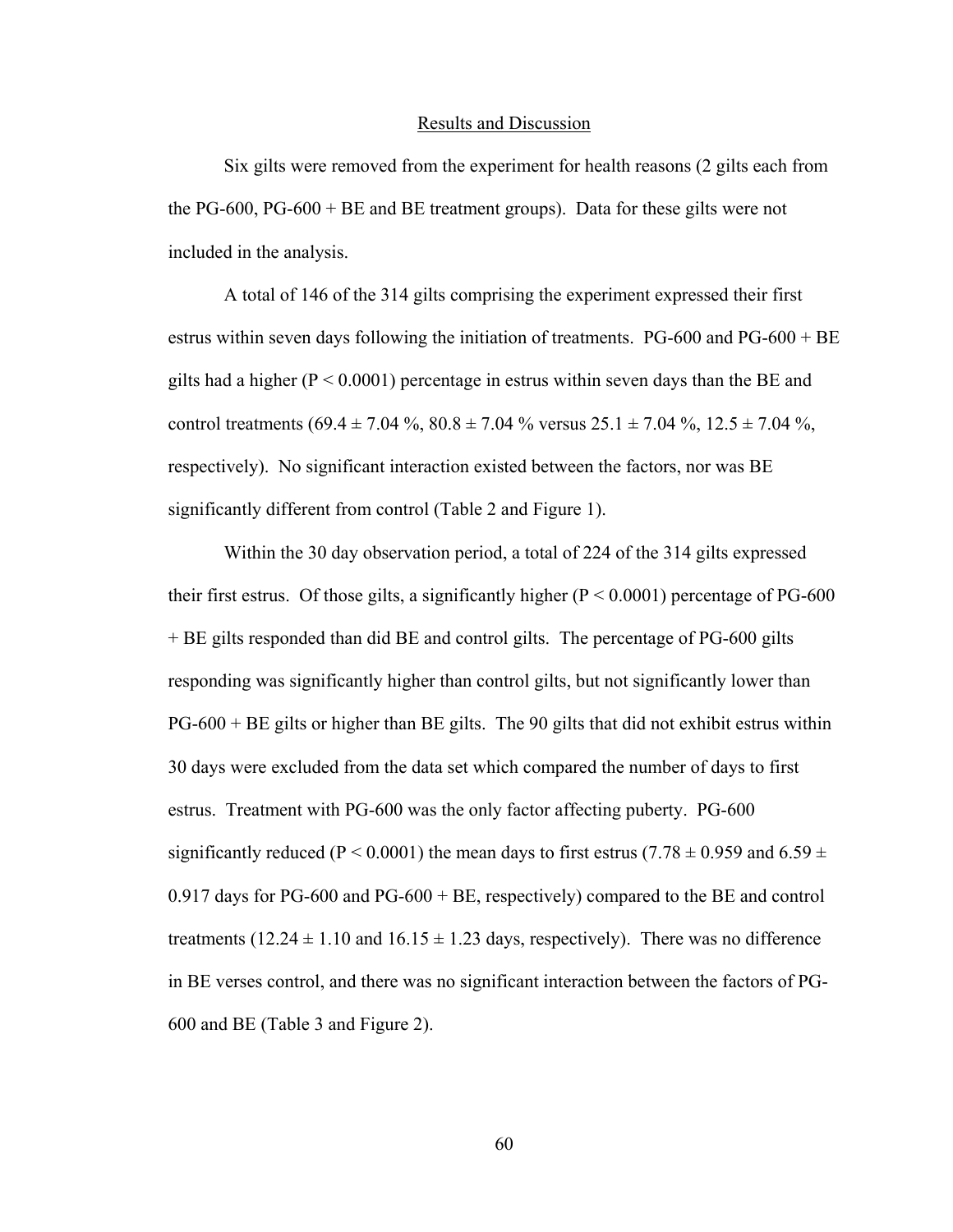The absence of a significant boar effect is interesting, as previous research has shown that boar exposure has a significant effect on puberty when initiated at 160 days of age. Perhaps other factors influencing age of puberty diminished the effect of boar exposure.

Elevated ambient temperatures (33.3°) from 150 to 230 days of age can significantly delay puberty in gilts (Flowers et al., 1989). While a cooling system (sprinklers) was in place and used on the animals, it is possible that temperature played a role in delayed puberty or lack of estrus expression. Daily maximum, minimum and average air temperatures were gathered from the research weather station in Brunswick, MO, 41.84 km from the farm (Table 4). During the first replicate, gilts experienced five days of maximum temperatures  $\geq 33.3^{\circ}$ C, and many days had maximum temperatures a few degrees below 33.3°C (Figure 3). During the second replicate, gilts experienced 20 days of temperatures  $\geq 33.3$ °C (Figure 4). Many of the high-temperature days coincided with the time of anticipated second estrus for both replicates.

A high libido boar is more effective in stimulating gilts (Hughes 1994; Zimmerman et al., 1997). For this study, the boar was allowed to nudge and move around the gilts, but for the prevention of leg injuries, was not allowed to mount. This interference may have negated boar contact stimuli to some degree. The high temperatures may have affected the activity level of the boar, as during the estrus detection period, it appeared that the boar was less active in the July replicate than the June replicate, though not to a significant degree ( $P > 0.05$ ). The efficacy of boar exposure can be diminished during the summer months (Hemsworth et al., 1988). But, increasing frequency and duration of boar exposure can overcome the summer depression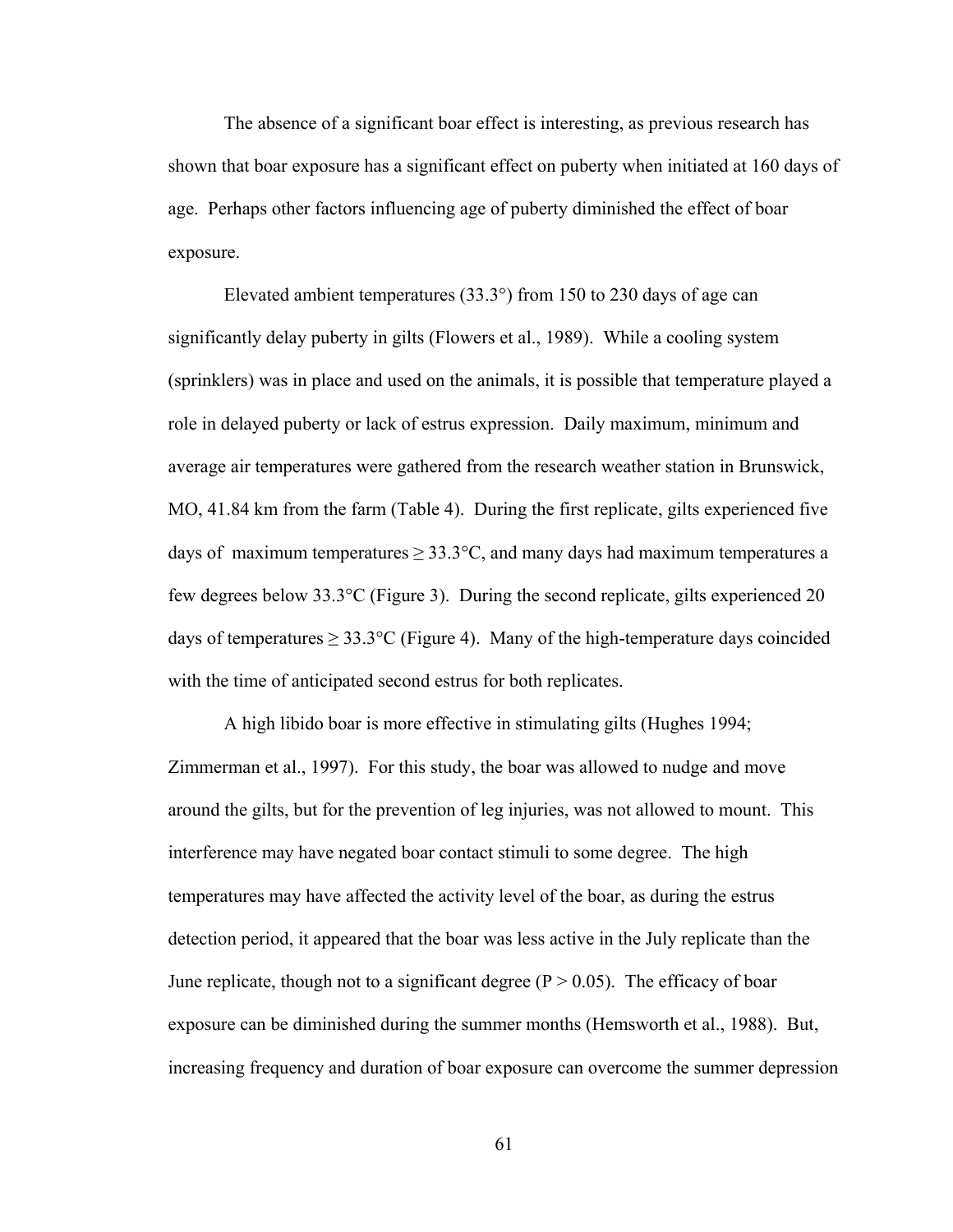(Philip and Hughes 1995). Paterson et al. (1989b) reported no significant difference between gilt groups exposed to either five or seven days of 30 min of daily physical boar contact in spring months. However, the interval to puberty was significantly shorter for the seven-day exposure group compared to the five-day exposure group during the fall months. Under the conditions of the present study, 10 min of full physical boar contact five days a week may have been insufficient to negate seasonal infertility.

Exposure of gilts to the same boar may have caused habituation in the present study. In an experiment by Brooks and Cole (1969), gilts receiving exposure from a rotating pair of litter brothers responded earlier and in a more synchronous manner than gilts receiving exposure from only one boar. In the present study, because stimulation was in a separate facility from the breeding herd, only one boar was available.

PG-600 and PG-600 + BE were not significantly different (P  $> 0.05$ ) from each other in the response to treatment within seven and 30 days, the interval from treatment to estrus, or the proportion recycling. This is consistent with an experiment by Paterson and Lindsay (1981), which reported no significant treatment effect in initial estrus response in gilts treated with PG-600 and PG-600 + BE gilts  $(83\%$  expressing first estrus in both treatment groups). Paterson and Lindsay (1981) provided continuous fence-line boar exposure by penning gilts adjacent to mature boars. The PG-600 group was housed in a separate barn, isolated from boars.

Eighty-five of the 146 gilts in estrus within seven days returned to a normal estrus 18 to 23 days later. Although the BE and control groups had fewer gilts respond within seven days, a larger proportion (P=0.0035) recycled within 18 to 23 days; (100  $\pm$  9.74 % of BE versus 78  $\pm$  9.74 % control and, 55.8  $\pm$  9.11 % and 50  $\pm$  9.11 % for PG-600 and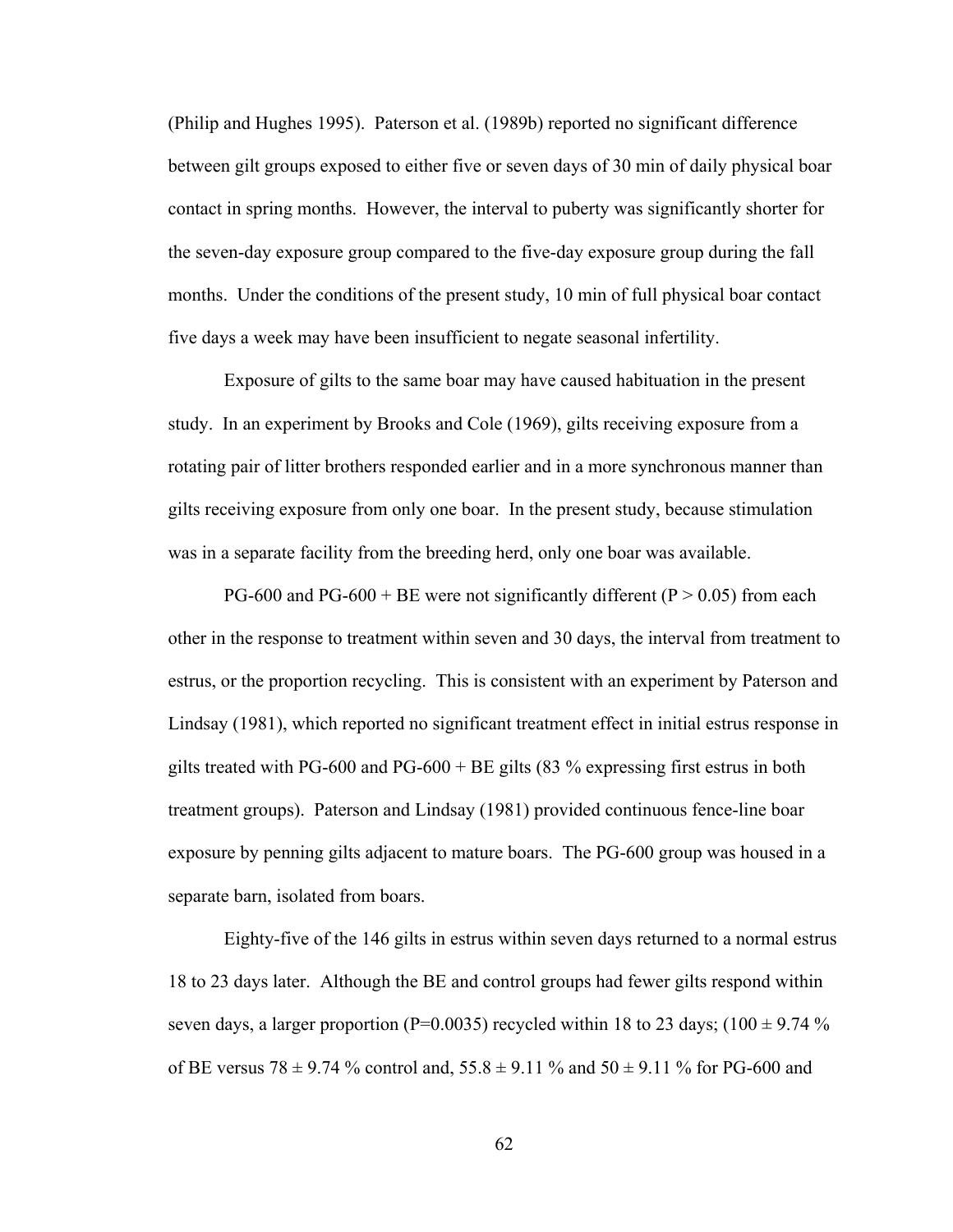PG-600 + BE, respectively). There was no interaction between PG-600 and BE (Table 5 and Figures 5 and 6). The gilts initially responding to BE and control treatments were likely the most physiologically mature of their group; therefore, the continuation of a normal cycle in these gilts was expected. The additional stimuli provided by boar exposure did not improve the incidence of a normal second estrus. Paterson and Lindsay (1981) reported that the continuation of boar exposure enhanced the proportion of gilts maintaining cyclic activity (82 % vs. 58 % for  $PG-600 + BE$  and  $PG-600$ , respectively). This did not appear to be the case under the conditions of this study. More similar to the present study, Paterson and Martin (1981) did not report a significant difference between PG-600 and PG-600 + BE groups for second estrus response, although numerically, PG- $600 + BE$  had a higher number of gilts expressing a second estrus. However, in the present study, the PG-600 group had a numerically higher number expressing a second estrus.

Two minutes of full boar contact can induce puberty in gilts, but it is not effective for a rapid response (Paterson et al., 1989a). In the present study, the two minutes of fence-line contact provided to PG-600 gilts may have masked the benefit of BE, though the lower PG-600 + BE gilt response is more likely due to a diminished boar effect.

A normal distribution was seen in initial gilt weight (Figure 7). Half of control gilts showed estrus within 30 days regardless of initial weight. PG-600 and BE gilts with heavier initial weights had a higher probability of coming into estrus. Heavier gilts in the  $PG-600 + BE$  group had a lower probability of cycling (Figure 8) but only six gilts represent the downward trend. A similar trend was seen for initial age at treatment (Figure 9). The distribution of age represents six birth groups (Figure 10). In general,

63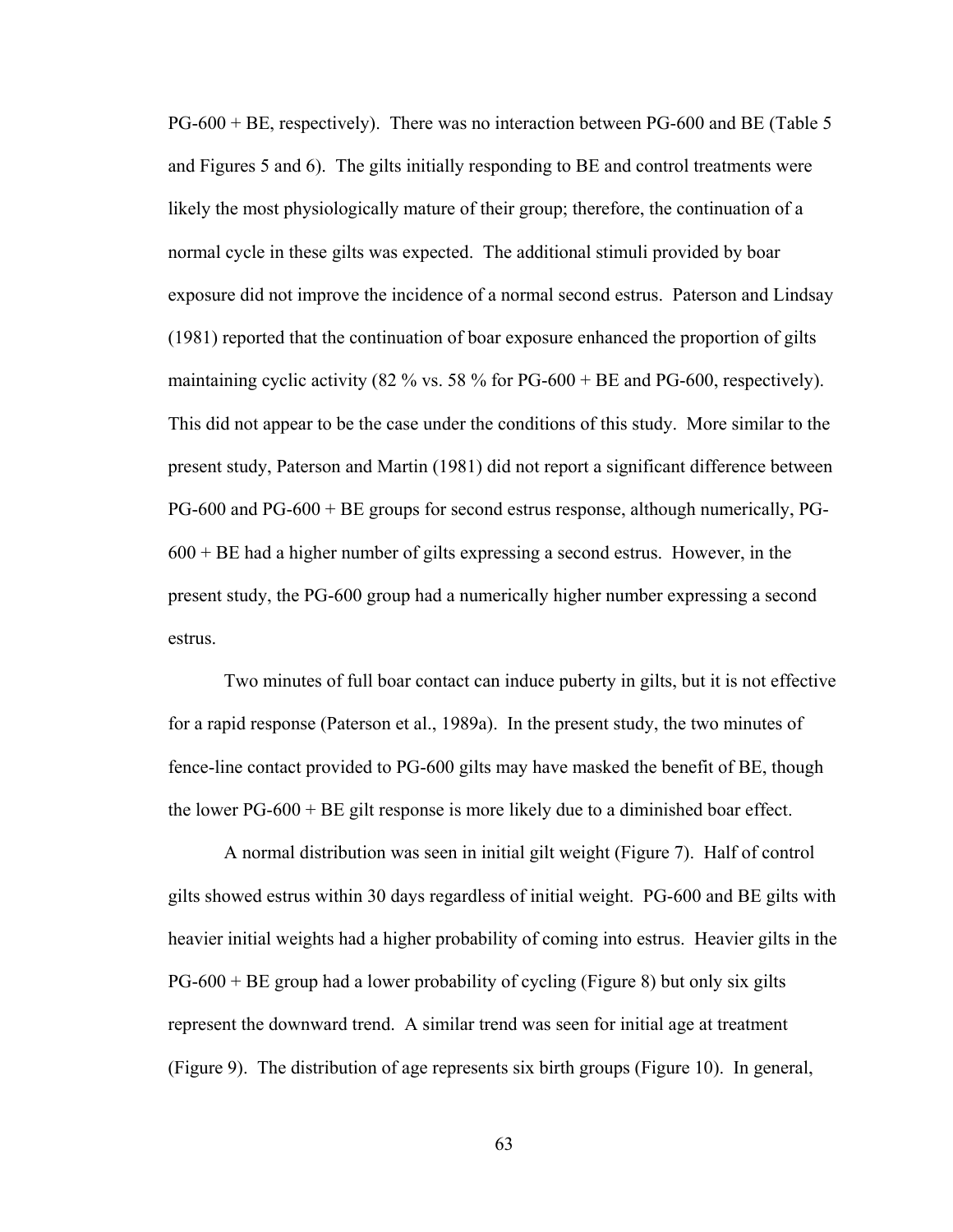age at puberty decreases as an increase in weight and age is seen (Hughes and Varley, 1980). The six gilts in the PG-600 + BE group that did not express estrus were between 109 and 129 kg and 187 and 191 days of age. The reason for the lack of response from these gilts is not known. A normal distribution in initial backfat thickness was seen (Figure 11). A large proportion of PG-600 and PG-600 + BE gilts showed estrus within 30 days regardless of backfat thickness. BE gilts with thicker initial backfat measurements had a higher probability of coming into estrus (Figure 12). Because the increase in the slope for control gilts was not significant, approximately half of the control gilts showed estrus. Due to the process of learning how to use the Lean-Meater, some gilts in the first replicate were measured with the switch turned to measure the first layer of fat, instead of at the setting to measure the second layer of fat. Because of this error, it is believed that the second backfat measurements are likely to be more representative of gilt treatment response. Distribution of backfat thickness measured seven days later was similar to the distribution of the first measurements (Figure 13). Probabilities reported were similar to the initial backfat probabilities, but the slope for BE gilts was not significant. Approximately 60 % of BE gilts showed estrus within 30 days regardless of backfat thickness (Figure 14). For the present study, neither weight, age nor backfat thickness were reliable indices for puberty attainment.

Eliasson et al. (1991), reported a negative correlation between backfat thickness at 90 kg and age at puberty. The majority of gilts in the present study were initially heavier than 90 kg. Gaughan et al. (1997), reported a negative correlation between backfat thickness at 140 days of age and age at puberty. All gilts in the present study were older than 140 days. Rozeboom et al. (1995), reported little influence of backfat thickness on

64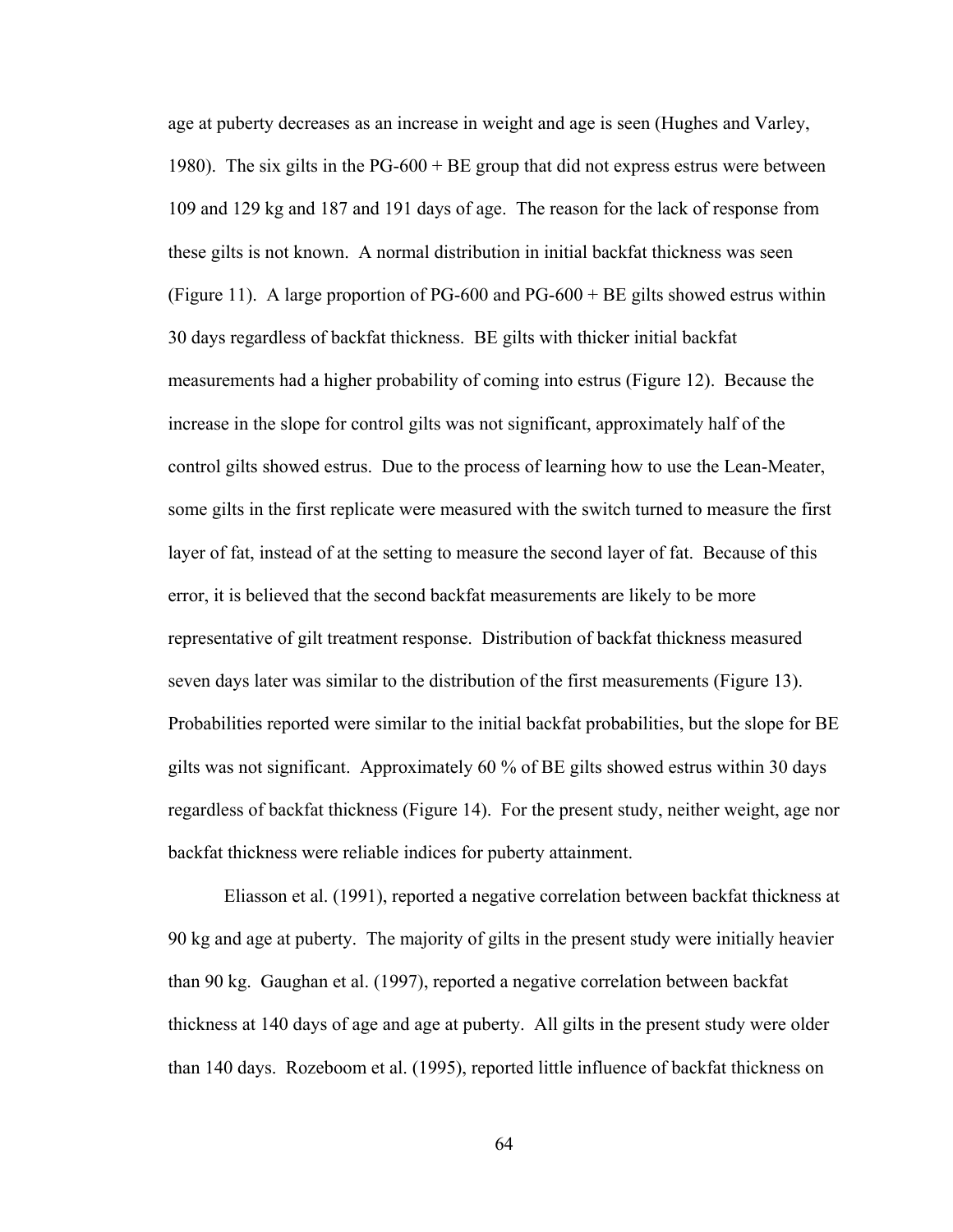puberty attainment. Young et al. (1990), observed that in environmentally stimulated gilts, weight and backfat thickness were not related to age at puberty. Rozeboom et al. (1995), reported a considerable variation in age, weight and backfat thickness at puberty in gilts receiving boar exposure at 120 days of age. Patterson et al. (2002b), also reported a large variation in weight and backfat at the onset of puberty in gilts receiving boar exposure at 120 days of age. While relationships between age, weight and backfat thickness have been reported, it is more likely that they are permissive, and do not truly control the onset of puberty. The metabolic state of the animal may be what ultimately determines the onset of puberty (Rozeboom et al., 1995).

Farrowing rate was not significantly different  $(P=0.8988)$  among treatment groups, averaging 90.9 % (Table 6). Litter size among treatment groups for pigs born alive (9.98, P=0.4636), pigs born dead (0.56, P=0.3881) and total pigs born (10.53, P=0.5280) were not significantly different (Table 7). It is interesting that no significant variation was observed, as the gilts that responded to treatment within 30 days would not have been bred at pubertal estrus, while some of the gilts that did not respond to treatment may have been bred at pubertal estrus.

Mating gilts at pubertal estrus has been shown to increase embryonic mortality (Warnick et al., 1951). An experiment by Dial and Bevier (1986) reported that gilts mated at pubertal estrus produced 1 to 1.5 fewer pigs born alive in the first litter than gilts mated at second estrus. Young et al. (1990), reported gilts bred at second estrus had 1.3 more pigs born alive compared to gilts bred at pubertal estrus after four litters. Iwamura et al. (1998), reported a decrease in litter size for PG-600-treated gilts mated at pubertal estrus. However, Britt et al. (1989), and Burnett et al. (1988), reported no difference

65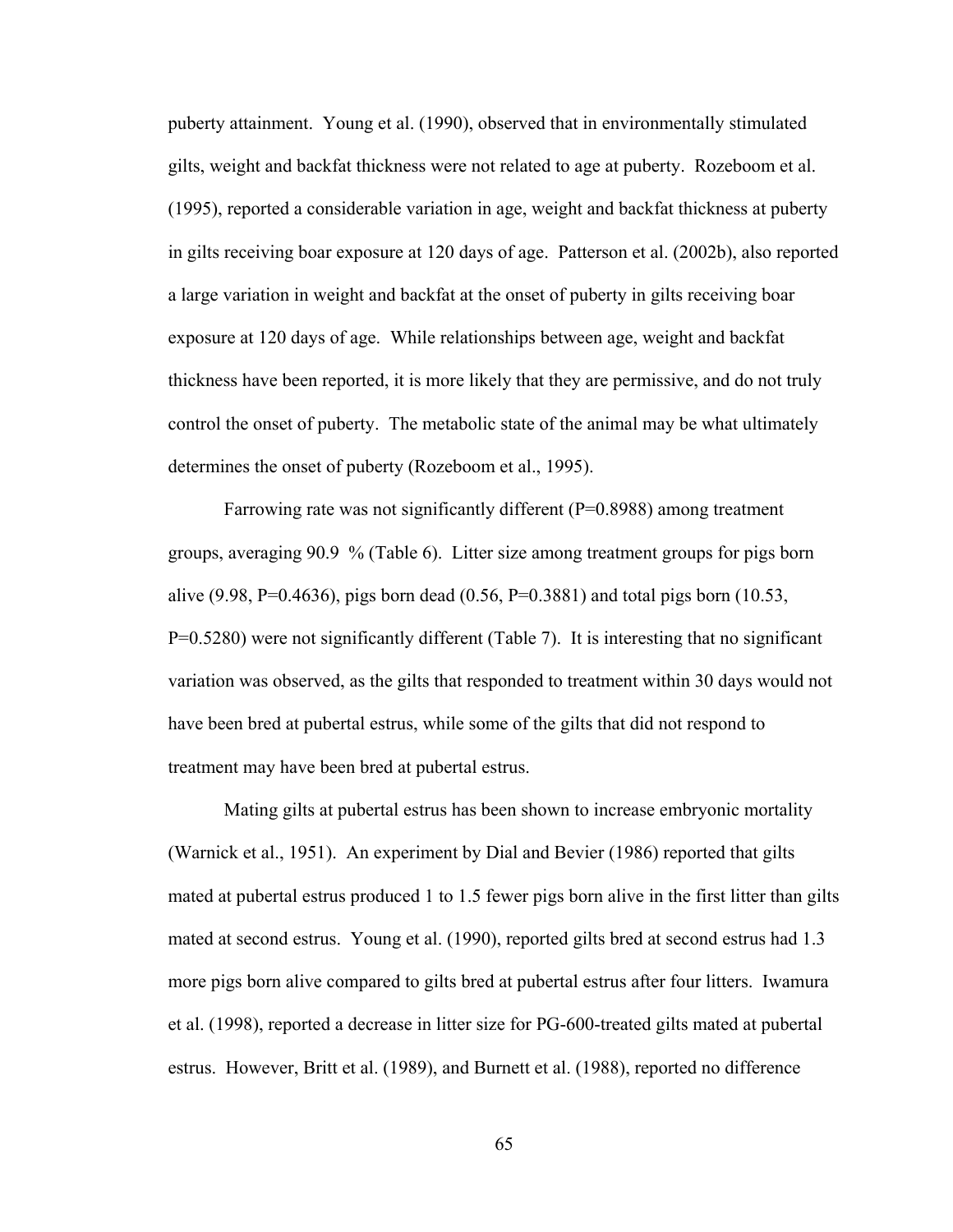between PG-600 treatment and controls on farrowing rate and litter size when gilts were mated at pubertal estrus. For the present study, it is uncertain at what estrus gilts were bred as gilts responding to treatment were not bred at that time, and estrus activity of all gilts was not monitored while gilts were in the acclimation barn. Gilts were moved to the breeding and gestation barns and mated randomly, regardless of treatment (Figure 15).

## Implications

The greatest response was to PG-600, suggesting it is a useful tool for application in commercial settings. Response to BE is dependent on many factors, and in this study was lower than expected. Addition of daily boar exposure to PG-600 did not result in an increase in proportion maintaining cycles and may not be warranted. Farrowing rate and litter size were not affected by treatment. Under the conditions of this study, initial weight, backfat and age were not reliable indices to predict treatment response. Further study is needed for the effects of additional stimuli on the maintenance of cyclic activity after PG-600-induced estrus and for a better predictor of puberty.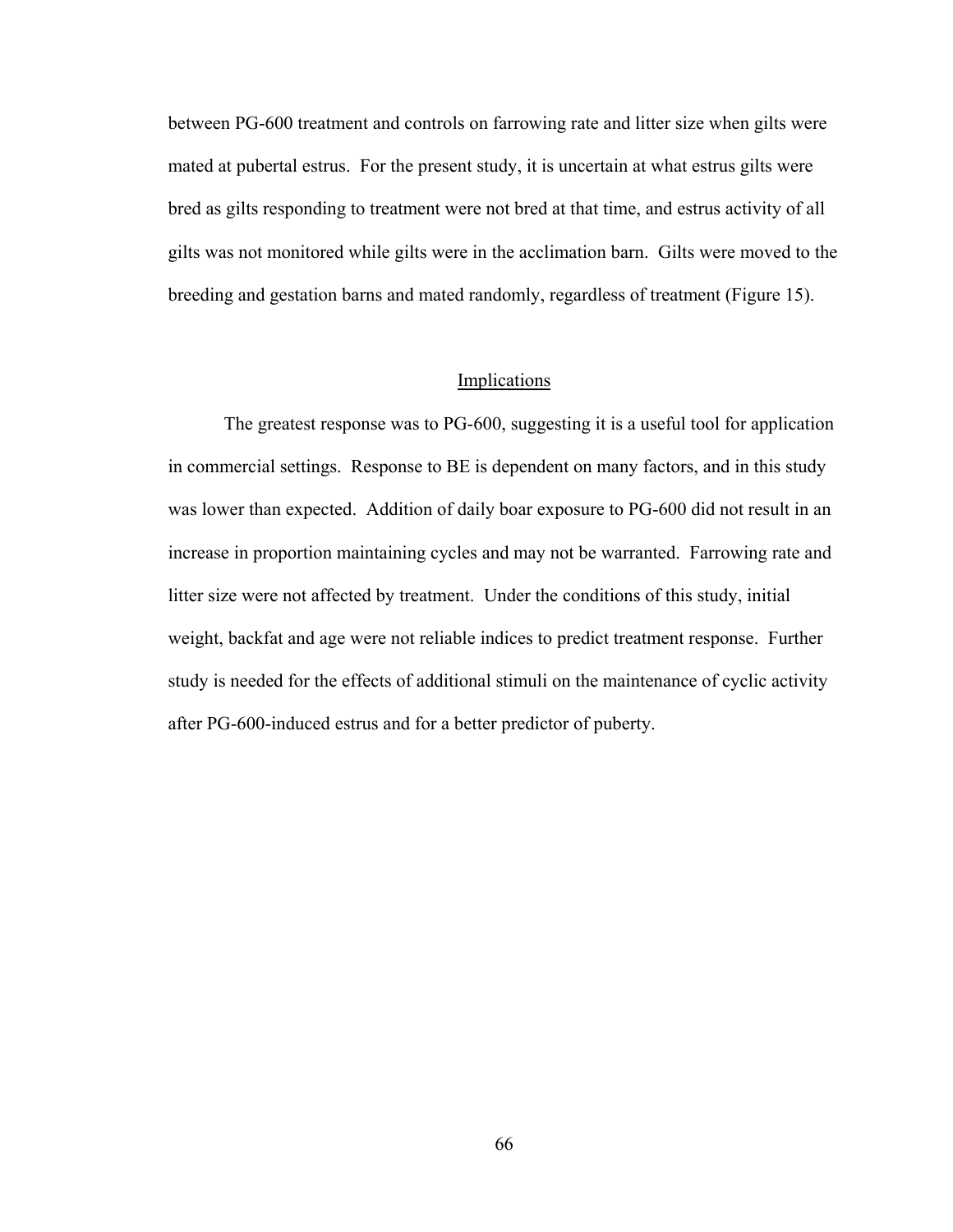Table 1. Legend for the recording of estrous behavior

| $I =$ investigates the boar                                                    |
|--------------------------------------------------------------------------------|
| $NS = vulva not swollen$                                                       |
| $SS =$ vulva slightly swollen                                                  |
| $S =$ vulva swollen                                                            |
| $NC =$ vulva no color                                                          |
| $P =$ vulva pink/red                                                           |
| $E = e$ ar popping                                                             |
| Suspect = acts like in estrus ( $I S P E$ ), but may grunt excessively or move |
| away when mounted                                                              |
| $\Delta$ = standing estrus                                                     |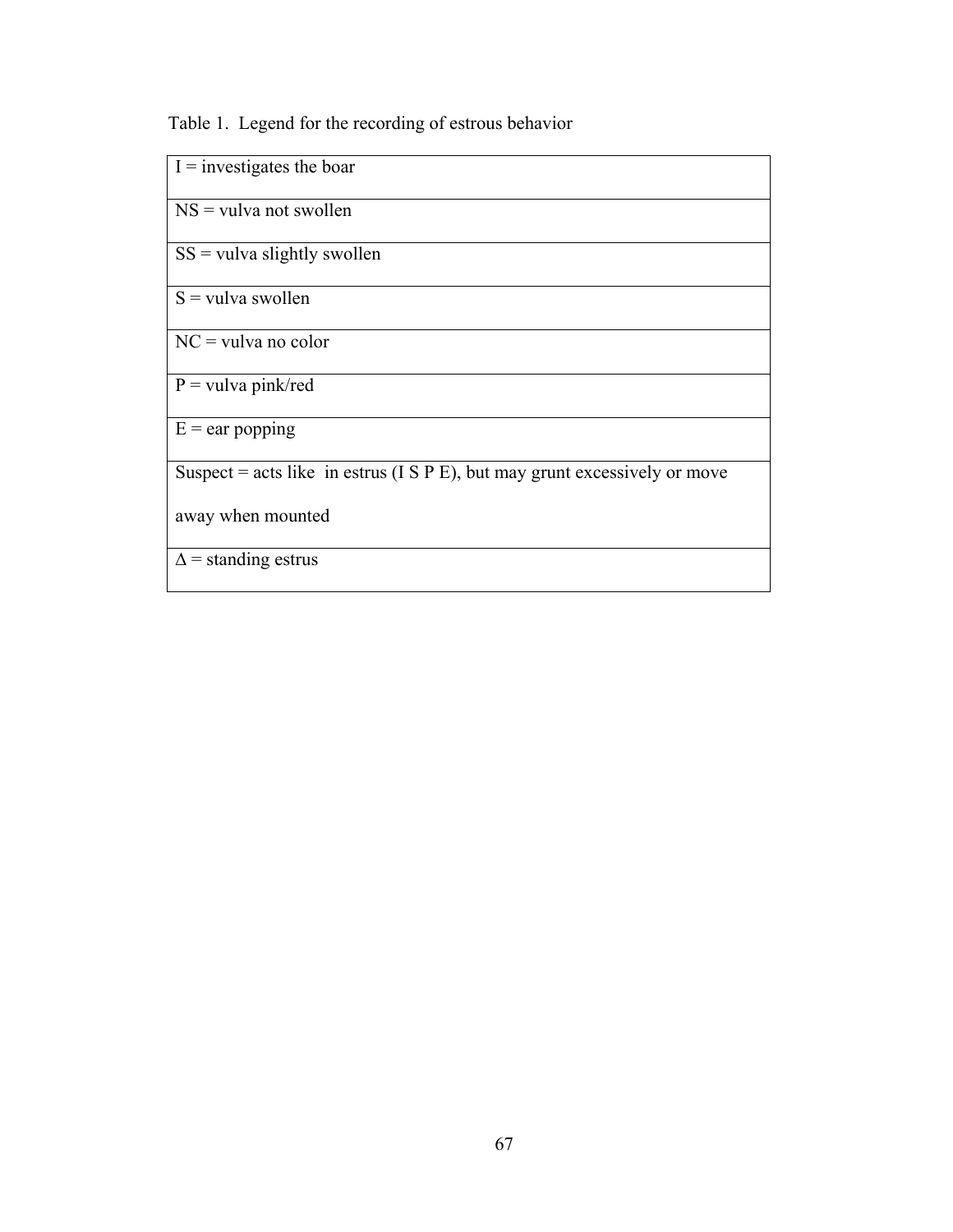| Treatment           | No. of gilts | Percent Response        |
|---------------------|--------------|-------------------------|
| $PG-600 + BE$       | 63/78        | $80.8 \pm 7.04^{\circ}$ |
| <b>PG-600</b>       | 54/78        | $69.4 \pm 7.04^a$       |
| <b>BE</b>           | 19/78        | $25.1 \pm 7.04^b$       |
| ontrol<br>$ab = -a$ | 10/80<br>. . | $12.5 \pm 7.04^b$       |

Table 2. Least-squares means for percentage of gilts expressing estrus within seven days

 $a<sup>b</sup>$  Within a column, means without a common superscript letter differ (P < 0.0001)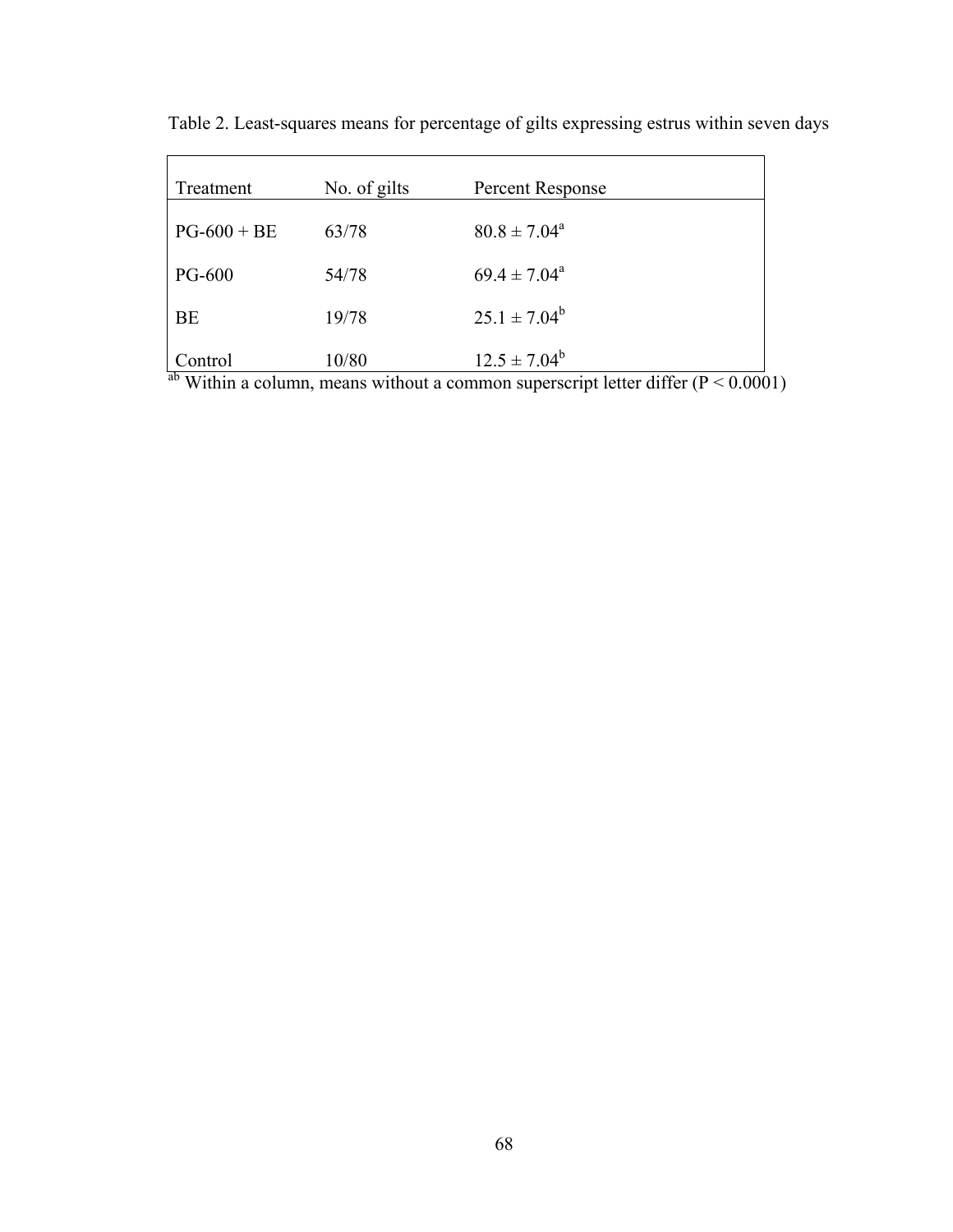| Treatment     | No. of gilts | Percent Response              | <b>Response Days</b>        |
|---------------|--------------|-------------------------------|-----------------------------|
| $PG-600 + BE$ | 72/78        | $92.3 \pm 5.77^{\circ}$       | $6.59 \pm 0.917^{\text{a}}$ |
| <b>PG-600</b> | 64/78        | $83.4 \pm 5.77^{ab}$          | $7.78 \pm 0.959^{\text{a}}$ |
| BE            | 49/78        | $64.3 \pm 5.77$ <sup>bc</sup> | $12.24 \pm 1.10^b$          |
| Control       | 39/80        | $48.7 \pm 5.77^{\circ}$       | $16.15 \pm 1.23^b$          |

Table 3. Least-squares means for percentage of gilts expressing estrus within 30 days and number of days from treatment to estrus

Within a column, means without a common superscript letter differ  $(P < 0.0001)$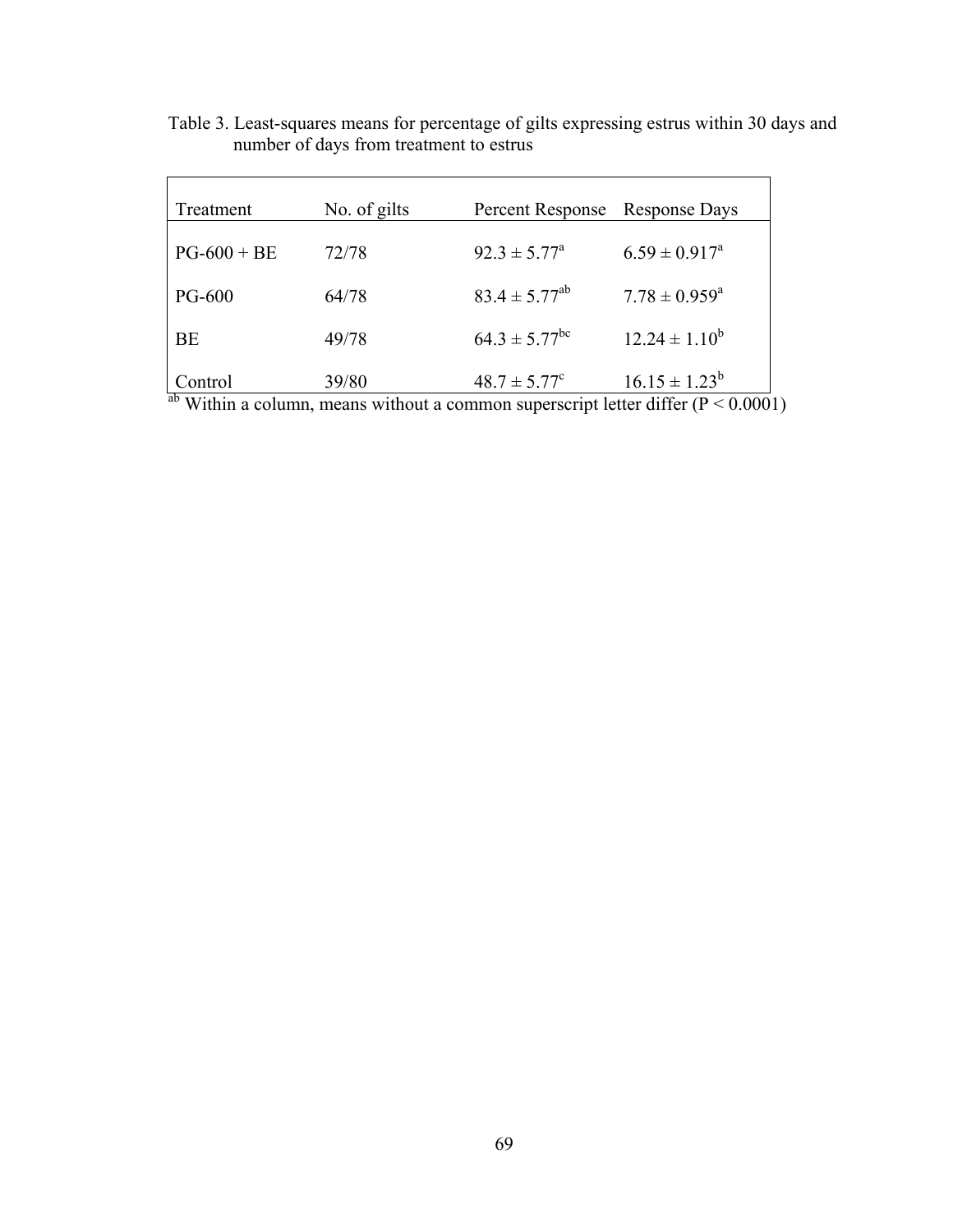|                     |                |                          |      | Max             | Min             | Avg             |
|---------------------|----------------|--------------------------|------|-----------------|-----------------|-----------------|
|                     |                |                          |      | Air             | Air             | Air             |
|                     |                |                          |      | Temp            | Temp            | Temp            |
|                     | Month          | Day                      | Year | $\rm ^{\circ}C$ | $\rm ^{\circ}C$ | $\rm ^{\circ}C$ |
| Gilts arrived       | 6              | 7                        | 2006 | 30.9            | 15.4            | 23.5            |
| Treatment initiated | 6              | $8\,$                    | 2006 | 33.0            | 16.7            | 38.0            |
|                     | 6              | 9                        | 2006 | 33.3            | 20.2            | 26.0            |
|                     | 6              | 10                       | 2006 | 30.3            | 17.4            | 23.4            |
|                     | 6              | 11                       | 2006 | 26.0            | 15.9            | 19.6            |
|                     | 6              | 12                       | 2006 | 22.8            | 14.9            | 18.1            |
|                     | 6              | 13                       | 2006 | 27.6            | 12.2            | 20.2            |
|                     | 6              | 14                       | 2006 | 29.2            | 13.9            | 22.6            |
|                     | 6              | 15                       | 2006 | 30.7            | 19.2            | 25.5            |
|                     | 6              | 16                       | 2006 | 32.3            | 18.9            | 26.9            |
|                     | 6              | 17                       | 2006 | 30.3            | 18.8            | 24.4            |
|                     | 6              | 18                       | 2006 | 30.5            | 18.2            | 23.2            |
|                     | 6              | 19                       | 2006 | 33.0            | 17.5            | 25.4            |
|                     | 6              | 20                       | 2006 | 31.6            | 20.5            | 26.5            |
|                     | 6              | 21                       | 2006 | 33.2            | 22.8            | 27.9            |
|                     | 6              | 22                       | 2006 | 26.5            | 16.8            | 21.6            |
|                     | 6              | 23                       | 2006 | 29.4            | 14.8            | 22.3            |
|                     | 6              | 24                       | 2006 | 30.3            | 15.2            | 22.8            |
|                     | 6              | 25                       | 2006 | 27.8            | 15.8            | 21.5            |
|                     | 6              | 26                       | 2006 | 24.9            | 14.3            | 18.8            |
|                     | 6              | 27                       | 2006 | 27.4            | 11.6            | 20.0            |
|                     | 6              | 28                       | 2006 | 31.2            | 14.4            | 22.9            |
|                     | 6              | 29                       | 2006 | 33.8            | 17.6            | 25.5            |
|                     | 6              | 30                       | 2006 | 31.1            | 20.8            | 25.7            |
|                     | $\overline{7}$ | $\mathbf{1}$             | 2006 | 33.7            | 20.6            | 27.1            |
|                     | $\overline{7}$ | $\overline{c}$           | 2006 | 34.4            | 20.2            | 27.6            |
|                     | $\overline{7}$ | $\overline{3}$           | 2006 | 34.2            | 22.1            | 26.7            |
|                     | $\sqrt{ }$     | $\overline{\mathcal{L}}$ | 2006 | 30.1            | 17.4            | 23.5            |
|                     | $\overline{7}$ | 5                        | 2006 | 27.8            | 15.4            | 21.1            |
|                     | $\overline{7}$ | 6                        | 2006 | 29.1            | 13.0            | 20.8            |

Table 4. Temperature readings collected from Brunswick MO weather station.

*Replicate One*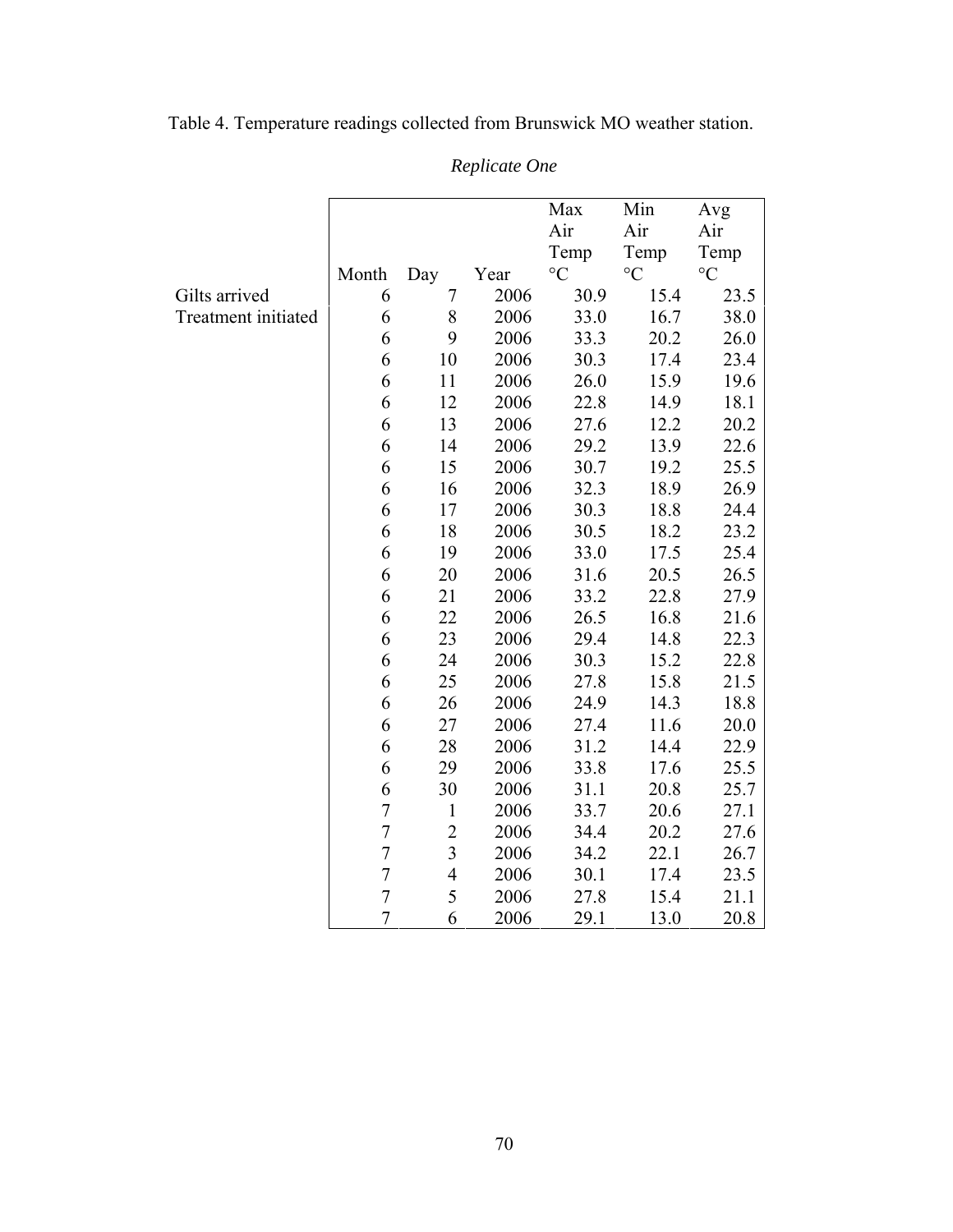## Table 4 continued

|                     |                  |                |      | Max             | Min             | Avg             |
|---------------------|------------------|----------------|------|-----------------|-----------------|-----------------|
|                     |                  |                |      | Air             | Air             | Air             |
|                     |                  |                |      | Temp            | Temp            | Temp            |
|                     | Month            | Day            | Year | $\rm ^{\circ}C$ | $\rm ^{\circ}C$ | $\rm ^{\circ}C$ |
| Gilts arrived       | 7                | 13             | 2006 | 35.7            | 19.8            | 27.1            |
| Treatment initiated | $\overline{7}$   | 14             | 2006 | 31.6            | 19.5            | 25.0            |
|                     | $\sqrt{ }$       | 15             | 2006 | 35.0            | 20.4            | 27.6            |
|                     | $\overline{7}$   | 16             | 2006 | 35.8            | 19.9            | 28.5            |
|                     | $\overline{7}$   | 17             | 2006 | 35.3            | 23.7            | 29.8            |
|                     | $\overline{7}$   | 18             | 2006 | 36.0            | 23.5            | 28.9            |
|                     | $\sqrt{ }$       | 19             | 2006 | 37.0            | 25.1            | 30.5            |
|                     | $\overline{7}$   | 20             | 2006 | 36.5            | 24.8            | 30.0            |
|                     | $\overline{7}$   | 21             | 2006 | 25.0            | 18.0            | 21.9            |
|                     | $\overline{7}$   | 22             | 2006 | 28.2            | 17.0            | 22.0            |
|                     | $\overline{7}$   | 23             | 2006 | 31.9            | 15.6            | 23.5            |
|                     | $\overline{7}$   | 24             | 2006 | 33.2            | 17.0            | 25.0            |
|                     | $\overline{7}$   | 25             | 2006 | 33.9            | 21.4            | 27.5            |
|                     | $\overline{7}$   | 26             | 2006 | 33.6            | 24.9            | 28.5            |
|                     | $\overline{7}$   | 27             | 2006 | 30.9            | 21.1            | 24.7            |
|                     | $\overline{7}$   | 28             | 2006 | 34.9            | 19.1            | 26.5            |
|                     | $\overline{7}$   | 29             | 2006 | 36.1            | 22.8            | 29.0            |
|                     | $\boldsymbol{7}$ | 30             | 2006 | 36.5            | 22.1            | 29.5            |
|                     | $\sqrt{ }$       | 31             | 2006 | 36.7            | 25.5            | 30.4            |
|                     | 8                | $\mathbf{1}$   | 2006 | 36.8            | 25.4            | 30.5            |
|                     | 8                | $\overline{c}$ | 2006 | 35.9            | 21.6            | 29.5            |
|                     | 8                | $\overline{3}$ | 2006 | 30.7            | 18.8            | 24.2            |
|                     | 8                | $\overline{4}$ | 2006 | 32.6            | 15.9            | 24.2            |
|                     | 8                | 5              | 2006 | 34.2            | 19.9            | 26.5            |
|                     | 8                | 6              | 2006 | 39.0            | 22.2            | 29.3            |
|                     | 8                | $\tau$         | 2006 | 33.9            | 22.6            | 27.1            |
|                     | 8                | 8              | 2006 | 33.7            | 23.1            | 26.9            |
|                     | 8                | 9              | 2006 | 38.8            | 22.4            | 29.5            |
|                     | 8                | 10             | 2006 | 33.0            | 24.1            | 27.9            |
|                     | 8                | 11             | 2006 | 31.2            | 20.4            | 25.2            |

*Replicate Two*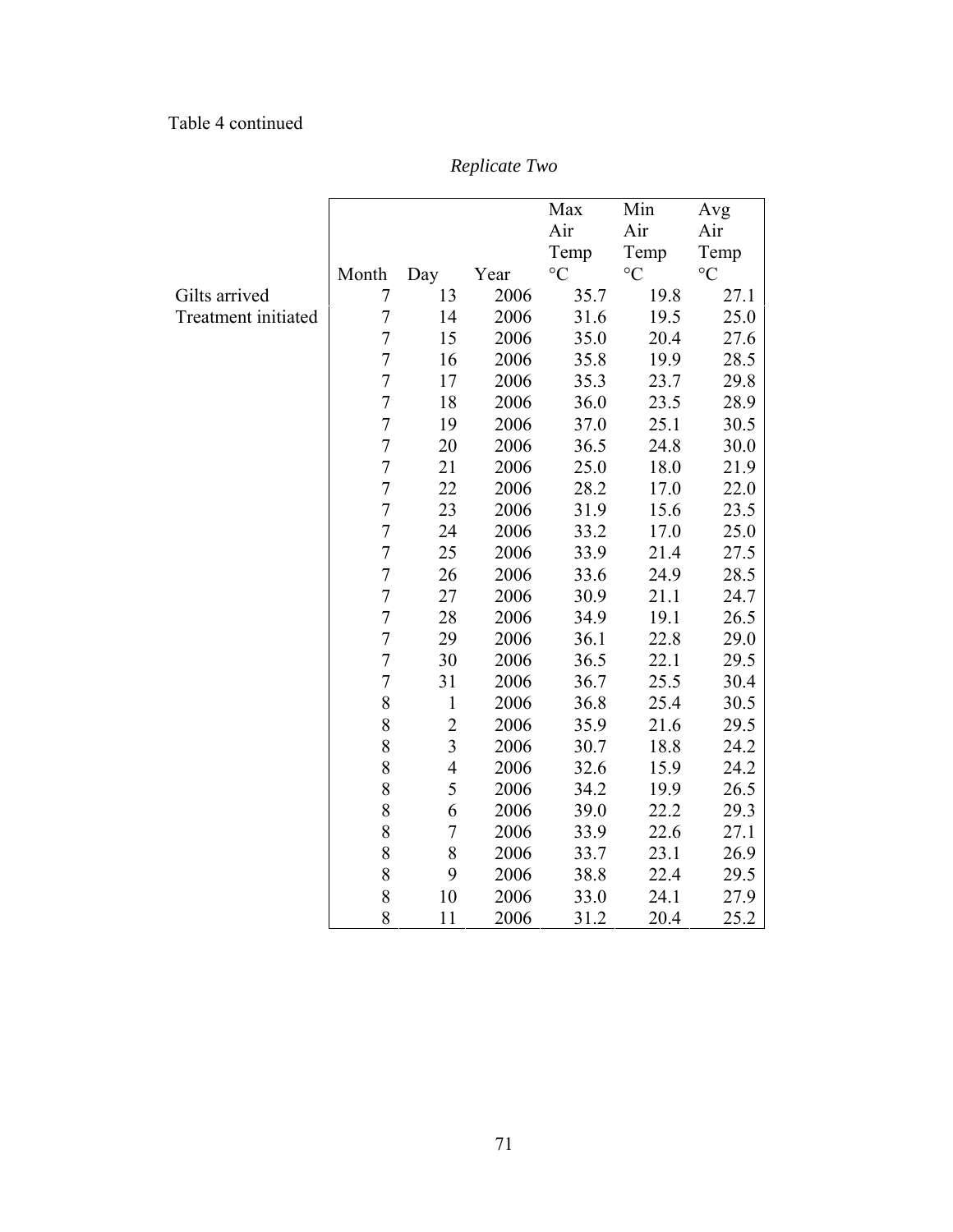| Treatment     | No. of gilts | Percent Response        |
|---------------|--------------|-------------------------|
| $PG-600 + BE$ | 31/63        | $50.0 \pm 9.11^{\circ}$ |
| <b>PG-600</b> | 27/54        | $55.8 \pm 9.11^{\circ}$ |
| <b>BE</b>     | 19/19        | $100.0 \pm 9.74^b$      |
| Control       | 8/10         | $78.0 \pm 9.47^{ab}$    |

Table 5. Least-squares means for percentage of gilts expressing estrus within seven days and a normal second estrus within 18 to 23 days later

 $a<sup>b</sup>$  Within a column, means without a common superscript letter differ (P=0.0035)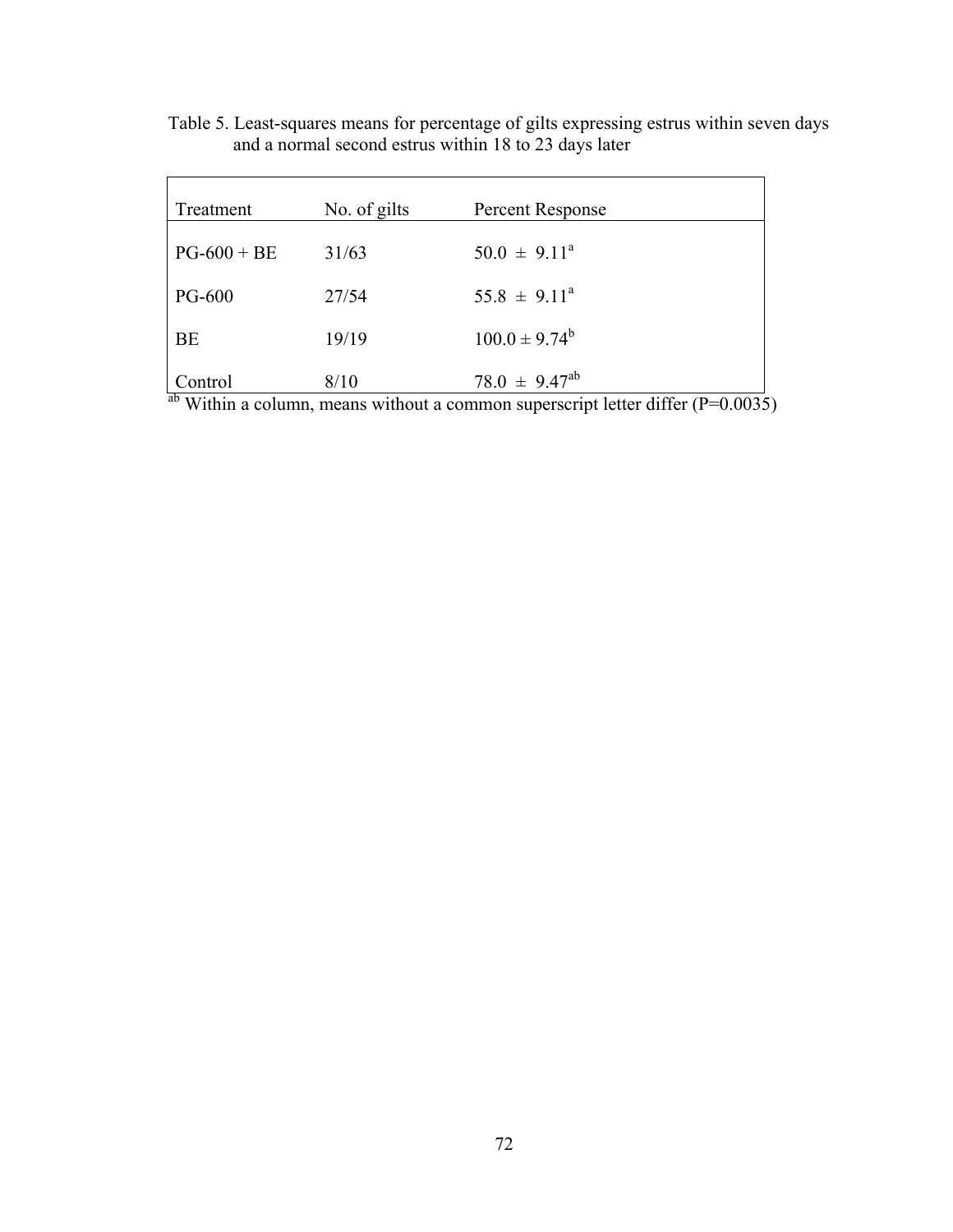| Treatment            | Farrowing Rate $(\frac{9}{0})^a$ |
|----------------------|----------------------------------|
| $PG-600 + BE$        | $90.0 \pm 5.82$                  |
| <b>PG-600</b>        | $91.1 \pm 5.82$                  |
| BE                   | $94.2 \pm 5.82$                  |
| Control              | $88.3 \pm 5.44$                  |
| a<br>$= 0.8988$<br>p |                                  |

Table 6. Least-squares means for proportion of bred gilts farrowing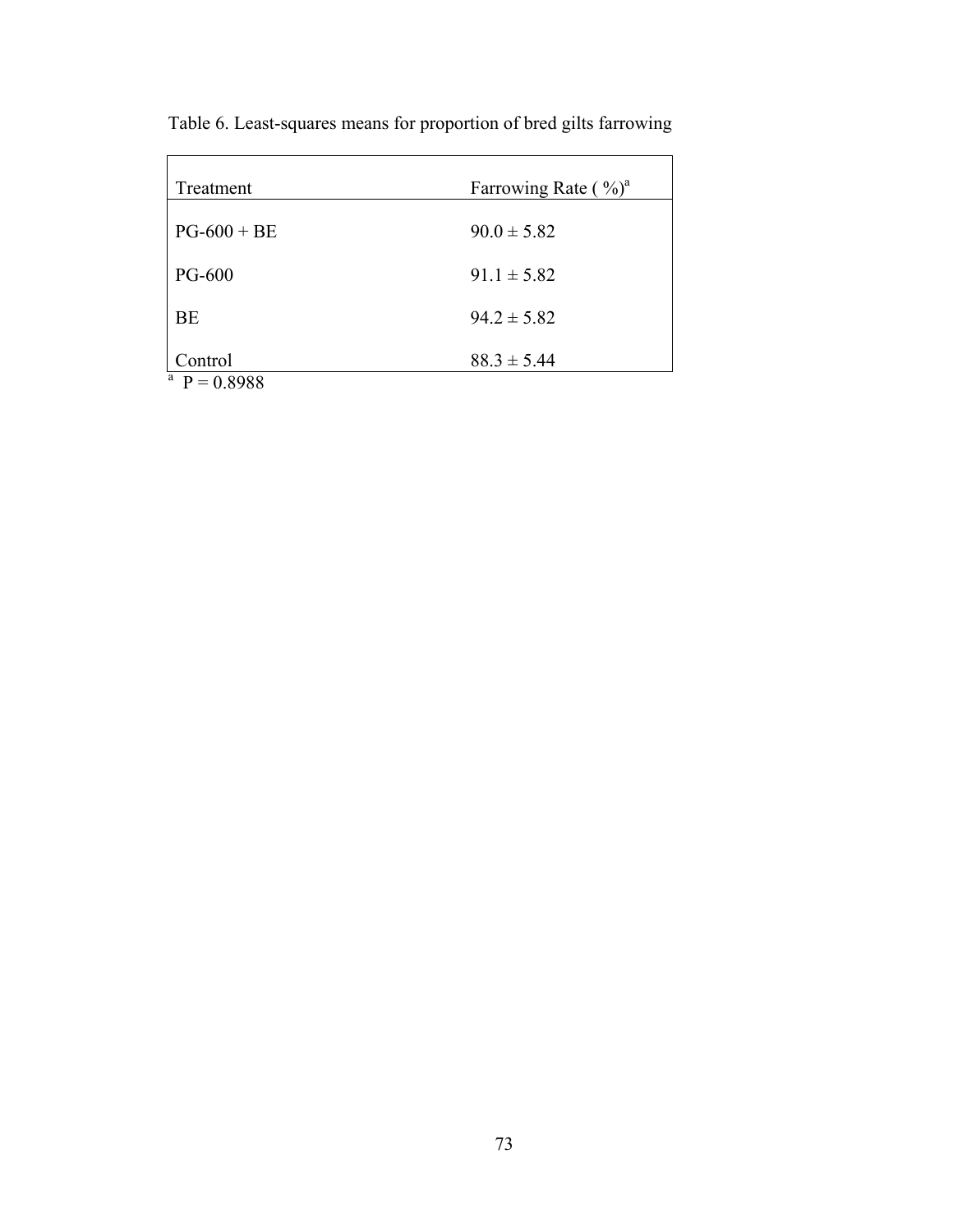| Treatment                                 | Pigs born alive <sup>a</sup> | Pigs born dead <sup>b</sup> | Total pigs born <sup>c</sup> |
|-------------------------------------------|------------------------------|-----------------------------|------------------------------|
| $PG-600 + BE$                             | $9.90 \pm 0.352$             | $0.44 \pm 0.161$            | $10.38 \pm 0.355$            |
| <b>PG-600</b>                             | $9.57 \pm 0.352$             | $0.74 \pm 0.161$            | $10.19 \pm 0.355$            |
| BE                                        | $10.30 \pm 0.355$            | $0.42 \pm 0.162$            | $10.72 \pm 0.358$            |
| Control                                   | $10.18 \pm 0.344$            | $0.66 \pm 0.157$            | $10.84 \pm 0.347$            |
| <sup>a</sup> P = 0.4636<br>$b$ P = 0.3881 |                              |                             |                              |

Table 7. Least-squares means litter size characteristics

 $P = 0.3881$ <br>  $P = 0.5280$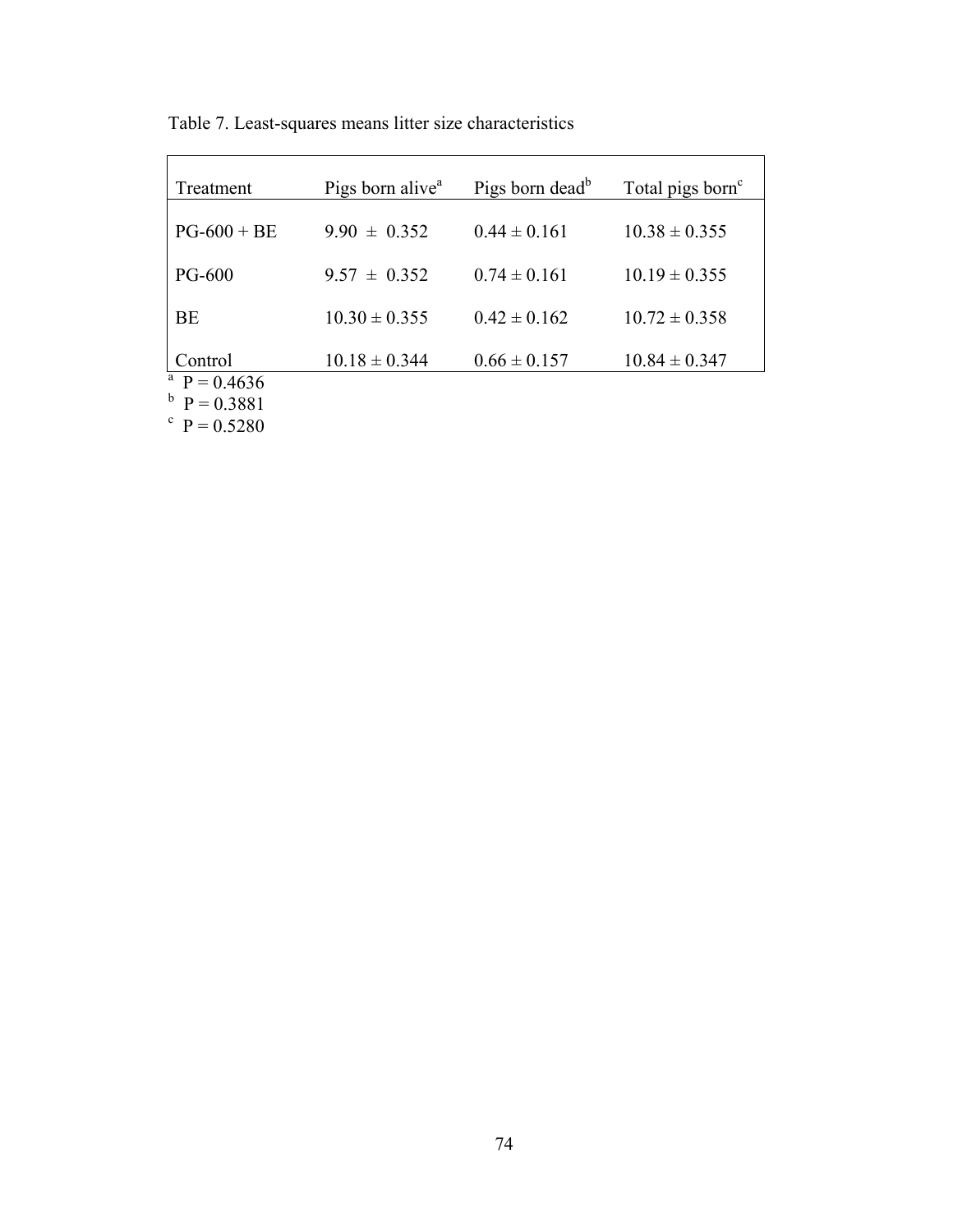

Figure 1. Percentage of gilts expressing estrus within seven days after initiation of treatment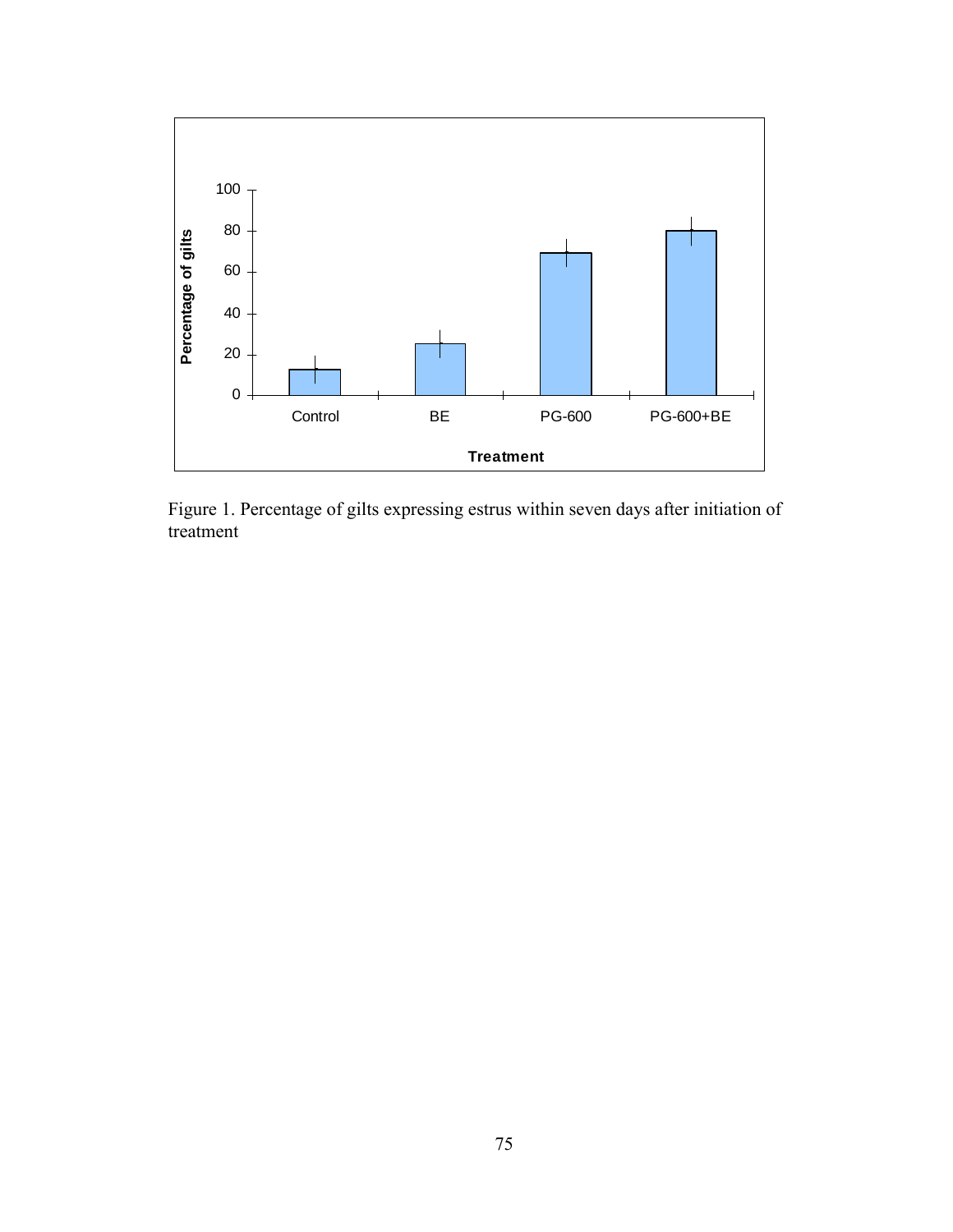

Figure 2. Percentage of gilts expressing estrus within 30 days after initiation of treatment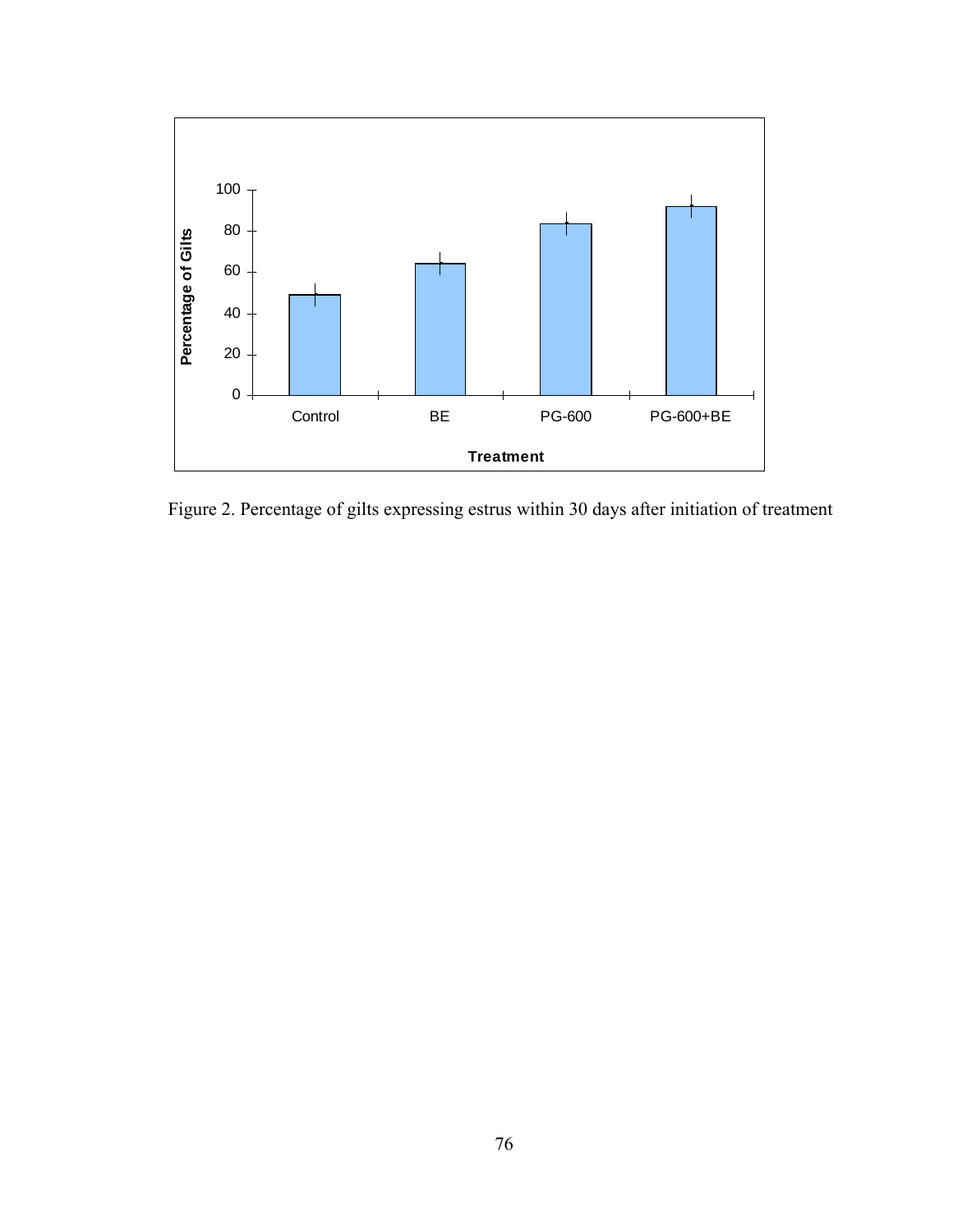

Figure 3. Temperature data for replicate one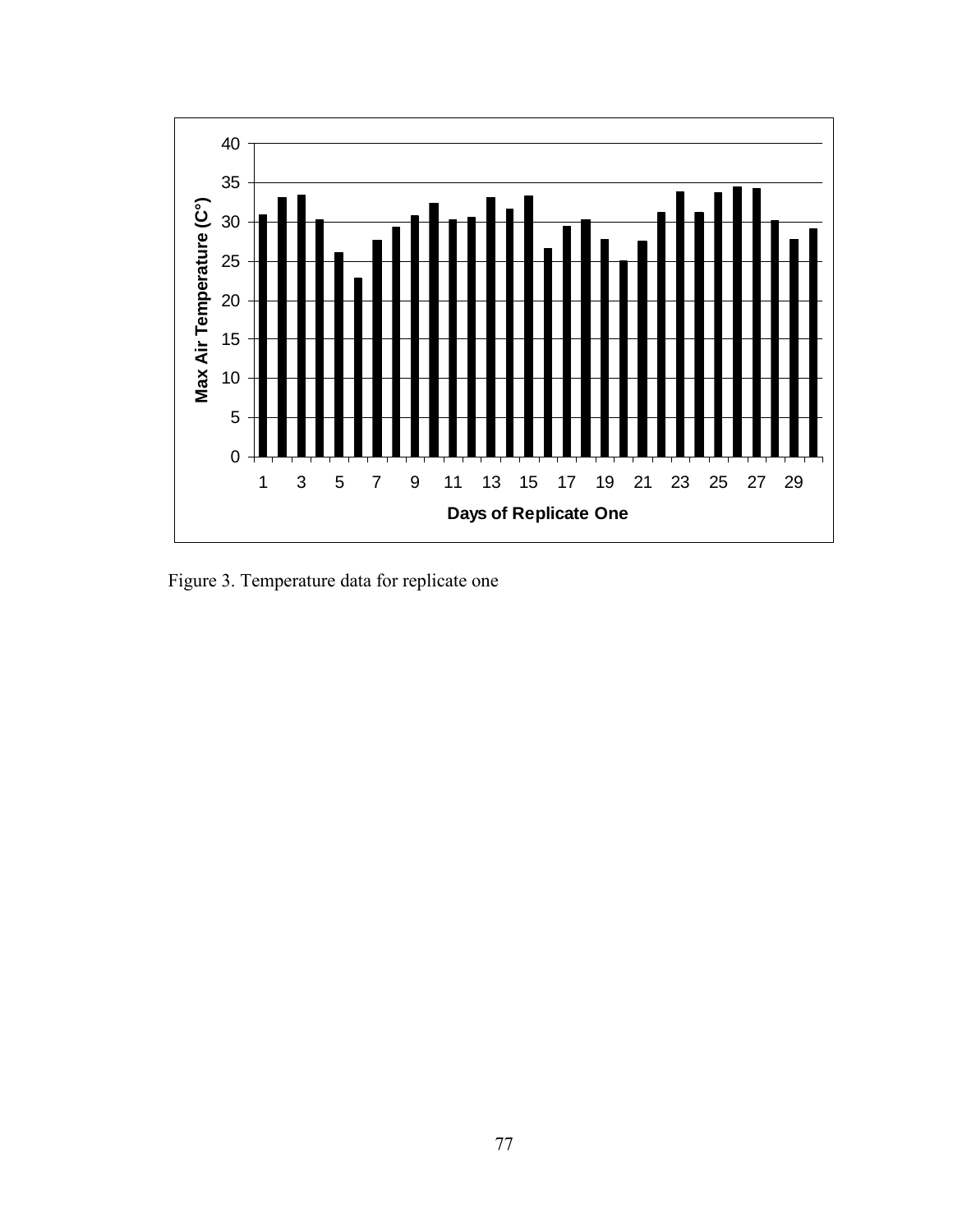

Figure 4. Temperature data for replicate two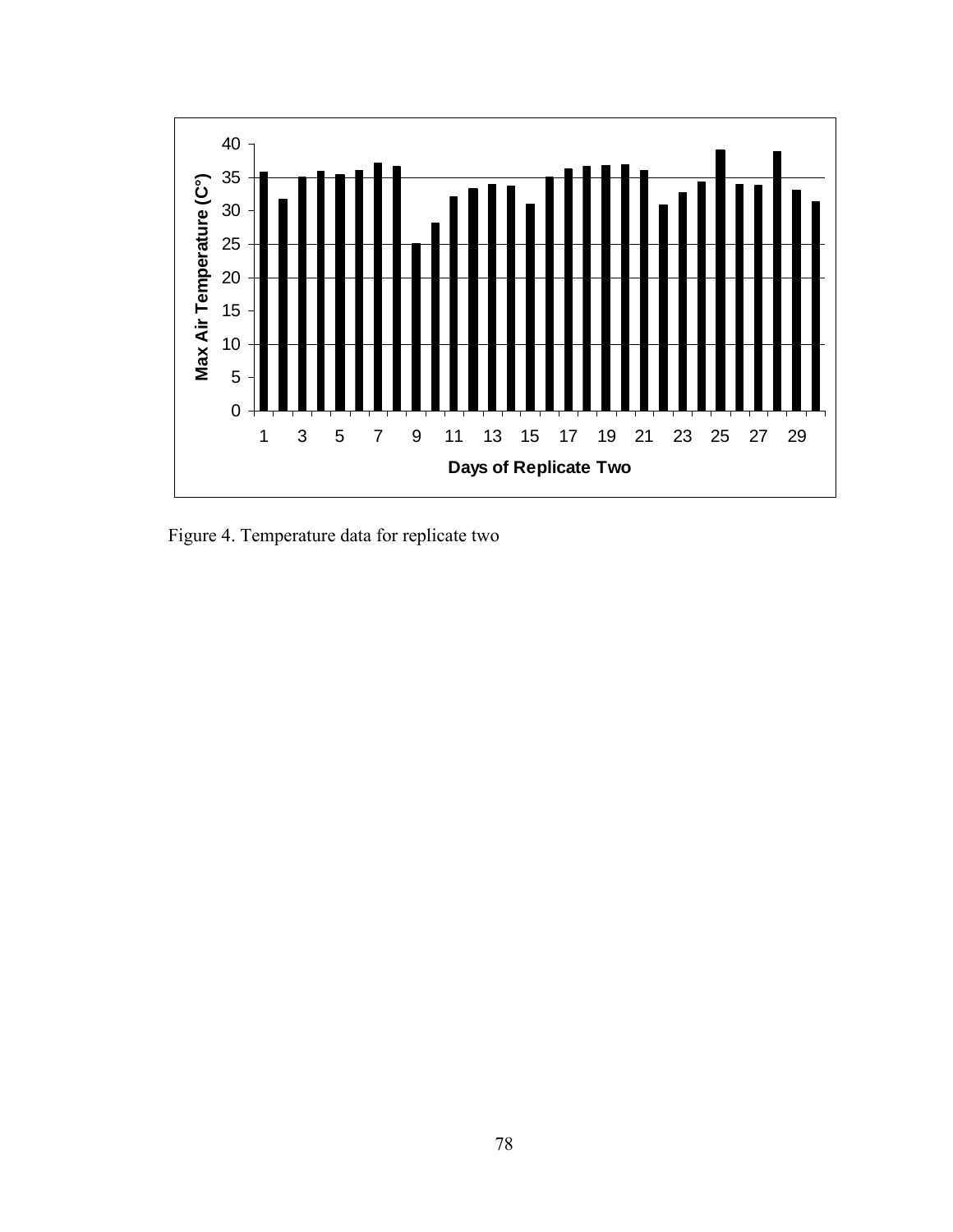

Figure 5. Number of gilts expressing estrus within seven days and that expressed a second estrus within 18 to 23 days later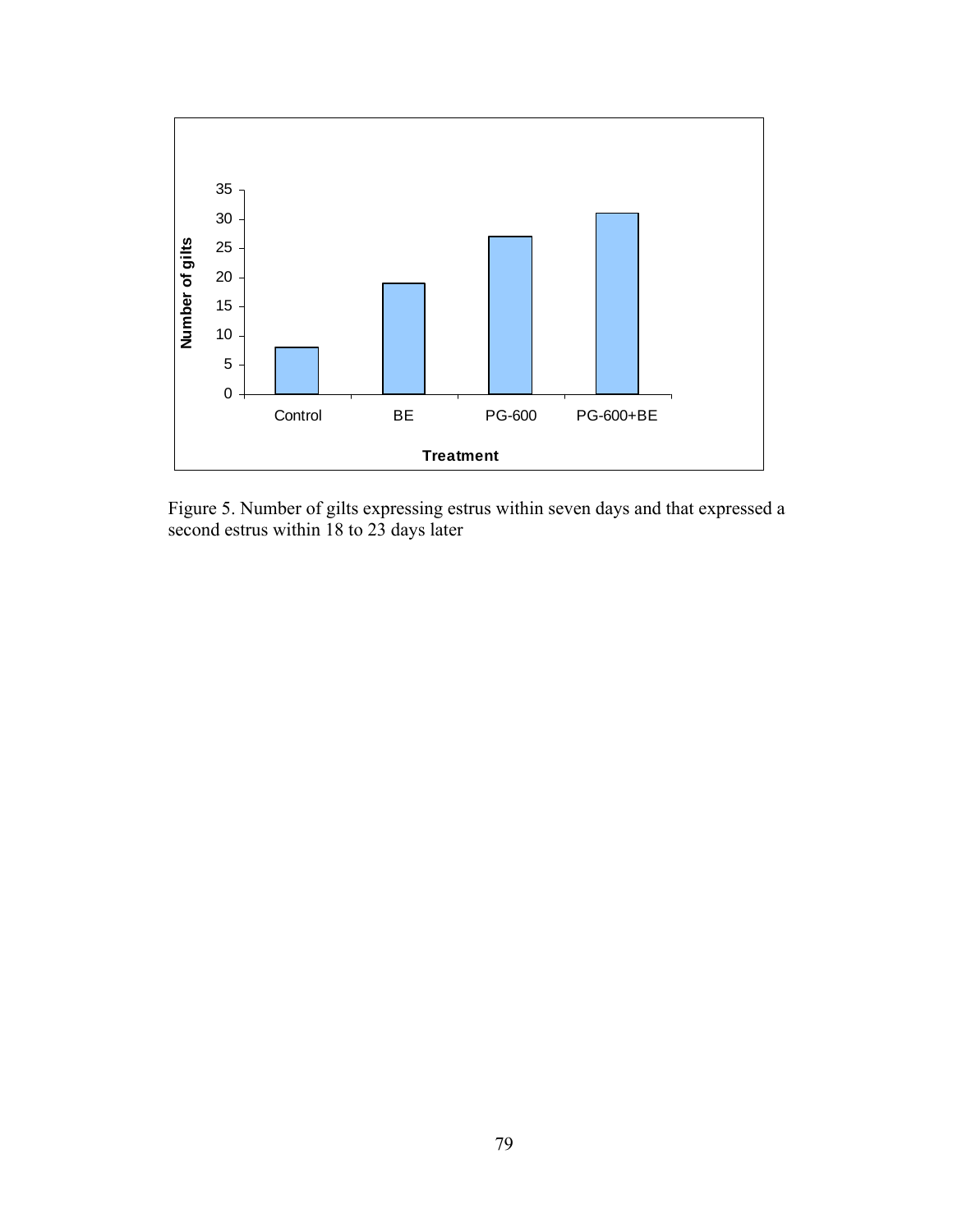

Figure 6. Percentage of gilts expressing estrus within seven days and that expressed a second estrus within 18 to 23 days later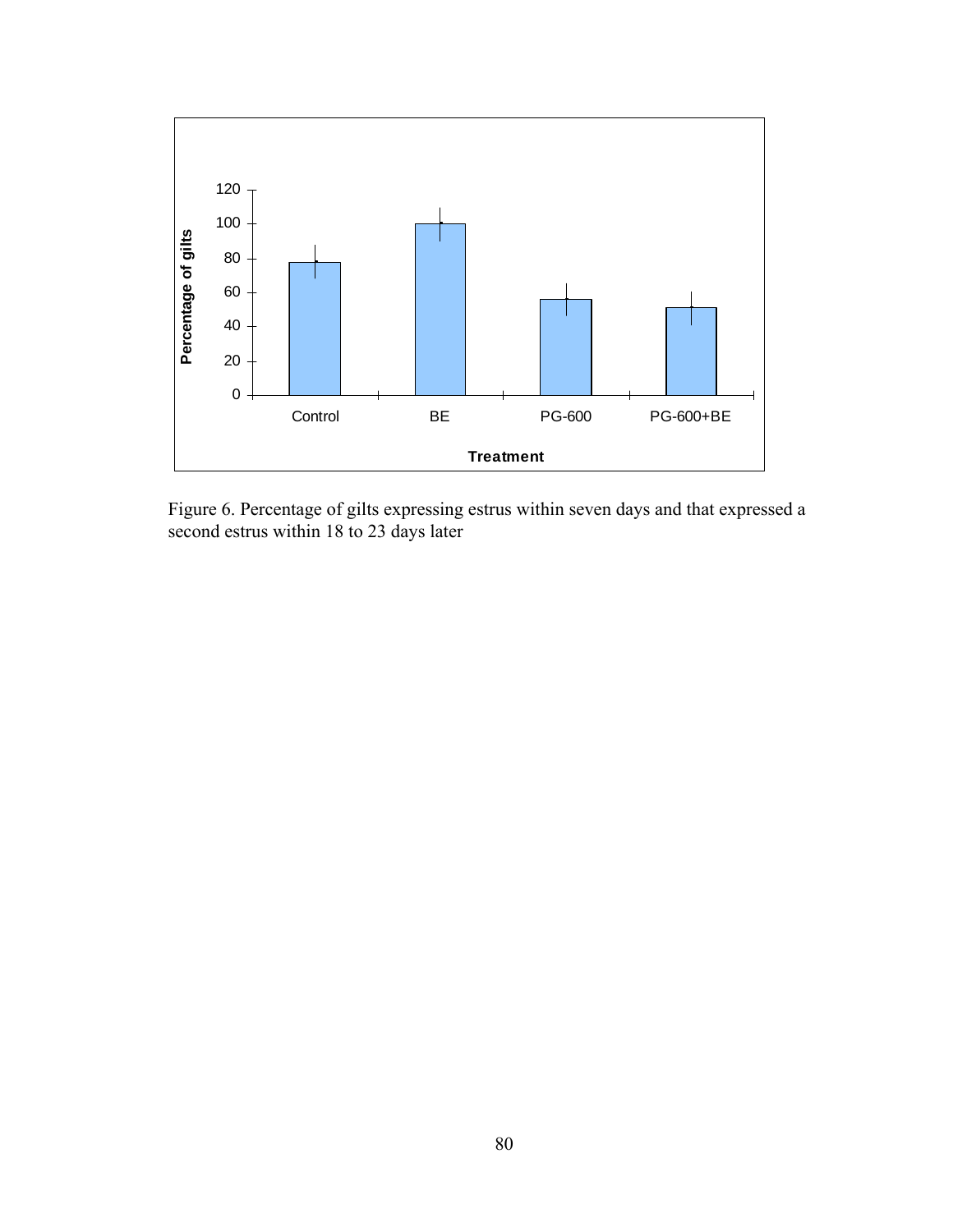

Figure 7. Distribution of gilts by initial weight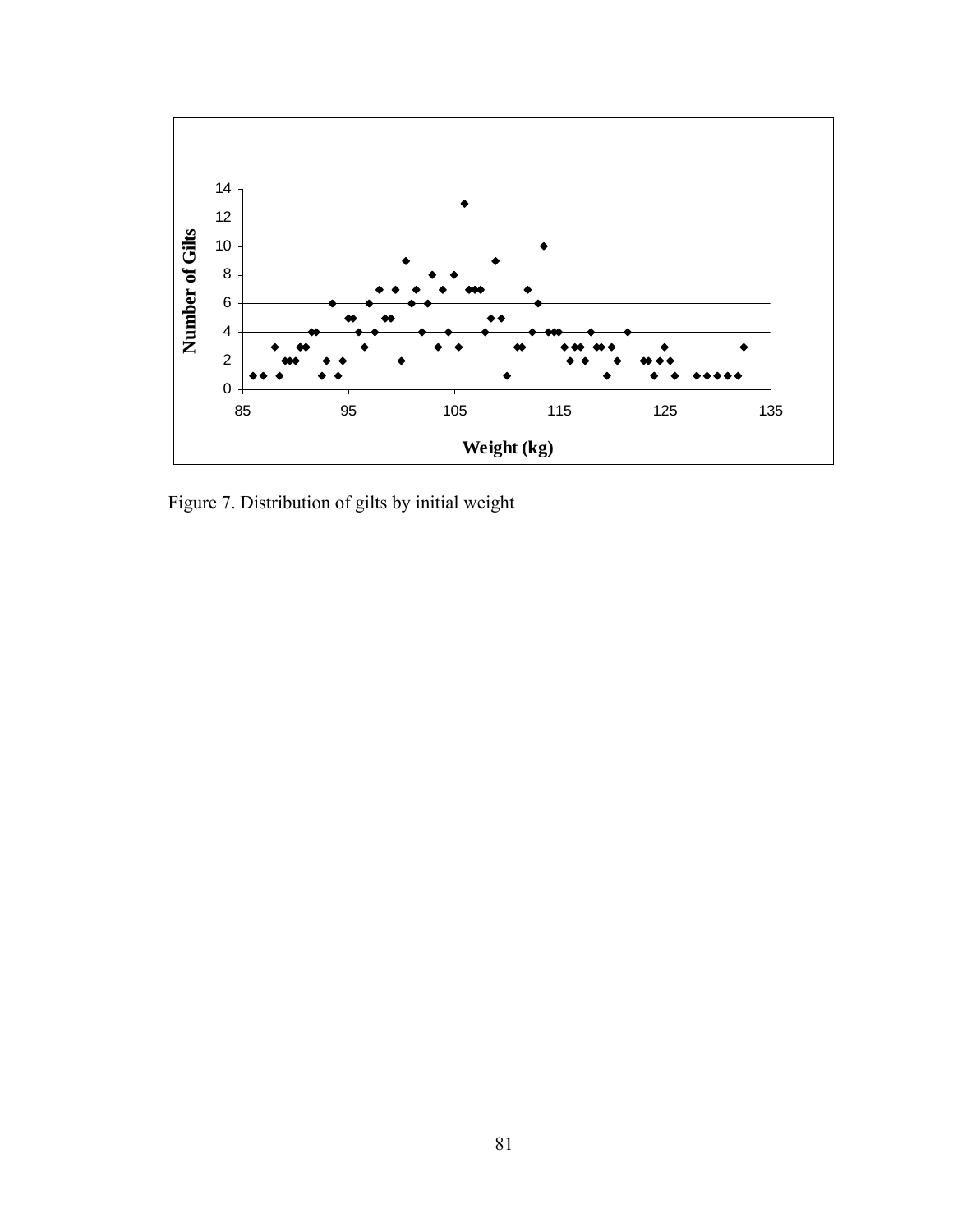

Figure 8. Probability of gilts expressing estrus within 30 days of treatment at initial weight, Pr > ChiSq: BE, 0.0095; Control, 0.7608; PG, 0.2137; PGBE, 0.0230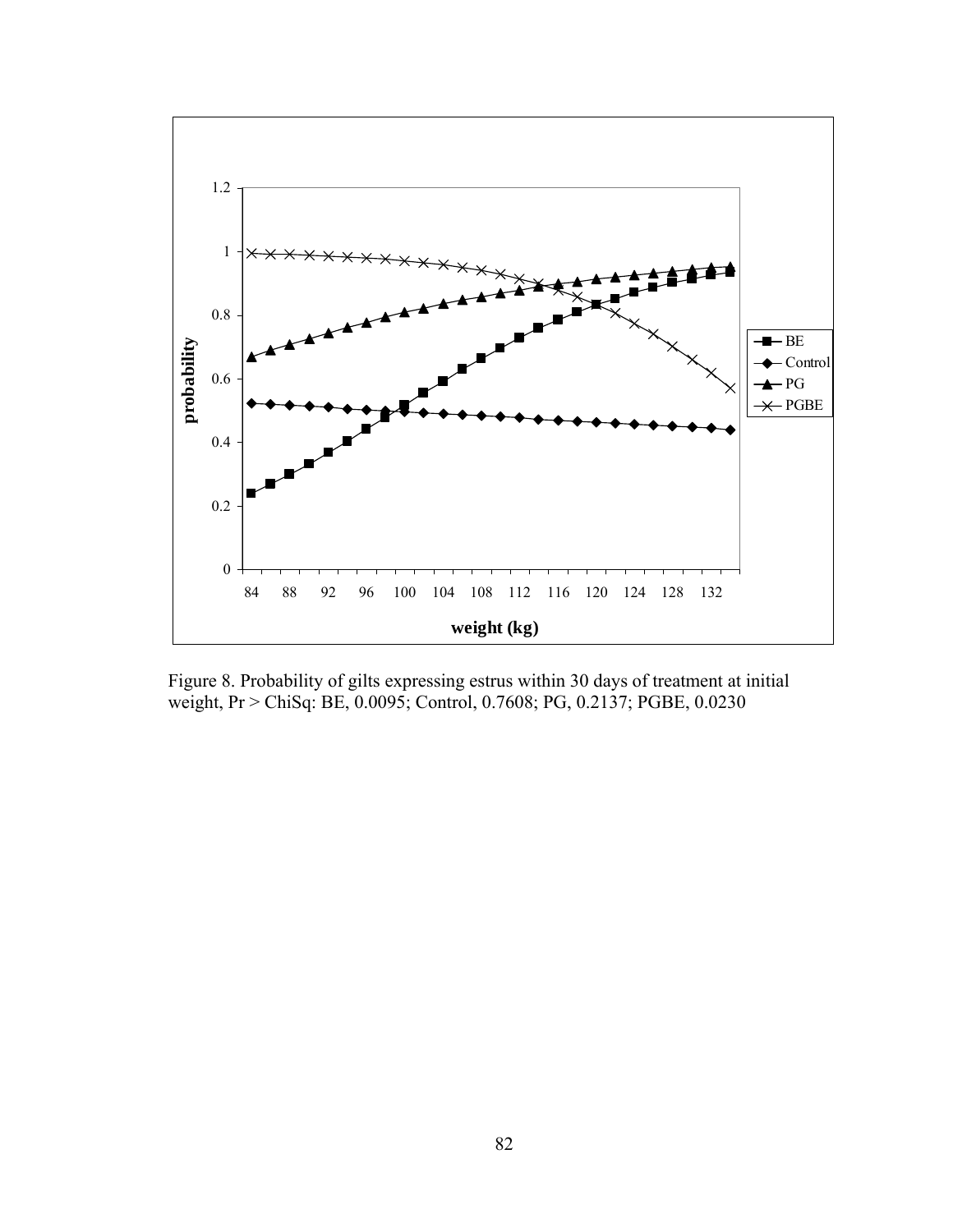

Figure 9. Probability of gilts expressing estrus within 30 days of treatment at initial age,<br>Pr > ChiSq: BE, 0.0005; Control, 0.4871; PG, 0.5787; PGBE, 0.0146  $Pr > ChiSq$ : BE, 0.0005; Control, 0.4871; PG,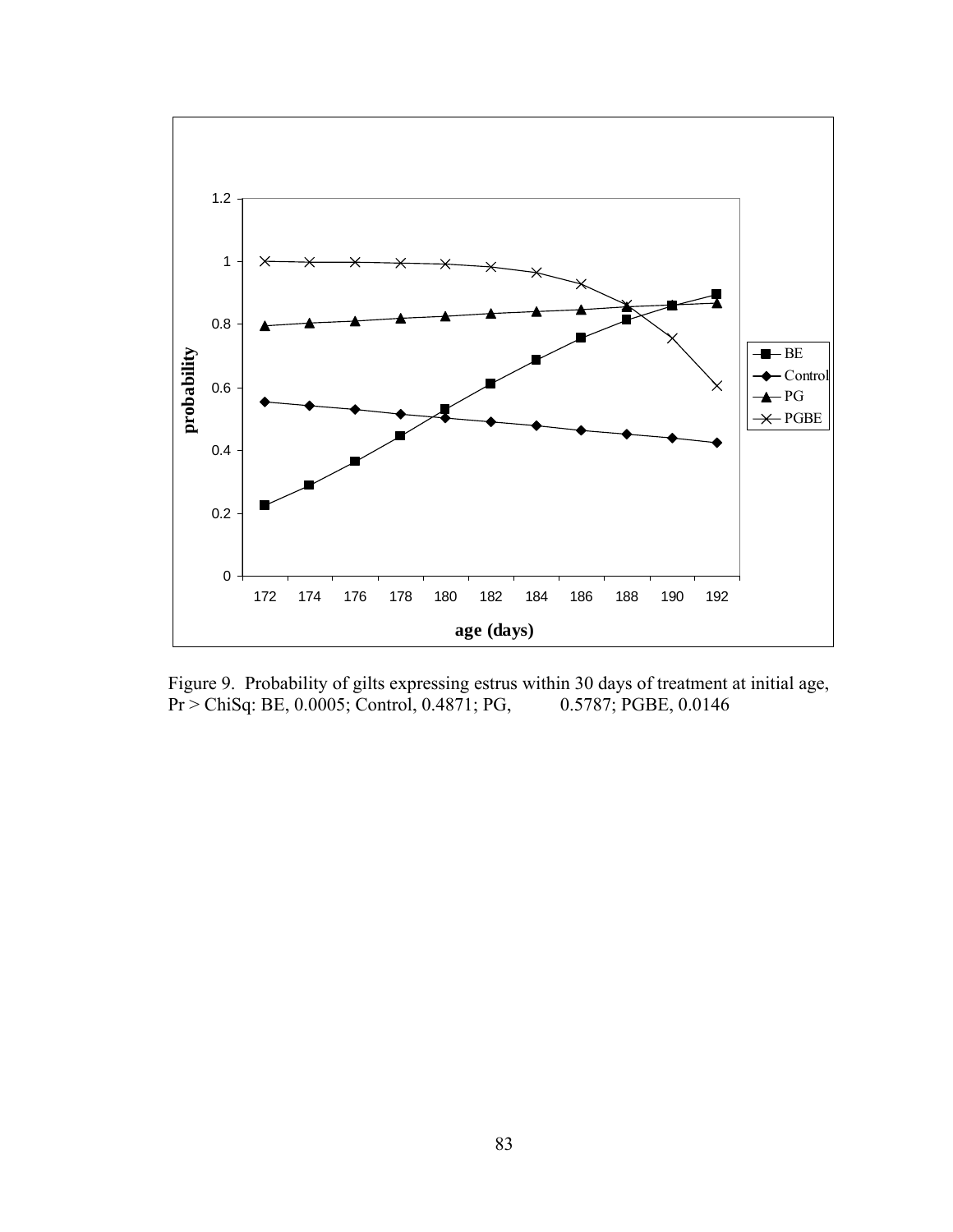

Figure 10. Distribution of gilts by initial age; birth week was all that was available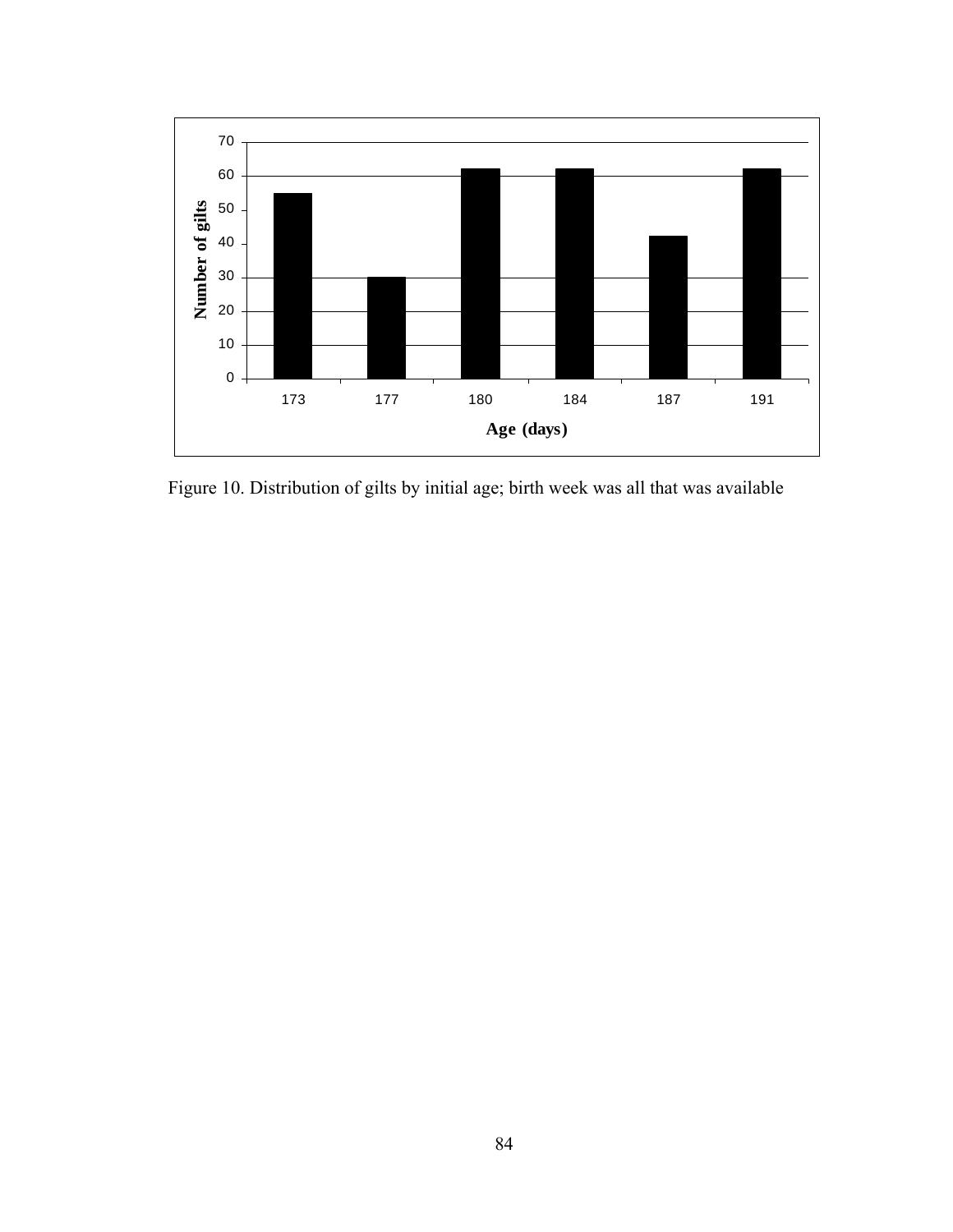

Figure 11. Distribution of gilts by initial backfat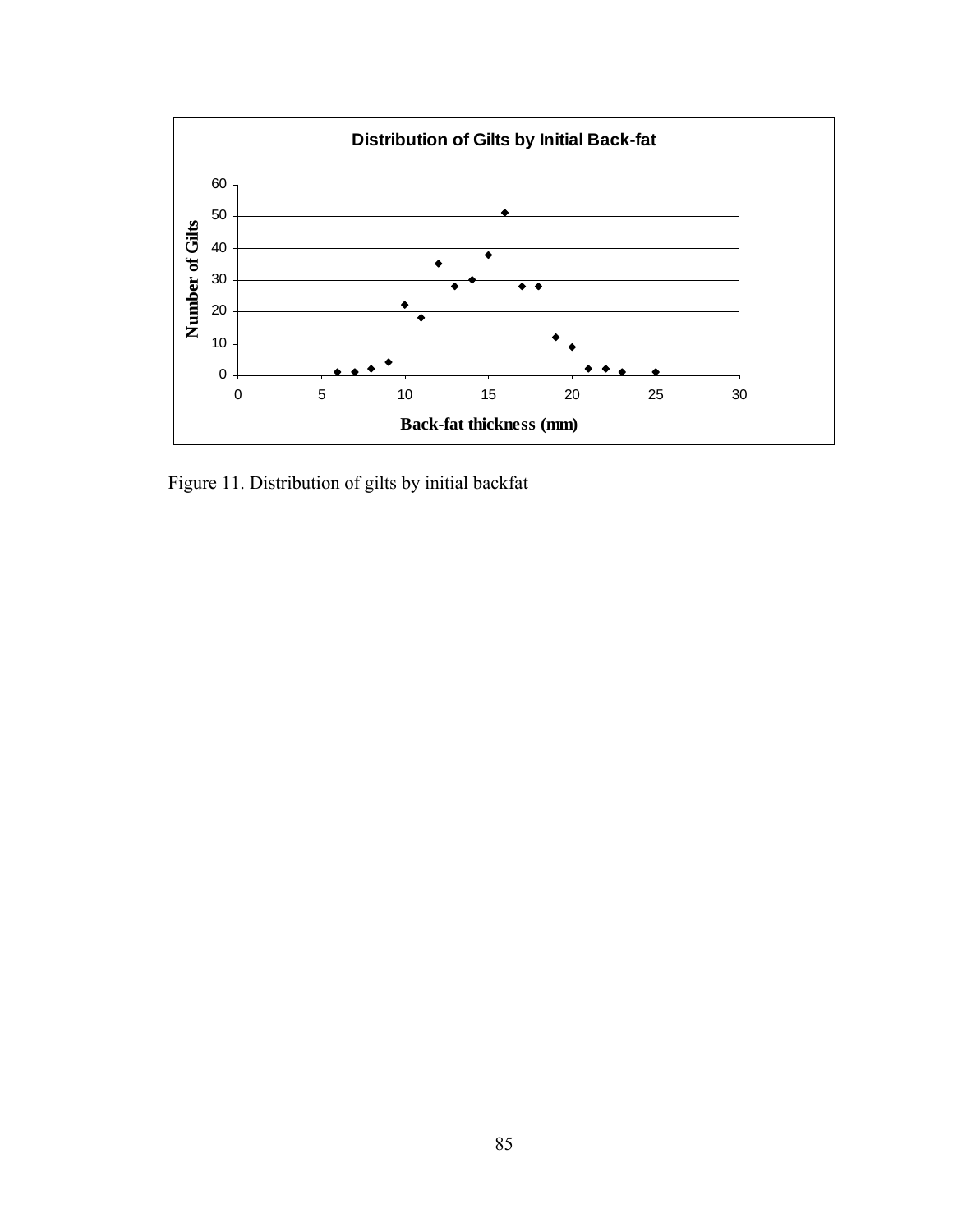

Figure 12. Probability of gilts expressing estrus within 30 days by initial backfat thickness, Pr > ChiSq: BE, 0.0338; Control, 0.2174; PG, 0.9383; PGBE, 0.7985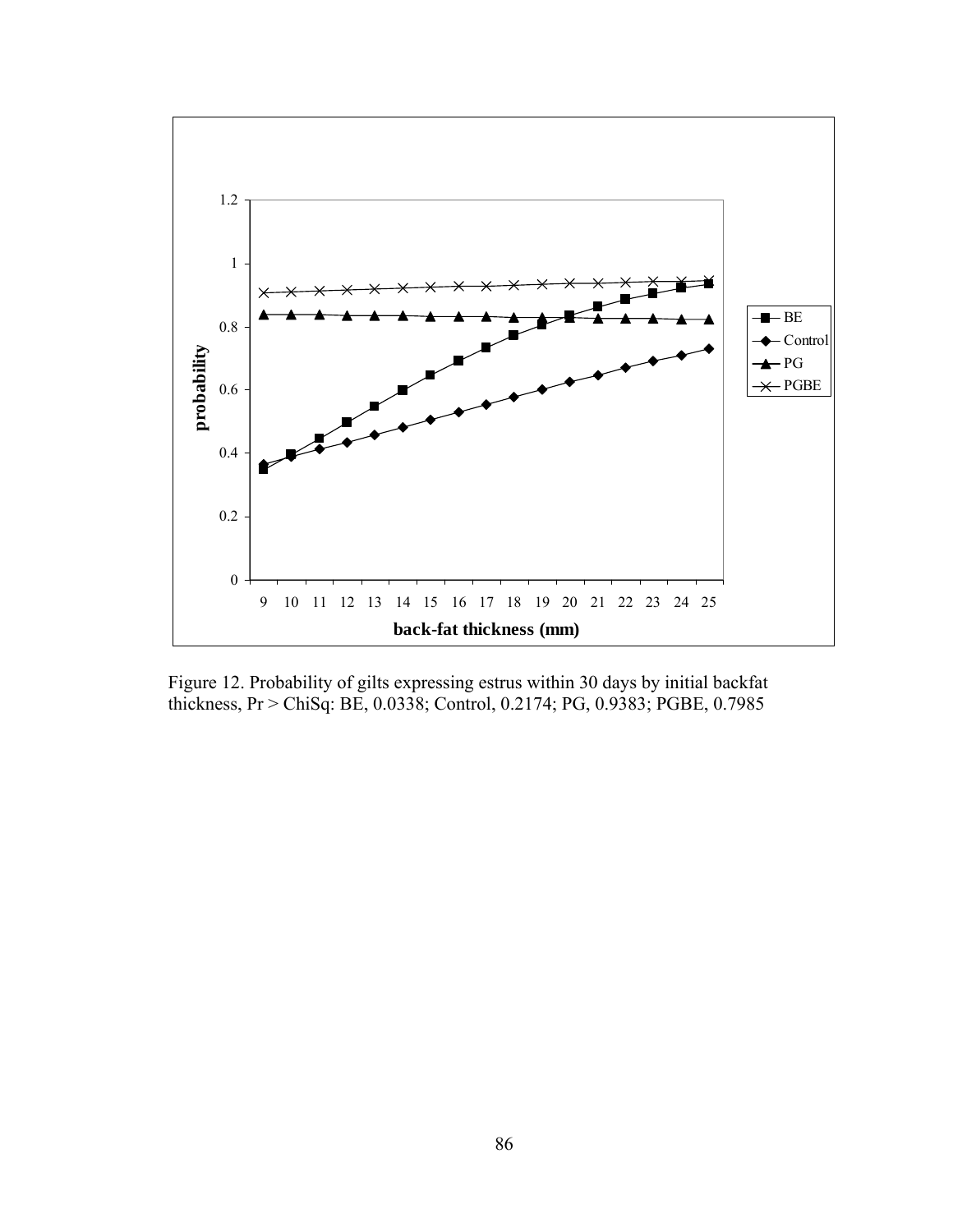

Figure 13. Distribution of gilts by second backfat measurement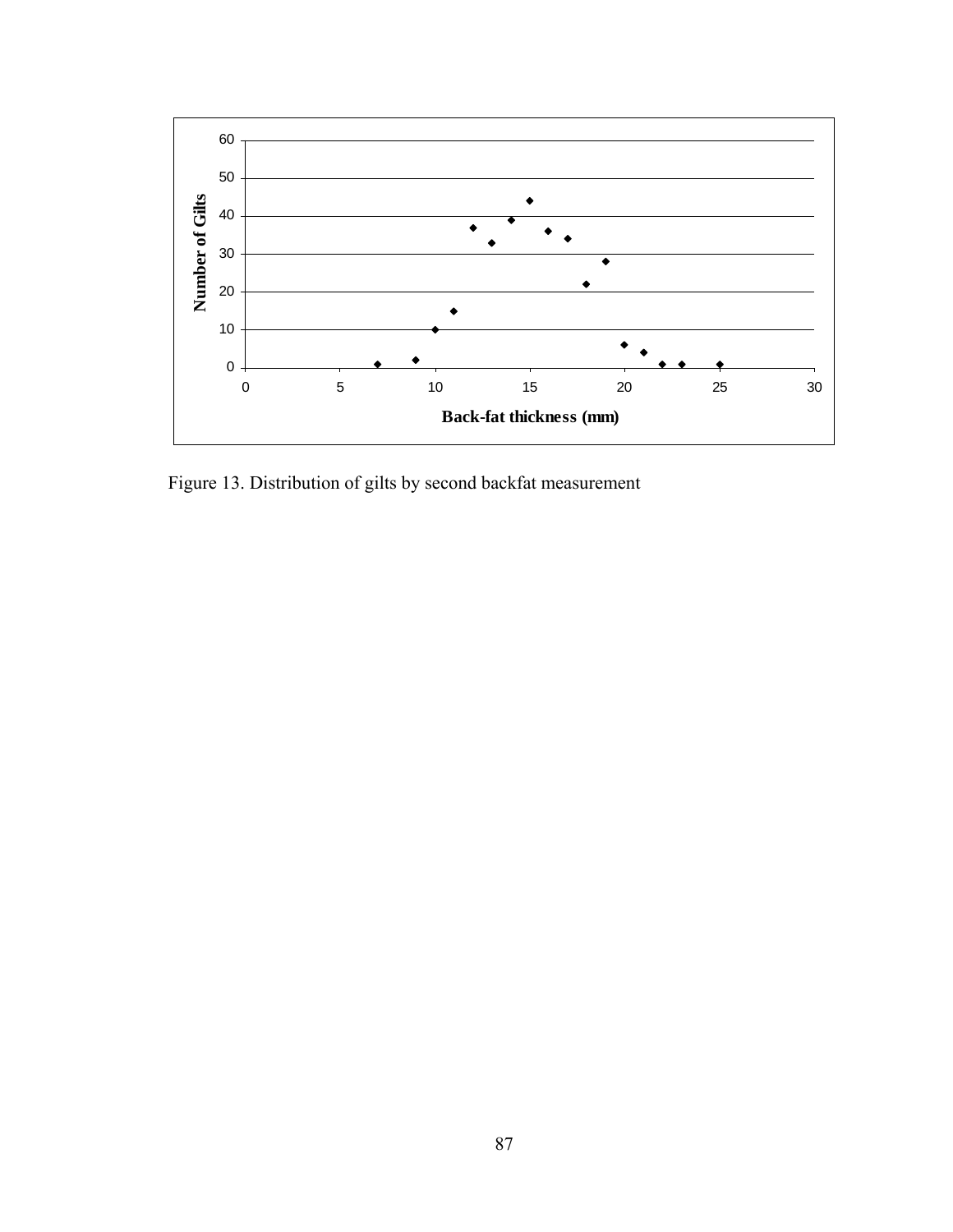

Figure 14. Probability of gilts expressing estrus within 30 days by second measurement of backfat thickness, Pr > ChiSq: BE, 0.2063; Control, 0.0939; PG, 0.8077; PGBE, 0.4256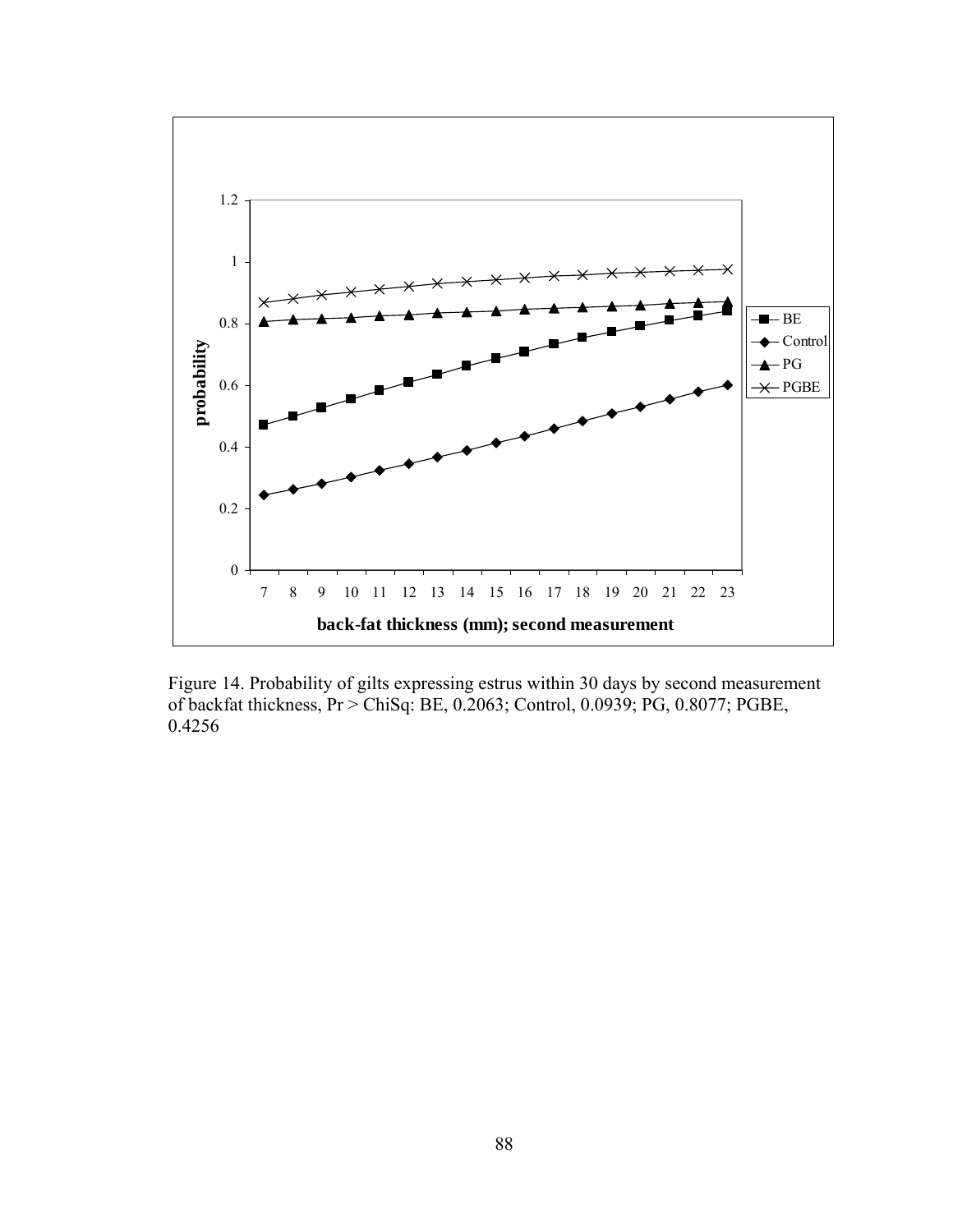

Figure 15. Distribution of mating dates by treatment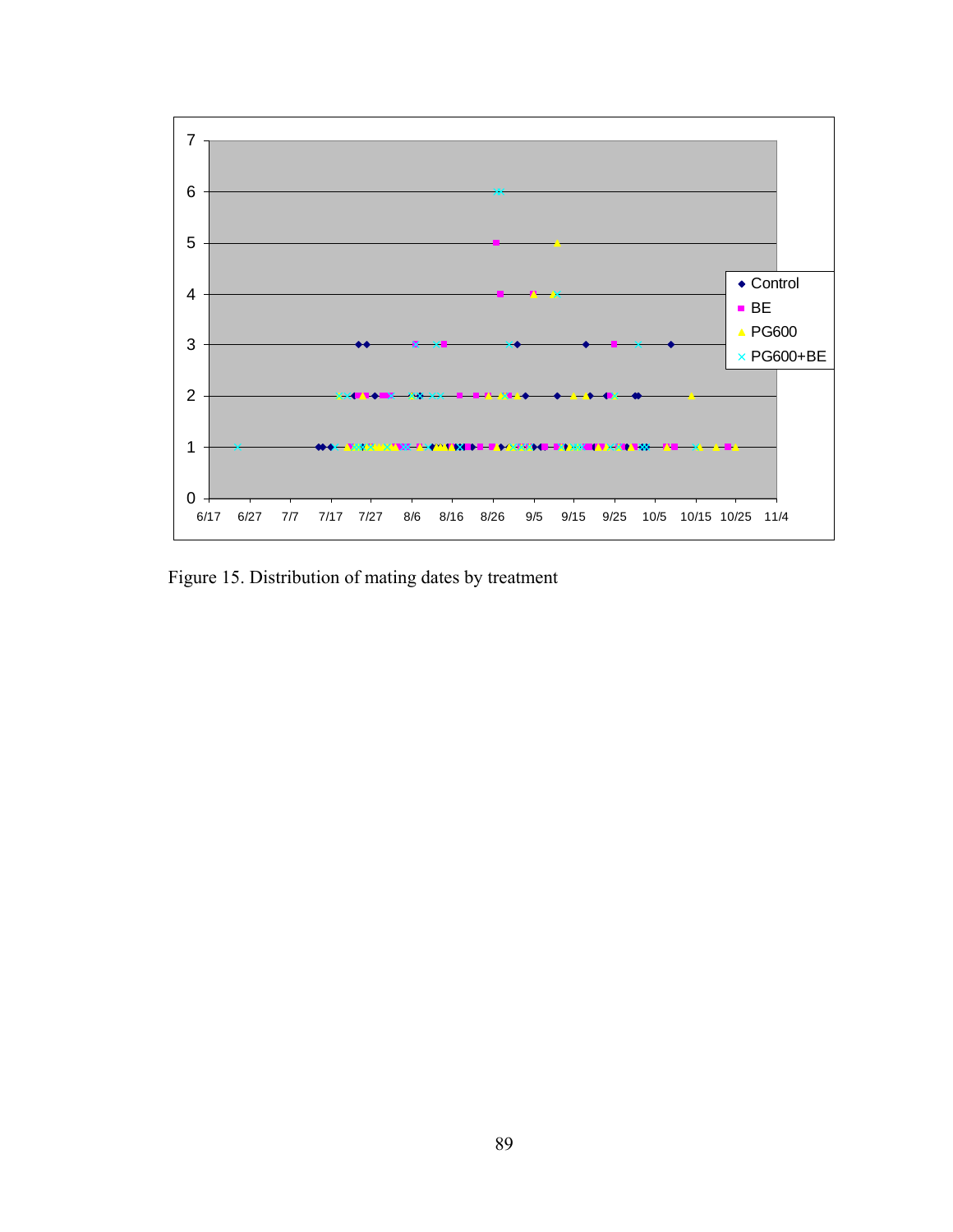## *LITERATURE CITED*

- Almond, G. W. and G. D. Dial. 1990. Estradiol feed-back inhibition of luteinizing hormone concentrations in the anestrous sow. J. Anim. Sci. 68:1077-1086.
- Anderson, L. H., C. M. McDowell, and M. L. Day. 1996. Progestin-induced puberty and secretion of luteinizing hormone in heifers. Bio. Reprod. 54:1025-1031.
- Armstrong, J. D., J. H. Britt and N. M. Cox. 1986. Seasonal differences in function of hypothalamic-hypophysialovarian-axis in weaned sows. J. Reprod. Fed. 78:11.
- Archibong, A. E., D. C. England and F. Stormshak. 1987. Factors contributing to early embryonic mortality in gilts bred at first estrus. J. Anim. Sci. 64:474-478.
- Awotwi, E. K. and L. L. Anderson. 1982. The effects of isolation, photoperiod and olfactory bulbectomony on growth and puberty in Yorkshire gilts. J. Anim. Sci. 55 Suppl. 1:106.
- Baker, R. D. and E. G. Coggins. 1966. Induced ovulation and fertility in immature gilts. J. Anim. Sci. 25:918 (Abstract).
- Beltranena, E., F. X. Aherne, G. R. Foxcroft and R. N. Kirkwood. 1991. Effects of preand postpubertal feeding on production traits at first and second estrus in gilts. J. Anim. Sci. 69(3):886-893.
- Beltranena, E., F. X. Aherne and G. R. Foxcroft. 1993. Innate variability in sexual development irrespective of body fatness in gilts. J. Anim. Sci. 71:471-480.
- Berardinelli, J. G., R. A. Dailey, R. L. Butcher, and E. K. Inskeep. 1979. Source of progesterone prior to puberty in beef heifers. J. Anim. Sci. 49:1276-1281.
- Bollinger, A. L., M. E. Wilson, A. E. Pusateri, M. L. Green, T. G. Martin and M. A. Diekman. 1997. Lack of nocturnal rise in serum concentrations of melatonin as gilts attain puberty. J. Anim. Sci. 75:1885-1892.
- Booth, P. J., J. Craigon and G. R. Foxcroft. 1994. Nutritional manipulation of growth and metabolic and reproductive status in prepubertal gilts. J. Anim. Sci. 1994. 72: 2415-2424.
- Bourn, P., R. Carlson, B. Lantz and D. R. Zimmerman. 1974. Age at puberty in gilts as influenced by age at boar exposure and transport. J. Anim. Sci. 39:987 (Abstract).
- Bourn, P., R. Kinsey, R. Carlson and D. R. Zimmerman. 1976. Puberty in gilts as influenced by boar exposure and "transport phenomenon." J. Anim. Sci. 41:344 (Abstract).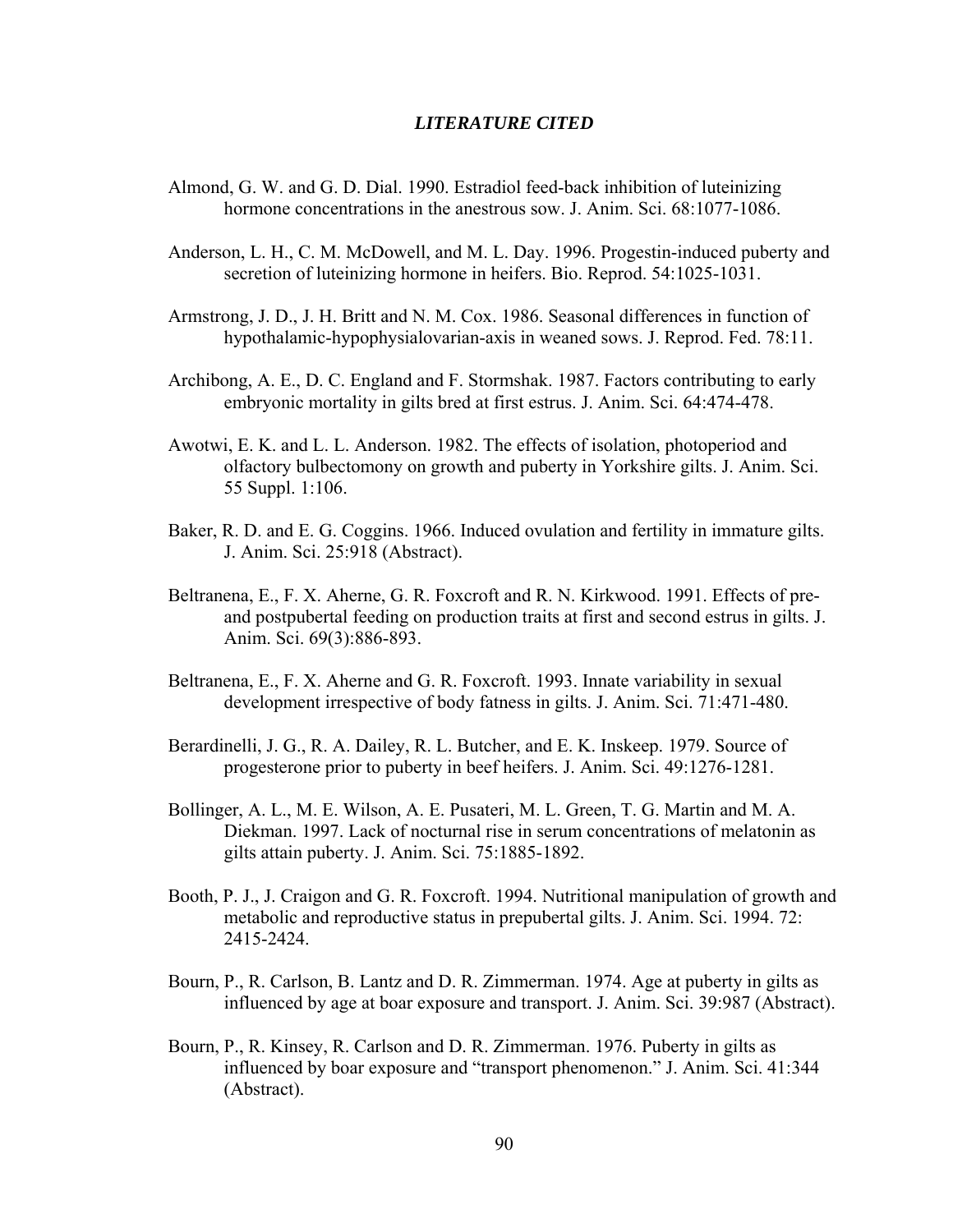- Breen, S. M., K. L. Farris, S. L. Rodriguez-Zas and R. V. Knox. 2005. Effect of age and physical or fence-line boar exposure on estrus and ovulation response in prepubertal gilts administered PG600. J. Anim. Sci. 83:460-465.
- Breen, S. M., S. L. Rodriguez-Zas and R. V. Knox. 2006. Effect of altering dose of PG600 on reproductive performance responses in prepubertad gilts and weaned sows. Anim. Reprod. Sci. 95:316-323.
- Britt, J. H., B. N. Day, S. K. Webel and M. A. Brauer. 1989. Induction of fertile estrus in prepuberal gilts by treatment with a combination of pregnant mares serum gonadotropin and human chorionic gonadotropin. J. Anim. Sci. 67:1148-1153.
- Brooks, P. H. and D. J. A. Cole. 1970. The effect of the presence of a boar on the attainment of puberty in gilts. J. Reprod. Fertil. 23:435-440.
- Bull, R. P., P. C. Harrison, G. L. Riskowski and H. W. Gonyou. 1997. Preference among cooling systems by gilts under heat stress. J. Anim. Sci. 75:2078-2083.
- Burnett, P. J., N. Walker and D. J. Kirkpatrick. 1988. The effect of age and growth traits on puberty and reproductive performance in the gilt. Anim. Prod. 46:427-436
- Cameron, N. D., J. C. Kerr, G. B. Garth and R. L. Sloan. 1999. Genetic and nutritional effects on age at first oestrus of gilts selected for components of efficient lean growth rate. Anim. Sci. 69:93-103.
- Caton, J. S., G. W. Jesse, B. N. Day and M. R. Ellersieck. 1986. The effect of confinement on days to puberty in gilts. J. Anim. Sci. 62:1203-1209.
- Christenson, R. K. 1981. Influence of confinement and season of the year on puberty and estrous activity of gilts. J. Anim. Sci. 52:821-830.
- Christenson, R. K. 1984. Influence of number of gilts per pen on estrous traits in confinement-reared gilts. Theriogenology 22:313-320.
- Christenson, R. K., and J. J. Ford. 1979. Puberty and estrus in confinement-reared gilts. J. Anim. Sci. 49:743-751.
- Clark, J. R., N. L. First, A. B. Chapman and L. E. Casida. 1970. Age at puberty in four genetic groups of swine. J. Anim. Sci. 31:1032 (Abstract).
- Claus, R. and U. Weiler. 1985. Influence of light and photoperiodicity on pig prolificacy. J. Reprod. Fertil. Suppl. 33:199-208.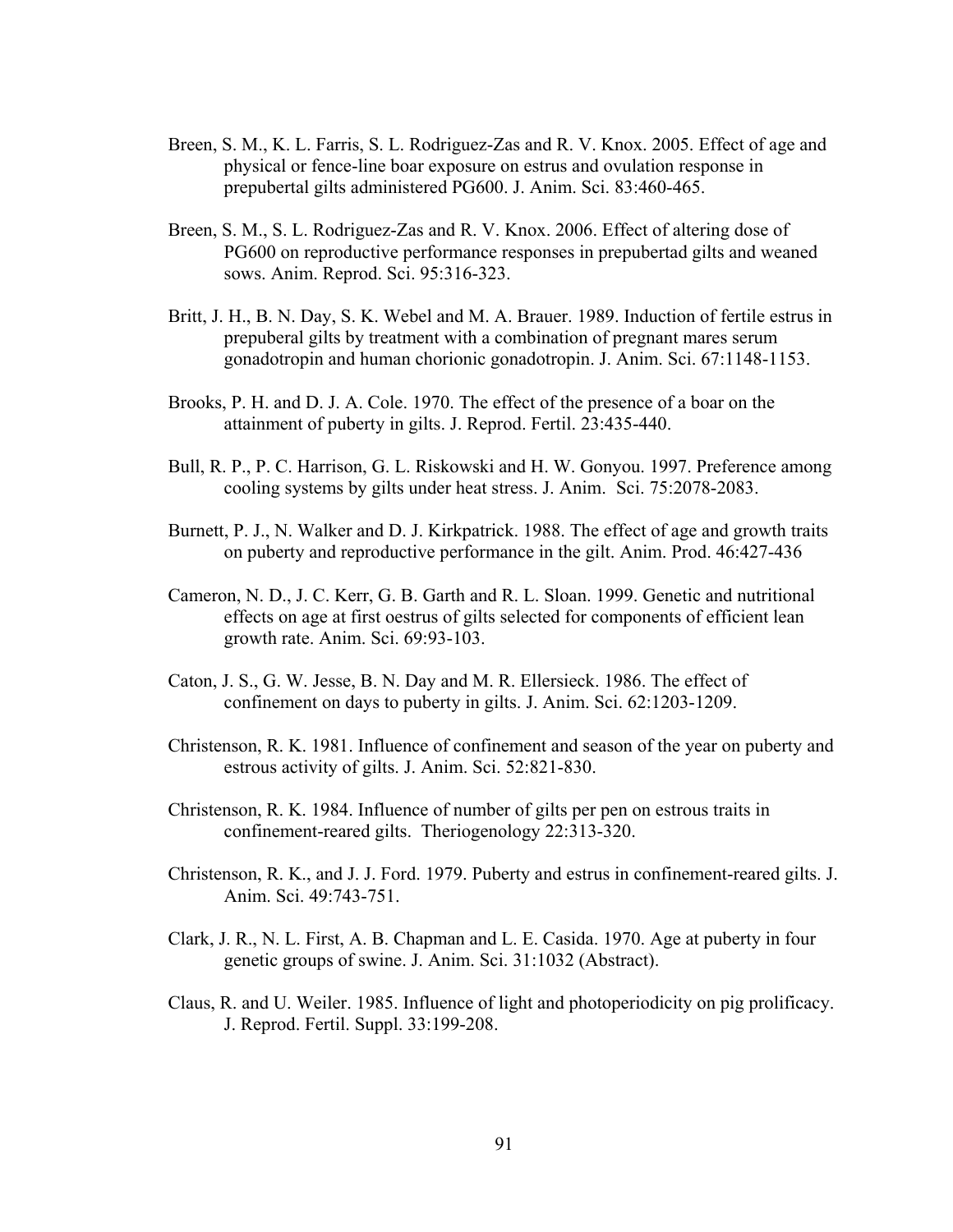- Cleveland, E. R., A. P. Schinckel and C. M. Stanislaw. 1998. Genetic principles and their applications. Pork Industry Handbook. No. 106. Purdue Univ., West Lafayette, IN.
- Clutter, A. C. and A. P. Schinckel. 2001. Genetic improvement of sire and dam lines for enhanced performance of terminal crossbreeding systems. National Swine Improvement Federation Fact Sheet No. 14. Purdue Univ., West Lafayette, IN.
- Cole, D. J. A., G. W. Dyck and S. Nathan. 1982. Reproduction in the gilt. 4. The effect of rearing gilts with contemporary castrated males or intact males on the attainment of puberty. Anim. Prod. 35:171-175.
- Cosgrove, J. R., H. F. Urbanski and G. R. Foxcroft. 1993. Maturational changes in gonadotrophin secretion: The LH response to realimentation and a nocturnal increment in LH secretion of feed-restricted prepubertal gilts. J. Reprod. Fertil. 98:293-300.
- Cronin, G. M. 1983. The effect of early contact with mature boars on reproductive efficiency in the gilt. Anim. Reprod. Sci. 6:51-57.
- Cronin, G. M., P. H. Hemsworth, C. G. Winfield, B. Muller and W. A. Chamley. 1983. The incidence of, and factors associated with, failure to mate by 245 days of age in the gilt. Anim. Reprod. Sci. 5:199-205.
- Cunningham, P. J., C. H. Naber, D. R. Zimmerman and E. R. Peo, Jr. 1974. Influence of nutritional regime on age at puberty in gilts. J.Anim. Sci. 39:63-67.
- D'Arce, R. D., H. S. Teague, W. L. Soller, A. P. Grifo, Jr. And W. M. Palmer. 1970. Effect of short-term elevated dry-bulb and dew-point temperature on cycling gilt. J. Anim. Sci. 30:374-377.
- Davis, D. L., D. B. Killian and B. N. Day. 1976. Control of estrus in gilts with compound A-35957. J. Anim. Sci. 42:1358 (Abstract).
- Davis, D. L., J. S. Stevenson, D. S. Pollmann and G. L. Allee. 1987. Estorus and litter traits in gilts altered by altrenogest, flushing and pubertal status. J. Anim. Sci. 64(4):1117-1126.
- Deligeorgis, S. G., D. C. Lunney and P. R. English. 1984. A note on efficacy of complete v partial boar exposure on puberty attainment in the gilt. Anim. Prod. 39:145- 147.
- den Hartog, L. A. and G. J. M. van Kempen. 1980. Relation between nutrition and fertility in pigs. Neth. J. Agric. Sci. 28:211-227.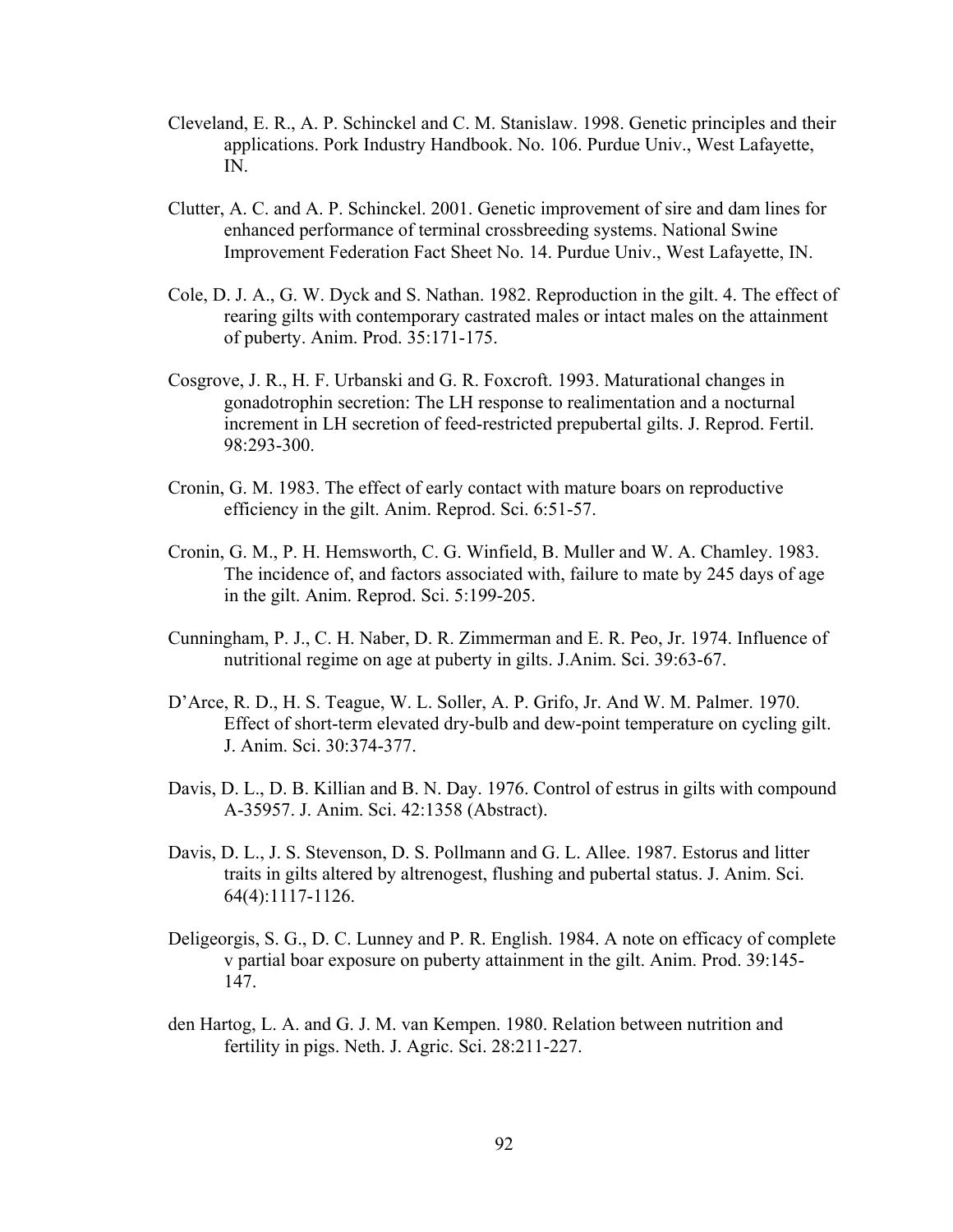- De Rensis, F., S. Benedetti, P. Silva and R. N. Kirkwood. 2003. Fertility of sows following artificial insemination at a gonadotrophin-induced estrus coincident with weaning. Anim. Reprod. Sci. 76(3-4):245-250.
- Dial, G. D. and G. W. Bevier. 1986. Pharmacologic control of estrus and ovulation in the pig. In: D. A. Morrow (ed.) Current Therapy in Theriogenology 2nd ed. p. 912- 914.
- Dial, G. D., O. K. Dial, G. W. Bevier, S. D. Glenn and P. J. Dziuk. 1983. Estrous behavior and circadian discharge of luteinizing hormone in the prepubertal gilt in response to exogenous estrogen. Bio. Reprod. 29:1047-1056.
- Dial, G. D., J. R. Roker and B. W. Freking. 2001. The application of improved gilt pool management: an industry perspective. Advances in Pork Production 12:181-195.
- Diekman, M. A. and D. M. Grieger. 1988. Influence of varying intensities of supplemental lighting during decreasing daylengths on puberty in gilts. Anim. Reprod. Sci. 16:295-301.
- Diekman, M. A. and T. A. Hoagland. 1983. Influence of supplemental lighting during periods of increasing or decreasing daylength on the onset of puberty in gilts. J. Anim. Sci. 57:1235-1242.
- Diekman, M. A. and W. E. Trout. 1984. Serum profiles of progesterone, LH, FSH and prolactin immediately preceding induced puberty in gilts. J. Anim. Sci. 58(5):1 262-1270.
- Diekman, M. A., J. A. Clapper, M. L. Green and D. K. Stouffer. 1991. Reduction in age of puberty in gilts consuming melatonin during decreasing or increasing daylength. J. Anim. Sci. 69:2524-2531.
- Diekman, M. A., K. E. Brandt, M. L. Green, J. A. Clapper and J. R. Malayer. 1992. Lack of a nocturnal rise of serum melatonin in prepubertal gilts. Domest. Anim. Endocrinology. 9(2):161-167.
- Diekman, M. A., A. B. Scheidt, A. L. Sutton, M. L. Green, J. A. Clapper, D. T. Kelly, and W. G. van Alstine. 1993. Growth and reproductive performance, during exposure to ammonia, of gilts afflicted with pneumonia and atrophic rhinitis. Am. J. Vet Res. 54(12):2128-2131.
- Diekman, M. A., J. A. Arthington, J. A. Clapper and M. L. Green. 1997. Failure of melatonin implants to alter onset of puberty in gilts. Anim. Reprod. Sci. 46(3-4): 283-288.
- Dufour, J. and C. Bernard. 1968. Effect of light on the development of market pigs and breeding gilts. Can. J. Anim. Sci. 48:425-430.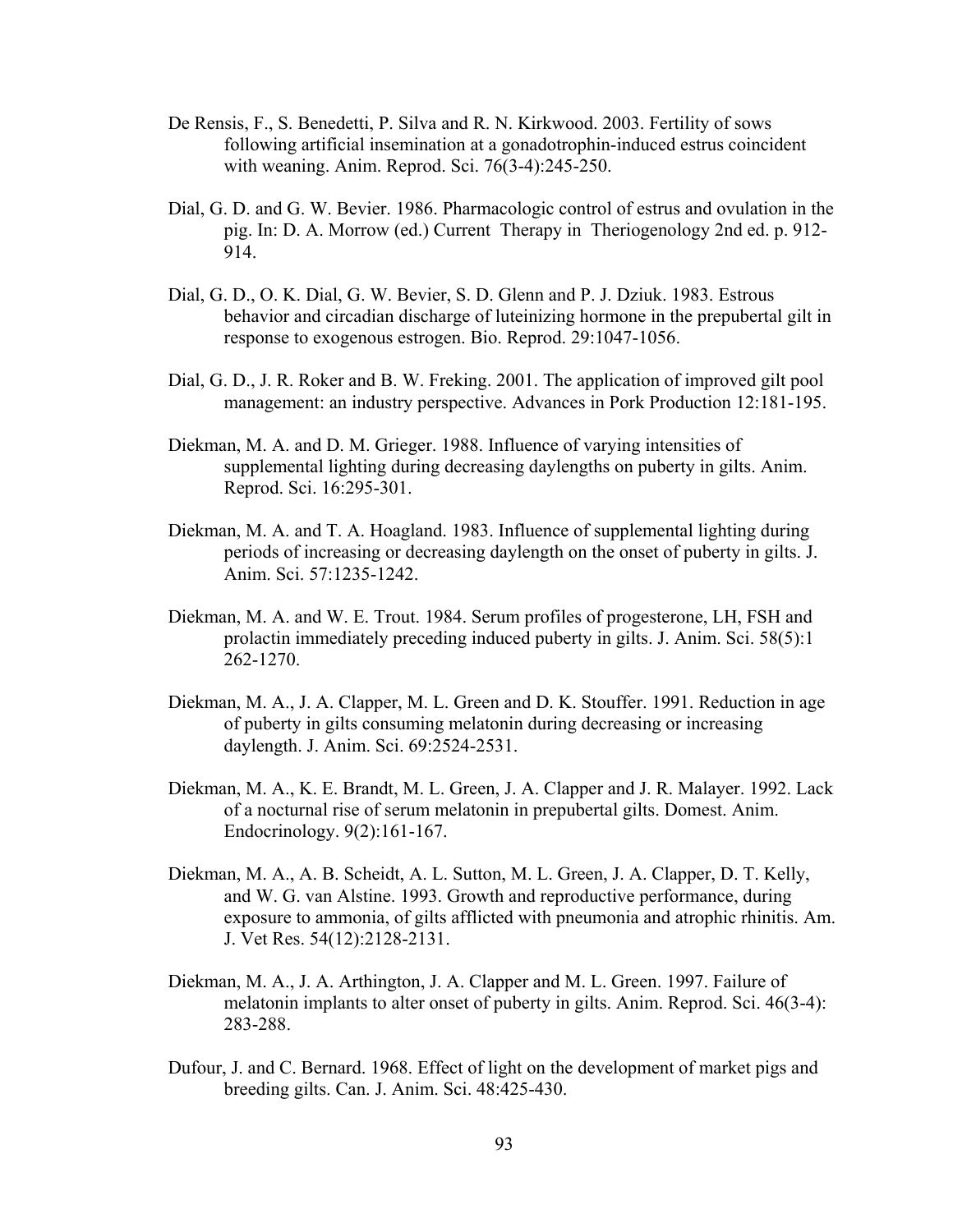- Dyck, G. W. 1988. The effect of estradiol benzoate and boar exposure on the occurrence of estrus and ovulation in the gilt. Can. J. Anim. Sci. 68:377-386.
- Eastham, P. R., G. W. Dyck, D. J. A. Cole. 1986. The effect of age at stimulation by relocation and first mature boar contact on the attainment of puberty in the gilt. Anim. Reprod. Sci. 12:31-38.
- Eastham, P.R., and D. J. A. Cole. 1987. Reproduction in the gilt:7. Exposure of young gilts to the same mature boar and relocation: Effects on the attainment of puberty. Anim. Prod. 44:435-441.
- Eliasson, L., L. Rydhmer, S. Einarsson and K. Andersson. 1991. Relationship between puberty and production traits in the gilt. 1. Age at puberty. Anim. Repod. Sci. 25:143-154.
- England, D. C. and D. T. Spurr. 1969. Litter size of swine confined during gestation. J. Anim. Sci. 28:220-223.
- Esbenshade, D. C. and B. N. Day. 1981. The effect of luteinizing hormone, human chorionic gonadotropin and adrenocorticotropic hormone on puberty in gilts reared in confinement. Theriogenology 15(3):257-264.
- Esbenshade, K. L., A. M. Paterson, T. C. Cantley and B. N. Day. 1982. Changes in plasma hormone concentrations associated with the onset of puberty in the gilt. J. Anim. Sci. 54(2):320-324.
- Estienne, M. J. and T. G. Hartsock. 1998. Effect of exogenous gonadotropins on the weaning-to-estrus interval in sows. Theriogenology 49:823-828.
- Estienne, M. J., A. F. Harper, B. R. Horsely, C. E. Estienne, and J. W. Knight. 2001. Effects of P.G. 600 on the onset of estrus and ovulation rate in gilts treated with Regu-mate. J. Anim. Sci. 79:2757-2762.
- Flowers, B., T. C. Cantley, M. J. Martin and B. N. Day. 1989. Effect of elevated ambient temperatures on puberty in gilts. J. Anim. Sci. 67:779-784.
- Flowers, B. and B. N. Day. 1990. Alterations in gonadotropin secretion and ovarian function in prepubertal gilts by elevated environmental temperature. Bio. Reprod. 42:465-471.
- Foote, W. C., D. P. Waldorf, A. B. Chapman, H. L. Self, R. H. Grummer and L. E. Casida. 1956. Age at puberty of gilts produced by different systems of mating. J. Anim. Sci. 15:959-969.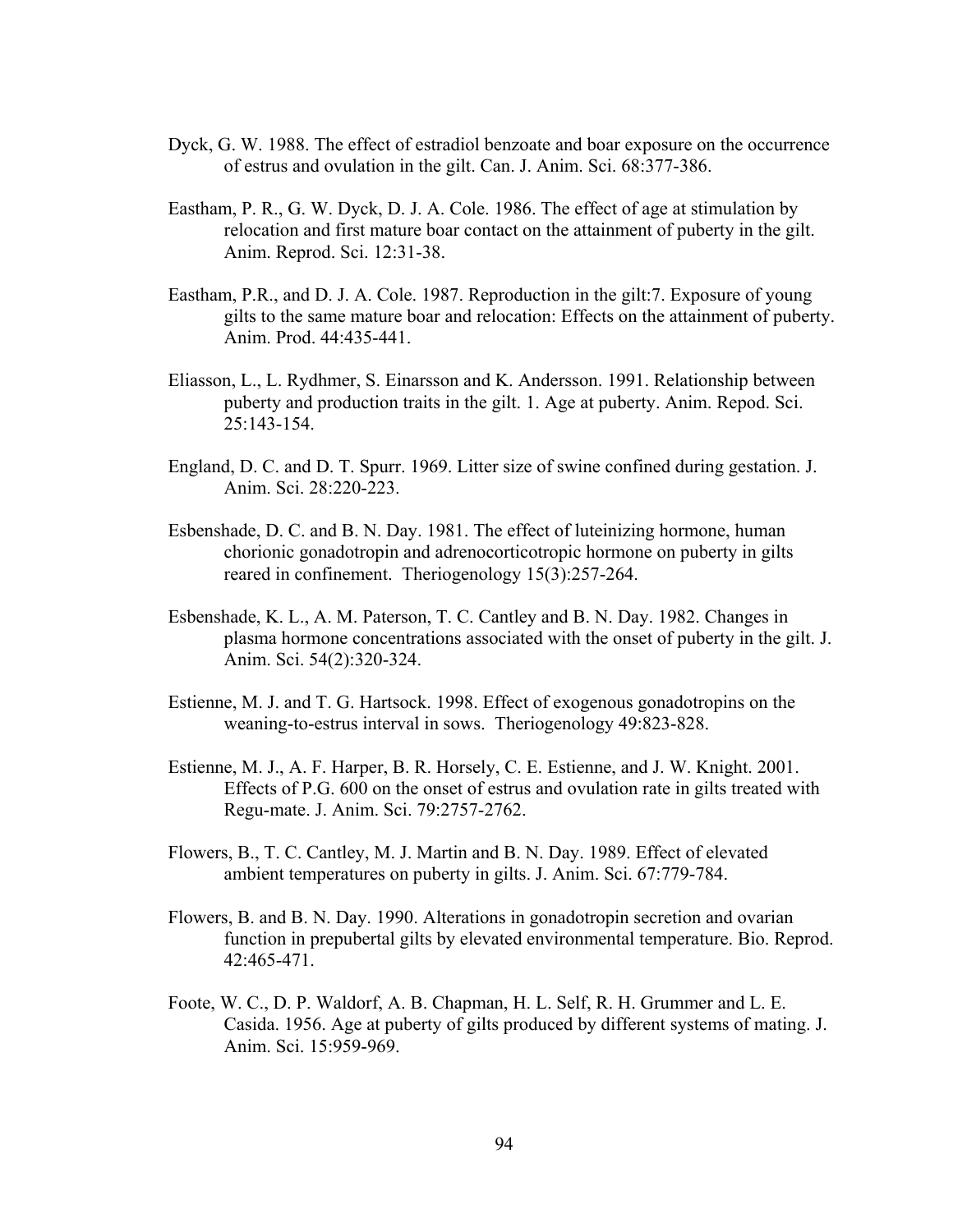- Ford, J. J. and H. S. Teague. 1978. Effect of floor space restriction on age at puberty in gilts and on performance of barrows and gilts. J. Anim. Sci. 47:828-832.
- Friend, D. W. 1973. Influence of dietary amino acids on the age at puberty of Yorkshire gilts. J. Anim. Sci. 43:404-412.
- Gaughan, J. B., R. D. A. Cameron, G. McL. Dryden and B. A. Young. 1997. Effect of body composition at selection on reproductive development in Large White gilts. J. Anim. Sci. 75:1764-1772.
- Gonzalez-Padilla, E., R. Ruiz, D. LeFever, A. Denham, and J. N. Wiltbank. 1975. Puberty in beef heifers. III. Induction of fertile estrus. J. Anim. Sci. 40:1110- 1118.
- Gosset, J. W. and A. M. Sorenson, Jr. 1959. The effects of two levels of energy and seasons on reproductive phenomena of gilts . J. Anim. Sci. 18:40-47.
- Gross, T. S., D. J. Putney, F. W. Bazer and W. W. Thatcher. 1989. Effect of in-vitro heat stress on prostaglandin and protein secretion by endometrium from pregnant and cyclic gilts at day 14 after oestrus. J. Reprod. Fertil. 85:541-550.
- Guthrie, H. D. 1977. Induction of ovulation and fertility in prepuberal gilts. J. Anim. Sci. 45(6):1360-1367.
- Hacker, R. R., G. J. King and W. H. Bearss. 1974. Effects of complete darkness on growth and reproduction in gilts. J. Anim. Sci. 39:155 (Abstract).
- Hacker, R. R., G. J. King and V. G. Smith. 1976. Effects of 6 and 18 hour light on reproduction in gilts. J. Anim. Sci. 43:228 (Abstract).
- Hacker, R. R., G. J. King, B. N. Ntunde and R. Narendran. 1979. Plasma oestrogen, progesterone and other reproductive responses of gilts to photoperiods. J. Reprod. Fertil. 57:447-451.
- Hemsworth, P. H., G. M. Cronin and C. Hansen. 1982. The influence of social restriction during rearing on the sexual behavior of the gilt. Anim. Prod. 35:35-40.
- Hemsworth, P. H., C. Hansen, C. G. Winfield and J. L. Barnett. 1988. Effects on puberty attainment in gilts of continuous or limited exposure to boars. Aus. J. Exp. Agric. 28:469-472.
- Holtz, W., R, Schmidt-Baulain, C, Welp, and Chr. K. Wallenhorst. 1999. Effect of insemination of estrus-induced prepubertal gilts on ensuing reproductive performance and body weight. Anim. Reprod. Sci. 57:177-183.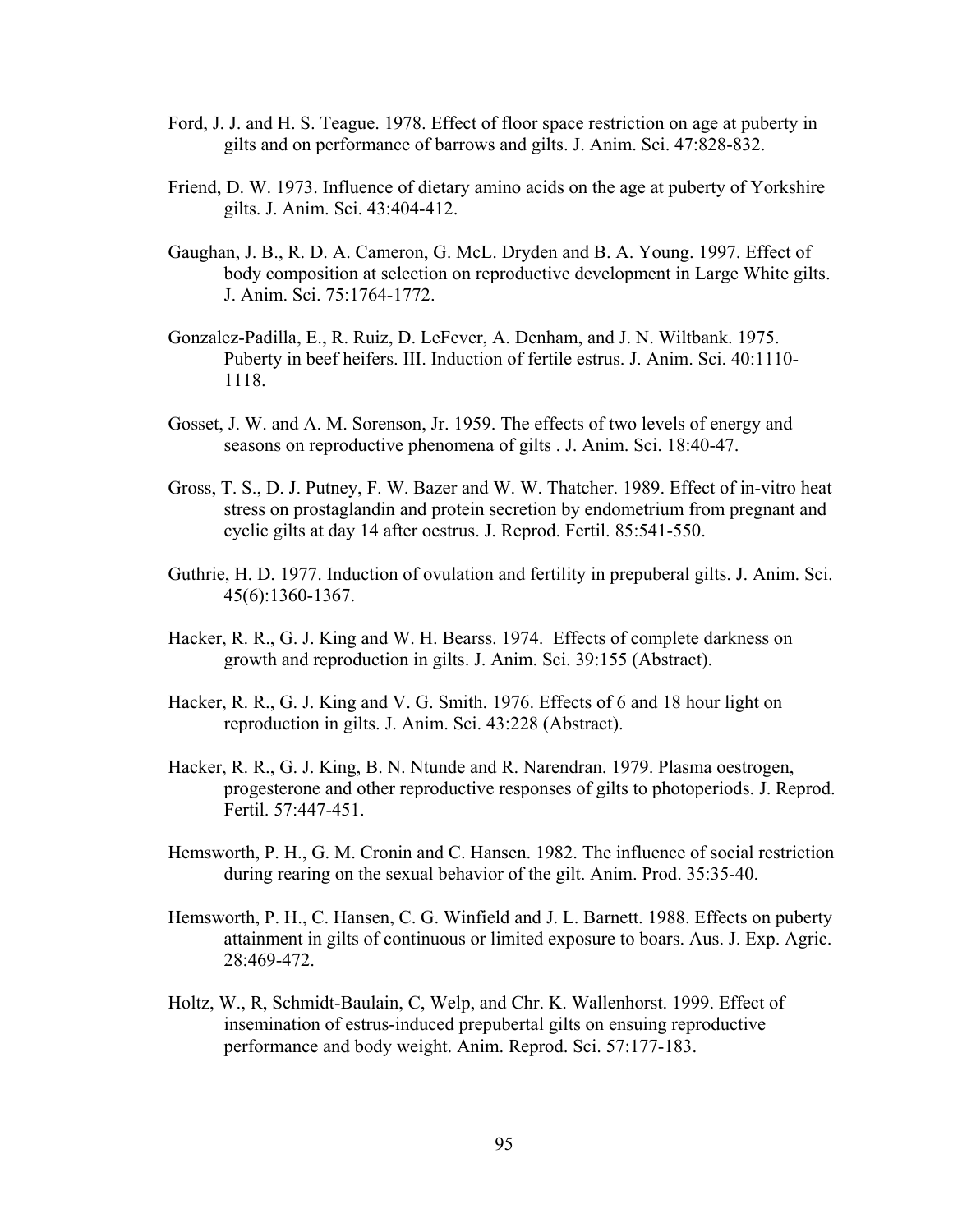- Hughes, P. E. 1993. The effects of duration of boar exposure, number of gilts in the exposure group and size of the exposure pen on the efficacy of the boar effect. Anim. Reprod. Sci. 31:331-340.
- Hughes, P. E. 1994. The influence of boar libido on the efficacy of the boar effect. Anim. Reprod. Sci. 35(1-2):111-118.
- Hughes, P. E. and D. J. A. Cole. 1975. Reproduction in the gilt:1. The influence of age and weight at puberty on ovulation rate and embryo survival in the gilt. Anim. Prod. 21:183-189.
- Hughes, P. E. and D. J. A. Cole. 1976. Reproduction in the gilt 2:The influence of gilt age at boar introduction on the attainment of puberty. Anim. Prod. 23:89-94.
- Hughes, P. E. and D. J. A. Cole. 1978. Reproduction in the gilt 3:The effect of exogenous oestrogen on the attainment of puberty and subsequent reproductive performance. Anim. Prod. 27:11-20.
- Hughes, P. E. and M. A. Varley. 1980. Pages 17-19 in Reproduction in the Pig. Butterworths Press, London.
- Hughes, P. E. and K. L. Thorogood. 1999. A note on the effects of contact frequency and time of day of boar exposure on the efficacy of the boar effect. Anim. Reprod. Sci. 57:121-124.
- Hughes, P. E., G. Philip and R. Siswadi. 1997. The effects of contact frequency and transport on the efficacy of the boar effect. Anim. Reprod. Sci. 46:159-165.
- Hurtgen, J. P. and S. D. Johnston. 1983. Response of gilts with delayed puberty to pregnant mare serum gonadotropin or estrogen. Am J Vet Res. 44(10):1943-1945
- Hurtgen, J. P. and A. D. Leman. 1980. Seasonal influence on the fertility of sows and gilts. J. Am. Vet. Med. Assoc. Oct 1; 177(7):631-635.
- Hutchens, L. K., R. L. Hintz, and R. K. Johnson. 1981. Genetic and phenotypic relationships between pubertal and growth characteristics of gilts. J. Anim. Sci. 53(4):946.
- Iwamura, S., M. Sone, T. Kawarasaki, S. Ryu and A. Ogasa. 1998. Precocious estrus and reproductive ability induced by PG 600 in prepubertal gilts. J. Vet. Med. Sci.61(1):7-11.
- Jensen, A. H., J. T. Yen, M. M. Gehring, D. H. Becker, D. E. Becker and B. G. Harmon. 1970. Effects of space restriction and management on pre- and post-puberal response of female swine. J. Anim. Sci. 31:745-750.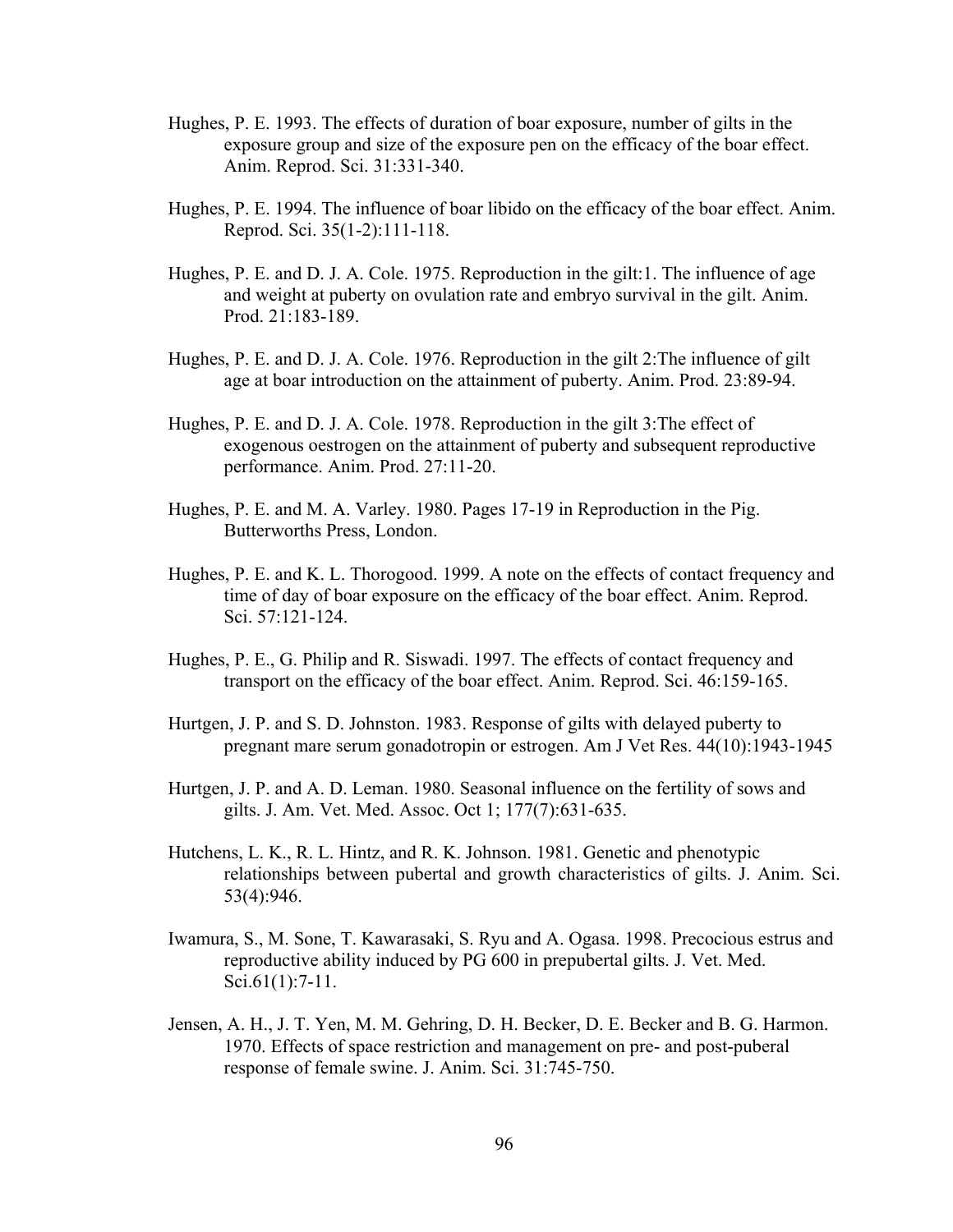- Jones, J. B, C. M. Wathes and A. J. F. Webster. 1996. Behavioral response of pigs to atmospheric ammonia in a chronic choice test. Anim. Sci. 63:437-445.
- Karalus, U., B. R. Downey and L. Ainsworth. 1990. Maintenance of ovulatory cycles and pregnancy in prepubertal gilts treated with PMSG and hCG. Anim. Reprod. Sci. 22:235-241.
- Karlbom, I. 1982. Attainment of puberty in female pigs:Influence of boar stimulation. Anim. Reprod. Sci. 4; 313-319.
- Kinsey, R. E., R. Carlson, C. Proud and D. R. Zimmerman. 1976. Influence of boar component stimuli on age at puberty in gilts. J. Anim. Sci. 42:1362 (Abstract).
- Kirkwood, R. N. and F. X. Aherne. 1988. The influence of gilt age on the endocrine and ovulatory response to different doses of estradiol benzoate. Can. J. Anim. Sci. 68: 979-982.
- Kirkwood, R. N. and P. E. Hughes. 1979. The influence of age at first boar contact on puberty attainment in the gilt. Anim. Prod. 29:231-238.
- Kirkwood, R. N. and P. E. Hughes. 1980a. A note on the influence of 'boar effect' component stimuli on puberty attainment in the gilt. Anim. Prod. 31:209-211.
- Kirkwood, R. N. and P. E. Hughes. 1980b. A note on the efficacy of continuous v. limited boar exposure on puberty attainment in the gilt. Anim. Prod. 31:205-207.
- Kirkwood, R. N. and P. E. Hughes. 1981. A note on the influence of boar age on its ability to advance puberty in the gilt. Anim. Prod. 32:211-213.
- Kirkwood, R. N. and P. A. Thacker. 1988. Swine:Increasing reproductive performance. Large Anim. Vet. Sept./Oct. p.26-32.
- Kirkwood, R. N., J. M. Forbes and P. E. Hughes. 1981. Influence of boar contact on attainment of puberty in gilts after removal of the olfactory bulb. J. Reprod. Fertil. 61:193-196.
- Klindt, J., J. T. Yen and R. K. Christenson. 1999. Effect of prepubertal feeding regimen on reproductive development in gilts. J. Anim. Sci. 77:1968-1976.
- Klindt, J., J. T. Yen and R. K. Christenson. 2001. Effect of prepubertal feeding regimen on reproductive development and performance of gilts through the first pregnancy. J. Anim. Sci. 79:787-795.
- Knox, R. V., and K. W. Tudor. 1999. Influence of norgestomet in combination with gonadotropins on induction of estrus and ovulation in prepubertal gilts. 77:1348- 1352.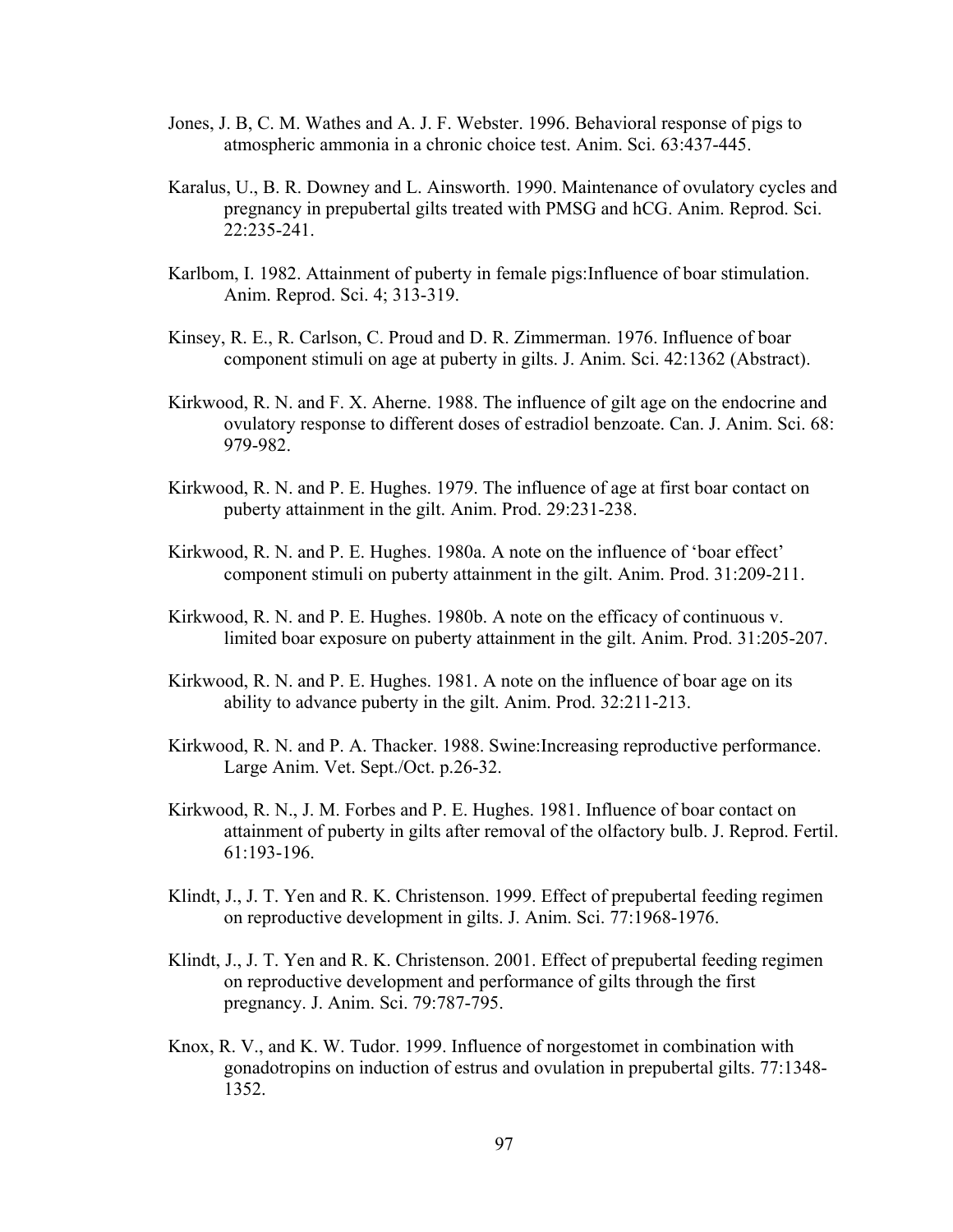- Knox, R. V., K. W. Tudor, S. L. Rodriquez-Zas and J. A. Robb. 2000. Effect of subcutaneous vs intramuscular administration of P.G. 600 on estrual and ovulatory responses of prepubertal gilts. J. Anim. Sci. 78:1732-1737.
- Kraeling, R. R., P. J. Dziuk, V. G. Pursel, G. B. Rampacek and S. K. Webel. 1981. Synchronization of estrus in swine with allyl trenbolone (RU-2267). J. Anim. Sci. 52:831-835.
- Kraeling, R. R., G. B. Rampacek, and T. E. Kiser. 1982. Failure of the orally active progestin, Regu-Mate, to overcome confinement-induced delayed puberty in gilts. Theriogenology 17(2):183-187.
- Kraeling, R. R., G. B. Rampacek, J. W. Mabry, F. L. Cunningham and C. A. Pinkert. 1983. Serum concentrations of pituitary and adrenal hormones in female pigs exposed to two photoperiods. J. Anim. Sci. 57(5):1243-1250.
- Kunavongkrit, A. and W. Tantasuparuk. 1995. Influence of ambient temperatures on reproductive efficiency in pigs:(2) clinical findings and ovarian response in gilts. The Pig Journ. 35:48-53.
- Lodge, G. A. and R. M. McPherson. 1961. Level of feeding during early life and the subsequent reproductive performance of sows. Anim. Prod. 3:19-28.
- Love, R. J., G. Evans and C. Klupiec. 1993. Seasonal effects on fertility in gilts and sows. J. Reprod. Fertil. Suppl. 48:191-206.
- Maksimovic, A. 1983. A contribution to knowledge about the reproductive ability of gilts mated in different seasons. Vet. Glasnik. 37:297-302.
- Malayer, J. R., D. T. Kelly, M. A. Diekman, K. E. Brandt, A. L. Sutton, G. G. Long and D. D. Jones. 1987. Influence of manure gases on puberty in gilts. J. Anim. Sci. 64: 1476-1483.
- Malayer, J. R., K. E. Brandt, M. L. Green, D. T. Kelly, A. L. Sutton and M. A. Diekman. 1988. Influence of manure gases on the onset of puberty in replacement gilts. Anim. Prod. 46:277-282.
- Martinat-Botte, F. F. Bariteau, Y. Forgerit, C. Macar, A. Moreau, M. Terqui and J. P. Signoret. 1990. Control of oestrus in gilts II. Synchronization of oestrus with a progestagen, altrenogest (Regumate):Effect of fertility and litter size. Anim. Reprod. Sci. 22:227-223.
- Mavrogenis, A. P. and O. W. Robison. 1976. Factors affecting puberty in swine. J. Anim. Sci. 42:1251-1255.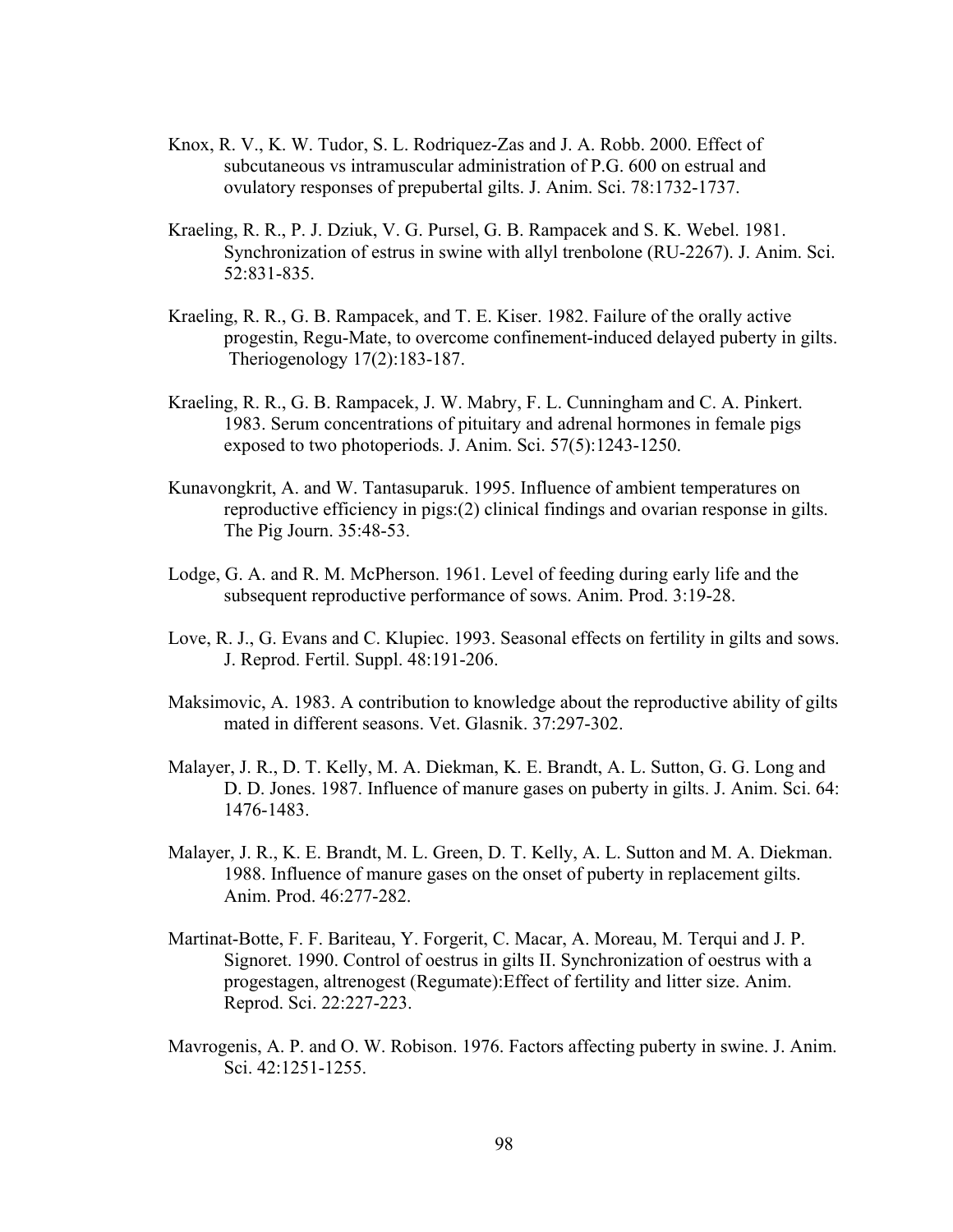- McGlone, J. J., W. F. Stansbury and L. F. Tribble. 1987. Effects of heat and social stressors and within-pen weight variation on young pig performance and agonistic behavior. J. Anim. Sci. 65:456-462.
- Meacham, T. N. and F. B. Masincupp. 1970. Effect of confinement on reproduction and several blood components in gilts. J. Anim. Sci. 31:226 (Abstract).
- Nathan, S. and D. J. A. Cole. 1981. Boar contact during rearing and attainment of puberty in the gilt. Anim. Prod. 32:370 (Abstract).
- Nephew, K. E., H. Cardenas and W. F. Pope. 1994. Effects of progesterone pretreatment on fertility of gilts mated at an induced pubertal estrus. Theriogenology 42(1):99- 106.
- Ntunde, B. N., R. R. Hacker and G. J. King. 1979. Influence of photoperiod on growth, puberty and plasma LH levels in gilts. J. Anim. Sci. 48:1401-1406.
- Ogle, R. B. and A. Dalin. 1989. The effect of food intake in the rearing period on the reproductive performance of heavy and light gilts from large litters. Anim. Prod. 49:305-310.
- Paterson, A. M. and D. R. Lindsay. 1980. Induction of puberty in gilts. 1. The effects of rearing conditions on reproductive performance and response to mature boars after early puberty. Anim. Prod. 31:291-297.
- Paterson, A. M. and D. R. Lindsay. 1981. Induction of puberty in gilts. 2. The effect of boars on maintenance of cyclic activity in gilts induced to ovulated with pregnant mare's serum gonadotrophin and human chorionic gonadotrophin. Anim. Prod. 32:51.54.
- Paterson, A. M. and G. B. Martin. 1981. Induction of puberty in gilts. 3. Ovulation, plasma oestradiol and progesterone in gilts injected with pregnant mare's serum gonadotrophin and human chorionic gonadotrophin. Anim. Prod. 32:55-59.
- Paterson, A. M. and G. P. Pearce. 1990. Attainment of puberty in domestic gilts reared under long-day or short-day artificial light regimes. Anim. Reprod. Sci. 23:135- 144.
- Paterson, A. M., G. P. Pearce and G. R. Foxcroft. 1984. Reproductive performance of gilts induced into puberty with oestradiol benzoate or a combination of pregnant mare serum gonadotropin and human chorionic gonadotropin. Anim. Prod. 38: 121-128.
- Paterson, A. M., P. E. Hughes and G. P. Pearce. 1989a. The effect of limiting the number of days of contact with boars, season and herd of origin on the attainment of puberty in gilts. Anim. Reprod. Sci. 18(4):293-301.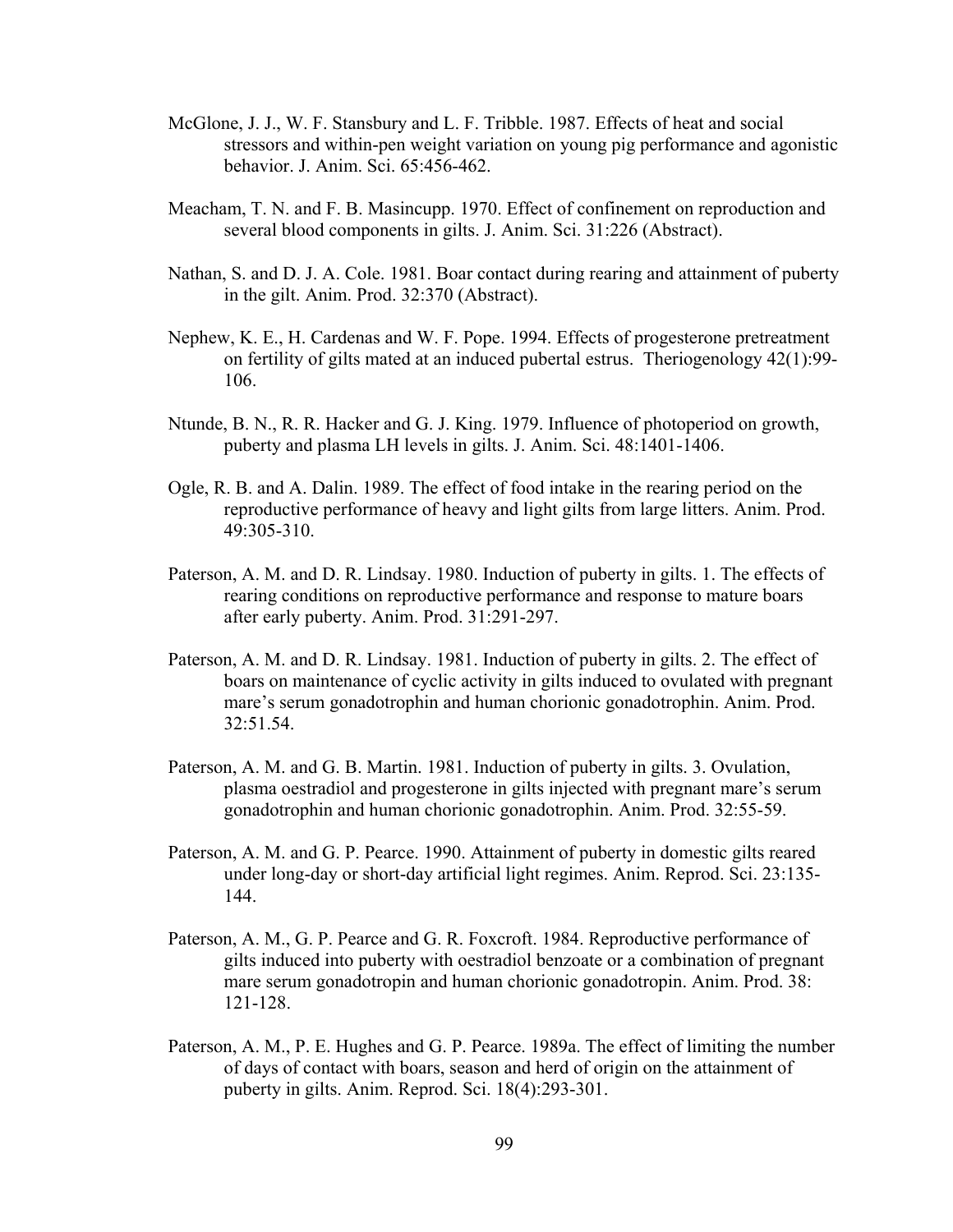- Paterson, A. M., P. E. Hughes and G. P. Pearce. 1989b. The effect of season, frequency and duration of contact with boars on the attainment of puberty in gilts. Anim. Reprod. Sci. 21(2):115-124.
- Paterson, A. M., G. P. Pearce and M. F. D'Antuono. 1991. Seasonal variation in attainment of puberty in isolated and boar-exposed domestic gilts. Anim. Reprod. Sci. 24(3-4):323-333.
- Patterson, J. L., H. J. Willis, R. N. Kirkwood and G. R. Foxcroft. 2002a. Impact of boar exposure on puberty attainment and breeding outcomes in gilts. Theriogenology 57:2015-2025.
- Patterson, J. L., R. O. Ball, H. J. Willis, F. X. Aherne and G. R. Foxcroft. 2002b. The effect of lean growth rate on puberty attainment in gilts. J. Anim. Sci. 80:1299- 1310.
- Patterson, J., P. Zimmerman, E. Beltranena and G. Foxcroft. 2005. Independent effect of breeding at 1st vs. 2nd estrus on litter size, birth-weight and early post-natal growth. Advances in Pork Production. 16, Abstract no. 3.
- Patterson, J., W. Wilson, C. Francisco, N. Williams, G. Spronk, E. Beltranena and G. Foxcroft. 2006. BEAR, PG600 and Matrix use: Components in effective gilt development unit management. Advances in Pork Production. 17, Abstract no. 21.
- Pearce, G. P. 1992. Contact with oestrus female pigs stimulates puberty in gilts. Vet. Rec. 130:318-323.
- Pearce, G. P. and P. E. Hughes. 1985. The influence of daily movement of gilts and the environment in which boar exposure occurs on the efficacy of boar-induced precocious puberty in the gilt. Anim. Prod. 40:160-167.
- Pearce, G. P. and P. E. Hughes. 1987. The influence of boar-component stimuli on puberty attainment in the gilt. Anim. Prod. 44:293-302.
- Pearce, G. P. and A. M. Paterson. 1992. Physical contact with the boar is required for maximum stimulation of puberty in the gilt because it allows transfer of boar pheromones and not because it induces cortisol release. Anim. Reprod. Sci. 27: 209-224.
- Pearce, G. P., P. E. Hughes and W. D. Booth. 1988. The involvement of boar submaxillary salivary gland secretions in boar-induced precocious puberty attainment in the gilt. Anim. Repord. Sci. 16:125-134.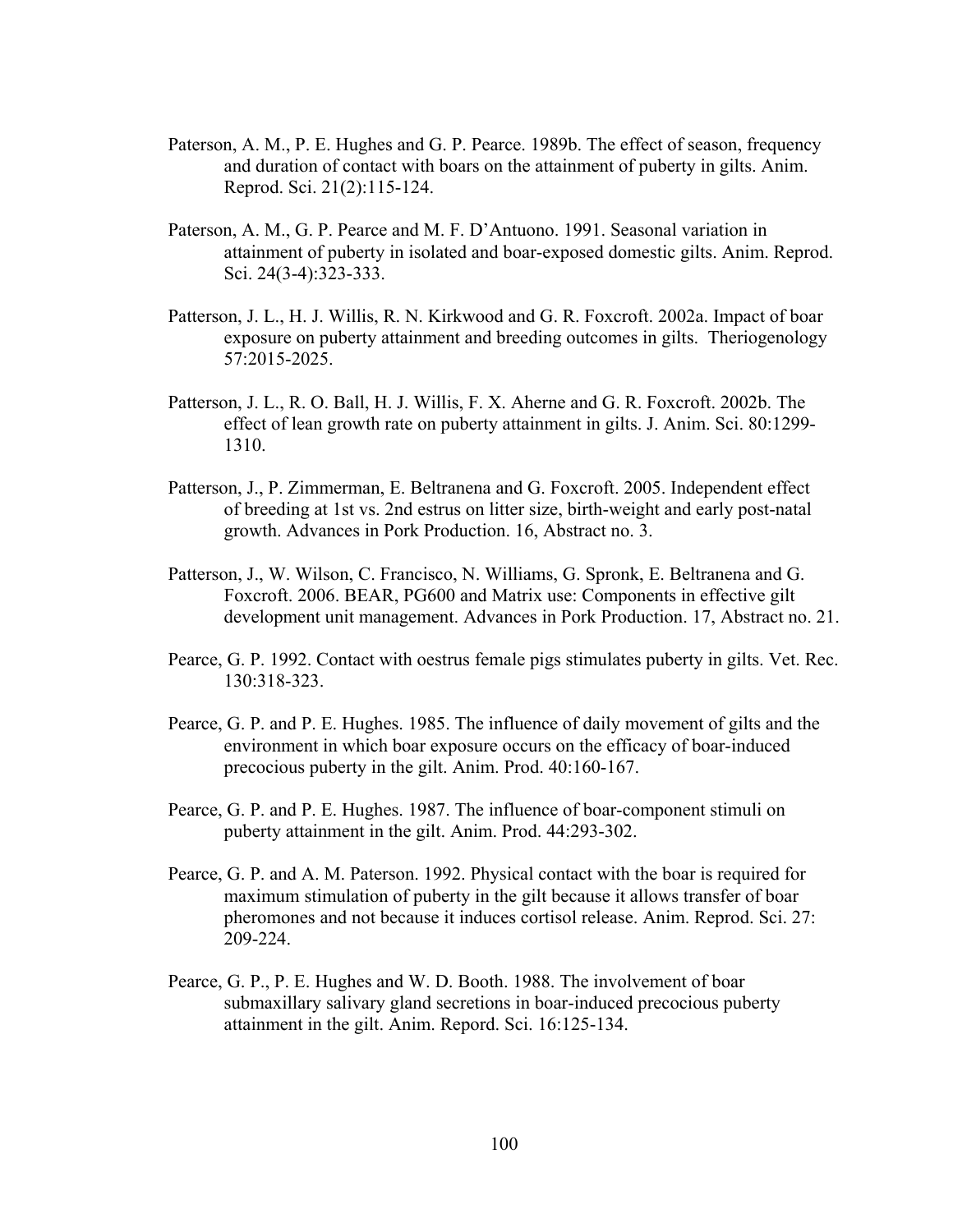- Perry, G. C., R. L. S. Patterson, H. J. H. Macfie and G. C. Stinson. 1980. Pig courtship behavior:pheromonal property of androstene steroids in male submaxillary secretion. Anim. Prod. 31:191-199
- Pett, D. H. 1988. High temperatures around oestrus decrease reproductive performance in the gilt. Proceedings of the Australian Society of Animal Production 17:282-285.
- Philip, G. and P. E. Hughes. 1995. The effects of contact frequency and season on the efficacy of the boar effect. Anim. Reprod. Sci. 40:143-150.
- Phillips, R. W. and J. H. Zeller. 1943. Sexual development in small and large types of swine. Anat. Rec. 85:387-400.
- Prunier, A. and A. M. Mounier. 1991. Influence of the presence of a mature female on puberty attainment in gilts. Theriogenology 36(4):537-542.
- Prunier, A., A. M. Mounier and M. Bonneau. 1993. Metabolic and endocrine changes associated with undernutrition in the peripubertal gilt. J. Anim. Sci. 71:1887- 1894.
- Rampacek, G. B., R. R. Kraeling, T. E. Kiser and R. B Russel. 1981. Delayed puberty in gilts in total confinement. Theriogenology 15:491-499.
- Rawlings, N. C., L. Weir, B. Todd, J. Manns and J. H. Hyland. 1980. Some endocrine changes associated with the post-partum period of the suckling beef cow. J. Reprod. Fertil. 60:301-308.
- Rhodes, M. T., D. L. Davis and J. S. Stevenson. 1991. Flushing and altrenogest affect litter traits in gilts. J. Anim. Sci. 69:34-40.
- Robertson, G. L., L. E. Casida, R. H. Grummer and A. B. Chapmen. 1951a. Some feeding and management factors affecting age at puberty and related phenomena in Chester White and Poland China gilts. J. Anim. Sci. 10:841-866.
- Robertson, G. L., R. H. Grummer, L. E. Casida and A. B. Chapman. 1951b. Age at puberty and related phenomena in outbred Chester White and Poland China gilts. J. Anim. Sci. 10:647-656.
- Rozeboom, D. W., J. E. Pettigrew, R. L. Moser, S. G. Cornelius, and S. M. el Kandelgy. 1995. Body composition of gilts at puberty. J. Anim. Sci. 73:2524-2531.
- Rydhmer, L., K. Johansson, S. Stern and L. Eliasson-Selling. 1992. A genetic study of pubertal age, litter traits, weight loss during lactation and relations to growth and leanness in gilts. Acta. Agric. Scand. Sect. A, Anim. Sci. 42:211-219.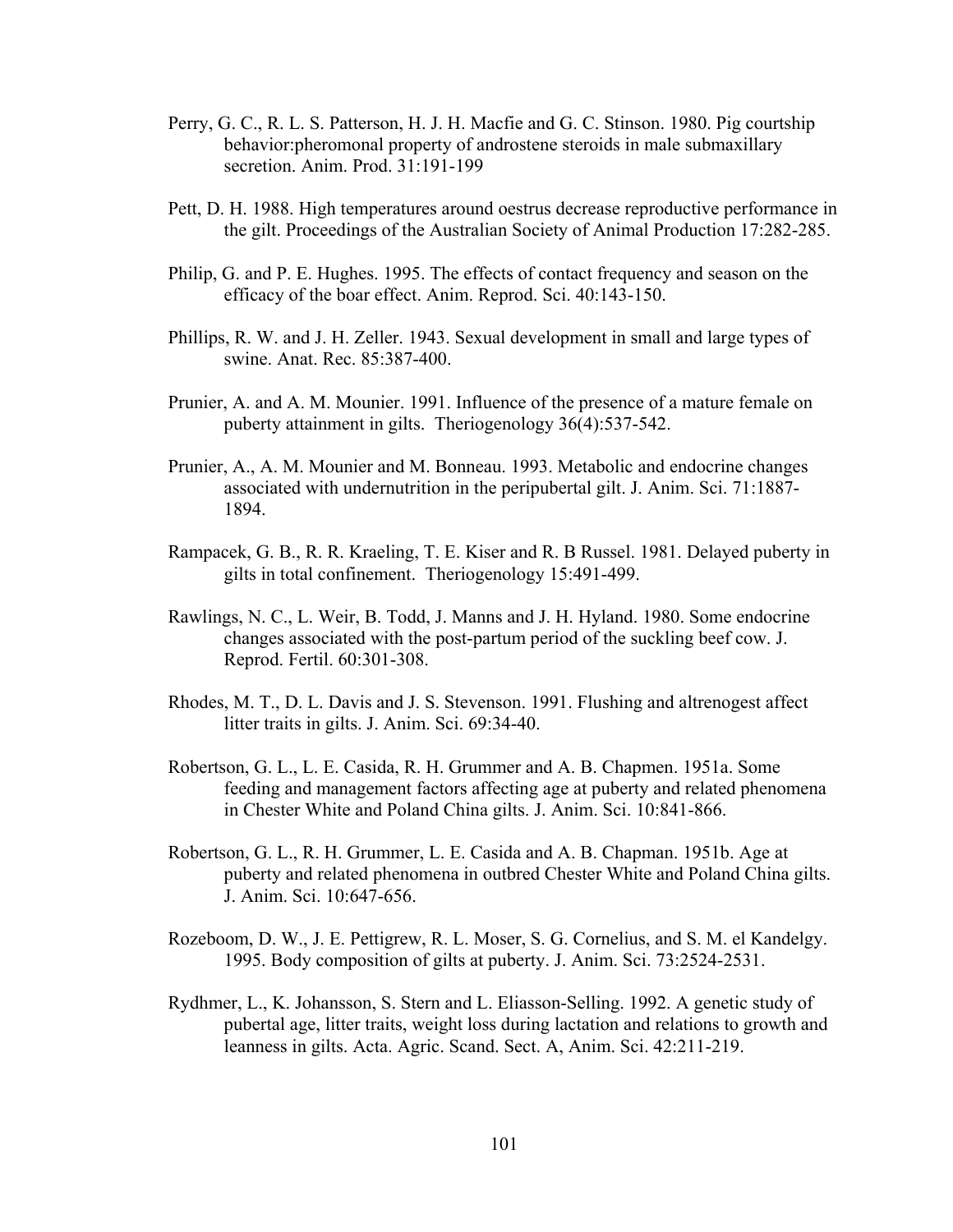- Rydhmer, L., L. Eliasson-Snelling, K. Johansson, S. Stern and K. Andersson. 1994. A genetic study of estrus symptoms at puberty and their relationship to growth and leanness in gilts. J. Anim. Sci. 72:1964-1970.
- Scanlon, P. F. and S. Krishnamurthy. 1974. Puberty attainment in slaughter-weight gilts in relation to month examined. J. Anim. Sci. 39:160 (Abstract).
- Scheimann, C. A., D. C. England and W. H. Kennick. 1976. Initiating estrus in prepubertal confinement gilts. J. Anim. Sci. 39:160 (Abstract).
- Schilling, E. and F. Cerne. 1972. Induction and synchronization of oestrus in prepubertal gilts and anoestrous sows by a PMS/HCG-compound. Vet. Rec. 91(20):471-474.
- Self, H. L., R. H.. Grummer and L. E. Casida. 1955. The effects of various sequences of full and limited feeding on the reproductive phenomena in Chester White and Poland China gilts. J. Anim. Sci. 14:573-592.
- Seren, E., A. Formigoni and M. Mattioli. 1990. Effect of nutrient availability of LH secretion in prepubertal gilts. Proc.  $12^{th}$  Cong. Int. Pig. Vet. Soc. p. 433.
- Signoret, J. P. 1970. Reproductive behavior of pigs. J. Reprod. Fertil. Suppl. 11:105-117.
- Signoret, J. P., F. Martinat-Botte, F. Botte, F. Bauteau, Y. Forgerit, C. Maear, A. Moreau and M. Terqui. 1990. Control of oestrus in gilts I. Management-induced puberty. Anim. Reprod. Sci. 22(3) 221-225.
- Siswadi, R. and P. E. Hughes. 1995. The efficacy of the boar effect when conducted in a detection-mating area. In:Hennessy, D. P. and P. D. Cranwell, eds. Manipulating Pig Production V, Australasian Pig Science Association. p. 92.
- Smith, A. C. and G. W. Almond. 1991. Effects of season and stage of gestation on luteinizing hormone release in gilts. Can. J. Vet. Res. 55:294-297.
- Sorenson, A. M., Jr., W. B. Thomas and J. W. Gosset. 1961. A further study of the influence of level of energy intake and season on reproductive performance of gilts. J. Anim. Sci. 20:347-349.
- Stalder, K. J., T. E. Long, R. N. Goodwin, J. M. Anderson, R. L.Wyatt, and J. H. Halstead. 1998. Effect of gilt development diet on maternal traits of primiparous sows. J. Anim. Sci. 76 (Suppl. 2):105 (Abstr.).
- Stalder, K. J., T. E. Long, R. N. Goodwin, R. L. Wyatt and J. H. Halstead. 2000. Effect of gilt development diet on the reproductive performance of primiparous sows. J. Anim. Sci. 78:1125-1131.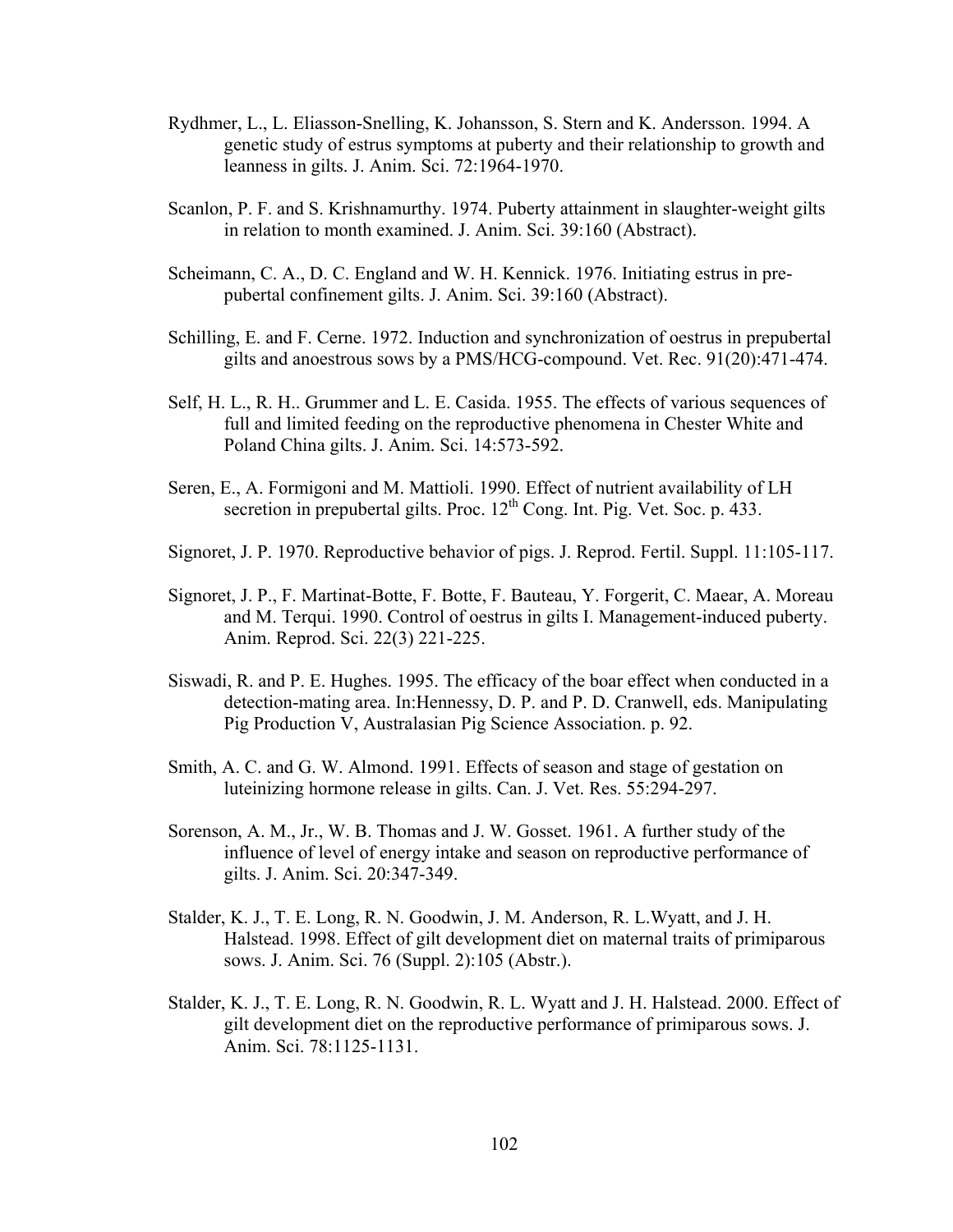- Stephens, D. B. and W. H. Close. 1984. The influence of transportation, proximity of adults and other stimuli on the age of onset of first puberty in the gilt. Cornell Vet. 74:187-197.
- Stephens, D. B. and W. H. Close. 1986. The influence of transportation on the induction of estrus in gilts of different ages. Cornell Vet. 76:266-276.
- Sterle, J. A. and W. R. Lamberson. 1996. Effects of exposure to an estrual female on the attainment of puberty in gilts. Theriogenology 45:733-744.
- Stevenson, J. S. and D. L. Davis. 1982. Estrous synchronization and fertility in gilts after 14- or 18-day feeding of altrenogest beginning at estrus or diestrus. J. Anim. Sci. 55(1):119-123.
- Thompson, L. H. and J. S. Savage. 1978. Age at puberty and ovulation rate in gilts in confinement as influenced by exposure to a boar. J. Anim. Sci. 47:1141-1144.
- Tilton, S. L., R. O. Bates and R. S. Prather. 1995. Evaluation of response to hormonal therapy in prepubertal gilts of different genetic lines. J. Anim. Sci. 73:3062-3068.
- Trudeau, V. L., D. L. Grinwich and L. M. Sanford. 1988. Seasonal variation in the blood concentration of 16-androstenes in adult Landrace boars. Can. J. Anim. Sci. 68: 565-568.
- van Lunen, T. A. and F. X. Aherne. 1987. Influence of method of boar exposure on age at puberty of gilts. Can. J. Anim. Sci. 67:533-556.
- van Wettere, W. H. E. J., D. K. Revell, M. Mitchell and P. E. Hughes. 2006. Increasing the age of gilts at first boar contact improves the timing and synchrony of the pubertal response but does not affect potential litter size. Anim. Reprod. Sci. 95: 97-106.
- Vargas, A. J., M. L. Bernardi, I. Wentz, G. B. Neto and F. P. Bortolozzo. 2006. Time of ovulation and reproductive performance over three parities after treatment of primiparous sows with PG600. Theriogenology 66:2017-2023.
- Warnick, A. C., E. L. Wiggins, L. E. Casida, R. H. Grummer and A. B. Chapman. 1949. The age at puberty in a herd of inbred swine. J. Anim. Sci. 8:646 (Abstract).
- Warnick, A. C., E. L. Wiggins, L. E. Casida, R. H. Grummer and A. B. Chapman. 1951. Variation in puberty phenomena in inbred gilts. J. Anim. Sci. 10:479-493.
- Wettemann, R. P. and F. W. Bazer. 1985. Influence of environmental temperature on prolificacy of pigs. J. Reprod. Fertil. Suppl. 33:199-208.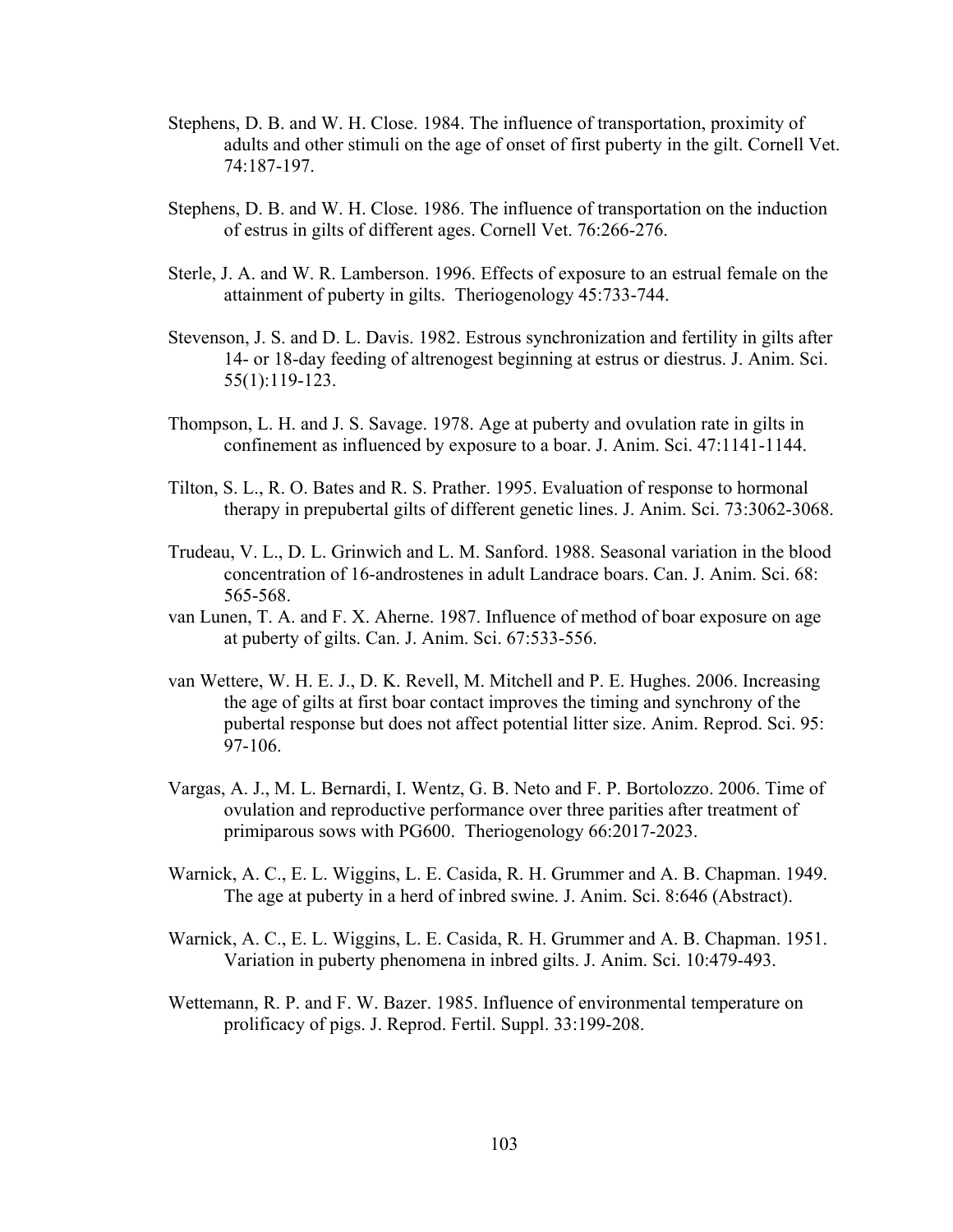- Wheelhouse, R. K. and R. R. Hacker. 1982. The effect of four different types of fluorescent light on growth, reproductive performance, pineal weight and retinal morphology of Yorkshire gilts. Can J. Anim. Sci. 62:417-424.
- Wiggens, E. L., L. E. Casida and R. H. Grummer. 1950. The effect of season of birth on sexual development in gilts. J. Anim. Sci. 9:277-280.
- Wise, M. E., R. D. Allrich, A. Jones, R. J. Kittock and D. R. Zimmerman. 1981. Influence of photoperiod (16 L:8 D versus 8 L:16 D) and size of rearing group (10 versus 30) on age at puberty in confinement-reared gilts. J. Anim. Sci. 53 Supp: 104 (Abstract).
- Witz, W. M. and W. M. Beeson. 1951. The physiological effects of a fat-deficient diet on the pig. J. Anim. Sci. 10:112-128.
- Wood. C. M., E. T. Kornegay and C. F. Shipley. 1992. Efficacy of altrenogest in synchronizing estrus in two swine breeding programs and effects on subsequent reproductive performance of sows. J. Anim. Sci. 70:1357-1364.
- Yang, H., R. G. Rodway and M. A. Varley. 1987a. The influence of different doses of oestradiol benzoate on the attainment of puberty in the gilt. Anim. Prod. 44:285- 291.
- Yang, H., R. G. Rodway and M. A. Varley. 1987b. Effect of allyl-trenbolone on the attainment of puberty in gilts treated with oestradiol. Anim. Prod. 45:503-510.
- Yang, H., P. E. Hughes, R. G. Rodway and M. A. Varley. 1988. Effects of oestradiol benzoate injections, exposure to the boar and age on the attainment of puberty in the gilt. Vet. Rec. 122(11):257-259.
- Young, I. G., J. King, J. S. Walton, I. McMillan, M. Klevorick. 1990. Reproductive performance over four parities of gilts stimulated to early estrus and mated at first, second or third observed estrus. Can. J. Anim. Sci. 70:483-492.
- Zimmermen, D. R., H. G. Spies, E. M. Rigor, H. L. Self and L. E. Casida. 1960. Effect of restricted feeding, crossbreeding and season of birth on age at puberty in swine. J. Anim. Sci. 19:687-694.
- Zimmerman, D. R, R. Carlson and L Nippert. 1969. Age at puberty in gilts as affected by daily estrus checks with a boar. J. Anim. Sci. 29:203 (Abstract).
- Zimmerman, D. R., R. Carlson and B. Lantz. 1974. The influence of exposure to the boar and movement on pubertal development in the gilt. J. Anim. Sci. 39:230 (Abstract).